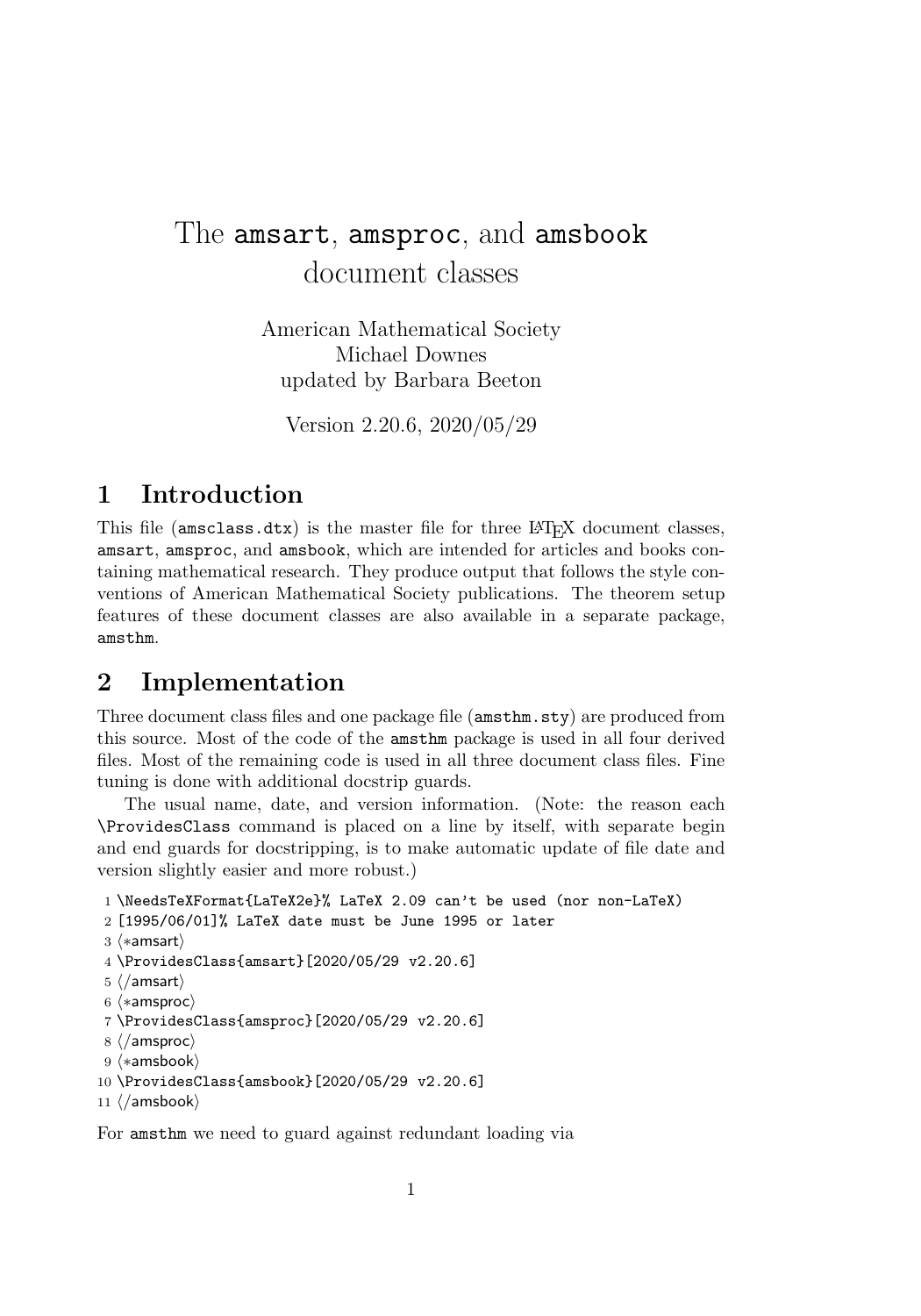```
\documentclass{amsart}
\usepackage{amsthm}
```
because in that case the usual \RequirePackage mechanism for avoiding redundant loading will not apply. We need to simulate the loading of the amsthm package.

```
12 \langle *classes \rangle13 \global\expandafter\let\csname ver@amsthm.sty\expandafter\endcsname
14 \csname ver@\@currname.\@currext\endcsname
15 \langle / \text{classes} \rangle16 \n\left\langle \ast \text{amsthm} \right\rangle17 \ProvidesPackage{amsthm}[2020/05/29 v2.20.6]
18 \ \langle / \text{amsthm} \rangleThe following code is shared by the classes and the amsthm package.
Cf. amsgen.sty.
```

```
19 \let\@xp=\expandafter
20 \let\@nx=\noexpand
21 \def\@oparg#1[#2]{\@ifnextchar[{#1}{#1[#2]}}
22 \long\def\@ifempty#1{\@xifempty#1@@..\@nil}
23 \long\def\@xifempty#1#2@#3#4#5\@nil{%
    \ifx#3#4\@xp\@firstoftwo\else\@xp\@secondoftwo\fi}
25 \long\def\@ifnotempty#1{\@ifempty{#1}{}}
26 \def\setboxz@h{\setbox\z@\hbox}
27 \def\@addpunct#1{%
28 \relax\ifhmode
29 \ifnum\spacefactor>\@m \else#1\fi
30 \fi}
```
\nopunct should have a value for \spacefactor that is not used for \frenchspacing.

```
31 \def\nopunct{\spacefactor 1007 }
32 \def\frenchspacing{\sfcode'\.1006\sfcode'\?1005\sfcode'\!1004%
33 \sfcode'\:1003\sfcode'\;1002\sfcode'\,1001 }
```
If this class is loaded by a parent document class, then we want to use the name of the parent class. Otherwise the name of the current class file.

```
34 \langle *classes \rangle
```

```
35 \def\@tempa#1#2\@nil{\edef\@classname{#1}}
36 \expandafter\@tempa\@currnamestack{}{}{}\@nil
37 \ifx\@classname\@empty \edef\@classname{\@currname}\fi
```
# **2.1 Support for conditional text**

[This needs to be documented in the users' guide, including the idea of using \for{5ed}{\linebreak} to mark edition-specific line and page breaks. [mjd,1999/12/27]]

We would sometimes like to be able to mark fragments of text to be conditionally discarded or typeset. For example in the title of a section if we want to add a linebreak but prevent this linebreak from also taking effect in the table of contents.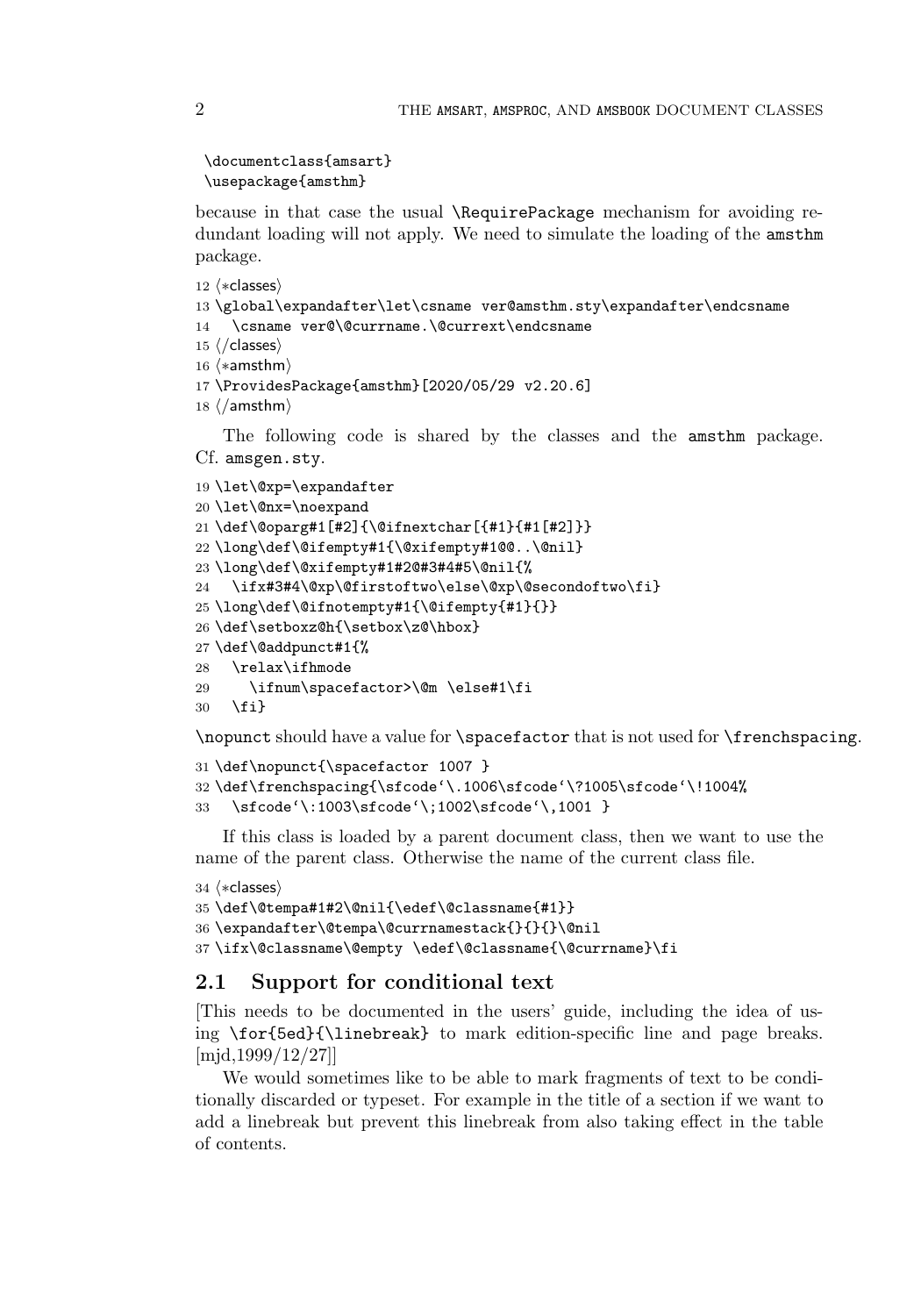Certain kinds of switches need to be built into the low-level structure of our document class in order to be useful. For example, inside the toc we need to arrange for an "in-toc?" test to yield true.

```
38 \def\@True{00}
39 \def\@False{01}
40 \newcommand\newswitch[2][False]{%
41 \expandafter\@ifdefinable\csname ?@#2\endcsname{%
42 \global\expandafter\let\csname ?@#2\expandafter\endcsname
43 \csname @#1\endcsname
44 }%
45 }
46 \newcommand{\setFalse}[1]{%
47 \expandafter\let\csname ?@#1\endcsname\@False
48 }
49 \newcommand{\setTrue}[1]{%
50 \expandafter\let\csname ?@#1\endcsname\@True
51 }
The empty switch is by default false; i.e., if you write
```
 $\{f \in \{1, \ldots\}$ 

```
the material will be discarded.
```
# \newswitch{}

To get a line break in a section title but not in the table of contents line for that section, use \except{toc}{\linebreak}. (Presumably you are already giving a shortened running head version separately, if applicable.)

```
53 \DeclareRobustCommand{\except}[1]{%
54 \if\csname ?@#1\endcsname \expandafter\@gobble
55 \else \expandafter\@firstofone
56 \fi
57 }
58 \DeclareRobustCommand{\for}[1]{%
59 \if\csname ?@#1\endcsname \expandafter\@firstofone
60 \else \expandafter\@gobble
61 \fi
62 }
```
The \forany command needs to run through a comma-separated list of switch names and print its second argument if any of the switches are true.

```
63 \DeclareRobustCommand{\forany}[1]{%
64 \csname for@any@01\endcsname#1,?,\@nil
65 }
66 \@namedef{for@any@\@False}#1,{%
67 \csname for@any@%
68 \csname ?@\zap@space#1 \@empty\endcsname
69 \endcsname
70 }
71 \@namedef{?@?}{x}
72 \@namedef{for@any@\@True}#1\@nil#2{#2}
73 \def\for@any@x{\@car\@gobble}
```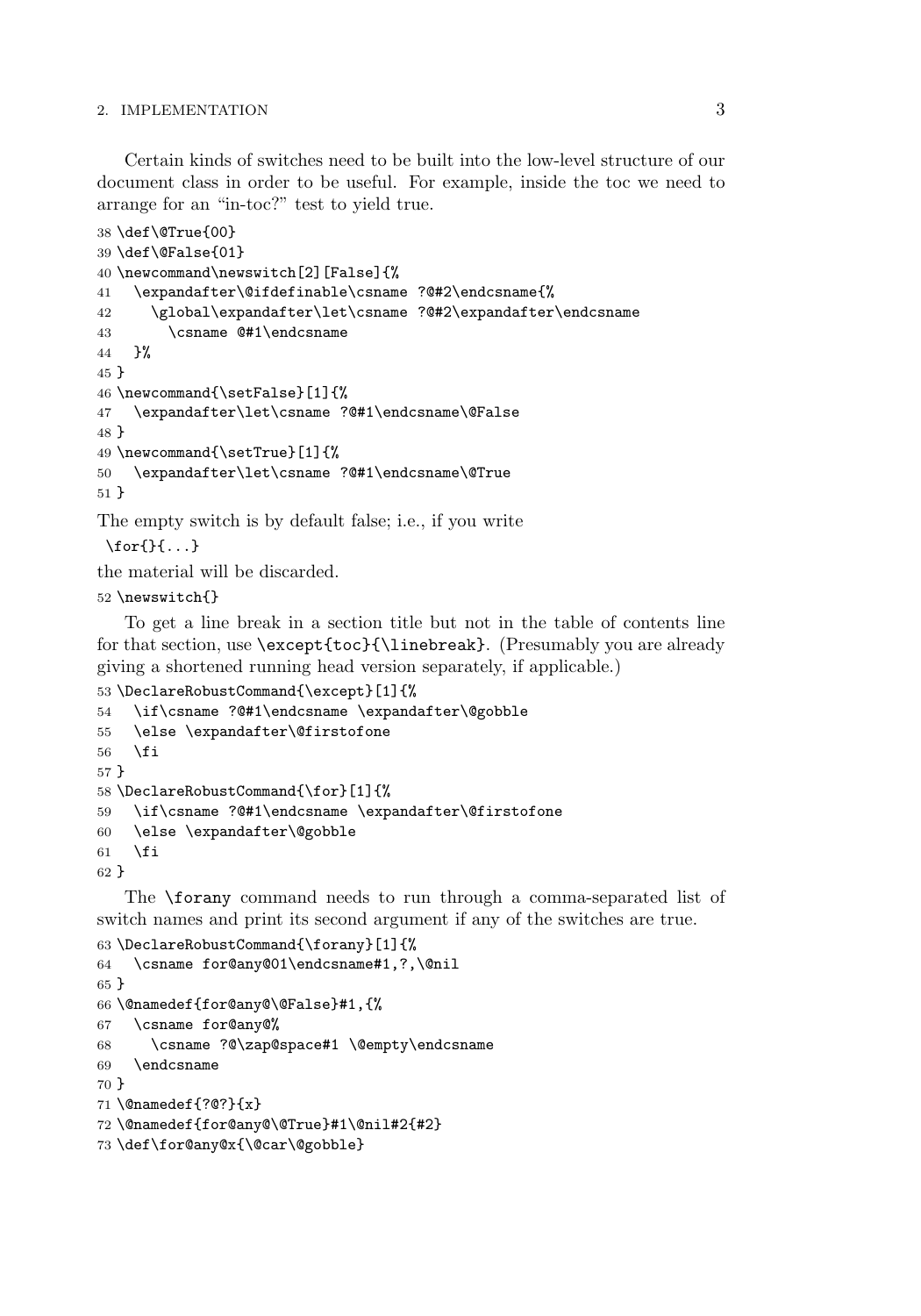# **2.2 Options**

### **Notes**

Options will be processed in the order they are declared; cf. \ProcessOptions.

### **Paper size**

The option letterpaper (default) sets the target paper width and height to U.S. letter size, 8.5 in x 11 in. An option a4paper is also supported, but we don't include some of the more unusual paper options (legalpaper, a5paper, executivepaper) of the generic article class. For A4 paper we not only change the paper size but also add 4pc to the normal textheight of 50.5pc (the difference between 297mm and 11in is 50pt).

```
74 \DeclareOption{a4paper}{\paperheight 297mm\paperwidth 210mm
75 \textheight 54.5pc }
```

```
76 \DeclareOption{letterpaper}{\paperheight 11in\paperwidth 8.5in }
```
The options landscape and portrait swap paper height and width.

```
77 \DeclareOption{landscape}{\@tempdima\paperheight
78 \paperheight\paperwidth \paperwidth\@tempdima}
79 \DeclareOption{portrait}{}
```
# **Two-sided or one-sided printing**

For two-sided printing we set the switch \if@twoside which will cause the margins to be adjusted so that the type blocks of back-to-back pages will line up. The \if@mparswitch makes margin paragraphs print in the outside margin.

```
80 \DeclareOption{oneside}{\@twosidefalse \@mparswitchfalse}
81 \DeclareOption{twoside}{\@twosidetrue \@mparswitchtrue}
```
# **Draft or final version**

The draft option causes overfull lines to be marked with a black slug in the right margin.

```
82 \DeclareOption{draft}{\overfullrule5\p@
83 \ClassWarningNoLine{\@classname}{%
84 When the draft option is used, the
85 \protect\includegraphics\MessageBreak
86 command will print blank placeholder boxes\MessageBreak
87 for the graphics}%
88 }
89 \DeclareOption{final}{\overfullrule\z@ }
```
### **Posting date**

The date when an article is officially posted to the WWW is recorded in a variable **\@dateposted** with the **\dateposted** command.

```
90 \def\dateposted#1{\def\@dateposted{#1}}%
91 \let\@dateposted\@empty
92\; \langle * \textsf{amsart} \rangle93 \def\@setdateposted{%
94 \newline Article electronically published on \@dateposted}
95 \; \langle / \mathsf{amsart} \rangle
```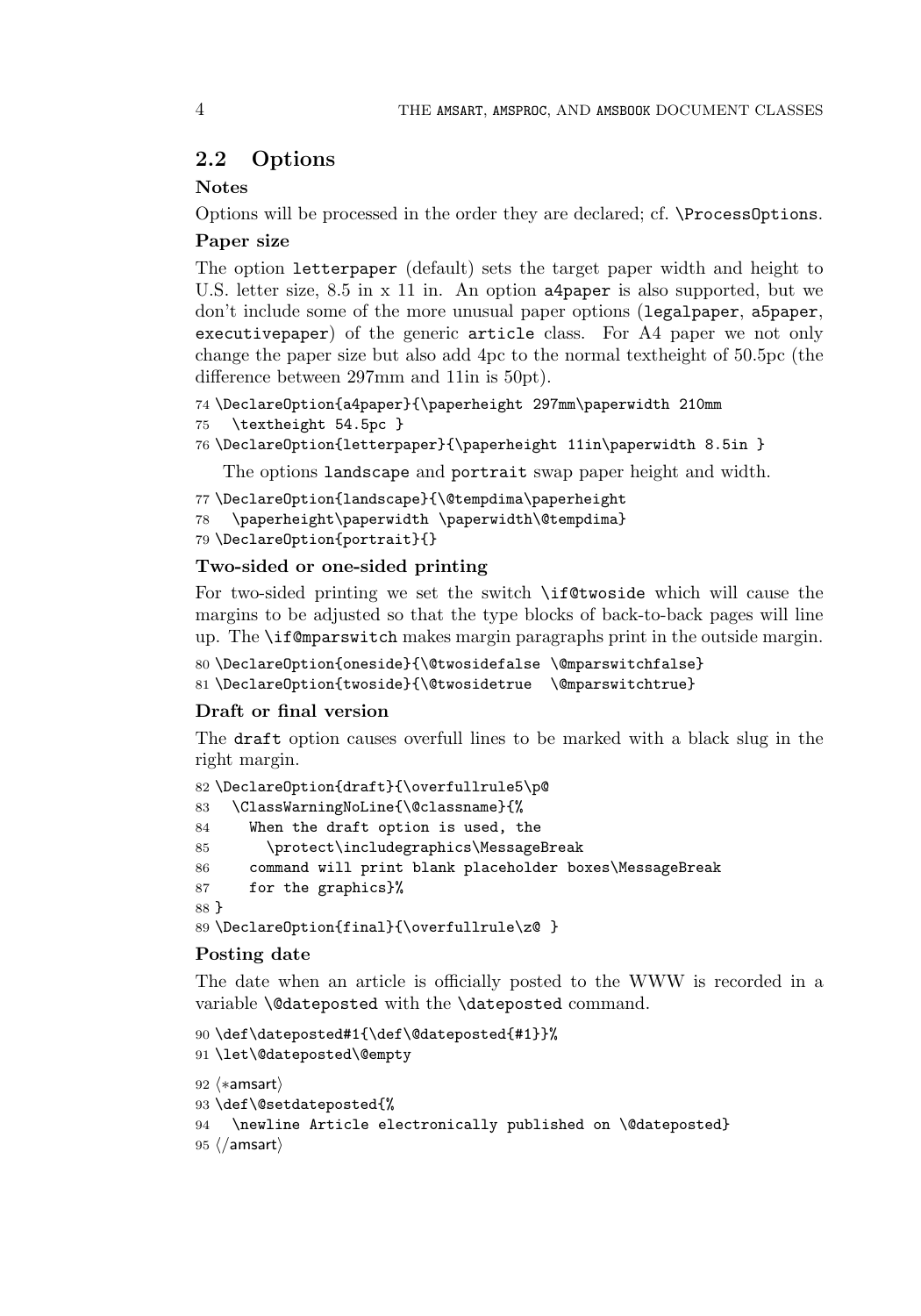### **Logos**

The following logo is used for regular journal articles. The one for proceedings articles and the one for e-only journals are given separately.

```
96 \; \langle * \textsf{amsart} \rangle97 \def\article@logo{%
98 \set@logo{%
99 \publname
```
Current volume might be empty when an article is first posted to the WWW. In that case leave out the issue-specific info.

```
100 \ifx\@empty\currentvolume
101 \else \newline\volinfo, \pageinfo
102 \qquad \text{if}103 \newline \@PII
104 \ifx\@empty\@dateposted \else \@setdateposted\fi
105 }%
106 }
107 \def\eonly@logo{%
108 \set@logo{%
109 \publname
110 \newline\volinfo, \pageinfo
111 \ifx\@empty\@dateposted \else \@setdateposted\fi
112 \newline \@PII
113 }%
114 }
115 \langle / \text{amsart} \rangle116 \langle *amsart | amsproc \rangle117 \def\@logofont{\fontsize{6}{7\p@}\selectfont}
118 \long\def\set@logo#1{%
119 \vbox to\headheight{%
120 \@parboxrestore \@logofont
121 \noindent#1\par\vss
122 }%
123 }
124 \langle/amsart | amsproc\rangle125 \n\left\langle \ast \text{amsproc} \right\rangle126 \def\procart@logo{%
127 \set@logo{\publname
128 \ifx\@empty\volinfo \else\newline\volinfo\fi}%
129 }
130 \ \langle / \text{amsproc} \rangle
```
# **E-only journal**

Electronic-only journals (for amsart only) have different information in the series logo than paper-only or dual journals. Only the volume number is reported (no issue or year), and the posting date is added following the page numbers. [bnb, 1996/10/31]

This option will be invoked only from publication-specific .cls files.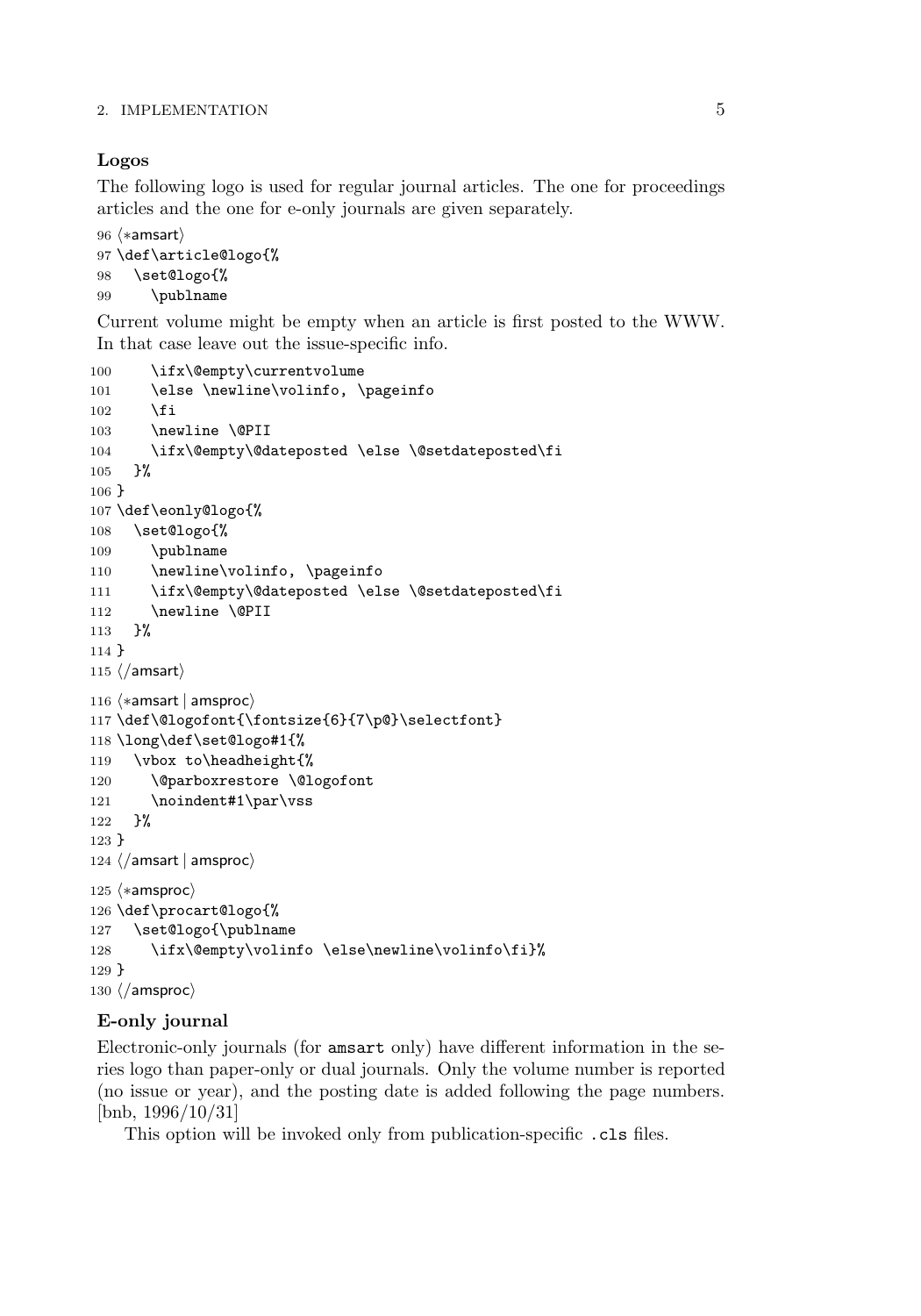```
131 \langle *amsart \rangle132 \DeclareOption{e-only}{%
133 \def\volinfo{Volume \currentvolume}%
134 \dateposted{Xxxx XX, XXXX}%
135 \def\@setdateposted{\ (\@dateposted)}%
136 \let\article@logo\eonly@logo
137 }
138 \; \langle / \mathsf{amsart} \rangle
```
# **Title page**

The title and related information can optionally be printed on a separate page.

```
139 \newif\if@titlepage
140 \DeclareOption{titlepage}{\@titlepagetrue}
141 \DeclareOption{notitlepage}{\@titlepagefalse}
```
### **Start on right- or left-hand page**

For some book series, it's permissible to start chapters on a left-hand page. Default to 'openright', the usual AMS book style.

```
142 \n\left\langle \ast \text{amshook} \right\rangle143 \newif\if@openright
144 \DeclareOption{openright}{\@openrighttrue}
145 \DeclareOption{openany}{\@openrightfalse}
146 \@openrighttrue
147 \langle / \text{amshook} \rangle
```
### **Two-column printing**

Two-column layout is handled through a predefined internal switch.

```
148 \DeclareOption{onecolumn}{\@twocolumnfalse}
149 \DeclareOption{twocolumn}{\@twocolumntrue}
```
### **The nomath option**

The nomath option causes most of the extra math features to be omitted. Some utility functions will be defined below if this option is specified.

```
150 \DeclareOption{nomath}{}
```
### **Some font options**

The noamsfonts option means to avoid declaring math alphabets or symbol fonts for the extra math fonts in the AMSFonts set. If these fonts are declared, it means that the corresponding .tfm files are required even for documents that do not use any symbols from those fonts. So we allow optionally to not declare them, for convenience of users who don't have those fonts on their system and don't want the hassle of getting them.

### 151 \DeclareOption{noamsfonts}{}

The psamsfonts option, passed on to the amsfonts package, means that alternative .fd files should be used that do not refer to .tfm files for sizes 6,8,9 (which are not present in the PostScript (Type 1) AMS fonts set from Y&Y/Blue Sky Research). This should also trigger the cmex10 option of amsmath, to avoid trying to load sizes 7–9 of cmex.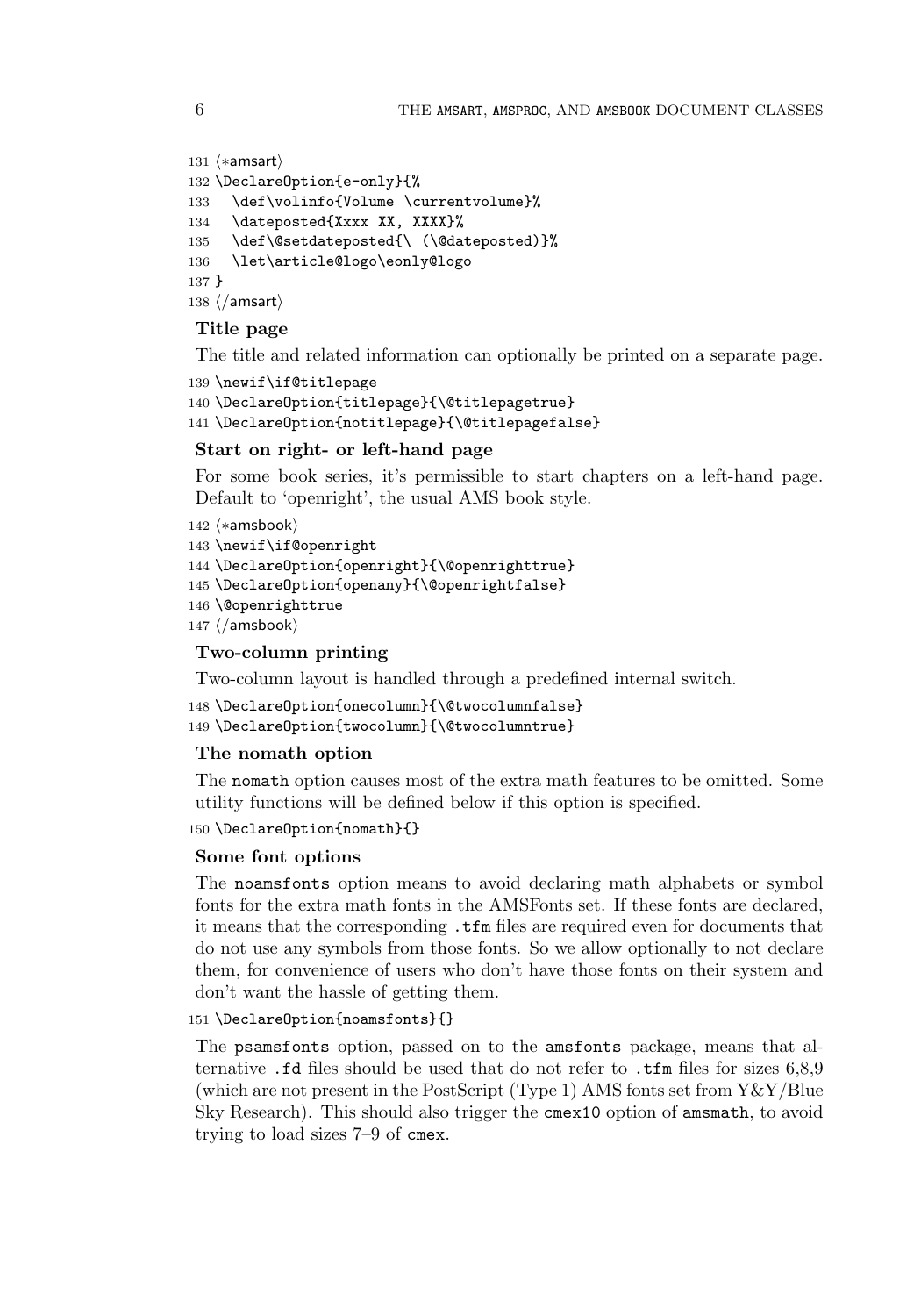```
152 \DeclareOption{psamsfonts}{%
```

```
153 \PassOptionsToPackage{psamsfonts}{amsfonts}%
```

```
154 \PassOptionsToPackage{cmex10}{amsmath}}
```
# **Equation numbering on the left or right**

The option leqno—equation numbers on the left—is the default in AMS styles. Therefore we provide also a reqno option.

```
155 \newif\iftagsleft@
156 \DeclareOption{leqno}{%
157 \tagsleft@true \PassOptionsToPackage{leqno}{amsmath}}
158 \DeclareOption{reqno}{%
159 \tagsleft@false \PassOptionsToPackage{reqno}{amsmath}}
```
# **Vertical centering of equation numbers**

For multiline equations the equation number is by default centered vertically on the total height of the equation. To make the equation number print on the first line (for left-hand numbers) or the last line (right-hand numbers), there is a tbtags option 'top/bottom tags'.

```
160 \newif\ifctagsplit@
161 \DeclareOption{centertags}{%
     \ctagsplit@true \PassOptionsToPackage{centertags}{amsmath}}
163 \DeclareOption{tbtags}{%
164 \ctagsplit@false \PassOptionsToPackage{tbtags}{amsmath}}
```
# **Flush left displays**

The option fleqn causes displayed equations to print aligned on the left instead of centered, with an indentation of \mathindent from the prevailing left margin. If the amsmath package is loaded, most of this code will be overridden, but it seems we need it anyway because of the possibility of the nomath class option.

165 \DeclareOption{fleqn}{}%

# **Dealing with font sizes**

\@mainsize \@ptsize Instead of the miserly **\@ptsize** variable from LAT<sub>EX</sub>'s ancient history that contains only the last digit of the main typesize, we set up a proper variable \@mainsize that contains all the digits of the main typesize. Just in case it is needed for someone using an old package, we will keep \@ptsize also.

```
166 \newcommand{\@mainsize}{10}
167 \newcommand{\@ptsize}{0}
```
\larger \smaller This function is an easy byproduct of the work done to fold typesize-specific code into the main class file. The range of font sizes is \normalsize, \small, \Small, \SMALL, \tiny, \Tiny, \large, \Large, \LARGE, \huge, \Huge. Spaces are left at either end of the case statement to accommodate adding \TINY and \HUGE in the future but it's not clear that they're really needed.

```
168 \newcommand{\larger}[1][1]{%
```

```
169 \count@\@currsizeindex \advance\count@#1\relax
```

```
170 \ifnum\count@<\z@ \count@\z@ \else\ifnum\count@>12 \count@12 \fi\fi
```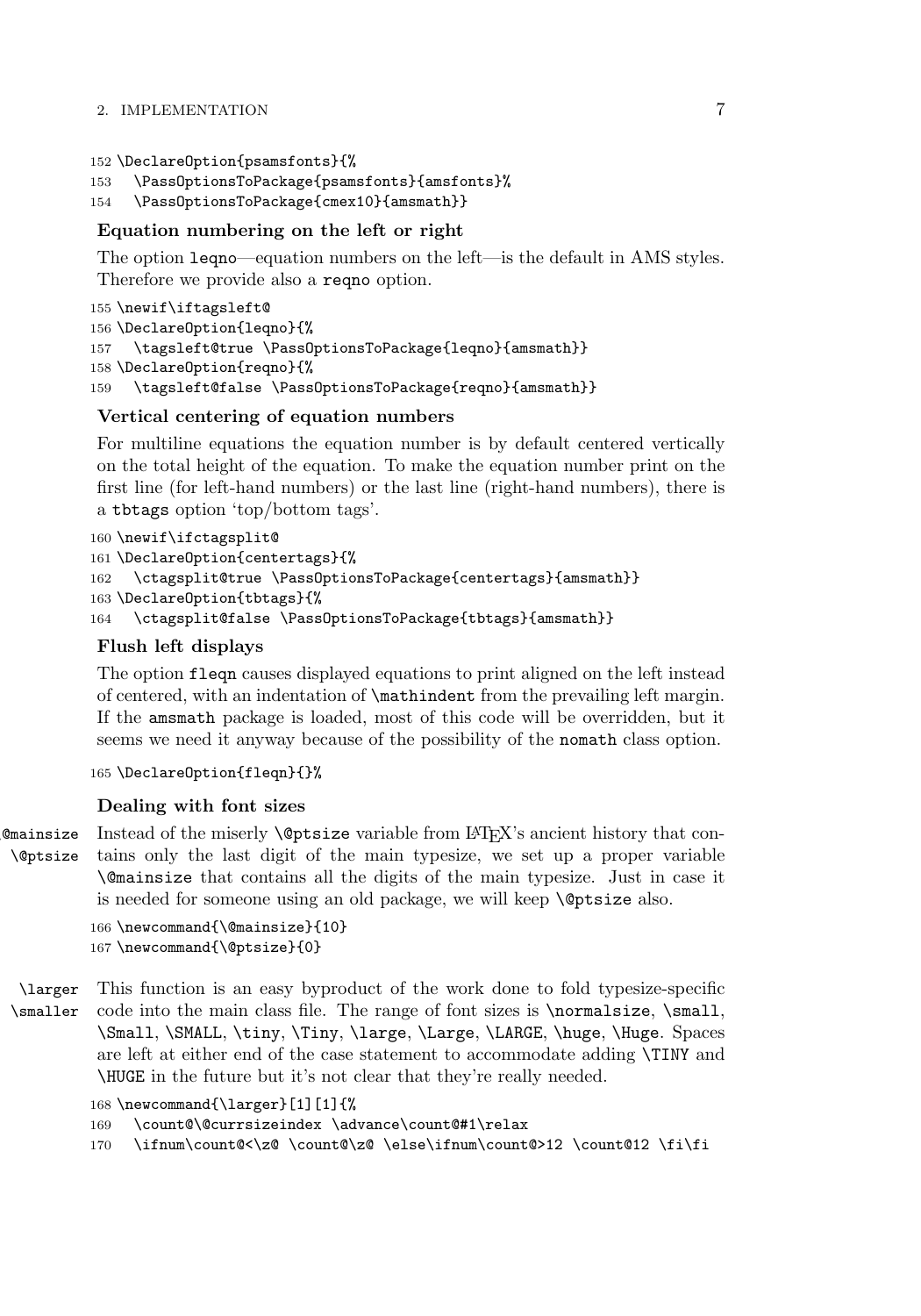The various size-changing commands \normalsize, etc., will take care of updating \@currsizeindex.

```
171 \ifcase\count@
172 \Tiny\or\Tiny\or\tiny\or\SMALL\or\Small\or\small
173 \or\normalsize
174 \or\large\or\Large\or\LARGE\or\huge\or\Huge\else\Huge
175 \foralli
176 }
177\newcommand{\smaller}[1][1]{\larger[-#1]}
```
The \@adjustvertspacing function adapts some vertical spacing amounts to the current type size. We don't expect large sections of vertical text to occur in the extraordinarily small or large type sizes, so the **\@adjustvertspacing** function is only called in the range between 'footnote' size and 'Large' size. Notice that no shrinkability is used.

178 \def\@adjustvertspacing{%

\big/med/smallskipamount are generic space values that will be used by the commands \bigskip, \medskip, \smallskip. We also link the spacing around displayed equations to these amounts.

```
179 \bigskipamount.7\baselineskip plus.7\baselineskip
```

```
180 \medskipamount\bigskipamount \divide\medskipamount\tw@
```

```
181 \smallskipamount\medskipamount \divide\smallskipamount\tw@
```

```
182 \abovedisplayskip\medskipamount
```

```
183 \belowdisplayskip \abovedisplayskip
```
The above-display short space is zero but with the same stretchability as the above-display normal space. And the below-display short space is similar, but has a base value equal to \smallskipamount. Use of the multiplier 1 is an arcane T<sub>E</sub>X trick that coerces the skip value to a dimen value, i.e., gives us the base value of the skip register without the stretch or shrink values.

```
184 \abovedisplayshortskip\abovedisplayskip
```

```
185 \advance\abovedisplayshortskip-1\abovedisplayskip
```

```
186 \belowdisplayshortskip\abovedisplayshortskip
```

```
187 \advance\belowdisplayshortskip 1\smallskipamount
```
The traditional value for \jot is 3pt, which we generalize to  $\bar{\text{baselineskip}}/4$ . This is used to adjust interline spacing in multiline displayed equations.

```
188 \jot\baselineskip \divide\jot 4 \relax
189 }
```
We fill out the range of typesize changing commands to a full eleven: five large/huge commands and five small/tiny commands. (The capitalization of the command names suggests that there should actually be thirteen—add \TINY and \HUGE—but let's be conservative and leave those out until a real need for them is known to exist.) An unavoidable side effect is that \tiny now selects 6pt instead of 5pt by default.

In version 1.1 of amsart and amsbook \small was the same as \footnotesize (amsproc didn't exist in v. 1.1).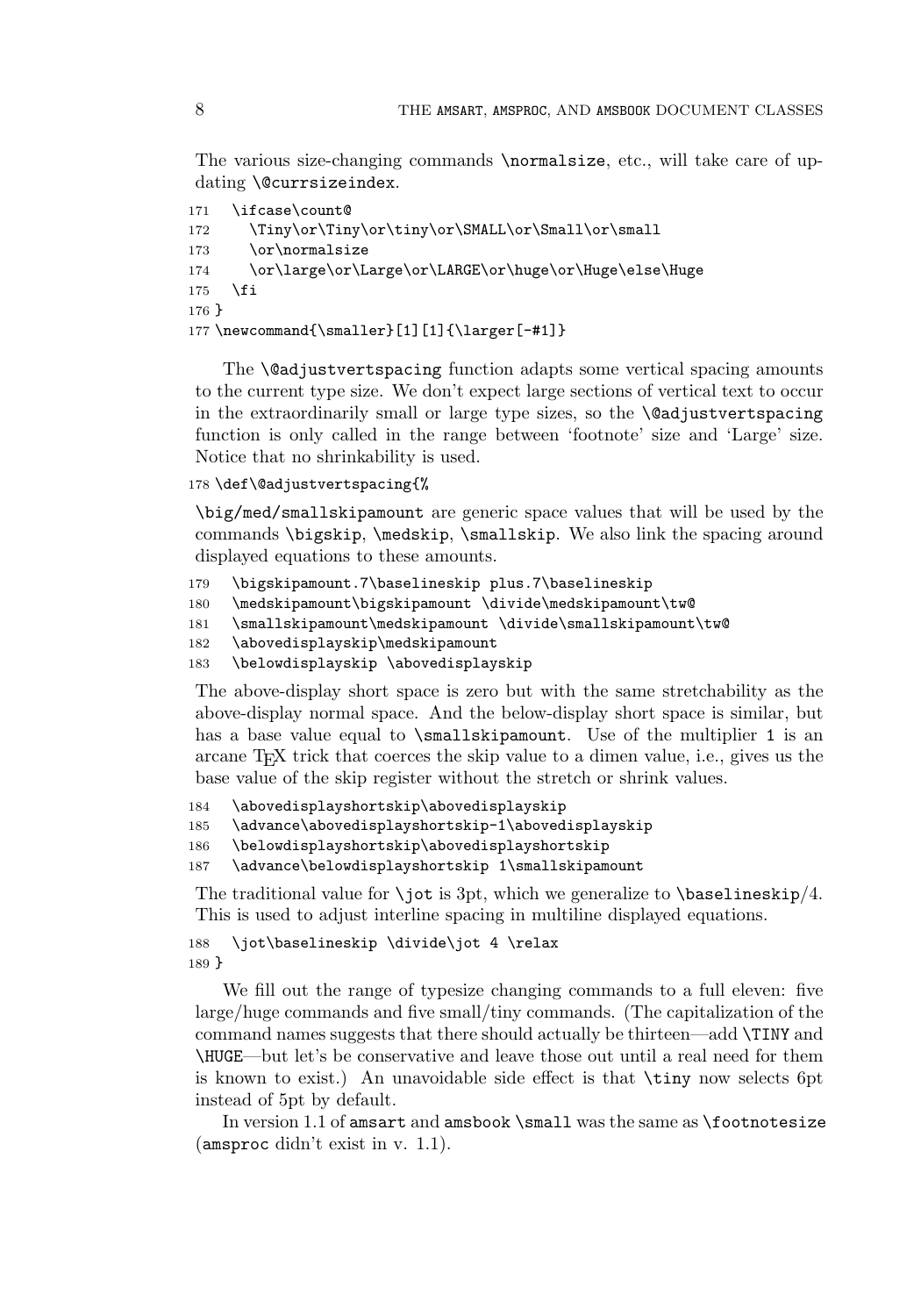The only size-changing command that is predefined by L<sup>AT</sup>FX is \normalsize; that's why it's the only one for which we use \renewcommand below.

```
190 \renewcommand\normalsize{\@xsetfontsize\normalsize 6%
191 \@adjustvertspacing \let\@listi\@listI}
192 \DeclareRobustCommand{\Tiny}{\@xsetfontsize\Tiny 1}
193 \DeclareRobustCommand{\tiny}{\@xsetfontsize\tiny 2}
194 \DeclareRobustCommand{\SMALL}{\@xsetfontsize\SMALL 3}
195 \DeclareRobustCommand{\Small}{\@xsetfontsize\Small 4%
196 \@adjustvertspacing
197 \def\@listi{\topsep\smallskipamount \parsep\z@skip \itemsep\z@skip
198 \leftmargin=\leftmargini
199 \labelwidth=\leftmargini \advance\labelwidth-\labelsep
200 }%
201 }
```
\DeclareRobustCommand{\small}{\@xsetfontsize\small 5\@adjustvertspacing}

For backward compatibility we had better define \footnotesize and \scriptsize. Also there is the small discrepancy with  $\tan y$  to worry about.

```
203 \def\footnotesize{\Small}
204 \def\scriptsize{\SMALL}
```
The sizes above 10pt use magstep values, stored in the functions  $\sqrt{\alpha x}$ \@xiipt, etc.

```
205 \DeclareRobustCommand{\large}{\@xsetfontsize\large 7\@adjustvertspacing}
206 \DeclareRobustCommand{\Large}{\@xsetfontsize\Large 8\@adjustvertspacing}
207 \DeclareRobustCommand{\LARGE}{\@xsetfontsize\LARGE 9}
208 \DeclareRobustCommand{\huge}{\@xsetfontsize\huge{10}}
209 \DeclareRobustCommand{\Huge}{\@xsetfontsize\Huge{11}}
210 %\DeclareRobustCommand\HUGE{\@xsetfontsize\HUGE{12}}
```
So now we had better define the \@xsetfontsize function. The sizechanging commands use **\@setfontsize** instead of **\fontsize** to (a) give an error message if used in math mode and (b) set the *s* currsize variable.

```
211 \def\@xsetfontsize#1#2{%
212 \chardef\@currsizeindex#2\relax
213 \edef\@tempa{\@nx\@setfontsize\@nx#1%
214 \@xp\ifcase\@xp\@currsizeindex\@typesizes
```
Add nonsense values 99/99 at the end just in case some extreme error turns up.

```
215 \else{99}{99}\fi}%
216 \@tempa
217 }
```
For the record let's initialize \@currsizeindex.

```
218 \chardef\@currsizeindex=6
```
Set page-breaking penalties to prevent all widows, orphans, and hyphens at the end of a page.

```
219 \widowpenalty=10000
220 \clubpenalty=10000
221 \brokenpenalty=10000
```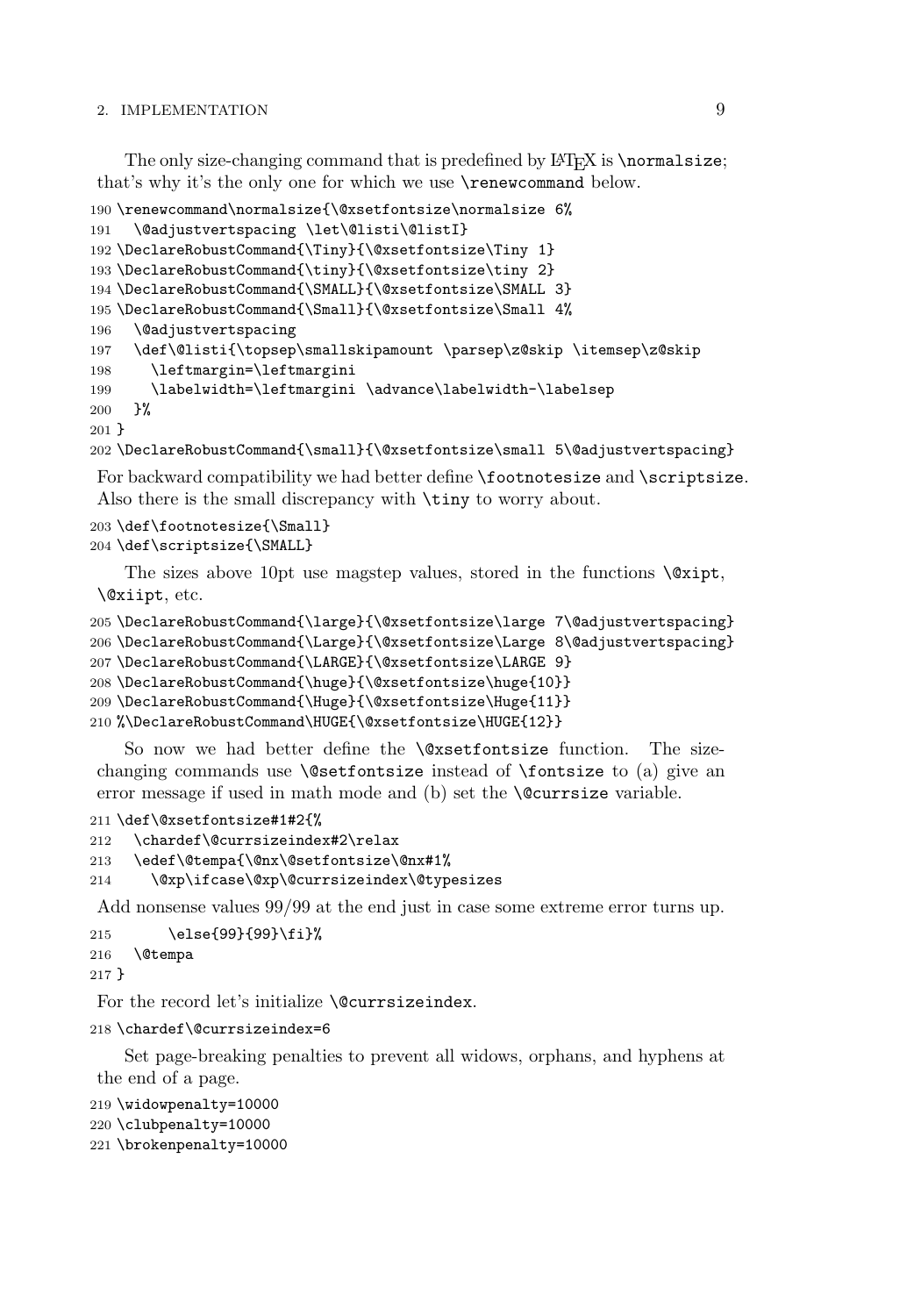Set some default linespacing values. The variable \linespacing is usually the normal interline space in the main text. It is used to specify vertical space for elements such as section heads and theorems in proportion to the normal interline space.

```
222 \newdimen\linespacing
223 \lineskip=1pt \lineskiplimit=1pt
224 \normallineskip=1pt \normallineskiplimit=1pt
225 \let\baselinestretch=\@empty
```
Settings for \textheight and \textwidth. We start with the value 50.5pc specified in AMS journal specifications as the total height of the type block and then subtract the running head height and adjust for \topskip to get the proper value for the text block.

```
226 \headheight=8pt \headsep=14pt
227 \; \langle \mathsf{amshook} \rangle \footski\mathsf{p}\mathsf{=}\mathsf{18pt}228 \langleamsart | amsproc\rangle\footskip=12pt
229 \textheight=50.5pc \topskip=10pt
230 \textwidth=30pc
231 \columnsep=10pt \columnseprule=0pt
```
Some settings for marginpars.

```
232 \marginparwidth=90pt
233 \marginparsep=11pt
234 \marginparpush=5pt
```
To avoid setting text before begin-document, we postpone the setting of \footnotesep using \AtBeginDocument.

235 \AtBeginDocument{\settoheight{\footnotesep}{\footnotesize M\$^1\$}}

```
236 \skip\footins=7pt plus11pt
237 \skip\@mpfootins=\skip\footins
```
238 \fboxsep=3pt \fboxrule=.4pt

```
239 \arrayrulewidth=.4pt \doublerulesep=2pt
240 \labelsep=5pt \arraycolsep=\labelsep
241 \tabcolsep=\labelsep \tabbingsep=\labelsep
242 \floatsep=15pt plus 12pt \dblfloatsep=15pt plus 12pt
243 \textfloatsep=\floatsep \dbltextfloatsep=15pt plus 12pt
244 \intextsep=\floatsep
245 \@fptop=0pt plus1fil \@dblfptop=0pt plus1fil
246 \@fpbot=0pt plus1fil \@dblfpbot=0pt plus1fil
247 \@fpsep=8pt plus2fil \@dblfpsep=8pt plus2fil\relax
```
Note that  $\text{parskip}$  gets no stretch; this is at variance with the generic LATEX classes.

#### 248 \parskip=0pt \relax

\@parboxrestore, used by \@footnotetext, sets \parindent to 0pt; since this is not what we want, we make a new dimen \normalparindent and after calling \@parboxrestore, \@footnotetext resets \parindent back to normal.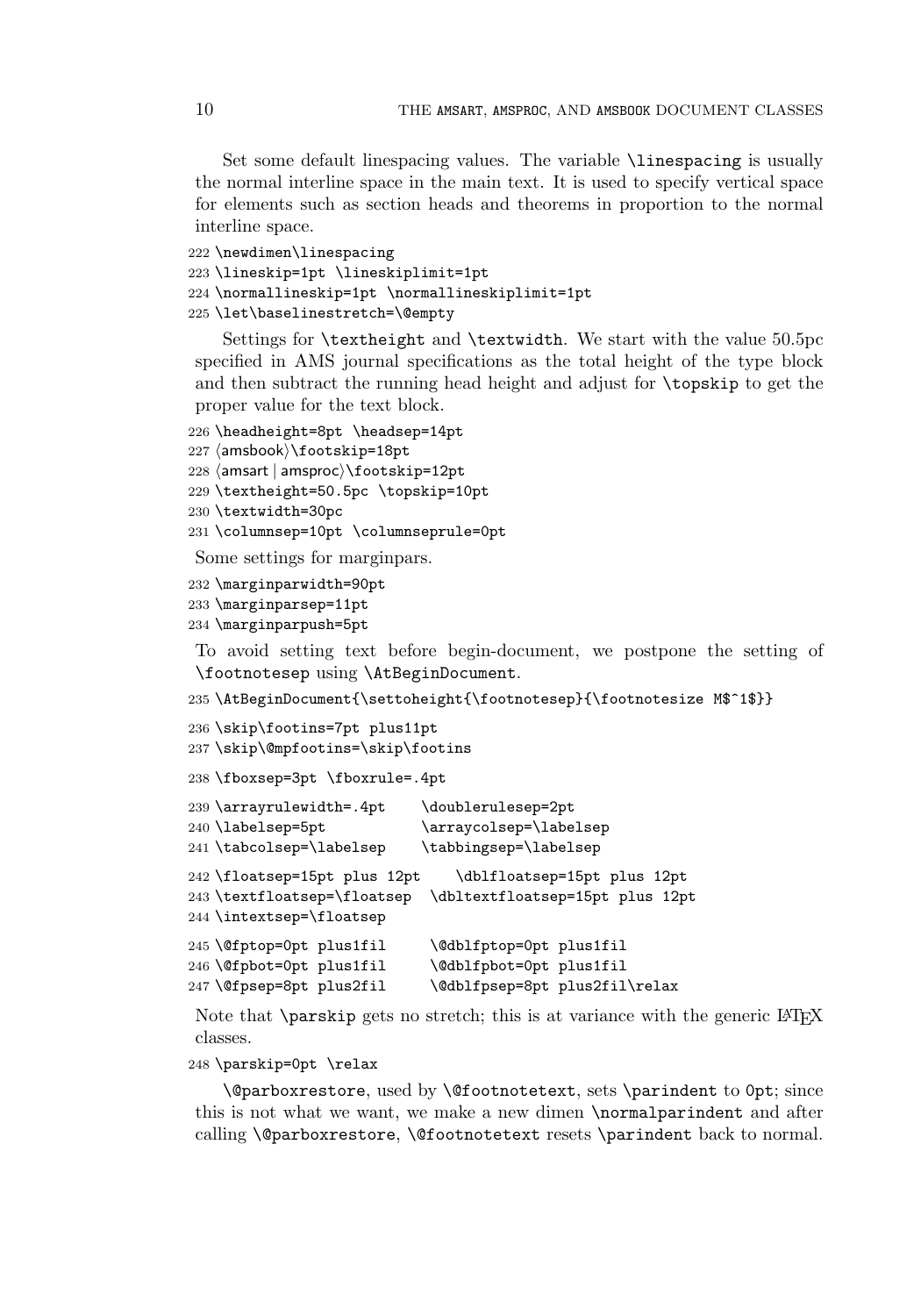```
249 \newdimen\normalparindent
250 -
amsart\normalparindent=12pt
251 \langle amsproc | amsbook\rangle\normalparindent=18pt
252 \parindent=\normalparindent
253 \partopsep=0pt \relax \parsep=0pt \relax \itemsep=0pt \relax
254 \@lowpenalty=51 \@medpenalty=151 \@highpenalty=301
255 \@beginparpenalty=-\@lowpenalty
256 \@endparpenalty=-\@lowpenalty
257 \@itempenalty=-\@lowpenalty
```
# **Typesize-specific code**

The class option 12pt sets the main typesize to 12 pt and makes various adaptations, primarily sliding the size-changing commands up the scale of magsteps. This makes it more likely that someone with bitmapped fonts will have all the fonts and sizes that they need. The 8pt option is for those who like to conserve paper.

By parameterizing some aspects it is possible to make a great deal of the typesize-specific code automatically adapt to the selected size. Then there is so little typesize-specific code remaining that it no longer makes sense to put the code in separate .clo files. So instead of analogs for the generic size10,11,12.clo files we have the code for those options entirely contained in the .cls file in the form of declared options.

Some miscellaneous remarks.

—If PostScript fonts are used, it may seem a little strange to use fonts following the magstep'd point sizes 10.95, 14.4, 17.28, 20.74, 24.88 instead of simply 11, 14, 17, 21, 25. But it is not easy for us to make that distinction here in the document class definitions of the fontsize changing commands. So we don't try.

```
258 \DeclareOption{10pt}{\def\@mainsize{10}\def\@ptsize{0}%
259 \def\@typesizes{%
```
There should be 11 typesize/baselineskip pairs: five below \normalsize and five above.

```
260 \or{5}{6}\or{6}{7}\or{7}{8}\or{8}{10}\or{9}{11}%
261 \or{10}{12}% normalsize
262 \or{\@xipt}{13}\or{\@xiipt}{14}\or{\@xivpt}{17}%
263 \or{\@xviipt}{20}\or{\@xxpt}{24}}%
264 \normalsize \linespacing=\baselineskip
265 }
266 %
267 \DeclareOption{11pt}{\def\@mainsize{11}\def\@ptsize{1}%
268 \def\@typesizes{%
269 \or{6}{7}\or{7}{8}\or{8}{10}\or{9}{11}\or{10}{12}%
270 \or{\@xipt}{13}% normalsize
271 \or{\@xiipt}{14}\or{\@xivpt}{17}\or{\@xviipt}{20}%
272 \or{\@xxpt}{24}\or{\@xxvpt}{30}}%
273 \normalsize \linespacing=\baselineskip
```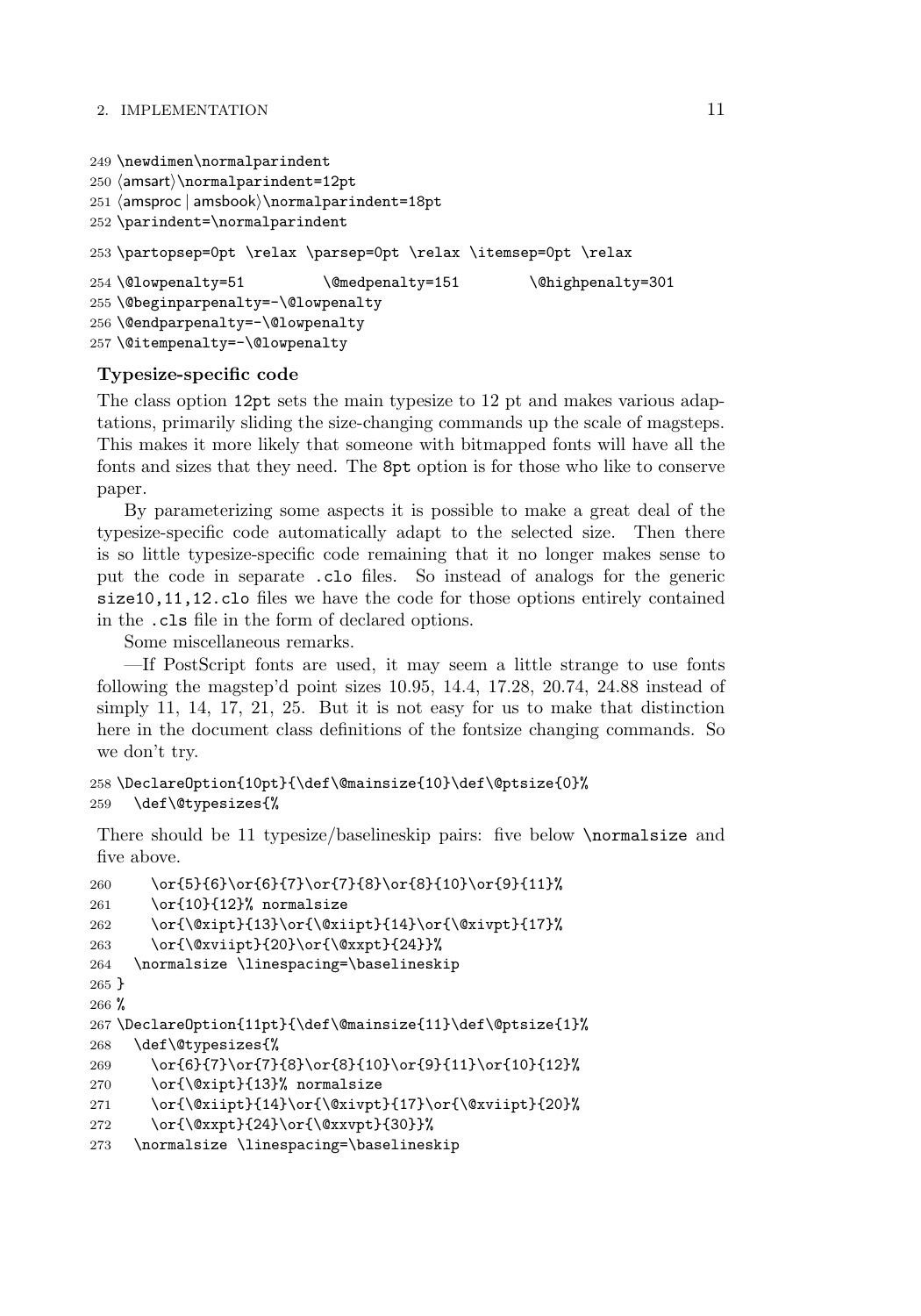```
274 }
275 %
276 \DeclareOption{12pt}{\def\@mainsize{12}\def\@ptsize{2}%
277 \def\@typesizes{%
278 \or{7}{8}\or{8}{10}\or{9}{11}\or{10}{12}\or{\@xipt}{13}%
279 \or{\@xiipt}{14}% normalsize
280 \or{\@xivpt}{17}\or{\@xviipt}{20}\or{\@xxpt}{24}%
281 \or{\@xxvpt}{30}\or{\@xxvpt}{30}}%
282 \normalsize \linespacing=\baselineskip
283 }
284 %
285 \DeclareOption{8pt}{\def\@mainsize{8}\def\@ptsize{8}%
286 \def\@typesizes{%
287 \or{5}{6}\or{5}{6}\or{5}{6}\or{6}{7}\or{7}{8}%
288 \or{8}{10}% normalsize
289 \or{9}{11}\or{10}{12}\or{\@xipt}{13}%
290 \or{\@xiipt}{14}\or{\@xivpt}{17}}%
291 \normalsize \linespacing=\baselineskip
292 }
293 %
294 \DeclareOption{9pt}{\def\@mainsize{9}\def\@ptsize{9}%
295 \def\@typesizes{%
296 \or{5}{6}\or{5}{6}\or{6}{7}\or{7}{8}\or{8}{10}%
297 \or{9}{11}% normalsize
298 \or{10}{12}\or{\@xipt}{13}\or{\@xiipt}{14}%
299 \or{\@xivpt}{17}\or{\@xviipt}{20}}%
300 \normalsize \linespacing=\baselineskip
301 }
```
# **Running heads**

The normal application of pagestyle functions \ps@xxx is to determine the contents of running heads and feet. The function \@mkboth is used internally by commands **\chapter**, **\section**, and the like to set the running heads.

```
302 \def\ps@empty{\let\@mkboth\@gobbletwo
303 \let\@oddhead\@empty \let\@evenhead\@empty
304 \let\@oddfoot\@empty \let\@evenfoot\@empty
```
The current implementation in amsart/amsproc/amsbook of the vertical space at the top of an opening page uses \topskip, which means that we need to do some resetting here.

\global\topskip\normaltopskip}

Pagestyle 'plain' has the page numbers in the running feet.

\def\ps@plain{\ps@empty

```
307 \def\@oddfoot{\normalfont\scriptsize \hfil\thepage\hfil}%
```
\let\@evenfoot\@oddfoot}

Pagestyle 'headings' uses text from sectioning commands for running heads. Empty running feet.

\newswitch{runhead}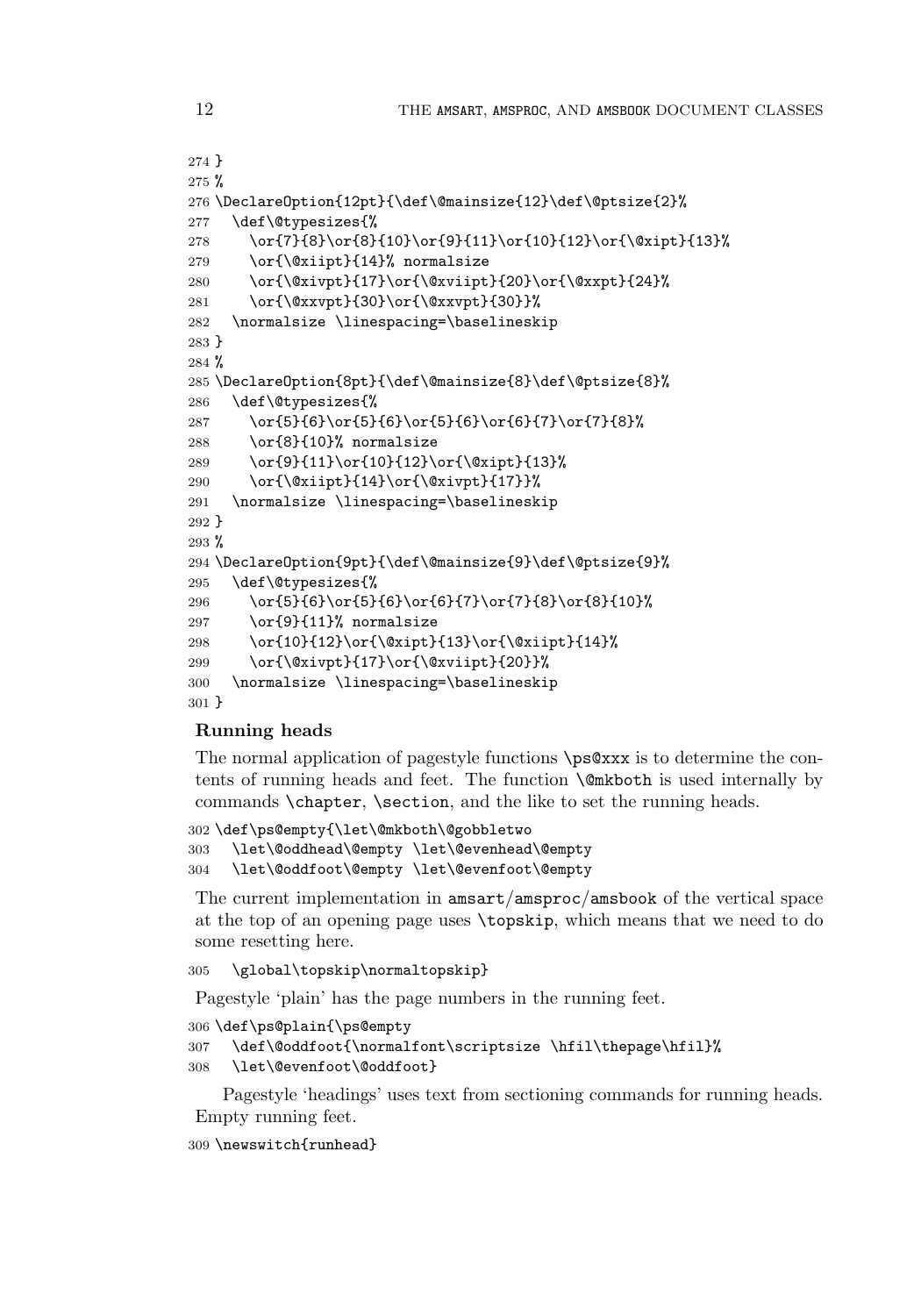```
310 \def\ps@headings{\ps@empty
           311 \def\@evenhead{%
           312 \setTrue{runhead}%
           313 \normalfont\scriptsize
           314 \rlap{\thepage}\hfil
           315 \def\thanks{\protect\thanks@warning}%
           316 \leftmark{}{}\hfil}%
           317 \def\@oddhead{%
           318 \setTrue{runhead}%
           319 \normalfont\scriptsize \hfil
           320 \def\thanks{\protect\thanks@warning}%
           321 \rightmark{}{}\hfil \llap{\thepage}}%
           322 \let\@mkboth\markboth
           323 \langle *amsbook \rangle324 \def\partmark{\@secmark\markboth\partrunhead\partname}%
           325 \def\chaptermark{%
           326 \@secmark\markboth\chapterrunhead{}}%
           327 \def\sectionmark{%
           328 \@secmark\markright\sectionrunhead\sectionname}%
           329 \langle / \text{amshook} \rangle330 }
ectionname
ctionname 331 \let\sectionname\@empty
           Initialize section headings.
```

```
ctionname 332 \let\subsectionname\@empty
graphname 333 \let\subsubsectionname\@empty
agraphname
334 \let\paragraphname\@empty
           335 \let\subparagraphname\@empty
```
The default definitions of \leftmark, \rightmark are not what we want: the section title (or whatever) reported in the right-hand running head should report the section that is current at the bottom of the right-hand page. And the left-hand running head should report the status at the top of the page. Cf. amsppt.sty.

```
336 \def\leftmark{\expandafter\@firstoftwo\topmark{}{}}
337 \def\rightmark{\expandafter\@secondoftwo\botmark{}{}}
```
Journal and Proceedings articles require an indication of the first page so the logo and copyright line can appear.

```
338 \; \langle * \textsf{amsart} \, | \: \textsf{amsproc} \rangle
```

```
339 \def\ps@firstpage{\ps@plain
```

```
340 \def\@oddfoot{\normalfont\scriptsize \hfil\thepage\hfil
```
Stick in the reset of \topskip here so it only gets executed after the first page is completed.

```
341 \global\topskip\normaltopskip}%
342 \let\@evenfoot\@oddfoot
343 \def\@oddhead{\@serieslogo\hss}%
344 \let\@evenhead\@oddhead % in case an article starts on a left-hand page
345 }
```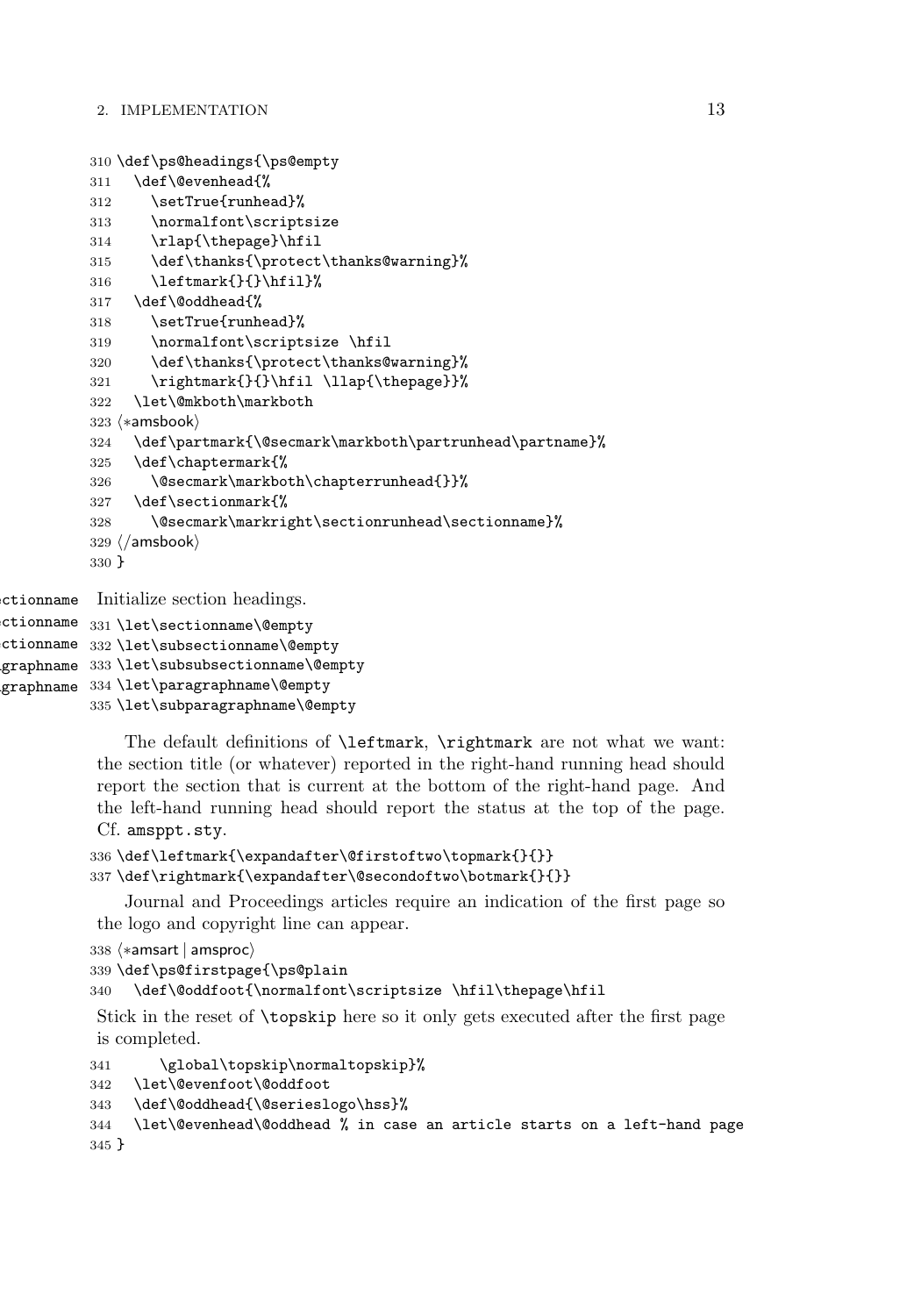```
346 \; \langle / \textsf{amsart} \, | \, \textsf{amsproc} \rangle
```
\@nilgobble Something that apparently doesn't exist in the kernel?

347 \long\def\@nilgobble#1\@nil{}

A general section-marking function. Arg 1 is either \markright or \markboth indicating which kind of marking action is desired (this gives us some string pool/hash table savings by allowing the \@secmark function to serve for both cases). Arg 2 is the function that should be called in the running head to process the remaining three args. Arg 3 is normally \xxxname (but could be empty). Arg 4 is the section-title text. Assumption: whenever **\@secmark** is called, the section-number variable \@secnumber has been set to the value of the current section number (possibly empty, in the case of a  $*$  section for example).

 $348 \langle *amsbook \rangle$ 

```
349 \def\@secmark#1#2#3#4{%
```
We want to apply expansion to  $\xxx$ name and  $\theta$  but not to the other elements.

```
350 \begingroup \let\protect\@unexpandable@protect
```

```
351 \edef\@tempa{\endgroup \toks@{\protect#2{#3}{\@secnumber}}}%
```

```
352 \@tempa
```

```
353 \toks@\@xp{\the\toks@{#4}}%
```
If a \markright operation is called for, use the current left-mark via \@temptokena.

```
354 \afterassignment\@nilgobble\@temptokena\@themark{}\@nil
```

```
355 \edef\@tempa{\@nx\@mkboth{%
```

```
356 \ifx\markright#1\the\@temptokena\else\the\toks@\fi}{\the\toks@}}%
```

```
357 \@tempa}
```

```
Init \@secnumber.
```

```
358 \let\@secnumber\@empty
359 \langle / \text{amshook} \rangle
```
Fix **\markboth** so that **\@secmark** can work without too much thrashing.

```
360 \def\markboth#1#2{%
```

```
361 \begingroup
```

```
362 \@temptokena{{#1}{#2}}\xdef\@themark{\the\@temptokena}%
```

```
363 \mark{\the\@temptokena}%
```

```
364 \endgroup
```
365 \if@nobreak\ifvmode\nobreak\fi\fi}

With the myheadings pagestyle, no automatic running heads will be provided by the document class; only running heads specified by the user through explicit \markboth or \markright commands will be used.

```
366 \def\ps@myheadings{\ps@headings \let\@mkboth\@gobbletwo}
```
Save normal topskip value in a skip register.

```
367 \newskip\normaltopskip
```

```
368 \normaltopskip=10pt \relax
```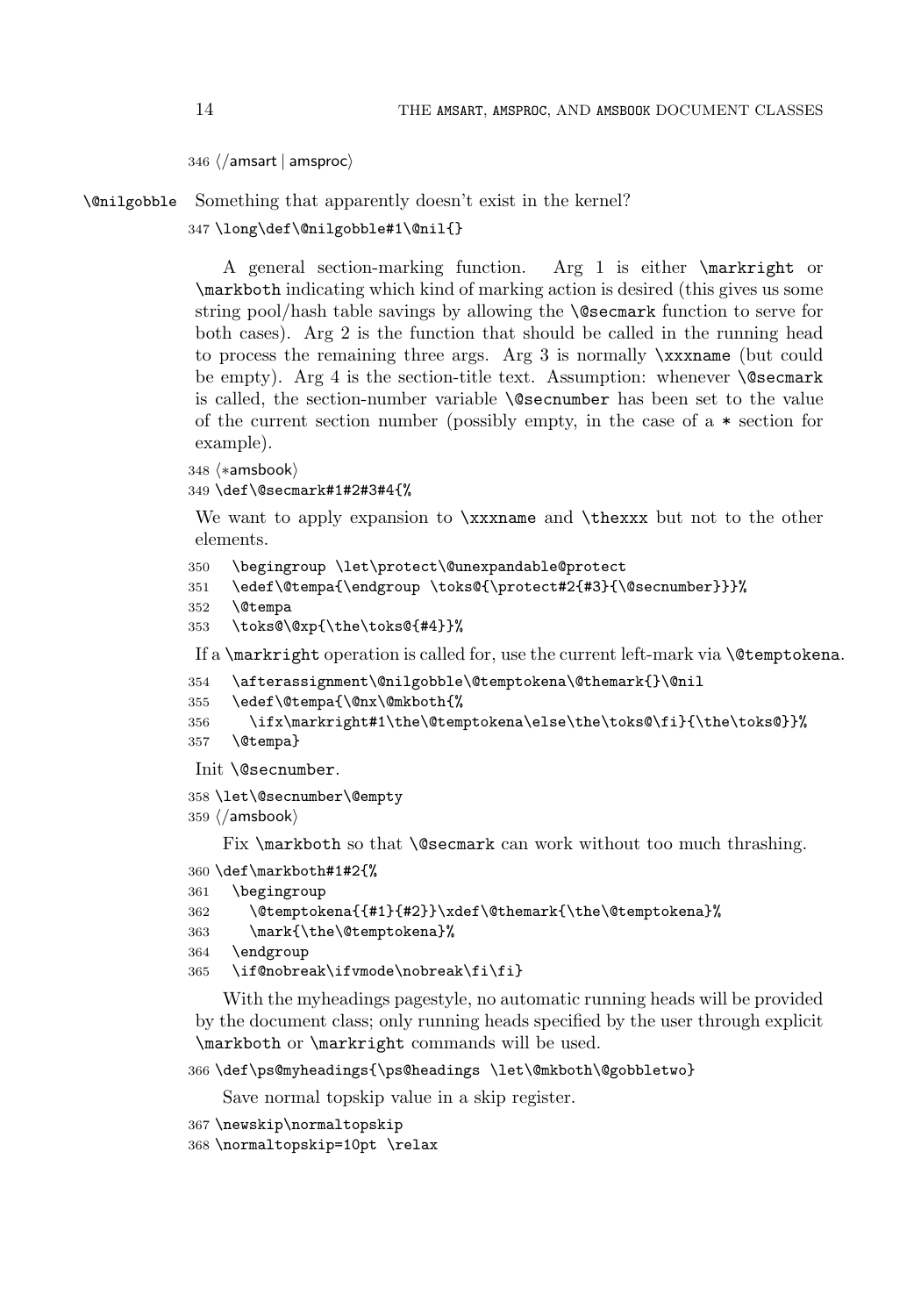We also want to turn off all section marks. First-level section heads will be defined in \ps@headings.

```
369 \let\sectionmark\@gobble
370 \let\subsectionmark\@gobble
371 \let\subsubsectionmark\@gobble
372 \let\paragraphmark\@gobble
```
# **Unrecognized options**

The makeidx option is redundant; everything that it does in the generic LATEX classes is already done anyway in this class.

# 373 \DeclareOption{makeidx}{}

 $374 \angle$ /classes $\rangle$ 

Unrecognized options for amsthm are treated as references to auxiliary theorem setup (.thm) files. This allows a user to create theorem styles using internal commands (with @ signs) without having to be concerned about category coding.

Here is an example from the file thmtest.tex which is part of this collection. See that file for further information.

```
\begin{filecontents}{exercise.thm}
\def\th@exercise{%
  \normalfont % body font
  \thm@headpunct{:}%
}
\end{filecontents}
```
This facility is available only when amsthm is used as an independent package, not as part of an AMS document class.

```
375 \; \big\langle *amsthm \big\rangle376 \DeclareOption*{\input{\CurrentOption .thm}}
377 \ProcessOptions
378 \; \langle / \mathsf{amsthm} \rangle
```
# **2.3 Process options**

Black boxes for overfull lines are turned off by default (the final option). This can be overridden with the draft option.

```
379 \langle *classes \rangle
```

```
380 \ExecuteOptions{leqno,centertags,letterpaper,portrait,%
381 10pt,twoside,onecolumn,final}
```
Options will be processed in the order of the associated \DeclareOption commands.

# 382 \ProcessOptions\relax

In compatibility mode, we want to load the frozen version of amstex.sty instead of the amsmath package. This is rather a horrible kluge but I can't see anything better at the moment. [mjd,1995/01/27]

```
383 \if@compatibility
384 \def\@tempa{\RequirePackage{amstex}\relax}%
385 \else
386 \@ifclasswith{\@classname}{nomath}{%
```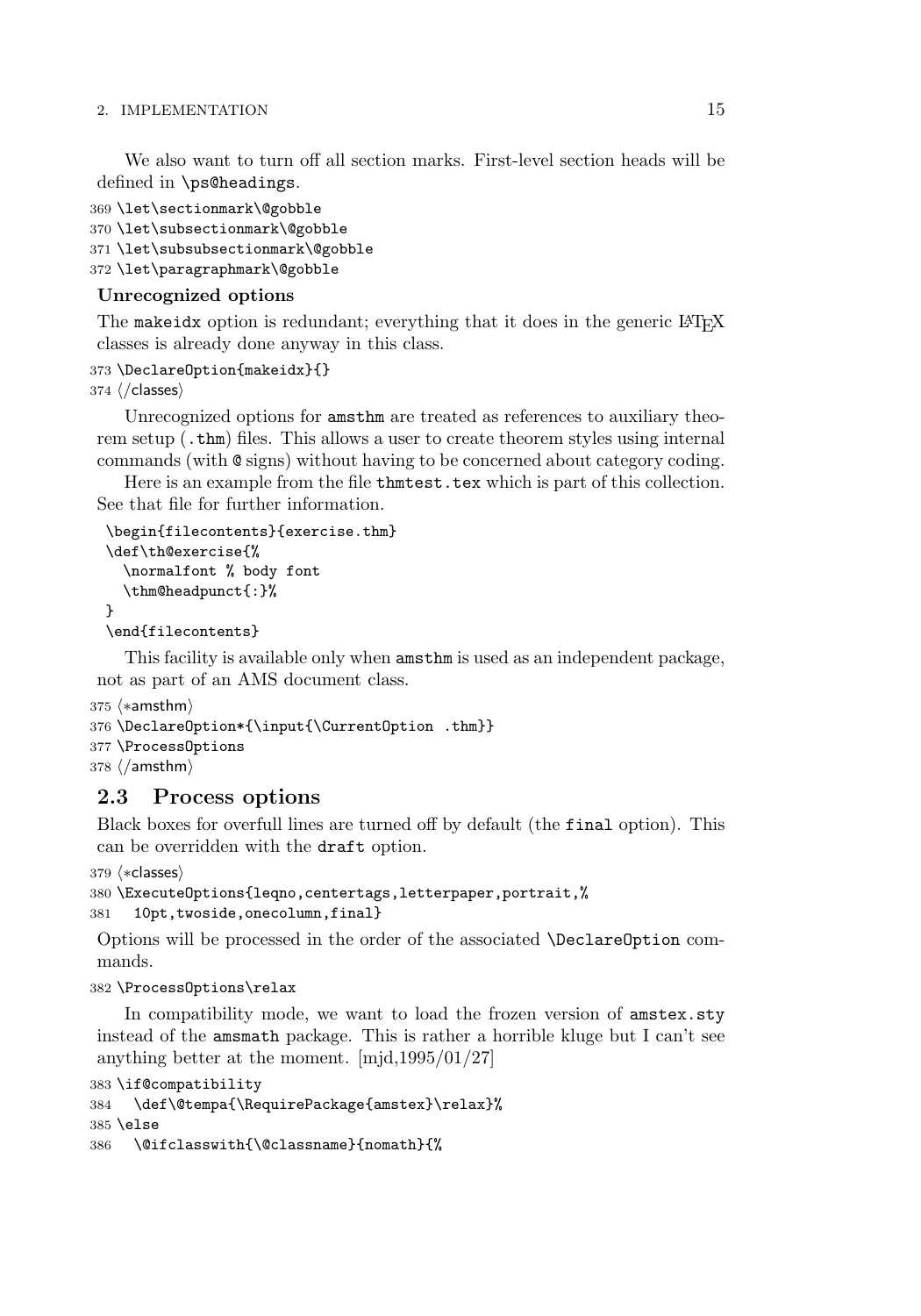```
387 \let\@tempa\relax
388 }{%
389 \def\@tempa{\RequirePackage{amsmath}\relax}%
390 }%
391 \fi
392 \@tempa % load amstex.sty or amsmath.sty
If the nomath option was specified, then \numberwithin and \@emptytoks re-
main to be defined.
393 \@ifundefined{numberwithin}{%
394 \newcommand{\numberwithin}[3][\arabic]{%
395 \@ifundefined{c@#2}{\@nocounterr{#2}}{%
396 \@ifundefined{c@#3}{\@nocnterr{#3}}{%
397 \@addtoreset{#2}{#3}%
398 \@xp\xdef\csname the#2\endcsname{%
399 \@xp\@nx\csname the#3\endcsname .\@nx#1{#2}}}}%
400 }
401 \csname newtoks\endcsname\@emptytoks
402 }{}
    If the noamsfonts option was called for, skip the amsfonts package load.
403 \if@compatibility
404 \else
405 \@ifclasswith{\@classname}{noamsfonts}{%
406 % amsfonts package is not wanted
407 }{%
408 % amsfonts package IS wanted; test whether a recent enough version
409 % seems to be installed
410 \begingroup \fontencoding{U}\fontfamily{msa}\try@load@fontshape\endgroup
411 \global\@xp\let\csname U+msa\endcsname\relax % reset
412 \@ifundefined{U/msa/m/n}{%
413 \ClassError{\@classname}{%
414 Package 'amsfonts' not installed, or version too old?\MessageBreak
415 Unable to get font info for the 'msam' fonts in the expected form%
416 }{%
417 The amsfonts package will not be loaded, to avoid probable\MessageBreak
418 incompatibility problems. You can (a) use the 'noamsfonts'
419 documentclass\MessageBreak
420 option next time, or (b) check that the amsfonts package is
421 installed\MessageBreak
422 correctly, and is not too old to be compatible.%
423 }%
424 }\{%
425 \RequirePackage{amsfonts}[1995/01/01]\relax
426 }%
427 }
428 \fi % end yesamsfonts branch
```
# **2.4 Basic AMS style features**

AMS style requires that blank pages between chapters be *really* blank: no running heads, no page numbers. To accomplish this, redefine \cleardoublepage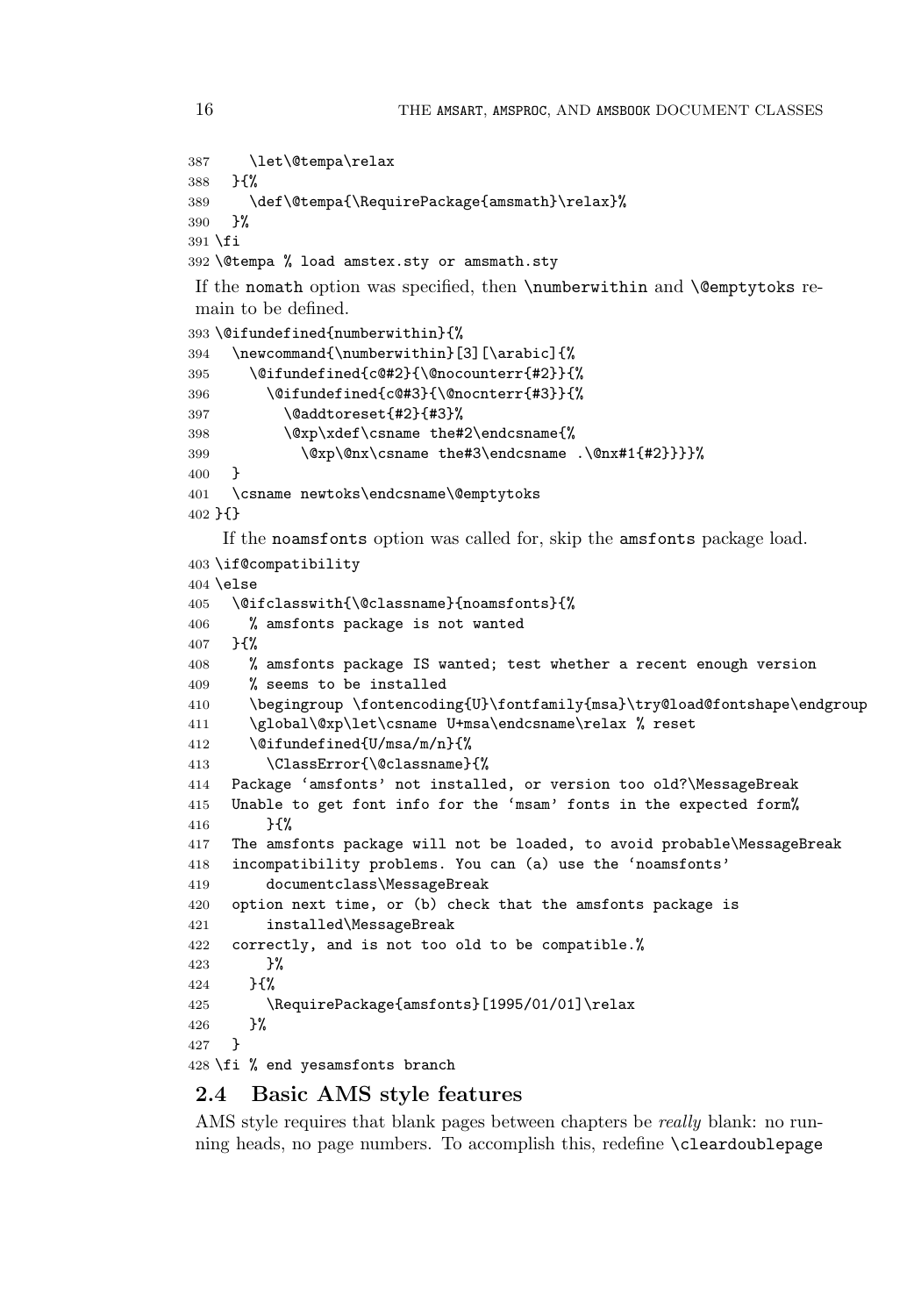to do the right thing. [bnb, 1999/07/17]

```
429 \let\cleardouble@page\cleardoublepage
```
Postpone the redefinition of \cleardoublepage to begin-document to work around difficulties with old versions of gsm-l.cls.

```
430 \AtBeginDocument{%
431 \ifx\cleardouble@page\cleardoublepage
432 \def\cleardoublepage{\clearpage{\pagestyle{empty}\cleardouble@page}}
433 \fi
434 }
```
Now a utility macro to do \uppercase but sidestep any math, to prevent uppercasing math variables. In order to be handled properly the \$...\$ or  $\langle$ ... $\rangle$  must be on the outer level (not enclosed in braces). We did not try to handle the possibility  $\begin{math} \ldots \end{math}$  in a title at the present time (too complicated). Also we increase inter-word space in the uppercase text.

One other little problem: uppercasing of a few special characters like the German  $\beta$  (\ss) and the undotted i and j (\i and \j), used sometimes with accents. We redefine them to be uppercase equivalents. (Undotted  $\iota$  and  $\iota$ ) in math would be typed as \imath and \jmath.)

Spaceskip is changed in accordance with recommendations for increased interword spacing in all-caps text by e.g. 'Words into Type'.

```
435 \newcommand{\uppercasenonmath}[1]{\toks@\@emptytoks
436 % Insert an extra \@empty to avoid removing braces around arg \arg{1}.
437 \@xp\@skipmath\@xp\@empty#1$$%
```
The \protect here is in case the shorttitle gets used for shortauthors and we get redundant application of \MakeUppercase. Double braces limit the scope so that later elements in title block aren't uppercased, e.g., \i in an address. [bnb, 2004/04/01]

```
438 \edef#1{{\@nx\protect\@nx\@upprep\the\toks@}}%
439 }
```
\@upprep Preparations for printing all-caps text.

```
440 \newcommand{\@upprep}{%
441 \spaceskip1.3\fontdimen2\font plus1.3\fontdimen3\font
442 \upchars@}
```
\upchars@ In all-caps text, esszet should print as SS, dotless i should print as normal cap I, Mc should print with a small-caps (not lowercase) c, and so forth.

```
443 \newcommand{\upchars@}{%
444 \def\ss{SS}\def\i{I}\def\j{J}\def\ae{\AE}\def\oe{\OE}%
445 \def\o{\O}\def\aa{\AA}\def\l{\L}\def\Mc{M{\scshape c}}}
```
\Mc The use of \Mc makes it possible for 'Mc' to get special treatment when uppercasing is applied.

```
446 \providecommand{\Mc}{Mc}
```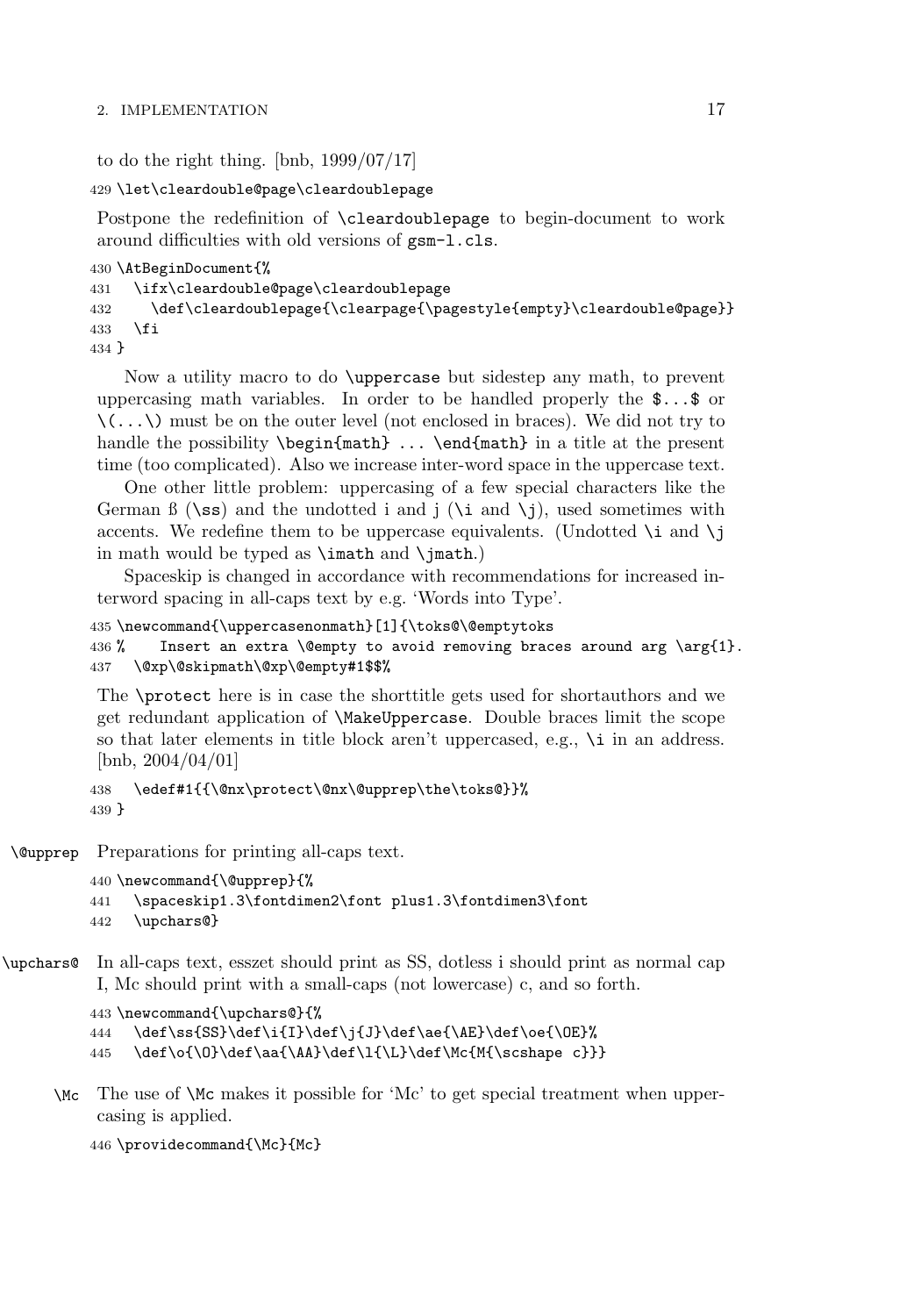\@skipmath  $\&$ skipmath the contents. Then it calls  $\&$ xskipmath to search for  $\(\ldots\).$ \@skipmath searches for \$...\$ in order to keep from applying \uppercase to

```
447 \newcommand{\@skipmath}{}
448 \long\def\@skipmath#1$#2${%
449 \&xskipmath#1\(\)%
450 \@ifnotempty{#2}{\toks@\@xp{\the\toks@$#2$}\@skipmath\@empty}}%
451 \%452 \newcommand{\@xskipmath}{}
453 \long\def\@xskipmath#1\(#2\){%
454 % Expand away the added \@empty
455 \uppercase{\toks@\@xp\@xp\@xp{\@xp\the\@xp\toks@#1}}%
456 \@ifnotempty{#2}{\toks@\@xp{\the\toks@\(#2\)}\@xskipmath\@empty}}%
```
### \altucnm

```
457 \def\altucnm#1{%
458 \MakeTextUppercase{\toks@{#1}}%
459 \edef#1{\the\toks@}%
460 }
461 \AtBeginDocument{%
462 \@ifundefined{MakeTextUppercase}{}{\let\uppercasenonmath\altucnm}%
463 }
```
For older versions of LAT<sub>EX</sub> this might be needed too:

```
464 \@ifundefined{MakeUppercase}{\let\MakeUppercase\uppercase}{}%
```
\today The command \today produces today's date in the form most commonly used in the U.S.

```
465 \newcommand{\today}{%
466 \relax\ifcase\month\or
467 January\or February\or March\or April\or May\or June\or
468 July\or August\or September\or October\or November\or December\fi
469 \space\number\day, \number\year}
```
# **2.5 Old font commands**

The \em command is not redefined here (let's say, to give an 'obsolete' warning and recommend instead \emph) because there is no alternative internal command \emshape.

```
470 \DeclareOldFontCommand{\rm}{\normalfont\rmfamily}{\mathrm}
471 \DeclareOldFontCommand{\sf}{\normalfont\sffamily}{\mathsf}
472 \DeclareOldFontCommand{\tt}{\normalfont\ttfamily}{\mathtt}
473 \Declare0ldFontCommand{\bf}{\normalfont\bfseries}{\mathbf}
474 \DeclareOldFontCommand{\it}{\normalfont\itshape}{\mathit}
475 \DeclareOldFontCommand{\sl}{\normalfont\slshape}{\@nomath\sl}
476 \DeclareOldFontCommand{\sc}{\normalfont\scshape}{\@nomath\sc}
```
This warning might have been a good idea back in 1995 but I don't think we can add it now [mjd,2000/03/10].

### %\if@compatibility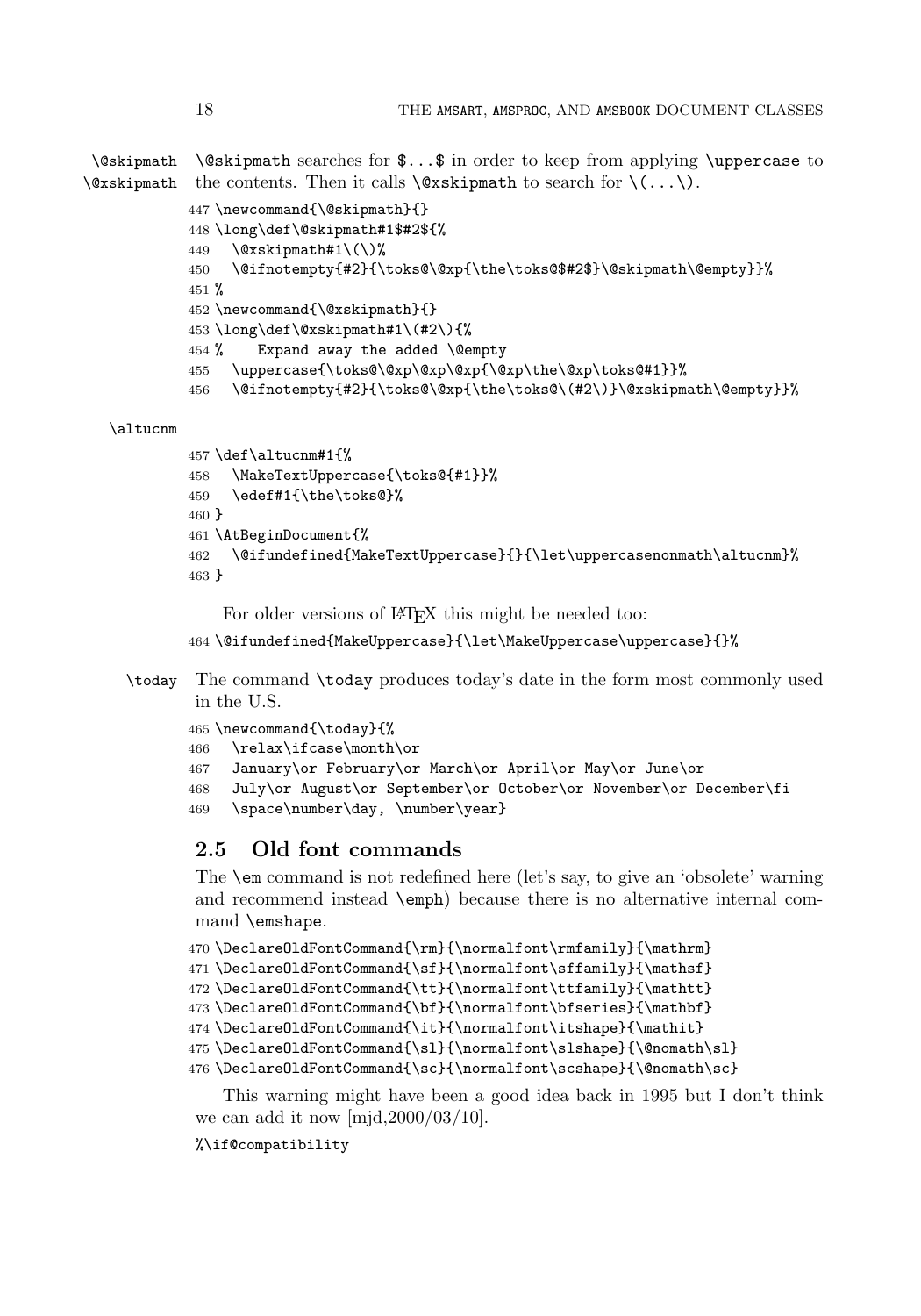```
%\else
% \def\@obsolete@fontswitch#1#2#3{%
% \@latex@warning@no@line{%
% Command {\string#1...}\on@line\space is obsolete;\MessageBreak
% the LaTeX2e equivalent is \string#3{...}}%
% \gdef#1{\@fontswitch\relax#3}%
% }
% \DeclareRobustCommand*\cal{%
% \@xp\@obsolete@fontswitch\csname cal \endcsname\relax\mathcal}
% \DeclareRobustCommand*\mit{%
% \@xp\@obsolete@fontswitch\csname mit \endcsname\relax\mathnormal}
\sqrt[6]{1}
```
There's too great a chance that some people out there have documents that begin with

### \documentclass{amsart}

```
...
\newcommand{\cal}{\mathcal}
```
and such documents would now get error messages.

Since **\cal** is not documented as a valid command for  $\text{LATEX } 2\varepsilon$ , I think it is OK to leave the status as is for AMS document classes. If you use \documentstyle, \cal will work. If you use \documentclass, well, it's a good idea to update to \mathcal instead of leaving old instances of \cal.

# **2.6 Top matter**

For the \title command, we support an optional argument to give a shortened version of the title for running heads.

```
477 \renewcommand*{\title}[2][]{\gdef\shorttitle{#1}\gdef\@title{#2}}
```
The default value for the optional argument is 'same as the mandatory arg' but there doesn't seem to be an easy way to get that effect with  $\Gamma$ re]newcommand. Here is how to use **\@dblarg** in conjunction with the preceding **\newcommand:** 

```
478 \edef\title{\@nx\@dblarg
479 \@xp\@nx\csname\string\title\endcsname}
```
The \author command accepts an optional argument similar to that of the \title command. Moved update of \addresses within scope of \else to avoid adding anything if no authors, and thus avoiding output of "Author address" on monograph titlepage. [bnb, 1996/11/03]

```
480 \renewcommand{\author}[2][]{%
481 \ifx\@empty\authors
482 \qquad \qquad \text{authors{#2}}483 \else
484 \g@addto@macro\authors{\and#2}%
485 \g@addto@macro\addresses{\author{}}%
486 \fi
487 \@ifnotempty{#1}{%
488 \ifx\@empty\shortauthors
489 \gdef\shortauthors{#1}%
```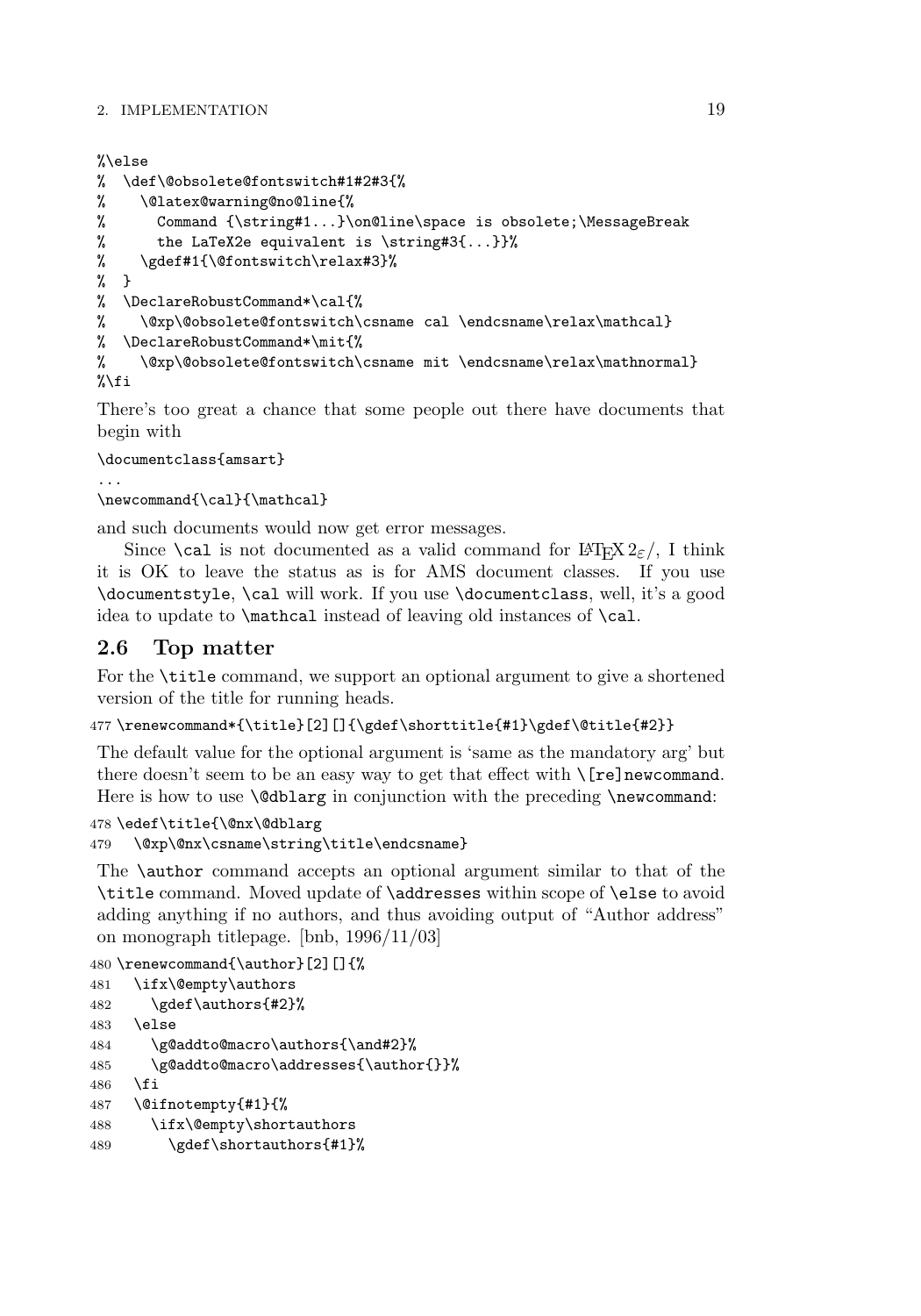```
490 \else
491 \g@addto@macro\shortauthors{\and#1}%
492 \fi
493 }%
494 }
495 \edef\author{\@nx\@dblarg
496 \@xp\@nx\csname\string\author\endcsname}
Initialize some variables.
497 \let\shortauthors\@empty \let\authors\@empty
```
\contrib Contributors are similar to authors except that they are responsible for only part of a work, e.g., an appendix. The optional argument for the first contributor of a group identifies what has been contributed. There can be more than one group of contributors; each group is treated separately, using the same "and" conventions within the group as for authors. Contributor groups are strung together separated by a comma; if the word "and" is desired before the final group of contributors, it must be included in the optional argument for that group.

```
498 \; \langle * \textsf{amsart} \; | \; \textsf{amsproc} \rangle499 \newif\ifresetcontrib \resetcontribfalse
500 \newcommand\contrib[2][]{%
501 \def\@tempa{#1}%
502 \ifx\@empty\@tempa
503 \else
504 \ifresetcontrib \@xcontribs
505 \else \global\resetcontribtrue
506 \fi
507 \fi
508 \ifx\@empty\contribs
509 \gdef\contribs{#1 #2}%
510 \else
511 \g@addto@macro\contribs{\and#1 #2}%
512 \fi
```
Accumulate contribs separately for the table of contents. Here, this is just a dummy; it is fully defined for in-house processing.

```
513 \@wraptoccontribs{#1}{#2}%
514 }
515 \def\wraptoccontribs#1#2{}
516 \def\@xcontribs{%
517 \author@andify\contribs
518 \ifx\@empty\xcontribs
519 \xdef\xcontribs{\contribs}%
520 \else
521 \xdef\xcontribs{\xcontribs, \contribs}%
522 \fi
523 \let\contribs\@empty
524 }
```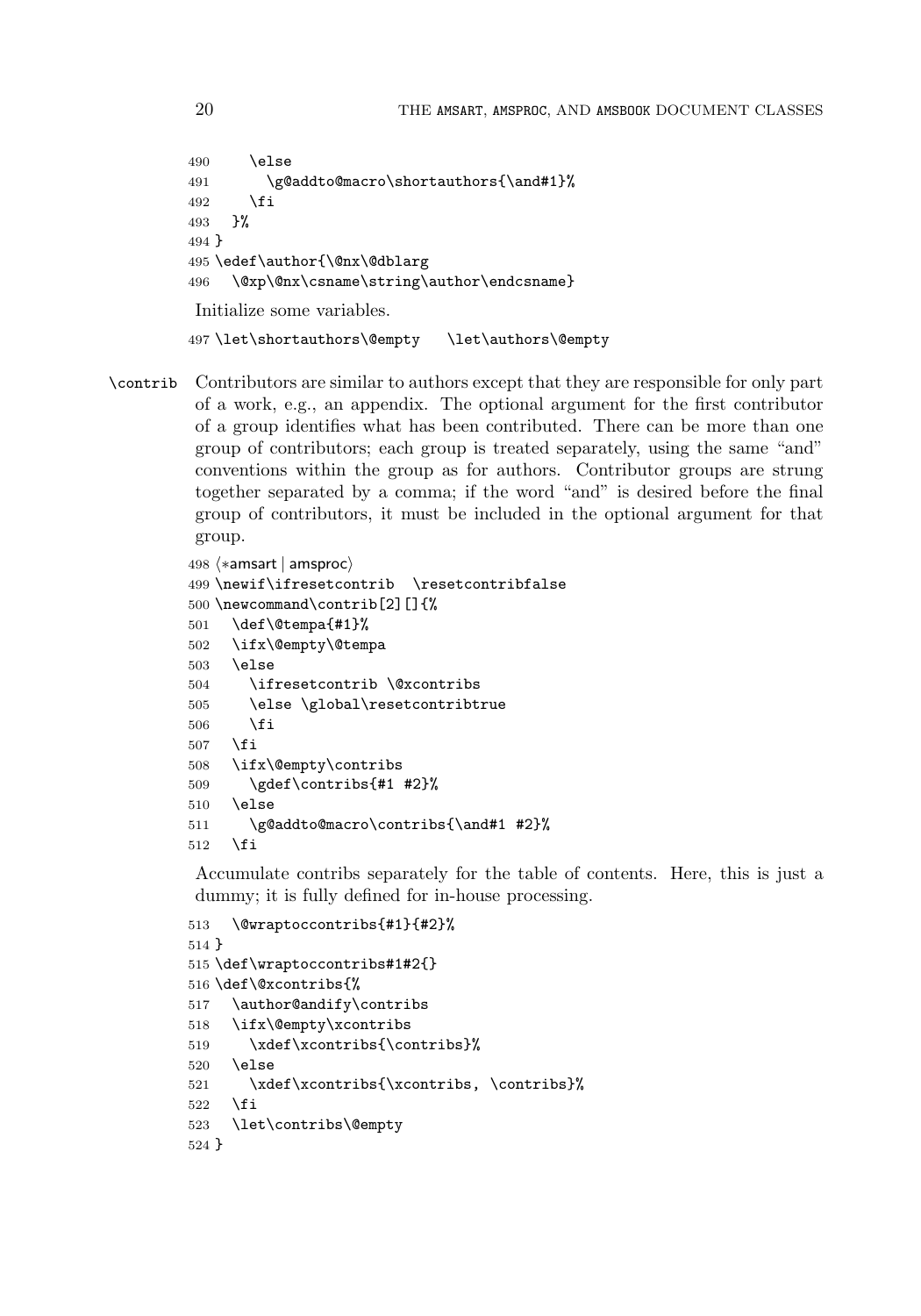Initialize some more variables.

```
525 \let\contribs\@empty \let\xcontribs\@empty \let\toccontribs\@empty
526 \; \langle / \textsf{amsart} \, | \, \textsf{amsproc} \rangle
```

```
527\let\addresses\@empty \let\thankses\@empty
```
The optional arguments of **\address**, **\curraddr**, **\email** are to indicate which author the address applies to, if a document has multiple authors and there is not a normal one-to-one correspondence between authors and addresses.

```
528 \newcommand{\address}[2][]{\g@addto@macro\addresses{\address{#1}{#2}}}
529 \newcommand{\curraddr}[2][]{\g@addto@macro\addresses{\curraddr{#1}{#2}}}
530 \newcommand{\email}[2][]{\g@addto@macro\addresses{\email{#1}{#2}}}
531 \newcommand{\urladdr}[2][]{\g@addto@macro\addresses{\urladdr{#1}{#2}}}
```
Someone who does not look closely at the amsart documentation is likely to put the **\thanks** command inside that argument of **\author.** 

```
532 \long\def\thanks@warning#1{%
533 \ClassError{\@classname}{%
534 \protect\thanks\space should be given separately, not inside author name.%
535 }\@ehb
536 }
537 \renewcommand{\thanks}[1]{%
538 \@ifnotempty{#1}{\g@addto@macro\thankses{\thanks{#1}}}%
539 }
```
The following example of addresses for three authors of a tri-author paper illustrates the kind of complications that need to be handled.

```
\author{Roland Campbell}
\address{Department of Mathematics\\
 Pennsylvania State University\\
 Pittsburgh, Pennsylvania 13593}
\email[R.~Campbell]{campr@@galois.psu.edu}
\author{Mark M. Dane}
% Same address as R. Campbell
\curraddr[M.~Dane]{Atmospheric Research Station\\
 Pala Lundi, Fiji}
\email[M.~Dane]{DaneMark@@ffr.choice}
\author{Jeremiah Jones}
\address[J.~Jones]{Department of Philosophy\\
Freedman College\\
```

```
Periwinkle, Colorado 84320}
\email[J.~Jones]{id739e@@oseoi44 (Bitnet)}
```
In an article, typesetting of the address information is done at the end of the document, by calling **\@setaddresses**. This is done through a parent function \enddoc@text, because some AMS journals also print the abstract there instead of at the beginning, and it's easier to redefine \enddoc@text than to try undoing material already added to the \AtEndDocument hook.

 $540 \; \langle * \textsf{amsart} \, | \, \textsf{amsproc} \rangle$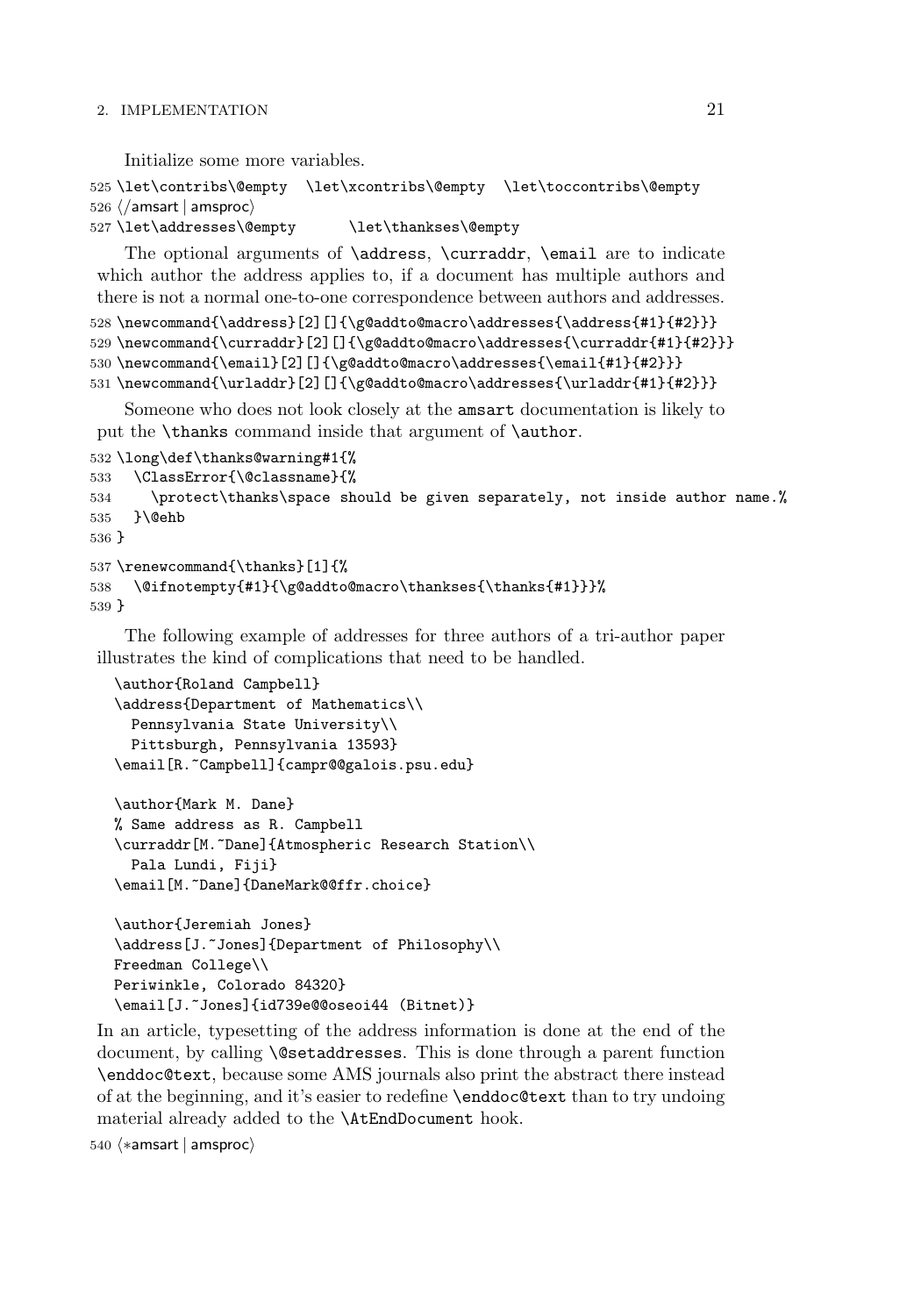```
541 \def\enddoc@text{\ifx\@empty\@translators \else\@settranslators\fi
542 \ifx\@empty\addresses \else\@setaddresses\fi}
543 \AtEndDocument{\enddoc@text}
544 \; \langle / \textsf{amsart} \, | \, \textsf{amsproc} \rangle545 \def\curraddrname{{\itshape Current address}}
546 \def\emailaddrname{{\itshape Email address}}
547 \def\urladdrname{{\itshape URL}}
548 \def\@setaddresses{\par
549 \nobreak \begingroup
550 \text{ (amsart } amsproc\text{)}
```
\def\author##1{\nobreak\addvspace\bigskipamount}%

Address is supposed to go all on one line, so we redefine  $\setminus\setminus$  to just insert a comma instead of doing a line break.

```
552 \def\\{\unskip, \ignorespaces}%
```
No page breaks in the address section is accomplished by \interlinepenalty\@M and by the \nobreak before the \bigskip.

```
553 \interlinepenalty\@M
```
\def\address##1##2{\begingroup

If there are two addresses for the same author, add a \bigskip between them.

```
555 \par\addvspace\bigskipamount\indent
```
If the name of the author to whom this address applies was given, typeset it.

```
556 \@ifnotempty{##1}{(\ignorespaces##1\unskip) }%
```
Now the main part of the address:

```
557 {\scshape\ignorespaces##2}\par\endgroup}%
```
Current address:

```
558 \def\curraddr##1##2{\begingroup
559 \@ifnotempty{##2}{\nobreak\indent\curraddrname
560 \@ifnotempty{##1}{, \ignorespaces##1\unskip}\/:\space
561 ##2\par}\endgroup}%
```
And then email. In versions 1.0 and 1.1 @@ was required to print a single @ character; for bulletproofing we convert doubled @ characters if found.

```
562 \def\email##1##2{\begingroup
563 \@ifnotempty{##2}{\nobreak\indent\emailaddrname
564 \@ifnotempty{##1}{, \ignorespaces##1\unskip}\/:\space
565 \ttfamily##2\par}\endgroup}%
```
URLaddr is simply a replica of the email address, with the addition of a feature to enable ~ to print.

```
566 \def\urladdr##1##2{\begingroup
567 \det^{\hat{\theta}'}568 \@ifnotempty{##2}{\nobreak\indent\urladdrname
569 \@ifnotempty{##1}{, \ignorespaces##1\unskip}\/:\space
570 \ttfamily##2\par}\endgroup}%
571 \addresses
572 \endgroup
573 }
```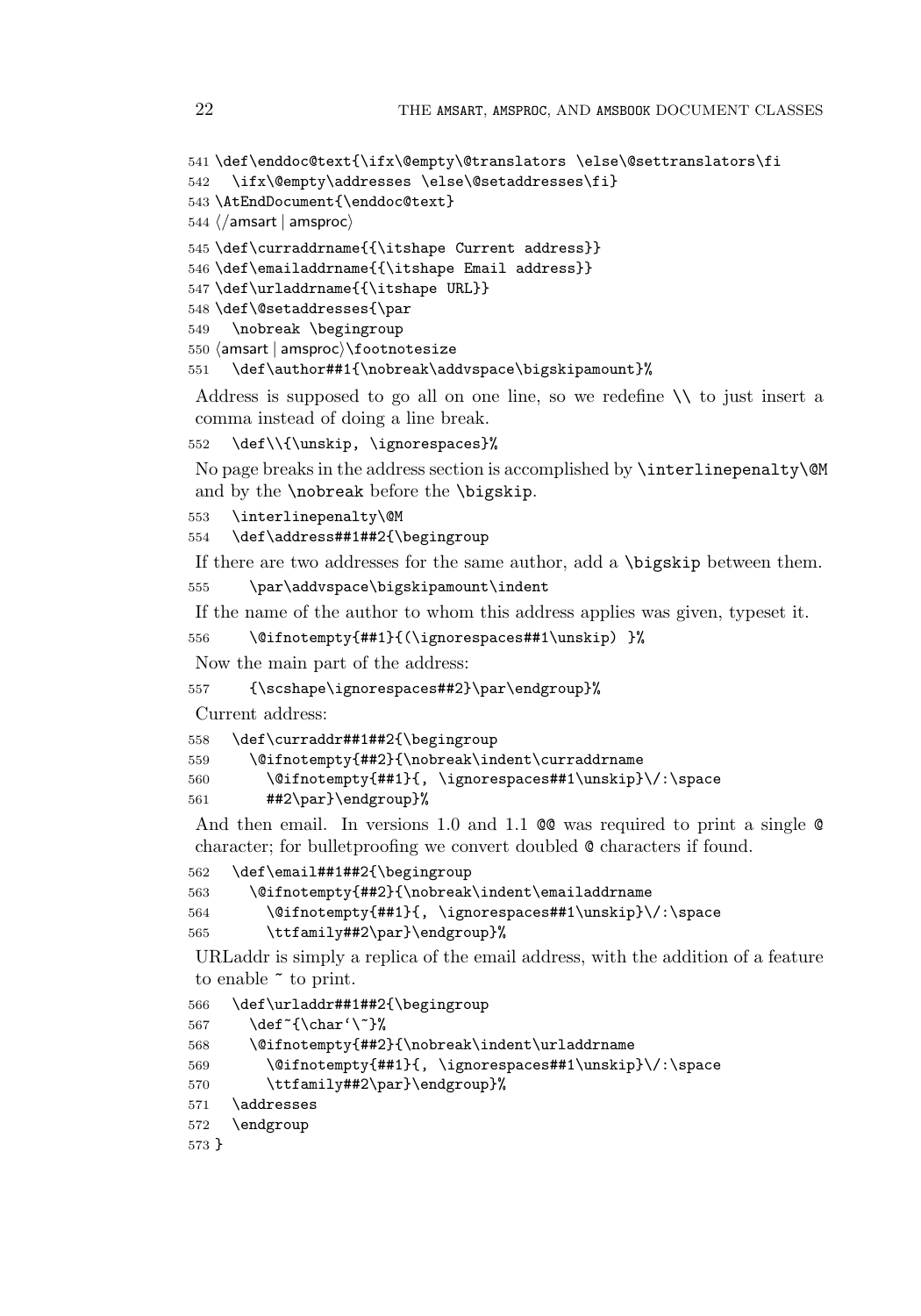Some other administrative info. For **\date** we can just use the default definition provided by LATEX, except that we initialize the date to empty instead of to \today.

```
574 \let\@date\@empty
575 \def\dedicatory#1{\def\@dedicatory{#1}}
576 \let\@dedicatory=\@empty
577 \def\keywords#1{\def\@keywords{#1}}
578 \let\@keywords=\@empty
```
To allow various versions of the subject classification, accept an optional value to identify the version, provide text for the two currently in use, and give a warning if the version specified is unknown. Default to 2020 version.

```
579 \newcommand*\subjclass[2][2020]{%
580 \def\@subjclass{#2}%
581 \@ifundefined{subjclassname@#1}{%
582 \ClassWarning{\@classname}{Unknown edition (#1) of Mathematics
583 Subject Classification; using '2020'.}%
584 }{%
585 \@xp\let\@xp\subjclassname\csname subjclassname@#1\endcsname
586 }%
587 }
588 \let\@subjclass=\@empty
589 \langleamsart\rangle\det\mathrm{Id}f\det\mathrm{Comm}by#1\{(Communicated by #1)}}
590 \langleamsart\rangle\let\Diamondcommby=\Diamondempty
```
We handle translator names like author names, just in case there is more than one translator. [mjd,1994/10/19]

```
591 \def\translname{Translated by}
592 \def\translator#1{%
593 \ifx\@empty\@translators \def\@translators{#1}%
594 \else\g@addto@macro\@translators{\and#1}\fi}
595 \let\@translators=\@empty
596 \; \langle * \textsf{amsart} \, | \, \textsf{amsproc} \rangle597 \def\@settranslators{\par\begingroup
```

```
598 \addvspace{6\p@\@plus9\p@}%
599 \hbox to\columnwidth{\hss\normalfont\normalsize
600 \translname{ }%
601 \andify\@translators \uppercasenonmath\@translators
602 \@translators}
603 \endgroup
604 }
605 \; \langle / \textsf{amsart} \, | \, \textsf{amsproc} \rangle
```
The general function to convert a list of items in the form

A\and B\and C\and D

to the form  $A$ , B, C, and D' is  $\xandlist$ :

 $\xandlist{, }{ and }{, and }A\and B\and C\and D}$ 

This is a completely expandable macro, with the return value being the converted list. There is also a 'no-execute' version whose fourth argument should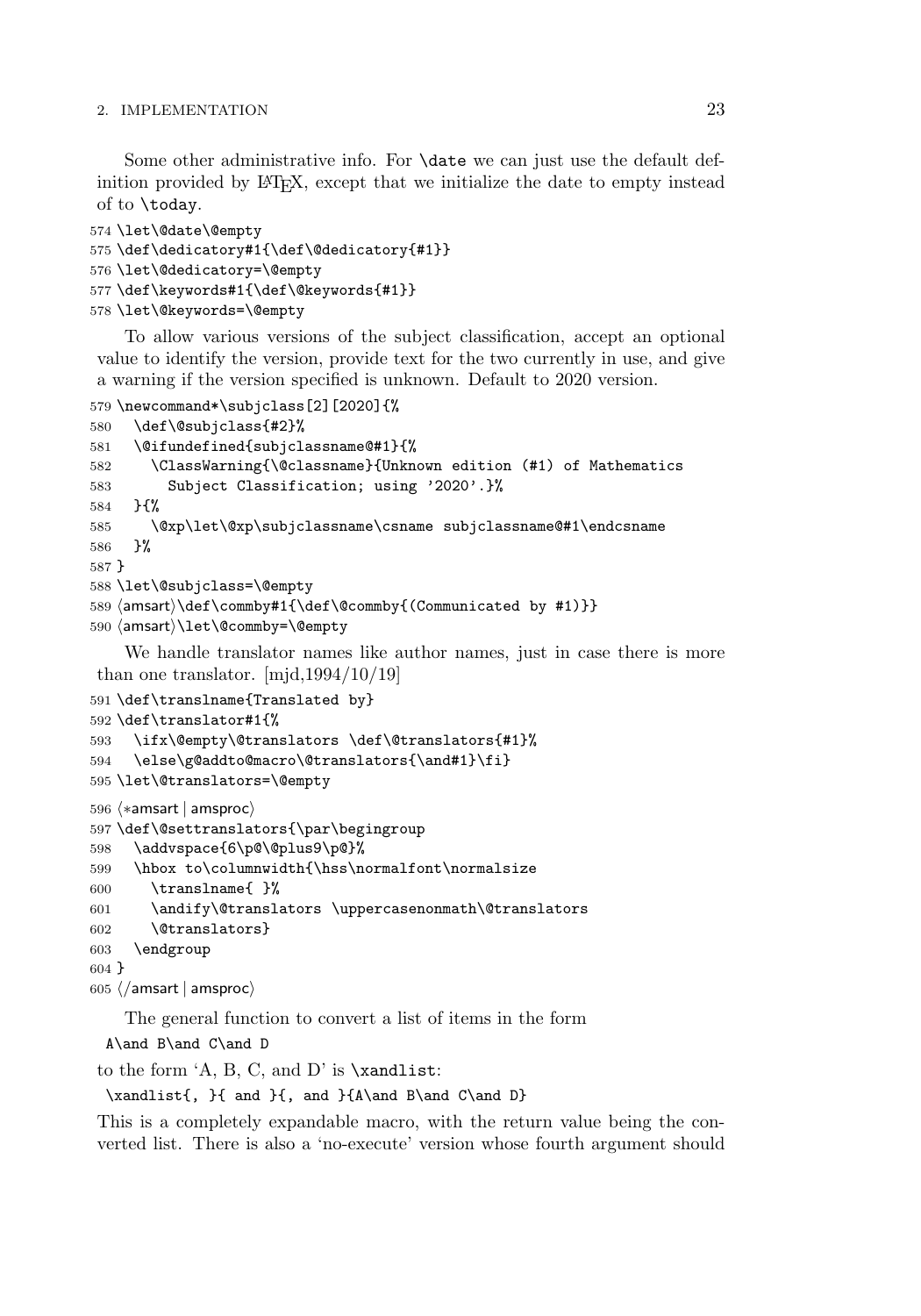be a macro; the text to be converted will be taken from that macro and after conversion will be put back as the macro's new replacement text.

\nxandlist{, }{ and }{, and }\result

I don't think I want to explain this except by recommending that you watch it in operation with \tracingmacros if you're interested. [mjd,1994/10/19]

```
606\newcommand{\xandlist}[4]{\@andlista{{#1}{#2}{#3}}#4\and\and}
607 \def\@andlista#1#2\and#3\and{\@andlistc{#2}\@ifnotempty{#3}{%
608 \@andlistb#1{#3}}}
609 \def\@andlistb#1#2#3#4#5\and{%
610 \@ifempty{#5}{%
611 \@andlistc{#2#4}%
612 }{%
613 \@andlistc{#1#4}\@andlistb{#1}{#3}{#3}{#5}%
614 }}
615 \let\@andlistc\@iden
616 \newcommand{\nxandlist}[4]{%
617 \def\@andlistc##1{\toks@\@xp{\the\toks@##1}}%
618 \toks@{\toks@\@emptytoks \@andlista{{#1}{#2}{#3}}}%
619 \the\@xp\toks@#4\and\and
620 \edef#4{\the\toks@}%
621 \let\@andlistc\@iden}
```
andify The \andify function is provided as a convenient abbreviation for the most common case. See also **\author@andify** (for amsart and amsproc only), which gives better results in cases with a large number of authors. Provide a substitutable text string to simplify language-specific modifications.

```
622 \def\@@and{and}
623 \newcommand{\andify}{%
624 \nxandlist{\unskip, }{\unskip{} \@@and~}{\unskip, \@@and~}}
```
Override the funny default definition of  $\lambda$  and from LAT<sub>EX</sub>. This is not actually used by AMS classes, however.

625\def\and{\unskip{ }\@@and{ }\ignorespaces}

maketitle Set up the style of an article opening page. For books, see below. For articles, we must add the copyright info footnote.

```
626 \; \langle * \textsf{amsart} \; | \; \textsf{amsproc} \rangle627 \def\maketitle{\par
628 \@topnum\z@ % this prevents figures from falling at the top of page 1
629 \@setcopyright
630 \thispagestyle{firstpage}% this sets first page specifications
```
Do some setup for the running heads here. If there are no author names, we set the left-hand running head to the value of the right-hand running head.

```
631 \uppercasenonmath\shorttitle
632 \ifx\@empty\shortauthors \let\shortauthors\shorttitle
633 \else \andify\shortauthors
634 \fi
```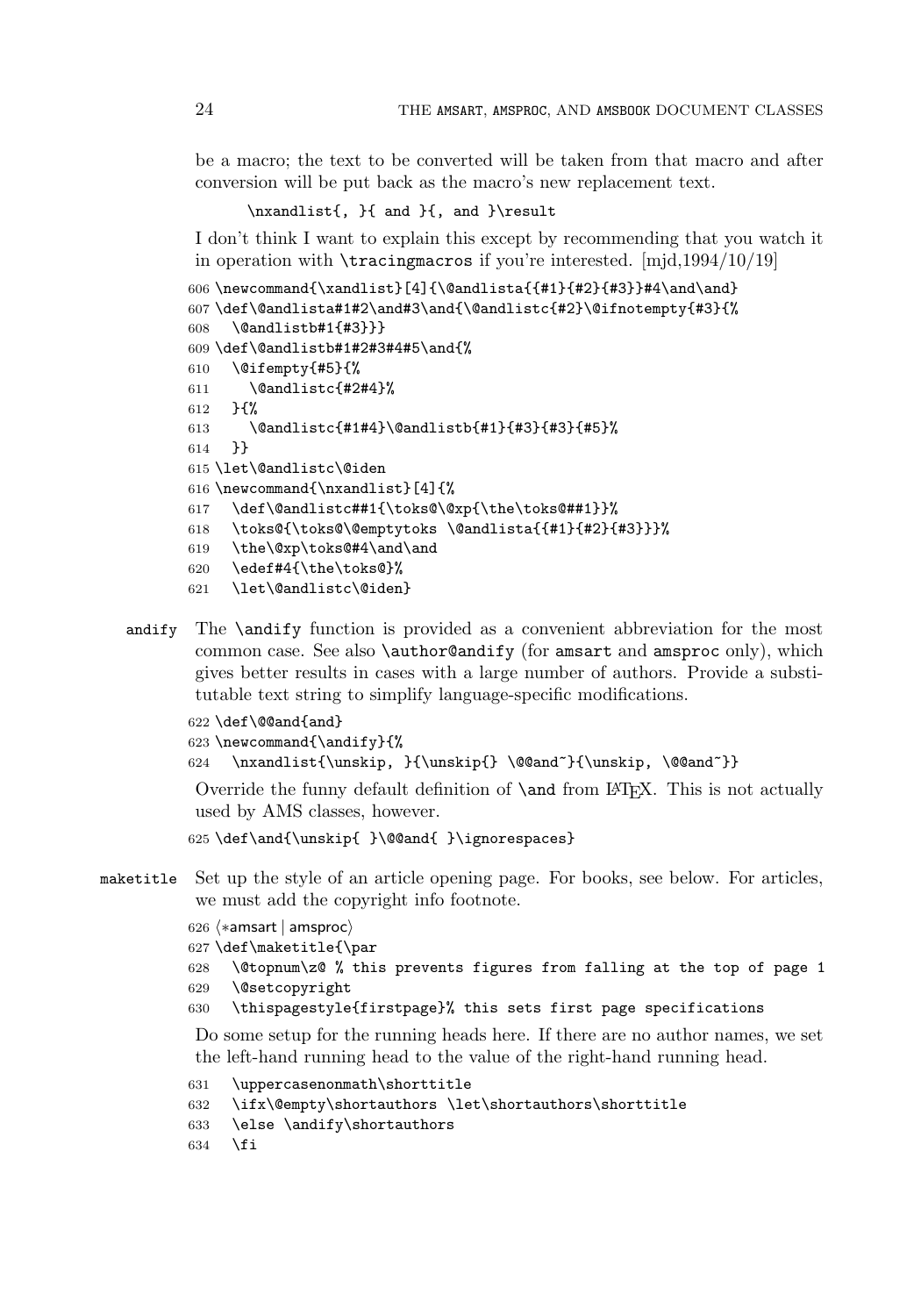The following hook is used to activate the writing of author and title information to an 'issue table of contents' when multiple articles are being processed for a journal issue or a proceedings volume.

```
635 \@maketitle@hook
636 \begingroup
637 \@maketitle
638 \toks@\@xp{\shortauthors}\@temptokena\@xp{\shorttitle}%
639 \toks4{\def\\{ \ignorespaces}}% defend against questionable usage
640 \edef\@tempa{%
641 \@nx\markboth{\the\toks4
642 \@nx\MakeUppercase{\the\toks@}}{\the\@temptokena}}%
643 \@tempa
644 \endgroup
645 \c@footnote\z@
646 \@cleartopmattertags
647 }
648 \def\@cleartopmattertags{%
649 \def\do##1{\let##1\relax}%
650 \do\maketitle \do\@maketitle \do\title \do\@xtitle \do\@title
651 \do\author \do\@xauthor \do\address \do\@xaddress
652 \do\contrib \do\contribs \do\xcontribs \do\toccontribs
653 \do\email \do\@xemail \do\curraddr \do\@xcurraddr
654 \langleamsart\rangle \do\commby \do\@commby
655 \do\dedicatory \do\@dedicatory \do\thanks \do\thankses
656 \do\keywords \do\@keywords \do\subjclass \do\@subjclass
657 }
658 \; \langle / \textsf{amsart} \, | \, \textsf{amsproc} \rangle
```
The hook \@maketitle@hook is placed into \maketitle rather than \@maketitle because the latter tends to get redefined by derived classes using this one as a base. The initial motivation for this hook is to extract title and author information to an external file, so we can't do it with \AtBeginDocument: \title and \author commands might occur between \begin{document} and \maketitle.

```
659 \; \langle * \textsf{amsart} \, | \, \textsf{amsproc} \rangle660 \def\@maketitle@hook{\global\let\@maketitle@hook\@empty}
661 \; \langle / \textsf{amsart} \, | \, \textsf{amsproc} \rangle
```
Set up the style of an article opening page.

```
662 \langle * \textsf{amsart} \mid \textsf{amsproc} \rangle663 \def\@maketitle{%
```
Set font to normal, just in case.

```
664 \normalfont\normalsize
```
Special footnotes are put here to ensure that they come first at the bottom of the page.

```
665 \@adminfootnotes
```
If \pagestyle{myheadings} was specified, \@mkboth will be a no-op.

```
666 \@mkboth{\@nx\shortauthors}{\@nx\shorttitle}%
```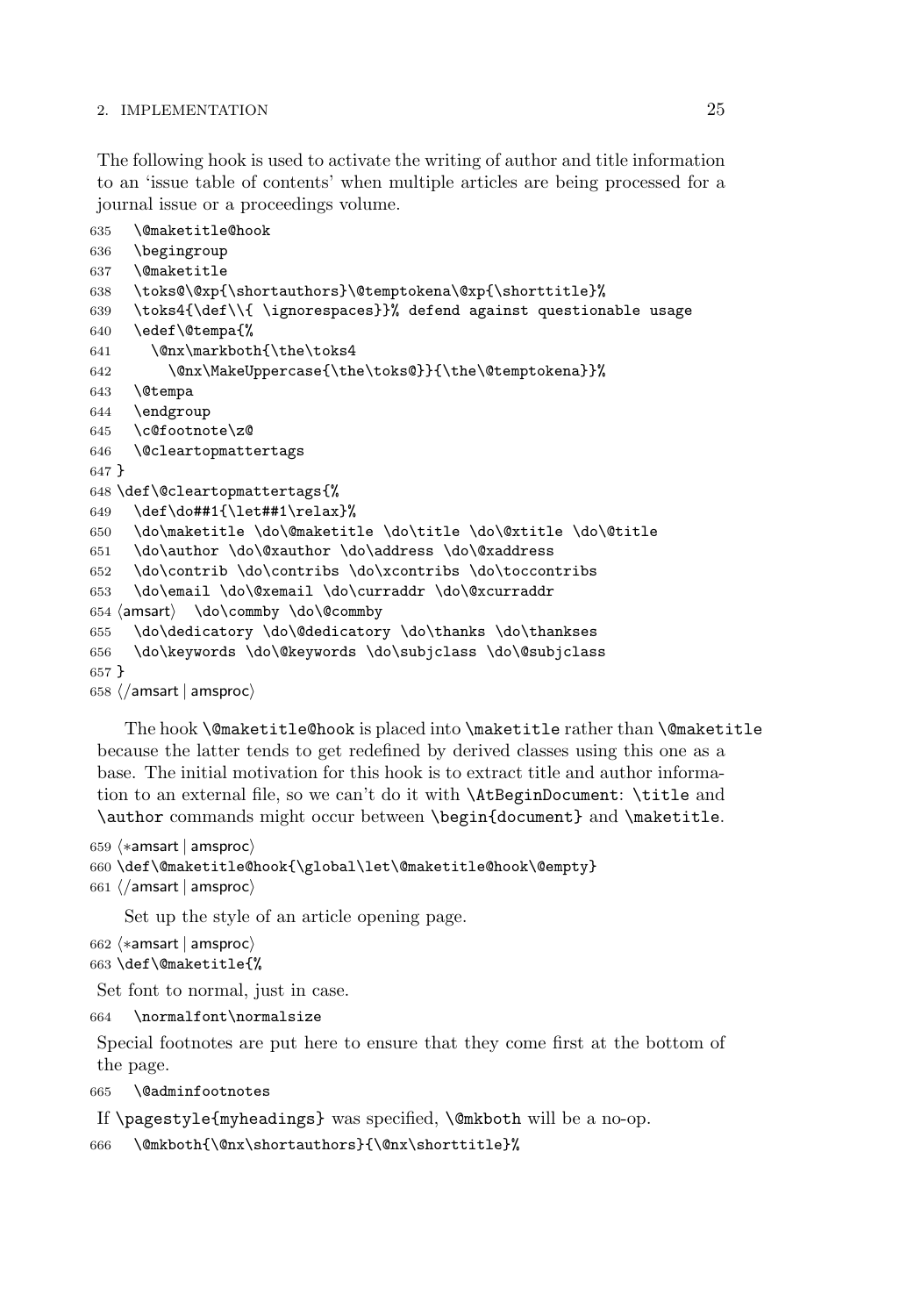```
667 \langle amsproc\rangle \global\topskip8pc\relax % 10pc to base of first title line
668 \langle \text{amsart} \setminus \text{dtopskip42\cdot} \text{d} \ranglerelax % 5.5pc " " " " " "
669 \@settitle
670 \ifx\@empty\authors \else \@setauthors \fi
Likewise with \@dedicatory and \@date.
```

```
671 \ifx\@empty\@dedicatory
672 \else
673 \langle amsproc\rangle\baselineskip26\p@
674 \text{ (amsart)}<br>675 \text{ Vvt}\baselineskip18\p@
        \vtop{\centering{\footnotesize\itshape\@dedicatory\@@par}%
676 \global\dimen@i\prevdepth}\prevdepth\dimen@i
677 \fi
678 \@setabstract
```
Space before the main text should be  $32 + 14$  base-to-base; we accomplish this by doing a vskip of that amount with \baselineskip subtracted.

```
679 \normalsize
680 \if@titlepage
681 \newpage
682 \else
683 \dimen@34\p@ \advance\dimen@-\baselineskip
684 \vskip\dimen@\relax
685 \fi
686 } % end \@maketitle
```
Segregate the definitions of administrative footnotes to permit easier customization, especially for translation journals.

```
687 \def\@adminfootnotes{%
```

```
688 \let\@makefnmark\relax \let\@thefnmark\relax
689 \langleamsart\rangle \ifx\@empty\@date\else \@footnotetext{\@setdate}\fi
690 \ifx\@empty\@subjclass\else \@footnotetext{\@setsubjclass}\fi
691 \ifx\@empty\@keywords\else \@footnotetext{\@setkeywords}\fi
```
In order to make multiple thanks footnotes work inside a single \@footnotetext argument we need to make the first \par be ignored. Cf. \@setthanks.

```
692 \ifx\@empty\thankses\else \@footnotetext{%
693 \def\par{\let\par\@par}\@setthanks}%
694 \fi
695 }
696 \langle/amsart | amsproc\rangle
```
# **2.7 Journal/series logo for articles**

\publname either will be defined by a parent class that is calling amsart or amsproc as a base class, or will be absent, in which case this can be used as a signal to omit the **\@serieslogo**. A typical value for **\publname** would be

```
\def\publname{JOURNAL OF THE\newline
  AMERICAN MATHEMATICAL SOCIETY}
```
Initialize \publname and \@serieslogo to no-op if \publname is not already defined.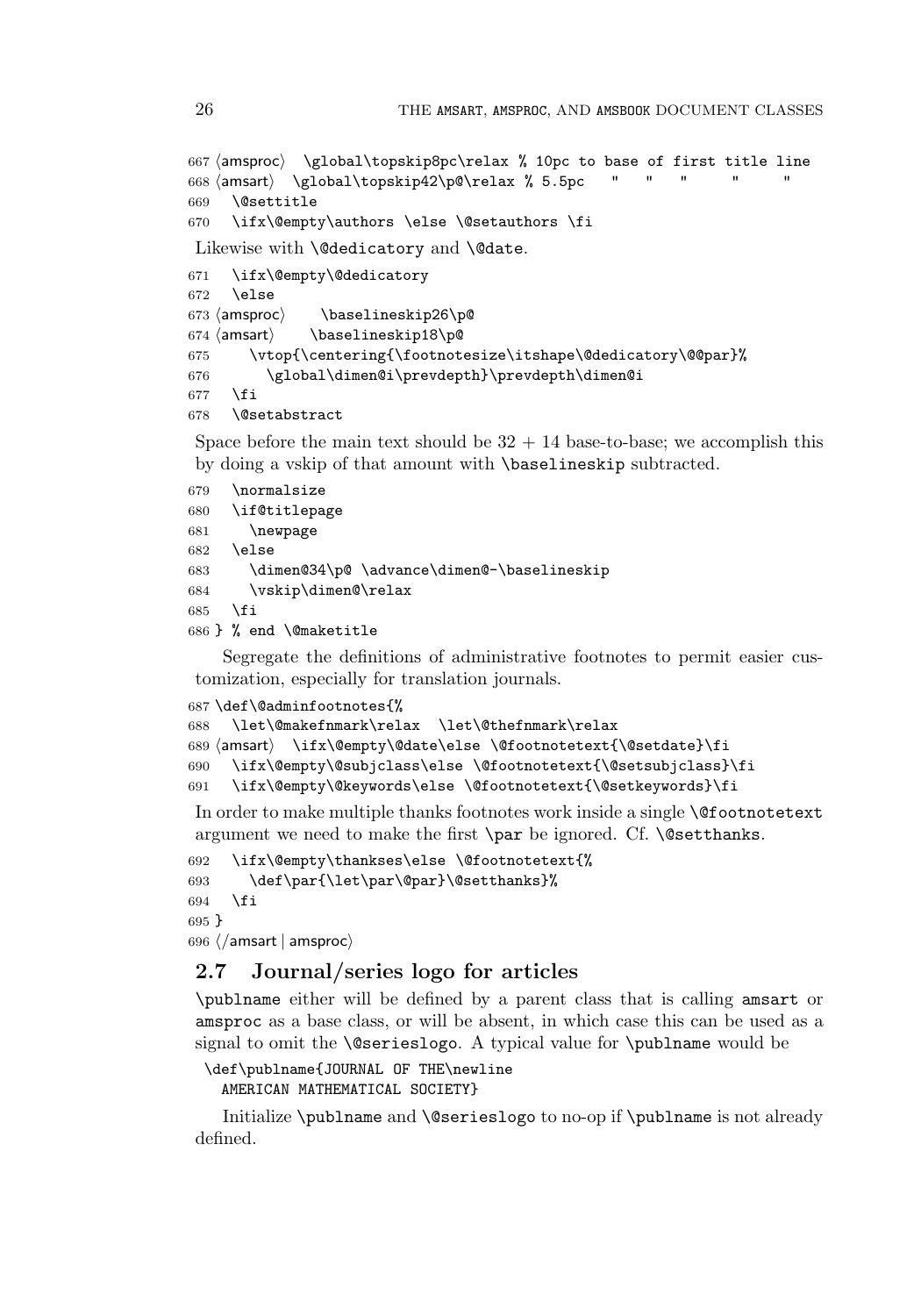```
697 \langle * \textsf{amsart} \mid \textsf{amsproc} \rangle698 \AtBeginDocument{%
699 \@ifundefined{publname}{%
700 \let\publname\@empty
701 \let\@serieslogo\@empty
702 }{%
703 \langle amsart\rangle\def\@serieslogo{\article@logo}%
704 \langle amsproc \ranglemsproc〉  \def\@serieslogo{\procart@logo}%<br>}%
705
706 }
707 \; \langle / \textsf{amsart} \, | \, \textsf{amsproc} \rangle
```
The \number prefix on current issue is to work around inconsistencies in the form of issue numbers as passed in from system level. Sometimes they will get passed in with a leading zero, which we don't want to print if it happens to occur. The 0 prevents an error if \currentissue happens to be empty.

```
708 \; \langle * \textsf{amsart} \rangle709 \AtBeginDocument{%
710 \@ifundefined{volinfo}{%
711 \def\volinfo{%
712 Volume \currentvolume, Number \number0\currentissue
```
Month/year is not included initially when a journal article is posted on the WWW prior to print publication.

```
713 \if\@printyear , \currentmonth\ \currentyear\fi
714 }%
715 }{}%
716 }
717 \def\@printyear{TF}% boolean false
718 \; \langle / \mathsf{amsart} \rangle719 \; \langle * \textsf{amsproc} \rangle720 \AtBeginDocument{%
721 \@ifundefined{volinfo}{\let\volinfo\@empty}{}
722 }
723 \; \langle / \text{amsproc} \rangle
```
Default values for information such as volume, year, and so on are provided as follows.

```
724 \; \langle * \textsf{amsart} \, | \, \textsf{amsproc} \rangle725 \def\issueinfo#1#2#3#4{\def\currentvolume{#1}\def\currentissue{#2}%
726 \def\currentmonth{#3}\def\currentyear{#4}}
727 \issueinfo{00}% volume number
728 {0}% % issue number
729 {Xxxx}% % month
730 {XXXX}% % year
731 \; \langle / \textsf{amsart} \, | \, \textsf{amsproc} \rangle
```
Copyright year may be different from issue year. Allow it to be specified separately. It is probably more natural anyway, from the user's perspective,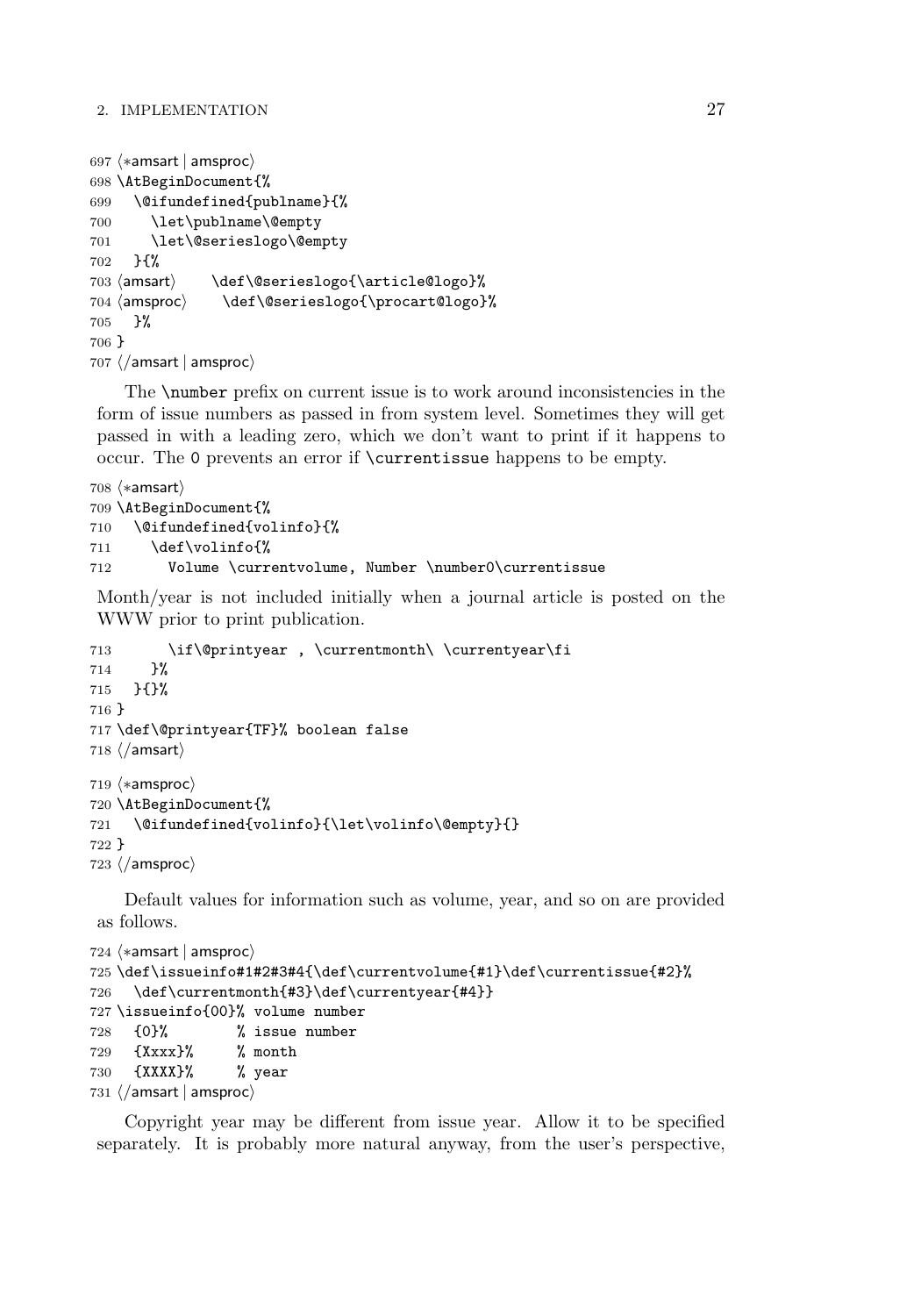to give the copyright year in the same command when giving the name of the copyright holder.

```
732 \newcommand{\copyrightinfo}[2]{%
733 \def\copyrightyear{#1}%
734 \@ifnotempty{#2}{\def\copyrightholder{#2}}%
735 }
736 \copyrightinfo{0000}{(copyright holder)}
```
Provide page span information. If negative number is given, convert to roman numeral form.

```
737 \; \langle * \textsf{amsart} \; | \; \textsf{amsproc} \rangle
```

```
738 \def\pagespan#1#2{\setcounter{page}{#1}%
739 \ifnum\c@page<\z@ \pagenumbering{roman}\setcounter{page}{-#1}\fi
740 \def\start@page{#1}\def\end@page{#2}}
741 \pagespan{000}{000}
742 \; \langle / \textsf{amsart} \, | \, \textsf{amsproc} \rangle
```
Formatting for journal page numbers. [bnb, 1996/09/11]

```
743\; \langle * \textsf{amsart} \rangle744 \AtBeginDocument{%
745 \@ifundefined{pageinfo}{%
746 \def\pageinfo{%
747 \ifnum\start@page=\z@
748 Pages 000--000
749 \else
750 \ifx\start@page\end@page
751 Page \start@page
752 \else
753 Pages \start@page--\end@page
754 \fi
755 \fi}%
756 }{}%
757 }
758 \; \langle / \mathsf{amsart} \rangle
```
Publisher Item Identifier (we started using them in journal logos as of January 1997).

```
759 \text{/amsart}\@ifundefined{ISSN}{\def\ISSN}{0000-0000}}{\}760 \text{amsart}\newcommand\PII[1]{\def\Psi\761 \{amsart\} \PII{S \  \1SSN(XX) 0000-0\}
```
# **2.8 Copyright block**

Doing the copyright info on the first page is a little tricky. We want it to come at the bottom, after any footnotes and floating inserts, but before the page number. If we simply put it into **\@oddfoot** (in **\ps@plain**) its height will not be subtracted from the height of the text and then the page number will be lower than we want. So we do it as an insert.

Through version 1.2, this code was included only for amsart and amsproc; the formatting of some book series requires an insert at the bottom of the text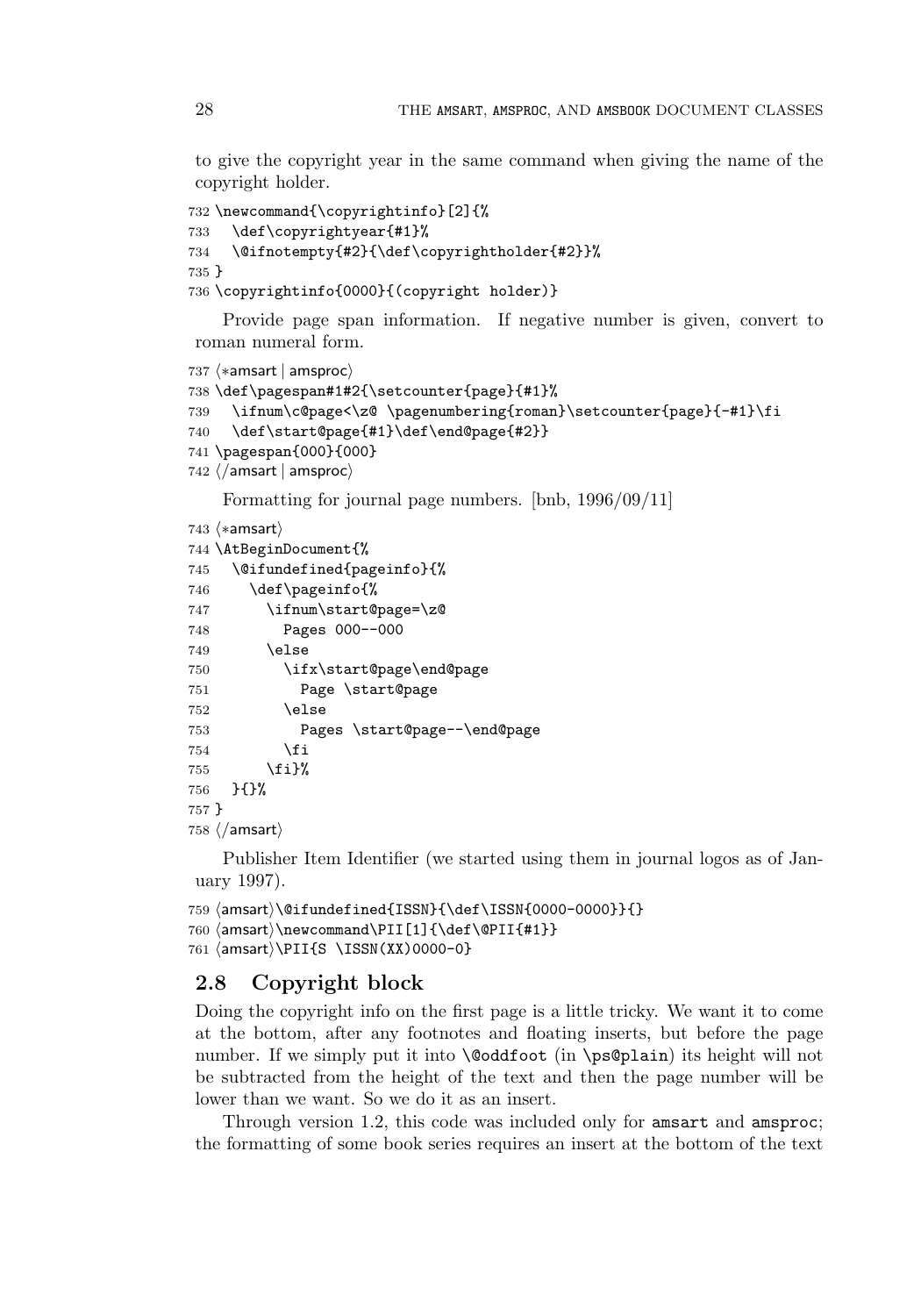block, so this code has been extended to all AMS document classes. [bnb, 1999/07/14]

#### 762 \newinsert\copyins

We set the skip register associated with this insert to the *base-to-base* distance from the bottom of the page contents to the base of the first line in the copyright info. See the definition of \@setcopyright.

```
763 \skip\copyins=1.5pc
764 \count\copyins=1000 % magnification factor, 1000 = 100%
765 \dimen\copyins=.5\textheight % maximum allowed per page
```
\copyins is ignored if a float is input on the first page; adding it to \@reinserts will make the output routine behave. [bnb; 2004/06/09; B-365]

```
766 \g@addto@macro\@reinserts{%
767 \ifvoid\copyins\else\insert\copyins{\unvbox\copyins}\fi
768 }
```
Put the contents into a T<sub>E</sub>X insert. This information is omitted unless \@serieslogo is non-null. In other words it will normally not print except when an AMS publication-specific document class such as  $tran-1$  is used. And even if the series logo is printed, omit the copyright line if requested by \coprightinfo{}{}. [bnb, 1996/10/17]

```
769 \def\@copyinsfontsize{\fontsize{6}{7\p@}\normalfont\upshape}
770 \newif\if@extracrline \@extracrlinefalse
771 \let\@extracrline\@empty
772 \relax
773 \def\@setcopyright{%
774 \ifx\@empty\@serieslogo
775 \else\ifx\@empty\copyrightyear
776 \else
777 \insert\copyins{\hsize\textwidth
778 \parfillskip\z@\relax
779 \leftskip\z@\@plus.9\textwidth\relax \rightskip\z@\relax
780 \@copyinsfontsize
```
The spacing between the preceding text and the copyright info is done with a strut of height \skip\copyins. (Note that \lineskip and \baselineskip are 0 in the LATEX output routine.) The negative vskip gives an effective distance of 0 from the top of the box to the base of the first line (assuming  $\succeq$  skip $\coup$ copyins is greater than the height of that line). Then the apparent total height of the box will work well with TEX's calculations involving \skip\copyins for how much room to leave for this object. An extra 6pt is allowed when an additional line is present; this adjustment was found adequate in some borderline cases where tight pages reset with the additional line had text lines moved to the next page, causing the paper length to expand by a page. [bnb, 2004/05/07-06/24]

```
781 \everypar{}%
782 \vskip-\skip\copyins
783 \if@extracrline
784 \vskip-6pt
785 \overline{f}
```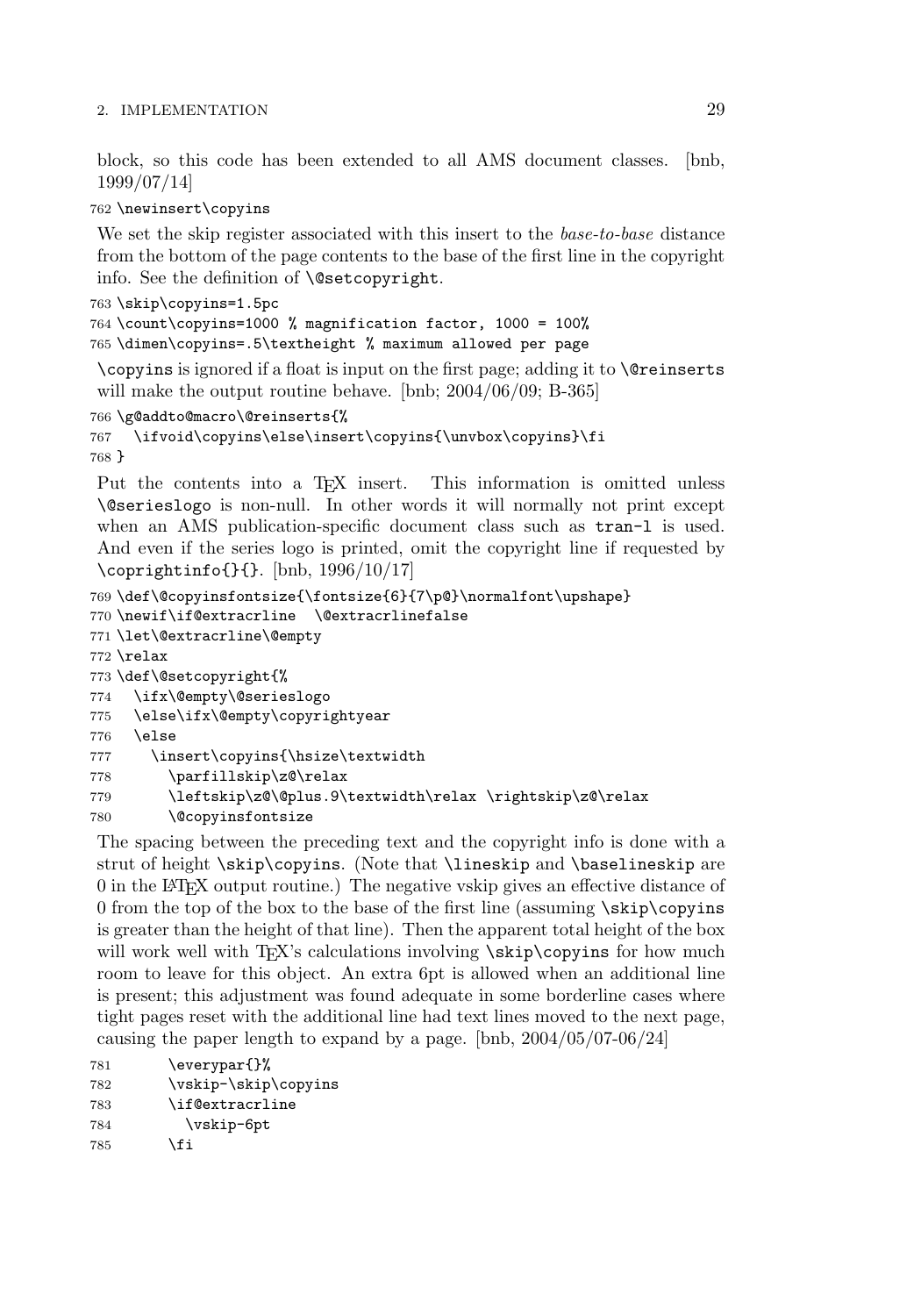```
786 \nointerlineskip
787 \leavevmode\hfill\vrule\@width\z@\@height\skip\copyins
788 \copyright\copyrightyear\ \copyrightholder\ignorespaces
789 \if@extracrline \@extracrline \fi
790 \par
```
This kern of 0pt forces the depth of the last line (if any) to be added to the height of the box.

```
791 \kern\z@}%
792 \fi\fi
793 }
```
When **\@combinefloats** is called, the box **\@outputbox** already contains the main text of the page and any footnotes. Then LAT<sub>EX</sub> adds top and bottom figures. We want to add our copyright info at the very bottom, but still inside of the vbox.

```
794 \def\@combinefloats{%
795 \ifx \@toplist\@empty \else \@cflt \fi
796 \ifx \@botlist\@empty \else \@cflb \fi
797 \ifvoid\copyins \else \@cflci \fi
798 }
```
# **combine-floats-copyright-insert**

In the twocolumn/firstcolumn case, postpone adding the drop folio. Put an empty box of the same height at the bottom of the left-hand column to make the columns balance. Allow a smidge of stretch in case the first page of a chapter has no internal stretch, so that the drop folio will be flush to the bottom of the text block; don't do this for a twocolumn page, to avoid an uneven bottom.

```
799 \def\@cflci{%
800 \setbox\@outputbox\vbox{%
801 \unvbox\@outputbox
802 \vskip\skip\copyins
803 \if@twocolumn \else \vskip\z@ plus\p@ \fi
804 \hbox to\columnwidth{%
805 \hss\vbox to\z@{\vss
```
In two-column layout, put an empty box in the first column instead of the drop folio.

| 806 | \if@twocolumn                             |
|-----|-------------------------------------------|
| 807 | \if@firstcolumn \else \unvbox\copyins \fi |
| 808 | \else                                     |
| 809 | \unvbox\copyins                           |
| 810 | \fi                                       |
| 811 | ንንን‰                                      |

Now redo the insert to make sure we get the right amount of space reserved for it in the second column.

```
812 \if@twocolumn \if@firstcolumn
813 \insert\copyins{\unvbox\copyins}%
814 \fi\fi
```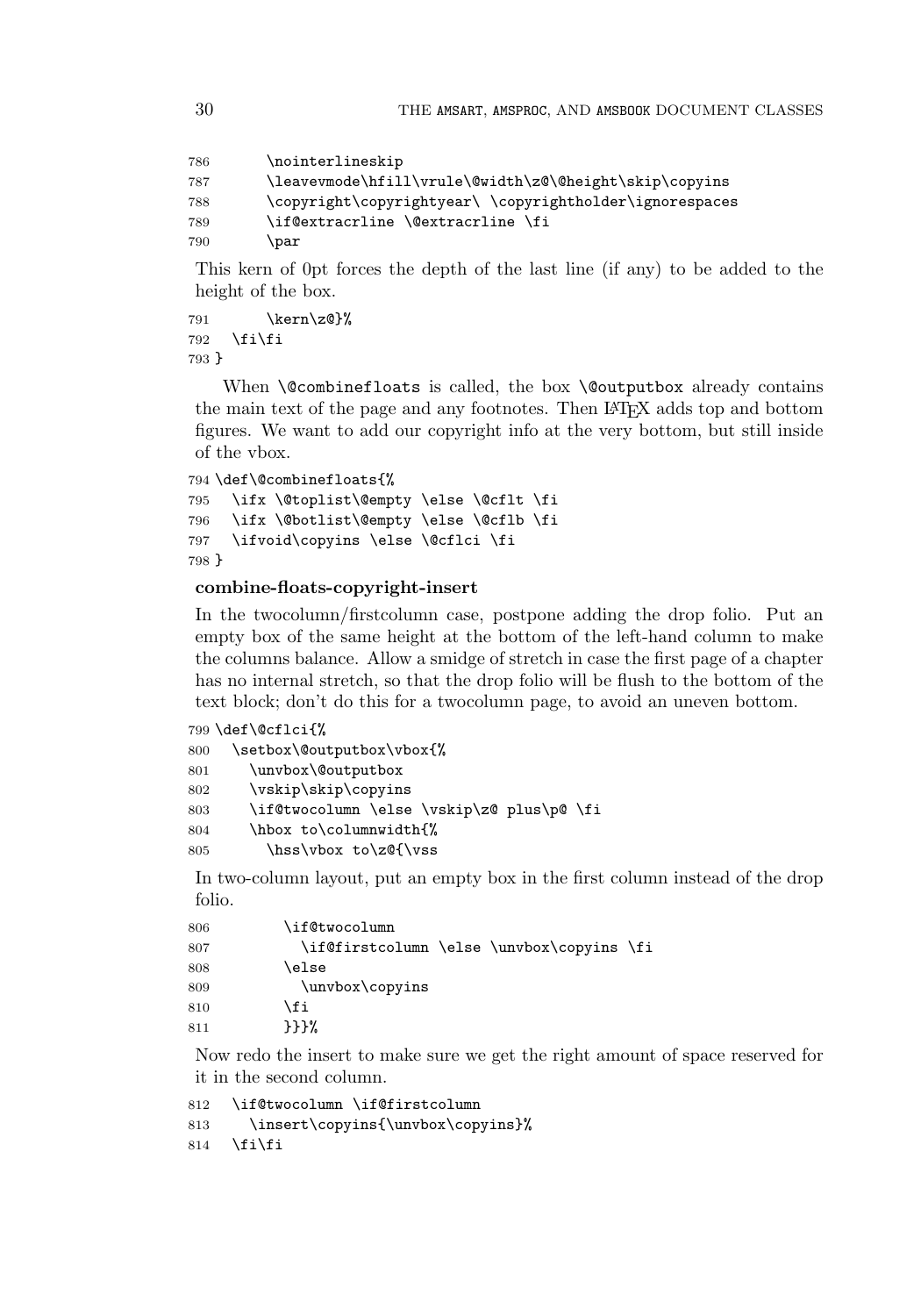Reset the  $\cosh$  flag so that a subsequent insert (e.g.  $\det$ )  $\cosh$  in some book series) will work.

```
815 \global\count\copyins=999 \relax
816 }
```
[End of code to support inserts at end of text block.]

For journals only, provide a switch that indicates the author has agreed to revert copyright to the public domain; this results in an addition to the copyright block on the article.

```
817 \langle * {\sf amsart} \rangle818 \newif\if@revertcopyright \@revertcopyrightfalse
819 \newcommand{\revertcopyright}{%
820 \global\@revertcopyrighttrue
821 \global\@extracrlinetrue}
```
Add notation regarding reversion of copyright to public domain if author has agreed to it. Permit this to be set in a different size than the copyright line (required for some author packages).

```
822 \def\@revertcrfontsize{\fontsize{6}{7\p@}\normalfont\upshape}
823 \def\@extracrline{%
824 \if@revertcopyright
825 \unskip\\
826 \@revertcrfontsize
827 Reverts to public domain 28 years from publication
828 \fi
829 }
830 \; \langle / \mathsf{amsart} \rangle
```
# **2.9 Other top matter info**

Some name setup.

```
831 \newcommand{\abstractname}{Abstract}
832 \newcommand{\keywordsname}{Key words and phrases}
```
Support the most recent versions. Earlier, unsupported versions were:

- 1980 Mathematics Subject Classification
- 1980 Mathematics Subject Classification (1985 Revision)

```
833 \@namedef{subjclassname@1991}{%
834 \textup{1991} Mathematics Subject Classification}
835 \@namedef{subjclassname@2000}{%
836 \textup{2000} Mathematics Subject Classification}
837 \@namedef{subjclassname@2010}{%
838 \textup{2010} Mathematics Subject Classification}
839 \@namedef{subjclassname@2020}{%
840 \textup{2020} Mathematics Subject Classification}
```
Default to the 2020 edition.

```
841 \@xp\let\@xp\subjclassname\csname subjclassname@2020\endcsname
```
For the date we have a special little problem: We only want to add the 'Received by the editors' text for publication-specific document classes such as tran-l.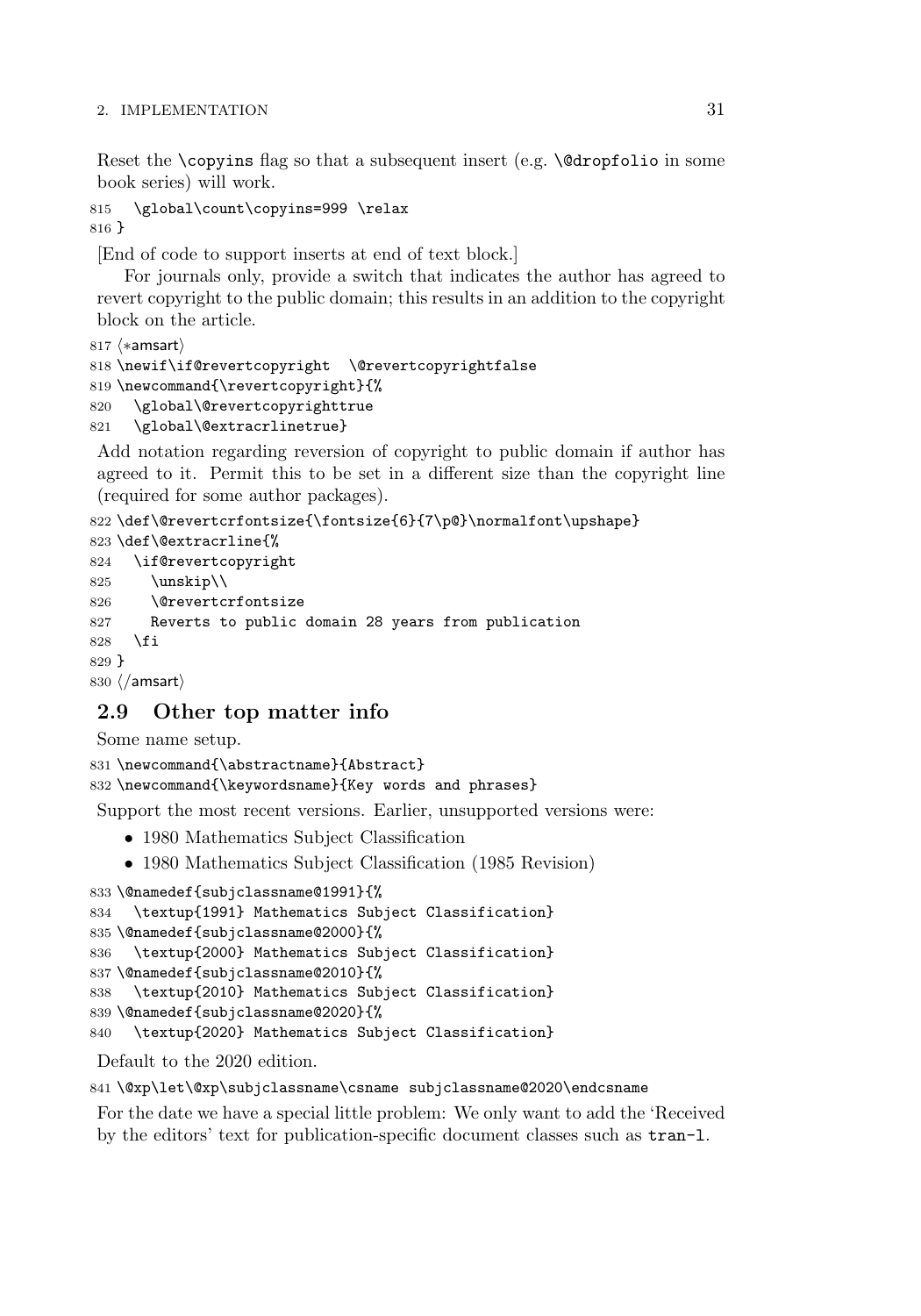```
842 \langleamsbook\rangle\def\langle@tempb{amsbook}
843 \langleamsproc\rangle\def\langle@tempb{amsproc}
844 \langleamsart\rangle\def\langle@tempb\{amsart\}845 \ifx\@classname\@tempb
846 \newcommand{\datename}{\textit{Date}:}
847 \else
848 \newcommand{\datename}{Received by the editors}
849 \fi
850 \; \langle * \textsf{amsart} \mid \textsf{amsproc} \rangle851 \def\@settitle{\begin{center}%
852 \langleamsart\rangle \baselineskip14\p@\relax
853 \langleamsproc\rangle \langleLarge
854 \bfseries
855 \langleamsart\rangle\uppercasenonmath\@title
856 \@title
857 \end{center}%
858 }
859 \; \langle / \textsf{amsart} \, | \, \textsf{amsproc} \rangle
```
For multiple authors we need to combine the author names into a list of the form Author One, Author Two, . . . , and Author Last. Change line breaking penalties to avoid a line break in the middle of an author name if there are a lot of authors. This should probably better be done by changing spaces within author names to \nolinebreak[3]\space, but that would take more work. [mjd,2000/12/27]

```
860 \; \langle * \textsf{amsart} \; | \; \textsf{amsproc} \rangle861 \def\author@andify{%
862 \nxandlist {\unskip ,\penalty-1 \space\ignorespaces}%
863 {\unskip {} \@@and~}%
864 {\unskip ,\penalty-2 \space \@@and~}%
865 }
866 \def\@setauthors{%
867 \begingroup
868 \def\thanks{\protect\thanks@warning}%
869 \trivlist
870 \langleamsart\rangle \centering\footnotesize \@topsep30\p@\relax
871 \langle \advance\@topsep by -\baselineskip
872 \langle \rangle \centering \fontsize{11}{13\p@}\selectfont\@topsep13\p@\relax
873 \item\relax
874 \author@andify\authors
```
Make dbl-backslash robust to prevent problems if/when \MakeTextUppercase expansion is applied.

```
875 \def\\{\protect\linebreak}%
876 \text{ (amsart} \text{MakeUppercase}\text{lauthors}\text{\%}877 \langle\amsproc\rangle \authors
878 \ifx\@empty\contribs
879 \else
880 , \penalty-3 \space \@setcontribs
```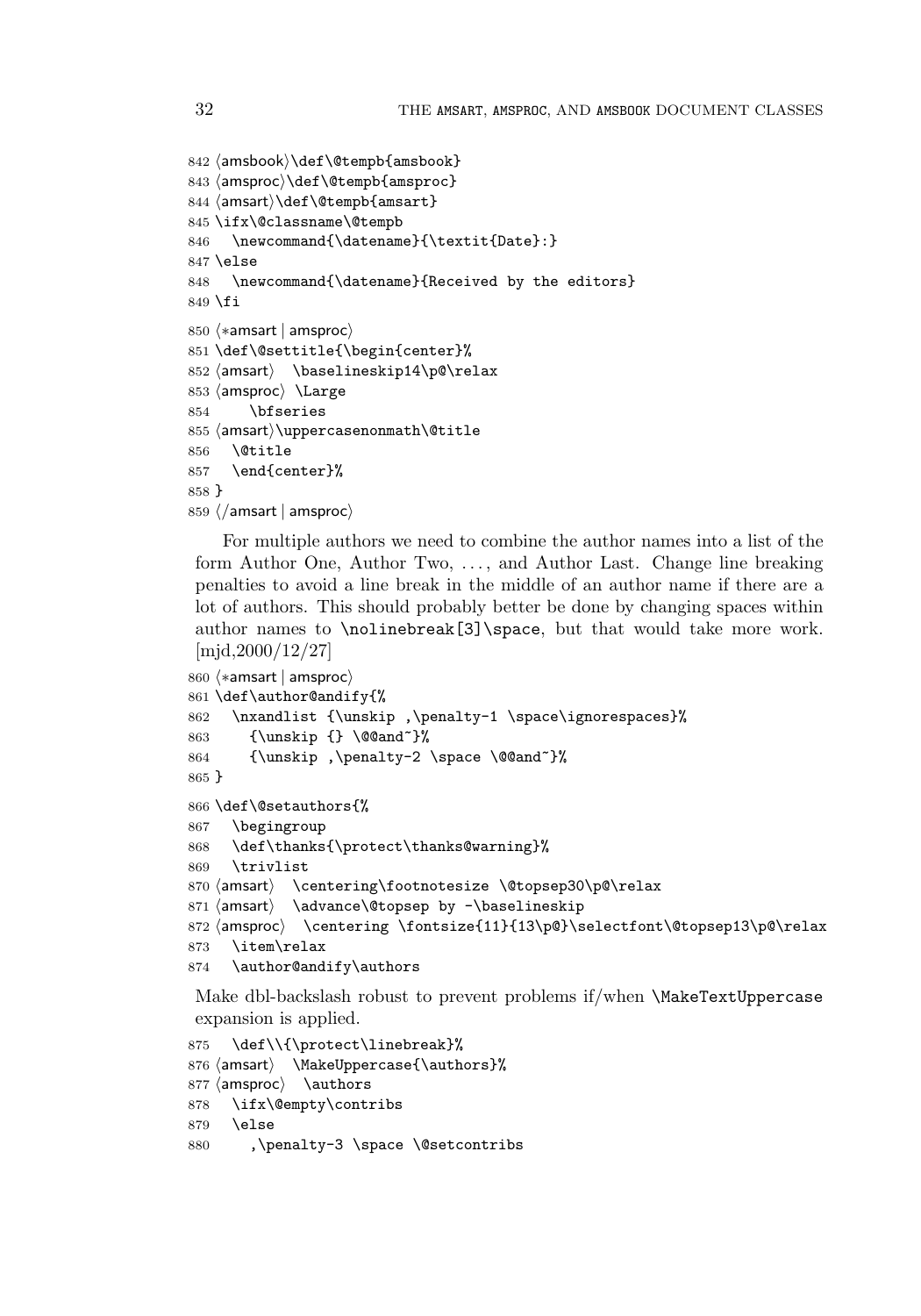```
881 \@closetoccontribs
882 \fi
883 \endtrivlist
884 \endgroup
885 }
886 \def\@closetoccontribs{}
887 \def\@setcontribs{%
888 \@xcontribs
889 \text{ (amsart} \text{MakeUppercase} \xcontribs\%890 \langle \texttt{amsproc} \rangle \xcontribs
891 }
892 \def\@setdate{\datename\ \@date\@addpunct.}
893 \def\@setsubjclass{%
894 {\itshape\subjclassname.}\enspace\@subjclass\@addpunct.}
895 \def\@setkeywords{%
896 {\itshape \keywordsname.}\enspace \@keywords\@addpunct.}
897 \; \langle / \textsf{amsart} \, | \, \textsf{amsproc} \rangle
```
The following definitions suffice for all the AMS document classes. \def\@setthanks{\def\thanks##1{\par##1\@addpunct.}\thankses}

'Abstract' can be changed to, say, 'Résumé' (French) by redefining \abstractname. This and other control sequence names (\refname, \contentsname, \appendixname, and so on) are compatible with the babel package (the AMS sometimes publishes articles in languages other than English.)

In AMS document classes, the abstract should be placed before \maketitle (otherwise the desired ordering of frontmatter elements cannot be ensured in all cases).

### \newbox\abstractbox

We start by checking whether **\maketitle** has already been used (in which case it was reset to \relax); if so, we give a warning that the abstract should be placed before \maketitle.

```
900 \newenvironment{abstract}{%
901 \ifx\maketitle\relax
902 \ClassWarning{\@classname}{Abstract should precede
903 \protect\maketitle\space in AMS document classes; reported}%
904 \fi
905 \global\setbox\abstractbox=\vtop \bgroup
906 \normalfont\Small
907 \list{}{\labelwidth\z@
908 \leftmargin3pc \rightmargin\leftmargin
909 \listparindent\normalparindent \itemindent\z@
910 \parsep\z@ \@plus\p@
```
In order to get equation numbers indented with the rest of the abstract, we have to do this:

```
911 \let\fullwidthdisplay\relax
912 }%
913 \item[\hskip\labelsep\scshape\abstractname.]%
914 }{%
```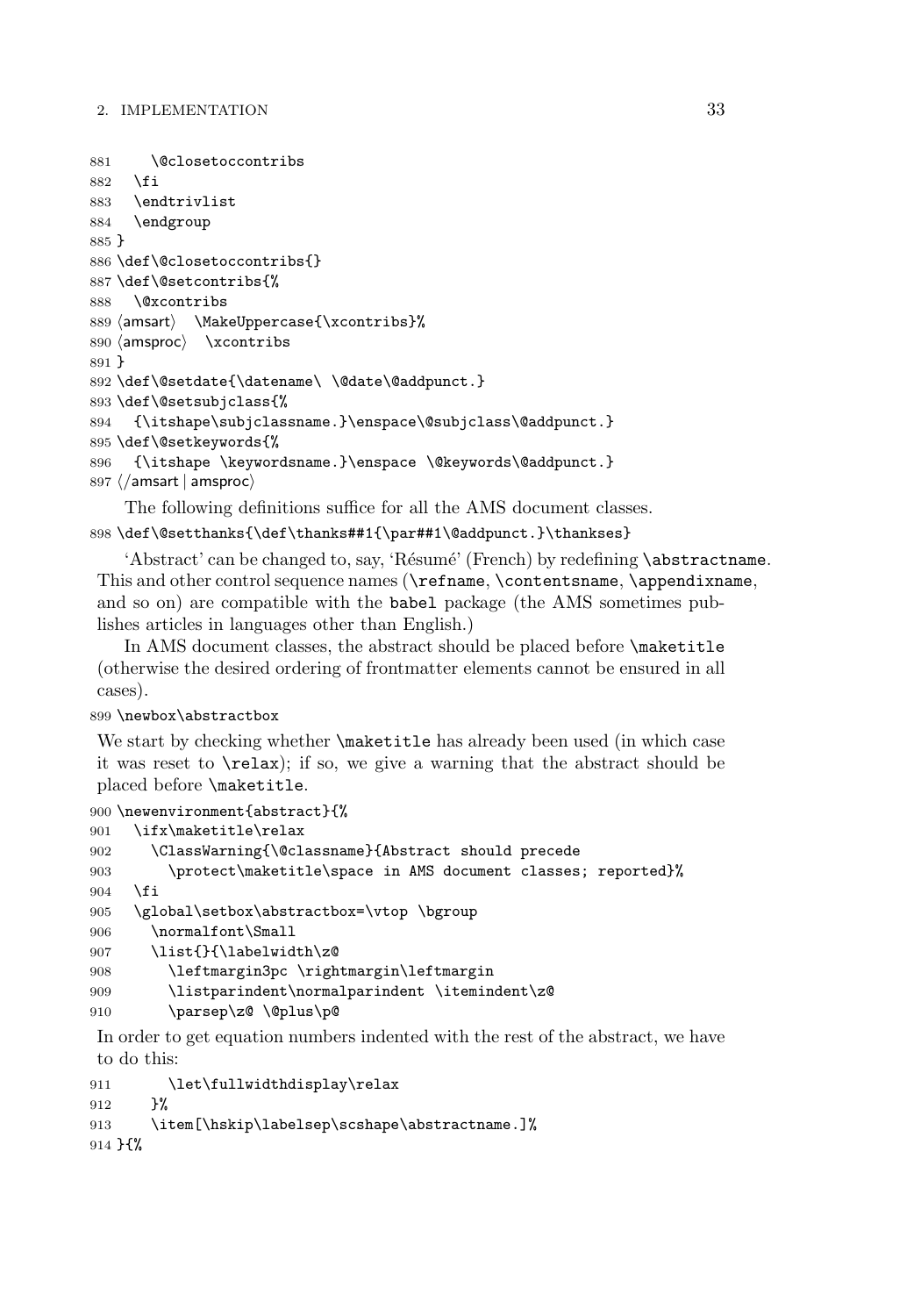#### \endlist\egroup

If the abstract was supposed to be typeset earlier, then **\@setabstract** is now equal to \relax, and we had better drop the contents of the abstract box onto the page immediately, to salvage the situation as best we can.

```
916 \ifx\@setabstract\relax \@setabstracta \fi
917 }
```
Because the abstract might be postponed until the end of an article, we cannot simply use the fact of a preceding \maketitle to tell whether \endabstract should immediately put the abstract box contents on the page. So we use an auxiliary function that will be reset to no-op once we have passed the point where the abstract should normally be typeset.

```
918 \def\@setabstract{\@setabstracta \global\let\@setabstract\relax}
919 \def\@setabstracta{%
920 \ifvoid\abstractbox
```

```
921 \else
922 \skip@20\p@ \advance\skip@-\lastskip
923 \advance\skip@-\baselineskip \vskip\skip@
924 \box\abstractbox
925 \prevdepth\z@ % because \abstractbox is a vtop
926 \fi
927 }
```
Title page environment does nothing much; information and formatting to be provided by the user.

```
928 \def\titlepage{%
929 \langle \textsf{amshook} \rangle \textsf{\small \textsf{cleardoublepage}}930 \langleamsart | amsproc\rangle \; \setminusclearpage
931 \thispagestyle{empty}\setcounter{page}{0}}
932 \def\endtitlepage{\newpage}
```
# **2.10 Macros for list labels**

Through version 1.2, first-level enumerated item labels were formatted with a following period, which is not AMS style. Effective with version 2.0 these labels are formatted with parentheses. Anyone requiring the period style will have to redefine \labelenumi.

```
933 \def\labelenumi{(\theenumi)}
934 \def\theenumi{\@arabic\c@enumi}
935 \def\labelenumii{(\theenumii)}
936 \def\theenumii{\@alph\c@enumii}
937 \def\p@enumii{\theenumi}
938 \def\labelenumiii{(\theenumiii)}
939 \def\theenumiii{\@roman\c@enumiii}
940 \def\p@enumiii{\theenumi(\theenumii)}
941 \def\labelenumiv{(\theenumiv)}
942 \def\theenumiv{\@Alph\c@enumiv}
943 \def\p@enumiv{\p@enumiii\theenumiii}
```

```
944 \def\labelitemi{$\m@th\bullet$}
```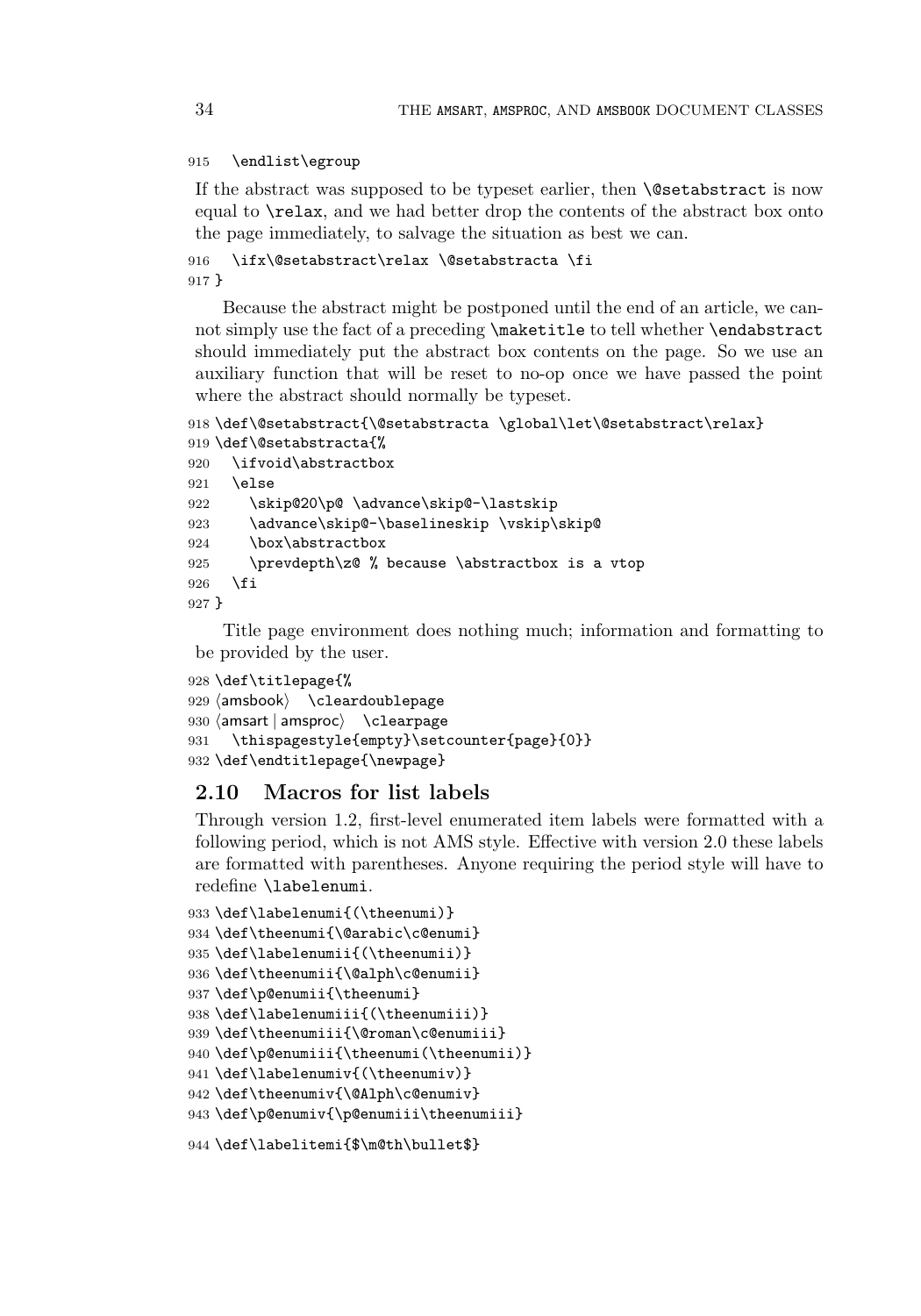```
945 \def\labelitemii{\bfseries --}% \upshape already done by \itemize
946 \def\labelitemiii{$\m@th\ast$}
947 \def\labelitemiv{$\m@th\cdot$}
```
# **2.11 Verse and quotation environments**

```
948 \newenvironment{verse}{\let\\\@centercr
949 \list{}{\itemsep\z@ \itemindent -1.5em\listparindent\itemindent
950 \rightmargin\leftmargin \advance\leftmargin 1.5em}\item[]%
951 }{%
952 \endlist
953 }
954 \let\endverse=\endlist % for efficiency
```
The left/right margins of the quotation environment are supposed to be the same as for the abstract environment.

```
955 \newenvironment{quotation}{\list{}{%
956 \leftmargin3pc \listparindent\normalparindent
957 \itemindent\z@
958 \rightmargin\leftmargin \parsep\z@ \@plus\p@}%
959 \item[]%
960 }{%
961 \endlist
962 }
963 \let\endquotation=\endlist % for efficiency
964 \newenvironment{quote}{%
965 \list{}{\rightmargin\leftmargin}\item[]%
966 }{%
967 \endlist
968 }
969 \let\endquote=\endlist % for efficiency
```
# **2.12 List environments**

Changed definition of \trivlist, enumerate, and itemize in order to have \makelabel apply \upshape.

```
970 \def\trivlist{\parsep\parskip\@nmbrlistfalse
971 \@trivlist \labelwidth\z@ \leftmargin\z@
972 \itemindent\z@
973 \let\@itemlabel\@empty
974 \def\makelabel##1{\upshape##1}}
975 \renewenvironment{enumerate}{%
976 \ifnum \@enumdepth >3 \@toodeep\else
977 \advance\@enumdepth \@ne
978 \edef\@enumctr{enum\romannumeral\the\@enumdepth}\list
979 {\csname label\@enumctr\endcsname}{\usecounter
980 {\@enumctr}\def\makelabel##1{\hss\llap{\upshape##1}}}\fi
981 }{%
982 \endlist
983 }
984 \let\endenumerate=\endlist % for efficiency
```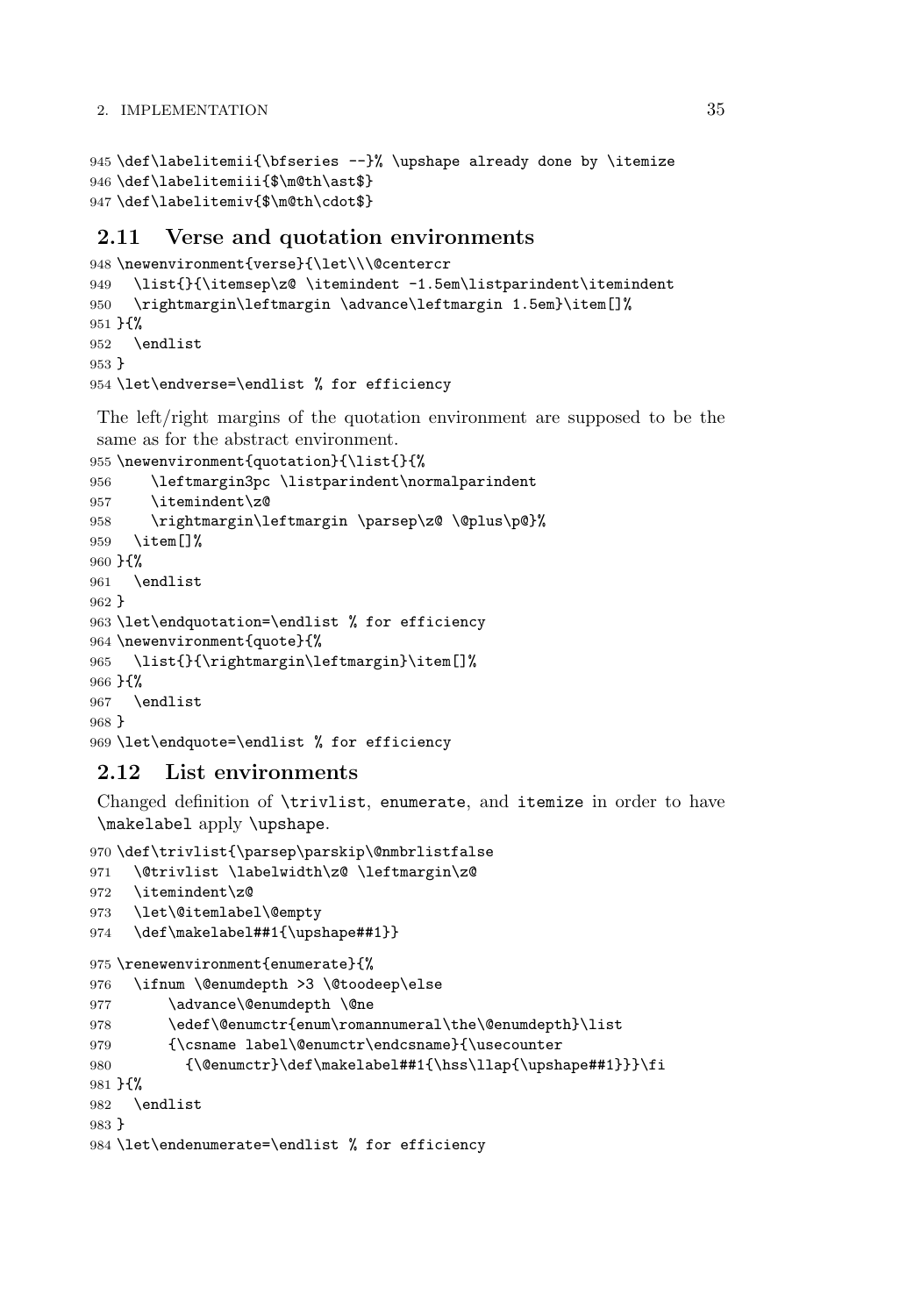```
985 \renewenvironment{itemize}{%
986 \ifnum\@itemdepth>3 \@toodeep
987 \else \advance\@itemdepth\@ne
988 \edef\@itemitem{labelitem\romannumeral\the\@itemdepth}%
989 \list{\csname\@itemitem\endcsname}%
990 {\def\makelabel##1{\hss\llap{\upshape##1}}}%
991 \fi
992 }{%
993 \endlist
994 }
995 \let\enditemize=\endlist % for efficiency
996 \newcommand{\descriptionlabel}[1]{\hspace\labelsep \upshape\bfseries #1:}
997 \newenvironment{description}{\list{}{%
```
Adjust the indent of the first line to the desired value:

```
998 \advance\leftmargini6\p@ \itemindent-12\p@
999 \labelwidth\z@ \let\makelabel\descriptionlabel}%
1000 }{
1001 \endlist
1002 }
1003 \let\enddescription=\endlist % for efficiency
```
\upn The command \upn can be used to force upright font for punctuation or digits in italic text. For example

```
... as numbered by \un{``A''} or \un{``1''} hereafter\un{)}
```

```
1004 \let\upn=\textup
```
Since these margin settings are dependent on the fonts used, we postpone them until begin-document. (This means that we cannot use the values directly for calculations before begin-document.) Allow for a reasonable maximum value;  $13 = x$ iii = m should be adequate.

```
1005 \AtBeginDocument{%
1006 \labelsep=5pt\relax
1007 \setcounter{enumi}{13}\setcounter{enumii}{13}%
1008 \setcounter{enumiii}{13}\setcounter{enumiv}{13}%
1009 \settowidth\leftmargini{\labelenumi\hskip\labelsep}%
1010 \advance\leftmargini by \normalparindent
1011 \settowidth\leftmarginii{\labelenumii\hskip\labelsep}%
1012 \settowidth\leftmarginiii{\labelenumiii\hskip\labelsep}%
1013 \settowidth\leftmarginiv{\labelenumiv\hskip\labelsep}%
1014 \setcounter{enumi}{0}\setcounter{enumii}{0}%
1015 \setcounter{enumiii}{0}\setcounter{enumiv}{0}%
1016 \leftmarginv=10pt \leftmarginvi=\leftmarginv
1017 \leftmargin=\leftmargini
1018 \labelwidth=\leftmargini \advance\labelwidth-\labelsep
1019 \@listi}
```
In some contexts the space above/below lists needs to be suppressed. So we put it into a variable \listisep.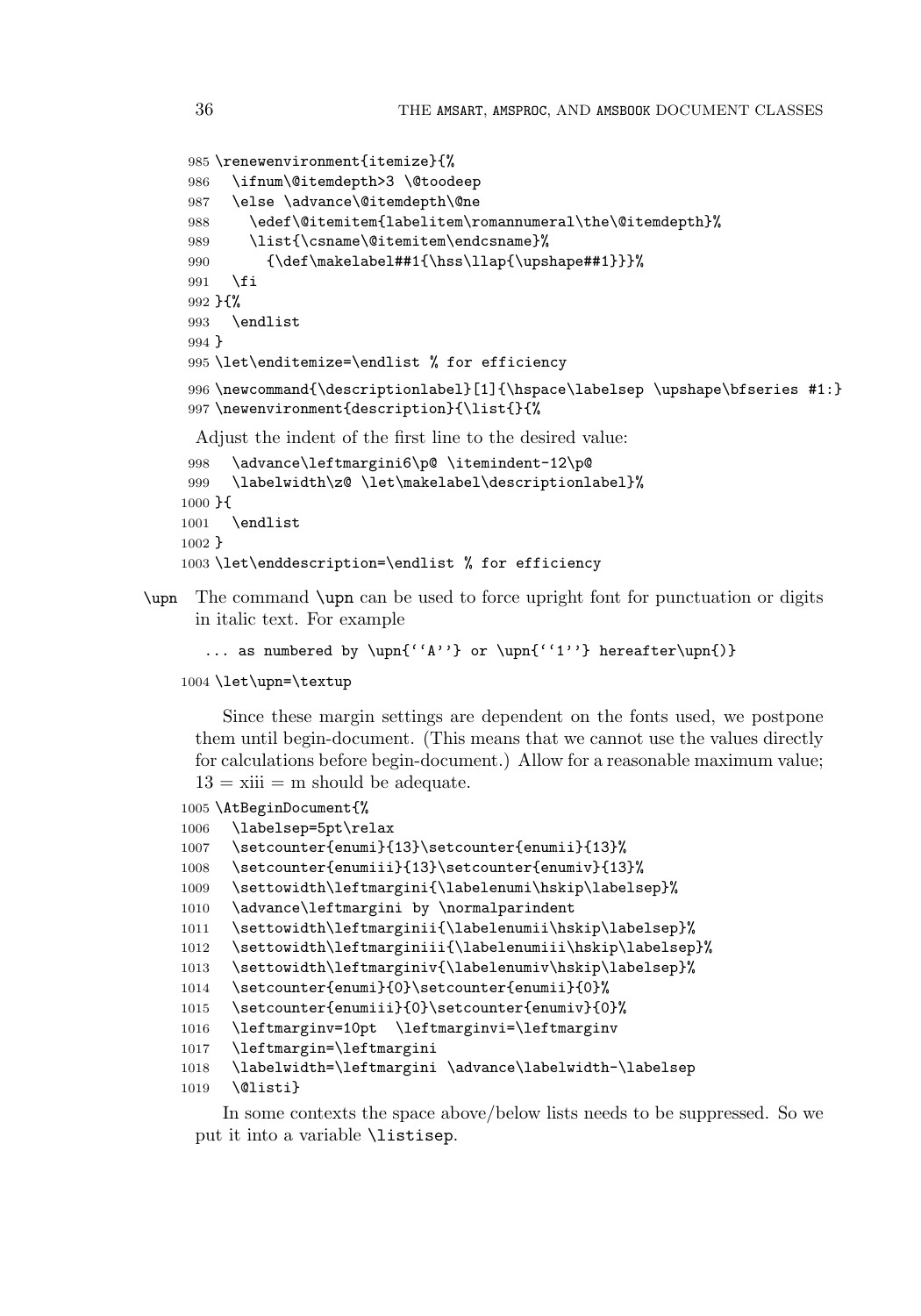```
1020 \newskip\listisep
1021 \listisep\smallskipamount
1022 \def\@listI{\leftmargin\leftmargini \parsep\z@skip
1023 \topsep\listisep \itemsep\z@skip
1024 \listparindent\normalparindent}
1025 \let\@listi\@listI
```
Is it necessary to reset \parsep, \partopsep, \itemsep to their default values (0) in each of the subordinate list setup functions? I don't believe so, but I leave the settings in the listii function just in case some unusual nesting of environments might cause trouble. [mjd,1994/09/22]

```
1026 \def\@listii{\leftmargin\leftmarginii
1027 \labelwidth\leftmarginii \advance\labelwidth-\labelsep
1028 \topsep\z@skip \parsep\z@skip \partopsep\z@skip \itemsep\z@skip}
1029 \def\@listiii{\leftmargin\leftmarginiii
1030 \labelwidth\leftmarginiii \advance\labelwidth-\labelsep}
1031 \def\@listiv{\leftmargin\leftmarginiv
1032 \labelwidth\leftmarginiv \advance\labelwidth-\labelsep}
1033 \def\@listv{\leftmargin\leftmarginv
1034 \labelwidth\leftmarginv \advance\labelwidth-\labelsep}
1035 \def\@listvi{\leftmargin\leftmarginvi
1036 \labelwidth\leftmarginvi \advance\labelwidth-\labelsep}
```
# **2.13 Fleqn option**

```
1037 \@ifclasswith{\@classname}{fleqn}{%
1038 \let\@tempa\@iden
1039 \AtBeginDocument{\mathindent\leftmargini}%
1040 }{\let\@tempa\@gobble}%
1041 \@ifpackageloaded{amsmath}{\let\@tempa\@gobble}{%
1042 \@ifpackageloaded{amstex}{\let\@tempa\@gobble}{}%
1043 }
1044 \@tempa{%
1045 \def\[{\relax
1046 \ifmmode\@badmath
1047 \else
1048 \begin{trivlist}%
1049 \@beginparpenalty\predisplaypenalty
1050 \@endparpenalty\postdisplaypenalty
1051 \item[]\leavevmode
1052 \hbox to\linewidth\bgroup$\displaystyle
```
Note that the  $\mathcal{L}$  should go at the end in  $\mathcal{L}$  just in case an embedded small math formula inside \text occurs in the display.

Why the extra bgroup here? I think it's not needed. [mjd,3-Feb-1994]

```
1053 \hskip\mathindent\bgroup
1054 \fi}%
1055 \def\]{\relax
1056 \ifmmode
1057 \egroup \m@th$\hfil \egroup
1058 \end{trivlist}%
```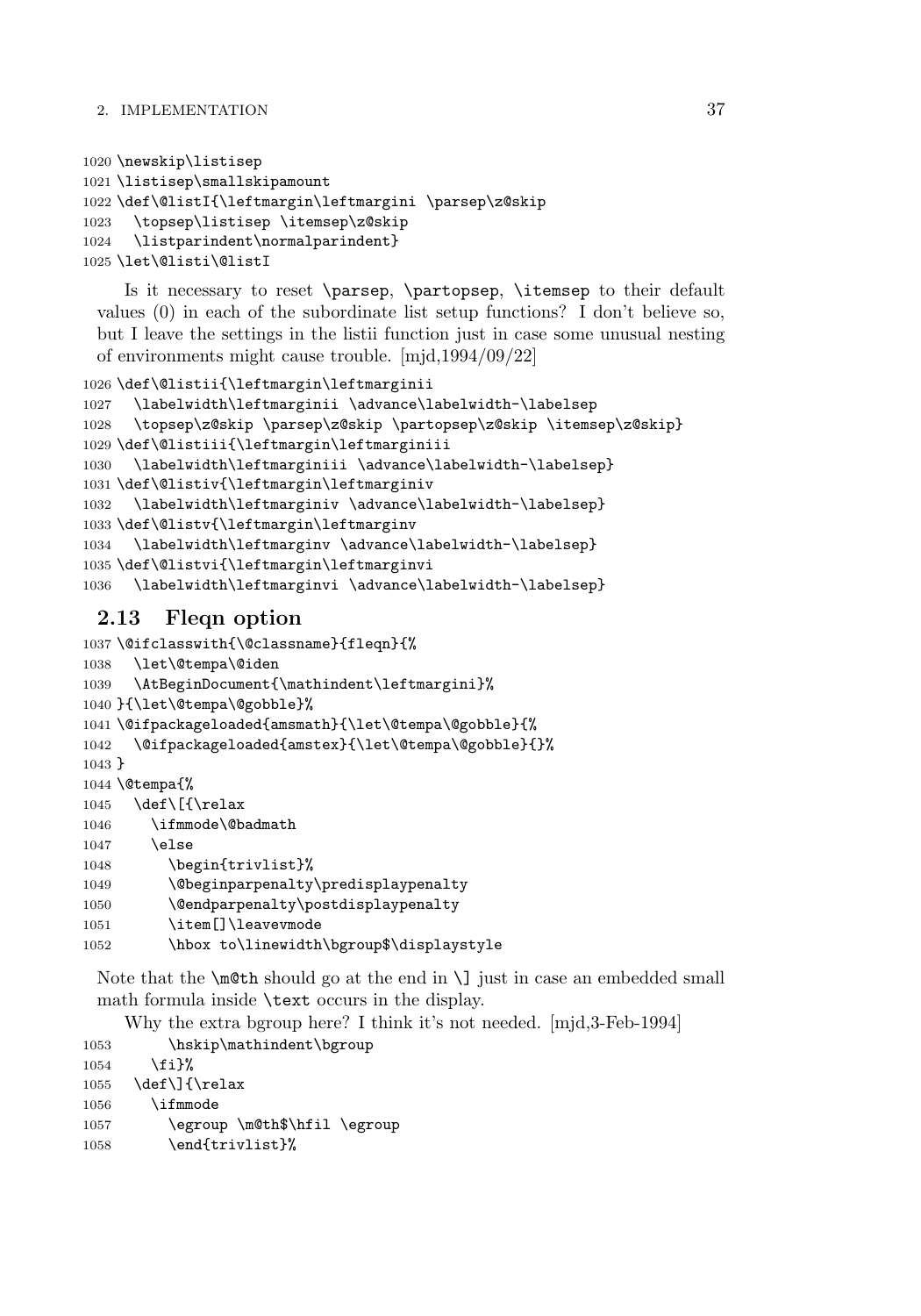```
1059 \else \@badmath
1060 \fi}%
1061 \renewenvironment{equation}{%
1062 \@beginparpenalty\predisplaypenalty
1063 \@endparpenalty\postdisplaypenalty
1064 \refstepcounter{equation}%
1065 \@topsep\abovedisplayskip \trivlist
1066 \item[]\leavevmode
1067 \hbox to\linewidth\bgroup\hskip\mathindent$\displaystyle
1068 }{%
1069 \m@th$\hfil \displaywidth\linewidth \hbox{\@eqnnum}\egroup
1070 \endtrivlist
1071 }%
1072 \renewenvironment{eqnarray}{%
1073 \stepcounter{equation}\let\@currentlabel\theequation
1074 \global\@eqnswtrue \global\@eqcnt\z@ \tabskip\mathindent
1075 \let\\=\@eqncr \abovedisplayskip\topsep
1076 \ifvmode \advance\abovedisplayskip\partopsep \fi
1077 \belowdisplayskip\abovedisplayskip
1078 \belowdisplayshortskip\abovedisplayskip
1079 \abovedisplayshortskip\abovedisplayskip
1080 $$\everycr{}\halign to\linewidth\bgroup
1081 \hskip\@centering
1082 $\displaystyle\tabskip\z@skip####\m@th$&%
1083 \@eqnsel \global\@eqcnt\@ne
1084 \hfil${}####{}\m@th$\hfil&%
1085 \global\@eqcnt\tw@
1086 $\displaystyle ####\m@th$\hfil\tabskip\@centering&%
1087 \global\@eqcnt\thr@@
1088 \hbox to \z@\bgroup\hss####\egroup\tabskip\z@skip\cr
1089 }{%
1090 \@@eqncr \egroup \global\advance\c@equation\m@ne$$%
1091 \global\@ignoretrue
1092 }%
1093 \newdimen\mathindent
1094 \mathindent\leftmargini
1095 }
```
# **2.14 Redefined internal sectioning commands**

In amsart.sty **\@startsection, \@sect,** and a couple of other things are redefined to fix a few hard-coded things that would interfere with the desired style. The most noteworthy difference is that all section headings will go into the table of contents (governed by secnumdepth as usual), EVEN WHEN THE \* FORM IS USED. The only section heading not listed in the table of contents is the heading for the toc itself.

A second major departure from standard LAT<sub>EX</sub> is that when a short form of a section title is given, it is used only for the running heads; the table of contents still gets the full version of the title. This is correct for AMS editorial practice. However if one wants to get a line break into the table of contents it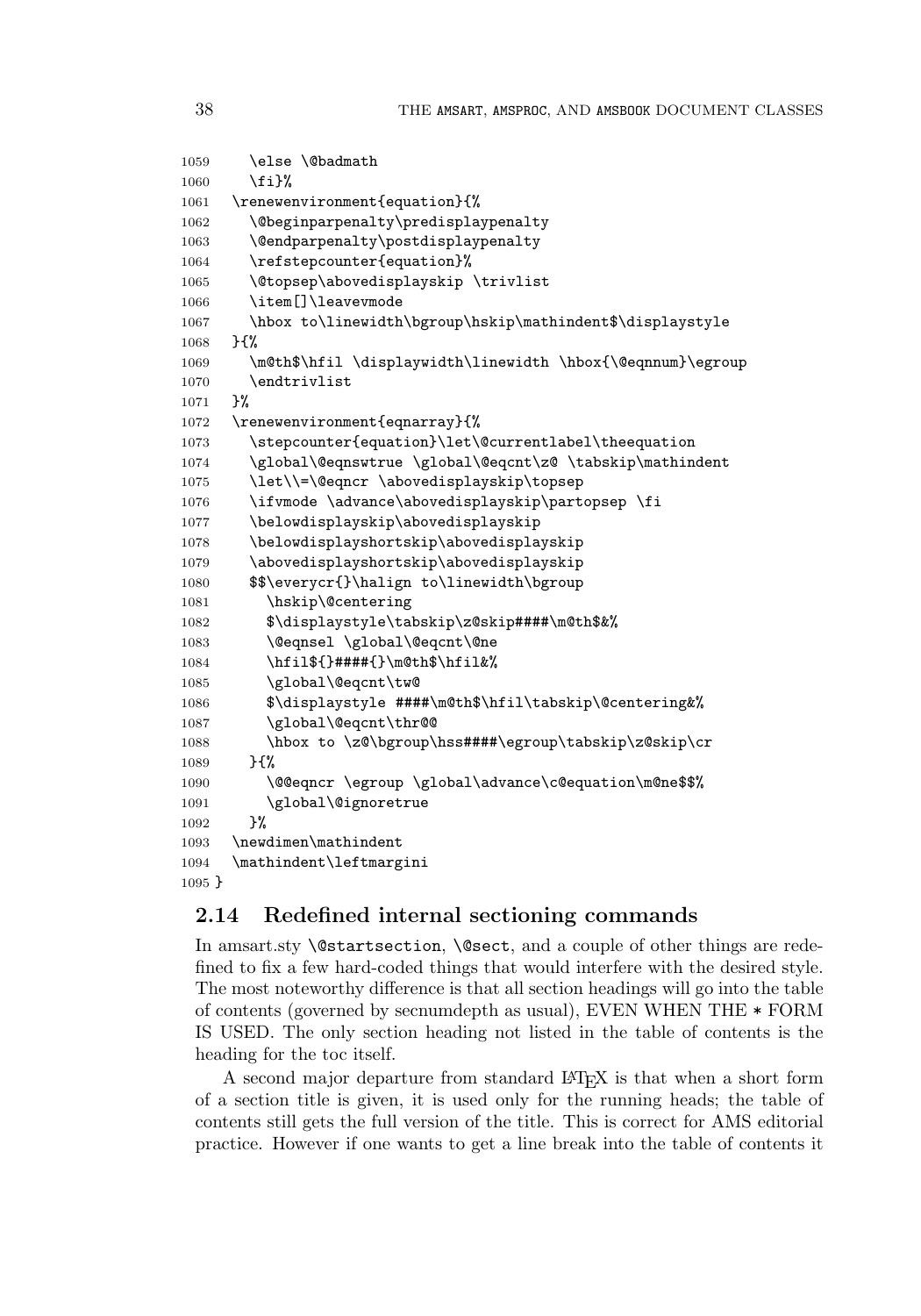means that the standard LAT<sub>EX</sub> method cannot be used. See the **\except** and \for commands.

1096 \def\@startsection#1#2#3#4#5#6{%

Section titles, if they are run-in with the following text, are stored in a box instead of being typeset right away. They will be typeset by \everypar, but if one section heading follows right after another, this won't happen. So by doing \leavevmode we force this to happen. (\if@noskipsec is true if the previous section title has not yet been typeset.)

```
1097 \if@noskipsec \leavevmode \fi
1098 \par \@tempskipa #4\relax
1099 \@afterindenttrue
1100 \ifdim \@tempskipa <\z@ \@tempskipa -\@tempskipa \@afterindentfalse\fi
1101 \if@nobreak \everypar{}\else
1102 \addpenalty\@secpenalty\addvspace\@tempskipa\fi
1103 % Don't call \@ssect in the ifstar case:
1104 \@ifstar{\@dblarg{\@sect{#1}{\@m}{#3}{#4}{#5}{#6}}}%
1105 {\@dblarg{\@sect{#1}{#2}{#3}{#4}{#5}{#6}}}%
1106 }
```
We add **\textup** here in order to make section numbers always roman, even if the rest of the section head is italic.

```
1107 \def\@seccntformat#1{%
1108 \protect\textup{\protect\@secnumfont
1109 \csname the#1\endcsname
1110 \protect\@secnumpunct
1111 }%
1112 }
```
Some journals require a different font for section numbers. (As coded here, this option permits only a change of weight, to \bfseries.) The amsart font is checked again later, when processing \section, and if there is no section title, it is made bold.

```
1113 \langleamsbook | amsproc\rangle\let\Diamondsecnumfont\Diamondempty
1114 \langleamsart\rangle\def\Diamondsecnumfont\{\mathcal S\}
```
For reference, here is the argument list for **\@sect**.

% #1 #2 #3 #4 #5 #6 #7 #8 {NAME}{LEVEL}{INDENT}{BEFORESKIP}{AFTERSKIP}{STYLE}[SHORTT]{TITLE}

```
1115 \def\@sect#1#2#3#4#5#6[#7]#8{%
```
Define \@toclevel for for \@tocwrite (to \@tochangmeasure).

1116 \edef\@toclevel{\ifnum#2=\@m 0\else\number#2\fi}%

1117 \ifnum #2>\c@secnumdepth \let\@secnumber\@empty

1118 \else \@xp\let\@xp\@secnumber\csname the#1\endcsname\fi

If the value of afterskip  $> 0$ , then this is not a run-in section heading, and we want to suppress final punctuation.

1119 \@tempskipa #5\relax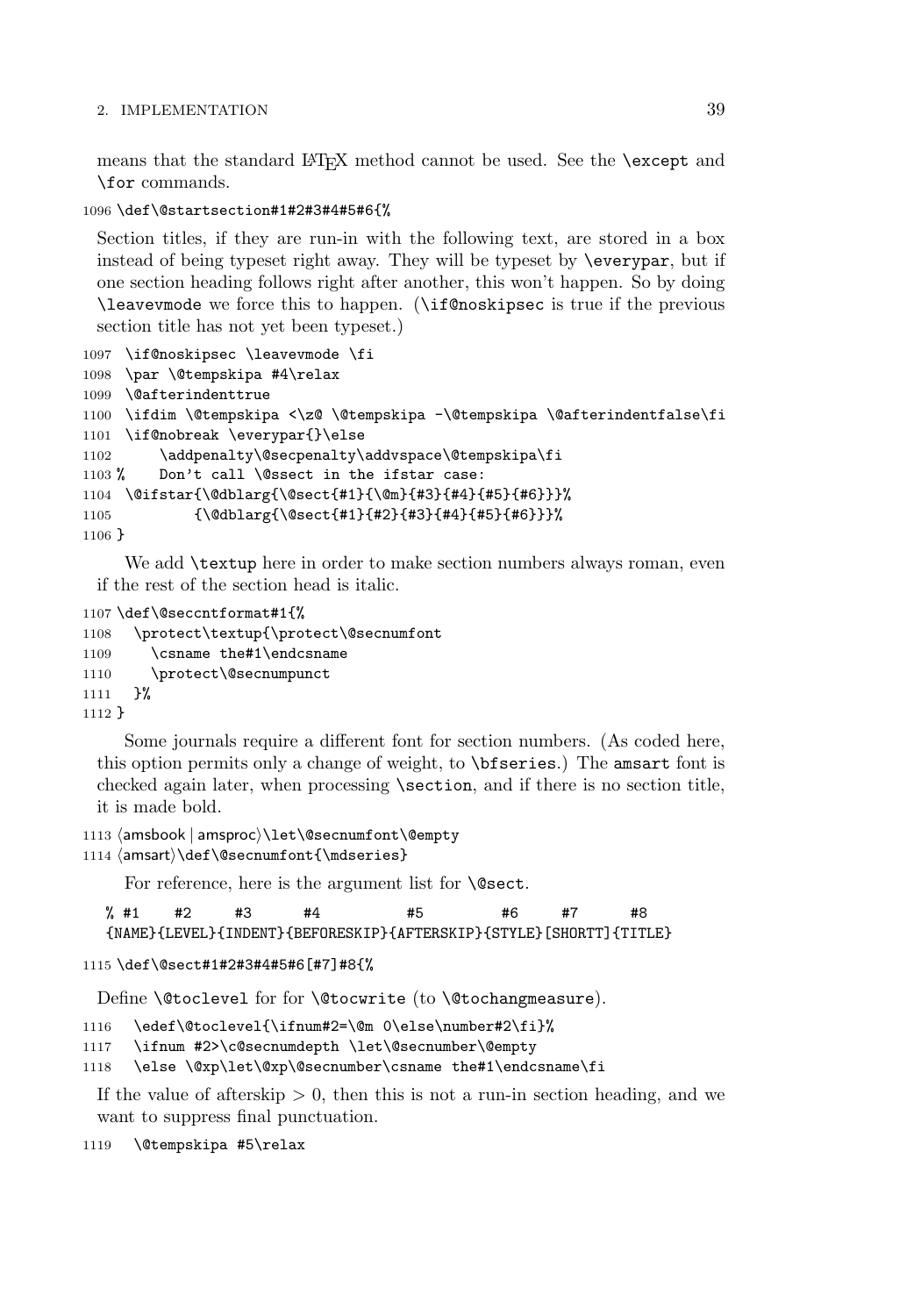\@svsec will be the section number plus some formatting if the star form was not used and if the depth of numbering extends to the current level. The user can change secnumdepth to control how many levels of sectioning will be numbered.

```
1120 \ifnum #2>\c@secnumdepth
1121 \let\@svsec\@empty
1122 \else
1123 \refstepcounter{#1}%
```
If the section heading is not run-in and there is no title, omit final punctuation and space. If it is run-in, omit extra space.

| 1124 | \edef\@secnumpunct{%                                 |
|------|------------------------------------------------------|
| 1125 | \ifdim\@tempskipa>\z@ % not a run-in section heading |
| 1126 | \@ifnotempty{#8}{.\@nx\enspace}%                     |
| 1127 | \else                                                |
| 1128 | \@ifempty{#8}{.}{.\@nx\enspace}%                     |
| 1129 | \fi                                                  |
| 1130 | ን%                                                   |

For amsart, if a subsection has no title, make the section number bold; otherwise leave it alone. [bnb; 2004/06/08; per vwa, B-442]

```
1131 \langle amsart\rangle\@ifempty{#8}{%
1132 \langleamsart\rangle\ifnum #2=\tw@ \def\@secnumfont{\bfseries}\fi}{}%
```
If the  $\ast$ -form was not used (#2 less than 1000), we add \sectionname or whatever as a prefix, separated by a space. We need the ifundefined test in order to know whether the space should be added or not. There must be a better way to do this but I haven't thought of it yet.

| 1133 | \protected@edef\@svsec{%                                           |
|------|--------------------------------------------------------------------|
| 1134 | \ifnum#2<\@m                                                       |
| 1135 | \@ifundefined{#1name}{}{%                                          |
| 1136 | \ignorespaces\csname #1name\endcsname\space                        |
| 1137 | ጉ%                                                                 |
| 1138 | \fi                                                                |
| 1139 | \@seccntformat{#1}%                                                |
| 1140 | ጉ%                                                                 |
| 1141 | \fi                                                                |
| 1142 | \ifdim \@tempskipa>\z@ % then this is not a run-in section heading |
| 1143 | \begingroup #6\relax                                               |
| 1144 | \@hangfrom{\hskip #3\relax\@svsec}{\interlinepenalty\@M #8\par}%   |
| 1145 | \endgroup                                                          |
|      |                                                                    |

Section headings don't set marks for the running heads in the article style, only in the amsbook style. Assumption: \sectionmark is defined to call \@secnumber as its penultimate argument.

1146  $\langle$ amsbook \csname #1mark\endcsname{#7}%

If #2 (level) is greater than 1000 then we don't do a table of contents entry. This happens only for the section heading above the table of contents itself.

```
1147 \ifnum#2>\@m \else \@tocwrite{#1}{#8}\fi
1148 \else
```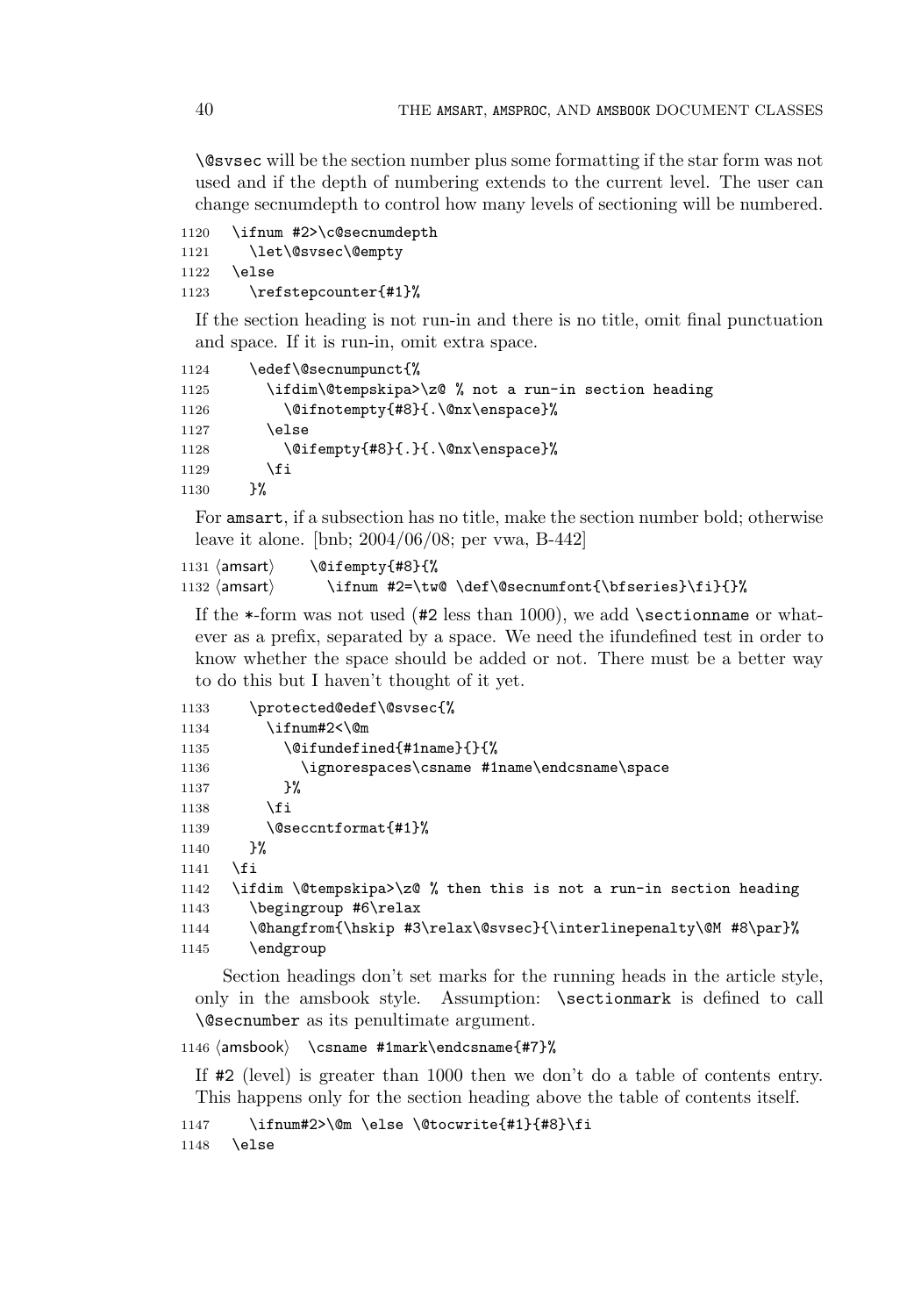Otherwise we're doing a run-in heading; it is stored as \@svsechd, which will be typeset by \everypar as soon as some text is encountered.

```
1149 \def\@svsechd{#6\hskip #3\@svsec
```
To allow for the possibility that the user wants an empty section title, leaving just the section number, we check whether #8 is nonempty before adding the period.

### 1150 \@ifnotempty{#8}{\ignorespaces#8\unskip

The following test is to prevent a period being added if the section title ended in a question mark or other punctuation.

```
1151 \@addpunct.}%
1152 \ifnum#2>\@m \else \@tocwrite{#1}{#8}\fi
1153 }%
1154 \fi
```
In a previous version of amsart \@nobreaktrue was added to \@xsect for some reason. Let's keep that just in case it was done to prevent a certain kind of bug. [mjd,17-Aug-1994]

```
1155 \global\@nobreaktrue
```
\@xsect does some more stuff based on whether this is a run-in heading or not.

```
1156 \@xsect{#5}}
```
Undefine **\@ssect** to save memory; it's not needed in amsart.

```
1157 \let\@ssect\relax
```
# **2.15 Chapters and sections**

Allocate counters for sectioning commands. Paragraph and subparagraph counters are allocated but normally not used.

```
1158 \newcounter{part}
1159 \; \langle \text{answer} \rangle \1160 \langle \text{amsproc} \rangle \backslash \text{section}1161 \langleamsbook\rangle\newcounter{section}[chapter]
1162 \langle \textsf{section}\rangle}
1163 \newcounter{subsection}[section]
1164 \newcounter{subsubsection}[subsection]
1165 \newcounter{paragraph}[subsubsection]
1166 \newcounter{subparagraph}[paragraph]
```
Set numbering style for sectioning commands. In a couple of cases resetting is unnecessary but we include the full list here for completeness.

```
1167 \renewcommand\thepart {\arabic{part}}
1168 (amsbook)\renewcommand\thechapter {\arabic{chapter}}
1169 \renewcommand\thesection {\arabic{section}}
1170 \renewcommand\thesubsection {\thesection.\arabic{subsection}}
1171 \renewcommand\thesubsubsection {\thesubsection .\arabic{subsubsection}}
1172 \renewcommand\theparagraph {\thesubsubsection.\arabic{paragraph}}
1173 \renewcommand\thesubparagraph {\theparagraph.\arabic{subparagraph}}
```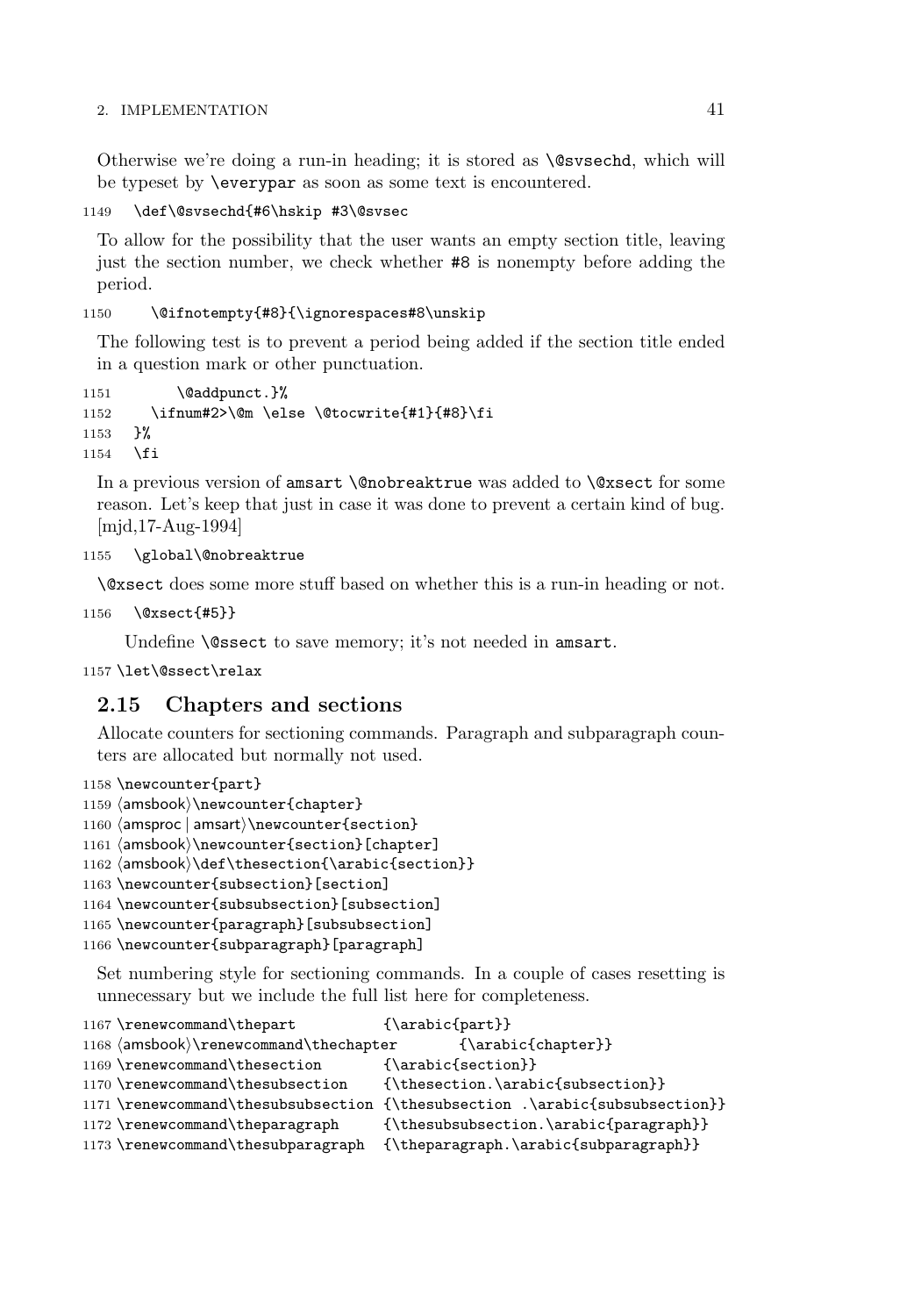Depth of section numbering; if secnumdepth were 2 instead of 3, \subsubsection would not be numbered.

```
1174 \setcounter{secnumdepth}{3}
```
The arguments of **\@startsection** are given for reference:

```
% #1 #2 #3 #4 #5 #6
  {NAME}{LEVEL}{INDENT}{BEFORESKIP}{AFTERSKIP}{STYLE}
1175 \def\partname{Part}
1176 \langle *amsart | amsproc \rangle1177 \def\part{\@startsection{part}{0}%
1178 \z@{\linespacing\@plus\linespacing}{.5\linespacing}%
1179 {\normalfont\bfseries\raggedright}}
1180 \langle/amsart | amsproc\rangleSpecialsection correlates to our inhouse Z-head.
1181 \def\specialsection{\@startsection{section}{1}%
1182 \(amsart\) \z@{\linespacing\@plus\linespacing}{.5\linespacing}%
1183 \amsproc | amsbook \z@{2\linespacing\@plus\linespacing}{.5\linespacing}%
1184 \{normalfont\centerdot\}1185 \langle amsproc | amsbook } {\large\scshape\centering}}
    In the book class \part puts the part title on a separate page.
1186 \n\left< *amsbook \right>1187 \def\part{\cleardoublepage \thispagestyle{empty}%
1188 \null\vfil \markboth{}{}\secdef\@part\@spart}
1189 %
1190 \def\@part[#1]#2{%
1191 \ifnum \c@secnumdepth >-2\relax \refstepcounter{part}%
1192 \addcontentsline{toc}{part}{\partname\ \thepart.
1193 \protect\enspace\protect\noindent#1}%
1194 \else
1195 \addcontentsline{toc}{part}{#1}\fi
1196 \begingroup\centering
1197 \ifnum \c@secnumdepth >-2\relax
1198 {\fontsize{\@xviipt}{22}\bfseries
1199 \partname\ \thepart} \vskip 20\p@ \fi
1200 \fontsize{\@xxpt}{25}\bfseries
1201 #1\vfil\vfil\endgroup \newpage\thispagestyle{empty}}
1202
1203 \def\@spart#1{\addcontentsline{toc}{part}{\protect\noindent#1}%
1204 \begingroup\centering
1205 \fontsize{\@xxpt}{25}\bfseries
1206 #1\vfil\vfil\endgroup \newpage\thispagestyle{empty}}
1207 \langle / \text{amsbook} \rangle
```
The arguments of \partrunhead are \partname, \thepart, and the text of the part title. The first two were fully expanded during the marking process. Use of a mere interword space between the first two args makes it possible to apply \ignorespaces and \unskip as shown here to produce the desired results if one or the other is empty.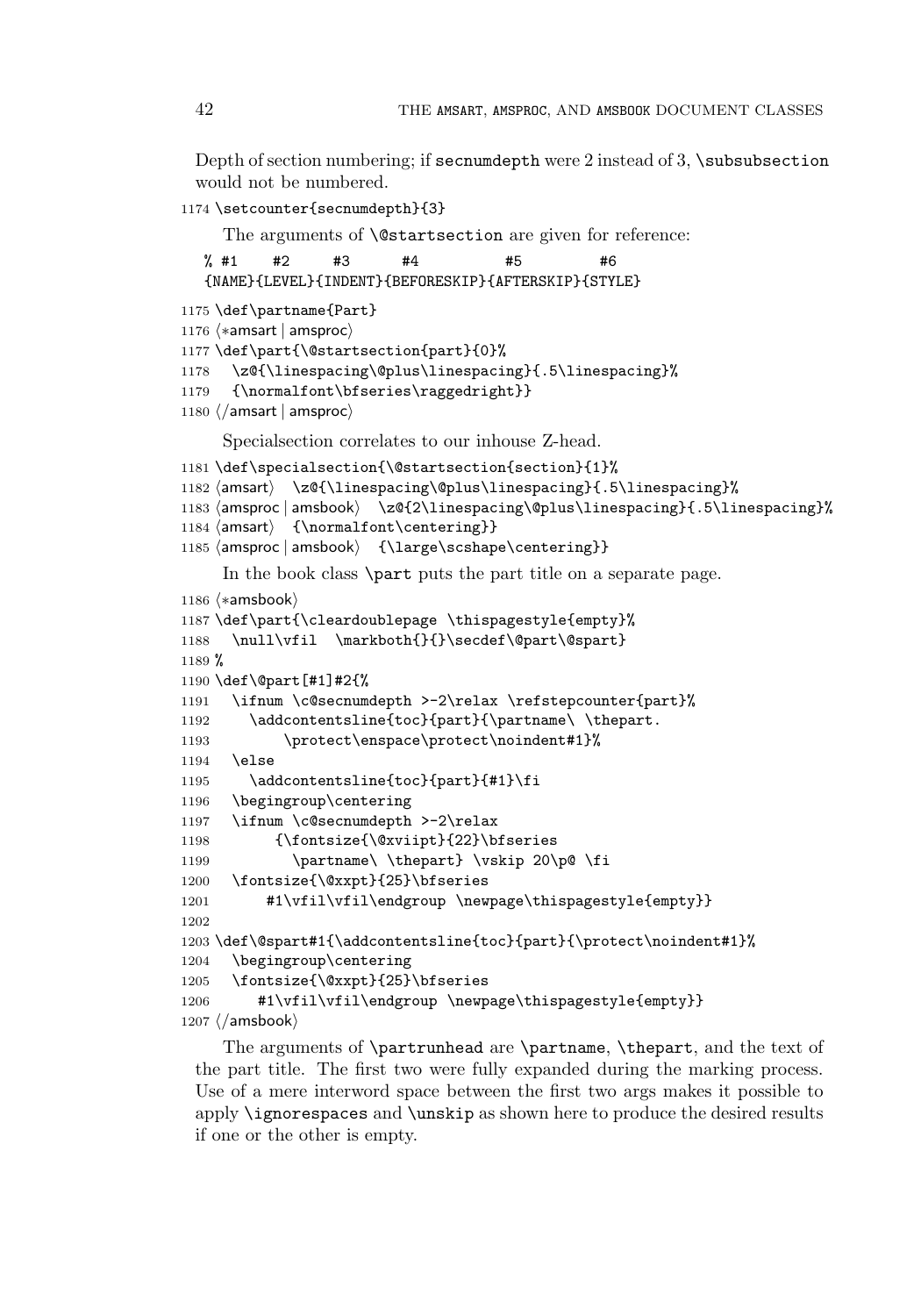```
1208 \n\left\langle \ast \text{amsbook} \right\rangle1209 \def\partrunhead#1#2#3{%
1210 \@ifnotempty{#2}{\uppercase{\ignorespaces#1 #2\unskip}\@ifnotempty{#3}{. }}%
1211 \def\@tempa{#3}%
1212 \ifx\@empty\@tempa\else
1213 \begingroup \def\\{ \ignorespaces}% defend against questionable usage
1214 \uppercasenonmath\@tempa\@tempa
1215 \endgroup
1216 \fi
1217 }
1218 \let\chapterrunhead\partrunhead
1219 \let\sectionrunhead\partrunhead
1220 \ \langle / \text{amshook} \rangle
```
Section headings in the amsbook style differ from the amsart style in a couple of ways: The ones that aren't centered are indented on the left, instead of flush left; and the first level,  $\setminus$  section, is not small caps but bold. Cf. the definition of \appendix.

```
1221 \def\section{\@startsection{section}{1}%
1222 \z@{.7\linespacing\@plus\linespacing}{.5\linespacing}%
1223 \langle {\normalfont\scshape\centering}}
1224 \hspace{\hspace{0.08cm} \hspace{0.08cm} \normalsize{ \normalsize \hspace{0.08cm} \normalsize{ \normalsize \hspace{0.08cm} \normalsize{ \normalsize \hspace{0.08cm} \normalsize{ \normalsize \hspace{0.08cm} \normalsize{ \normalsize{ \normalsize \hspace{0.08cm} \normalsize{ \normalsize \hspace{0.08cm} \normalsize{ \normalsize \hspace{0.08cm} \normalsize{ \normalsize \hspace{0.08cm} \normalsize{ \normalsize \hspace{0.08cm} \normalsize{ \normalsize \hspace{0.0
```
Negative value for #5 is a signal to make a run-in heading instead of doing a vskip after the heading.

```
1225 \def\subsection{\@startsection{subsection}{2}%
1226 \langle \z@{.5\linespacing\@plus.7\linespacing}{-.5em}%
1227 (amsbook | amsproc) \normalparindent{.5\linespacing\@plus.7\linespacing}{-.5em}%
1228 {\normalfont\bfseries}}
1229 \def\subsubsection{\@startsection{subsubsection}{3}%
1230 \langle \z@{.5\linespacing\@plus.7\linespacing}{-.5em}%
1231 (amsbook | amsproc) \normalparindent\z@{-.5em}%
```
{\normalfont\itshape}}

Fontdimen 2 of the current font is the ideal interword space of the font. Thus the following spec says that the space after the paragraph heading should be a normal interword space (but nonstretching and nonshrinking).

```
1233 \def\paragraph{\@startsection{paragraph}{4}%
1234 \langle \textsf{and} \rangle \z@\z@{-\fontdimen2\font}%
1235 \langle amsbook | amsproc\rangle \normalparindent\z@{-\fontdimen2\font}%
1236 \normalfont}
1237 \def\subparagraph{\@startsection{subparagraph}{5}%
1238 \z@\z@{-\fontdimen2\font}%
1239 \normalfont}
1240 \langle *amsart | amsproc \rangle1241 \def\appendix{\par\c@section\z@ \c@subsection\z@
1242 \let\sectionname\appendixname
1243 \def\thesection{\@Alph\c@section}}
1244 \def\appendixname{Appendix}
1245 \; \langle / \textsf{amsart} \, | \, \textsf{amsproc} \rangle
```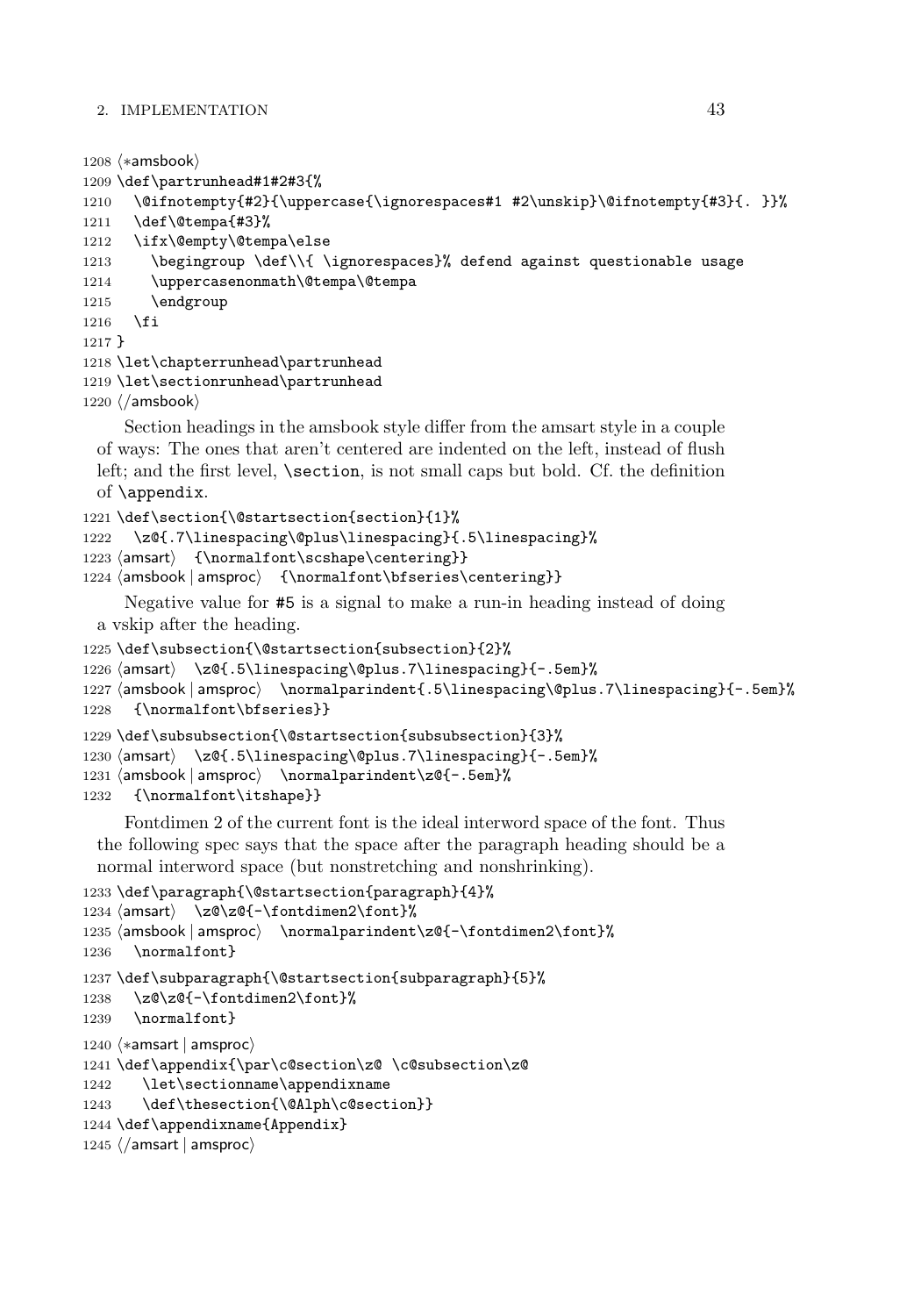A slower, but fully expandable definition of \@Roman to avoid the nonexpandable \uppercase which is undesirable in certain circumstances.

```
1246 \def\@Roman#1{\@xp\@slowromancap
1247 \romannumeral#1@}%
1248 %
1249 \def\@slowromancap#1{\ifx @#1% then terminate
1250 \else
 Note: \if is required here, not \ifx, because \romannumeral returns category
 12 letters!
1251 \if i#1I\else\if v#1V\else\if x#1X\else\if l#1L\else\if
```

```
1252 c#1C\else\if m#1M\else#1\fi\fi\fi\fi\fi\fi
1253 \@xp\@slowromancap
1254 \fi
1255 }
```
# **2.16 Book features**

Books (monographs) comprise three distinct sections, \frontmatter, \mainmatter, and \backmatter. The \frontmatter would consist of the title page, copyright page, table of contents, preface, etc. The \mainmatter would be the body of the book. The \backmatter would include the appendix, bibliography, glossary, and index.

```
1256 \n\left\langle \ast \text{amshook} \right\rangle
```

```
1257 \def\frontmatter{\cleardoublepage\pagenumbering{roman}}
1258 \def\mainmatter{\cleardoublepage\pagenumbering{arabic}}
1259 \def\backmatter{%
1260 \if@openright\cleardoublepage\else\clearpage\fi
1261 \let\chaptername\relax}
1262 \langle / \text{amshook} \rangle
```
Book proceedings and monographs allow a signature to print at the end of a preface.

```
1263 \n\left\langle \ast !\textsf{amsart} \right\rangle
```

```
1264 \def\aufm#1{\par\vspace*{12pt}{\flushright #1\par}}
1265 \ \langle/!amsart\rangle
```
Monographs can have a special exercise environment.

```
1266 \langle *amsbook \rangle
```

```
1267 \newenvironment{xcb}{%
1268 \setcounter{enumi}{0}%
1269 \settowidth{\leftmargini}{\labelenumi\hskip\labelsep}%
1270 \setcounter{enumii}{4}% letter d
1271 \settowidth{\leftmarginii}{\labelenumii\hskip\labelsep}%
1272 \@startsection{section}% counter name; ignored because of the
1273 \% * \text{ below}1274 {1}% sectioning level
1275 {\z@}% indent to the left of the section title
1276 {18\p@\@plus2\p@}% vertical space above
1277 {1sp}% Space below of 13pt base-to-base, so none needs to be added
1278 % here; but \z@ would cause the following text to be run-in, so we
```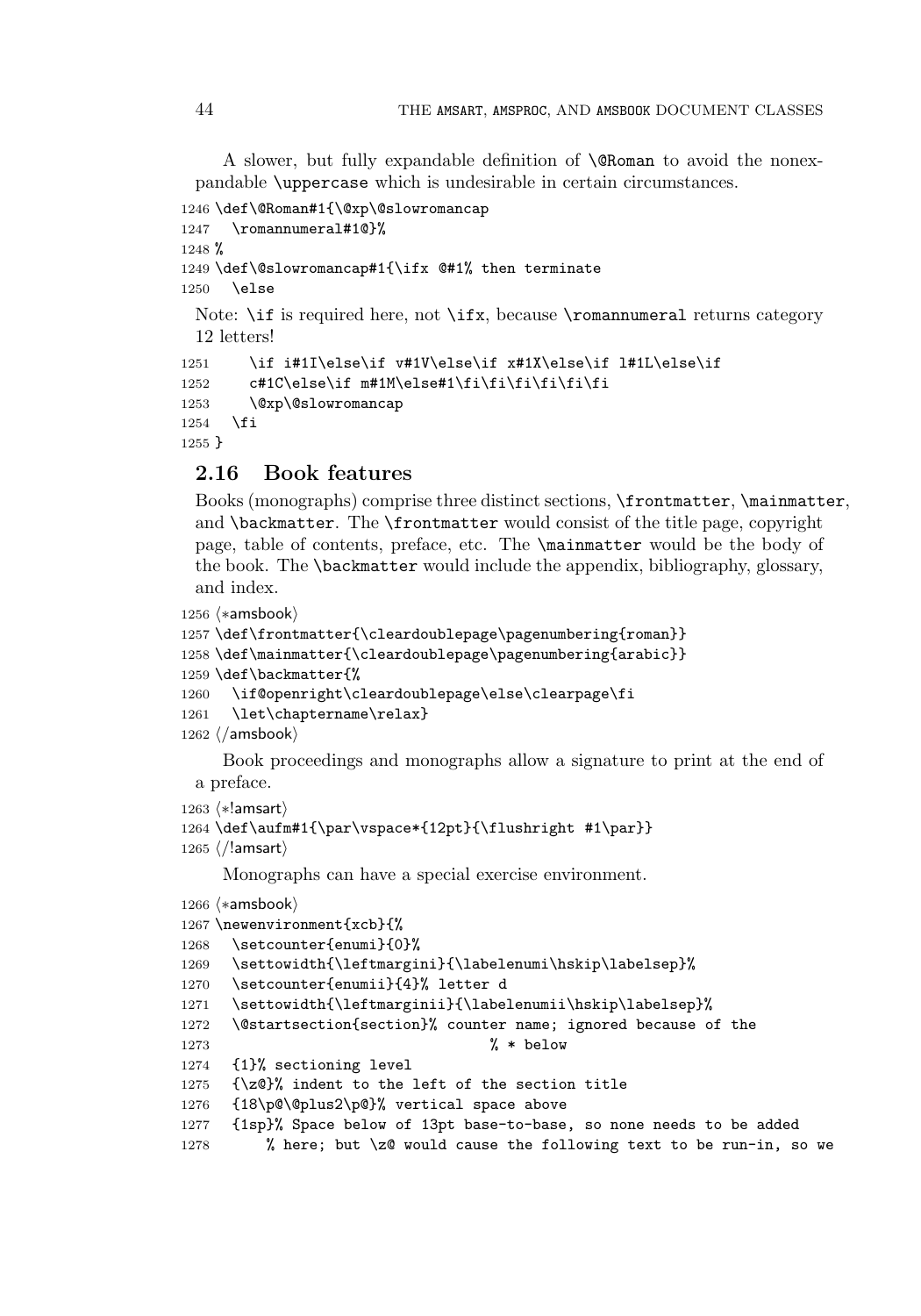```
1279 % use 1sp instead.
1280 {\bfseries}% The font of the subsection title
1281 *% always unnumbered
1282 }{%
1283 \par
1284 }
1285 \langle / \text{amshook} \rangle
```
# **2.17 Book chapters**

The \chapter command is provided only in the amsbook class, not in amsart or amsproc.

```
1286 \n\left\langle \ast \text{amshook} \right\rangle
```

```
1287 \def\chapter{%
1288 \if@openright\cleardoublepage\else\clearpage\fi
1289 \thispagestyle{plain}\global\@topnum\z@
1290 \@afterindenttrue \secdef\@chapter\@schapter}
```
\@chapter for numbered chapters.

\def\@chapter[#1]#2{\refstepcounter{chapter}%

```
1292 \ifnum\c@secnumdepth<\z@ \let\@secnumber\@empty
```
\else \let\@secnumber\thechapter \fi

```
1294 \typeout{\chaptername\space\@secnumber}%
```

```
1295 \def\@toclevel{0}%
```

```
1296 \ifx\chaptername\appendixname \@tocwriteb\tocappendix{chapter}{#2}%
```

```
1297 \else \@tocwriteb\tocchapter{chapter}{#2}\fi
```

```
1298 \chaptermark{#1}%
```

```
1299 \addtocontents{lof}{\protect\addvspace{10\p@}}%
```

```
1300 \addtocontents{lot}{\protect\addvspace{10\p@}}%
```

```
1301 \@makechapterhead{#2}\@afterheading}
```
\@schapter for unnumbered chapters.

```
1302 \def\@schapter#1{\typeout{#1}%
```

```
1303 \let\@secnumber\@empty
1304 \def\@toclevel{0}%
1305 \ifx\chaptername\appendixname \@tocwriteb\tocappendix{chapter}{#1}%
1306 \else \@tocwriteb\tocchapter{chapter}{#1}\fi
1307 \chaptermark{#1}%
1308 \addtocontents{lof}{\protect\addvspace{10\p@}}%
1309 \addtocontents{lot}{\protect\addvspace{10\p@}}%
1310 \@makeschapterhead{#1}\@afterheading}
1311 \newcommand\chaptername{Chapter}
1312 \newcommand\appendixname{Appendix}
```

```
1313 \def\@makechapterhead#1{\global\topskip 7.5pc\relax
```

```
1314 \begingroup
```

```
1315 \fontsize{\@xivpt}{18}\bfseries\centering
```
In order to keep the chapter number "CHAPTER III" from getting in the way of the \topskip we put it inside the paragraph containing the main title. Then we have to do some laborious \rlaping and \hskiping to position it correctly.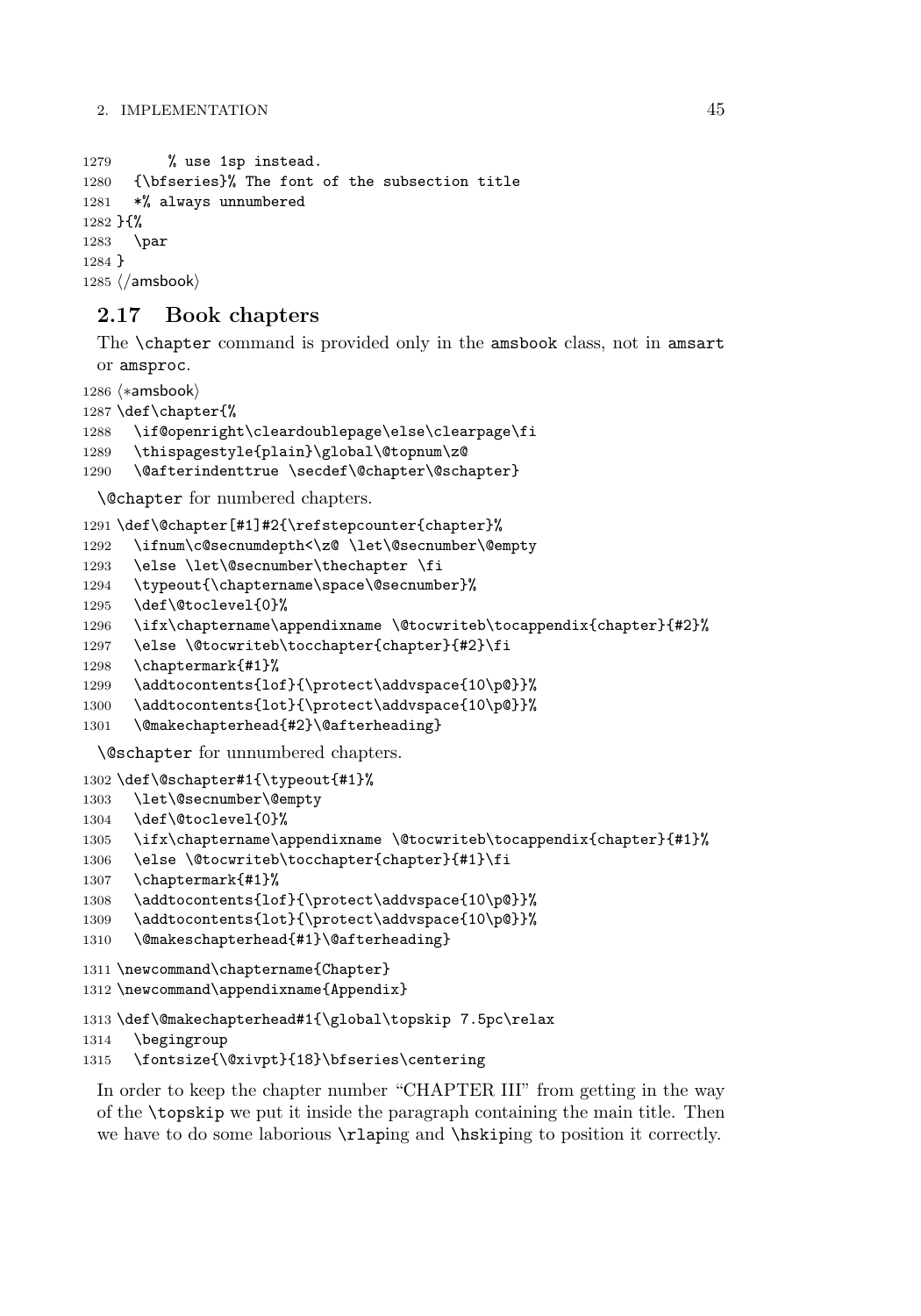```
1316 \ifnum\c@secnumdepth>\m@ne
1317 \leavevmode \hskip-\leftskip
1318 \rlap{\vbox to\z@{\vss
1319 \centerline{\normalsize\mdseries
1320 \uppercase\@xp{\chaptername}\enspace\thechapter}
1321 \vskip 3pc}}\hskip\leftskip\fi
1322 #1\par \endgroup
1323 \skip@34\p@ \advance\skip@-\normalbaselineskip
1324 \vskip\skip@ }
1325 \def\@makeschapterhead#1{\global\topskip 7.5pc\relax
1326 \begingroup
1327 \fontsize{\@xivpt}{18}\bfseries\centering
1328 #1\par \endgroup
1329 \skip@34\p@ \advance\skip@-\normalbaselineskip
1330 \vskip\skip@ }
1331 \; \langle / \text{amshook} \rangle
```
The  $\qquad$  appendix command, following the L<sup>AT</sup>EX book, marks the start of a division after \mainmatter and before \backmatter that consists of appendixes.

```
1332 \n\left\langle \ast \textsf{amsbook} \right\rangle1333 \def\appendix{\par
1334 \c@chapter\z@ \c@section\z@
1335 \let\chaptername\appendixname
1336 \def\thechapter{\@Alph\c@chapter}}
1337 \; \langle / \text{amshook} \rangle
```
# **2.18 Table of contents macros**

\tableofcontents is like \chapter or \section except for no number and no table of contents entry.

\@pnumwidth is the maximum width for page numbers in a table of contents. 1.6em allows enough room for three digits.

1338 \newcommand{\@pnumwidth}{1.6em}

\@tocrmarg is \@pnumwidth plus the desired minimum space (1em) between page numbers and the preceding text.

```
1339 \newcommand{\@tocrmarg}{2.6em}
```

```
1340 \text{ (amsart)}\setminus \text{tocdepth}{2}
```

```
1341 \langleamsbook | amsproc\rangle\setminussetcounter\{to \texttt{cdepth}\{1\}
```

```
1342 \newswitch{toc}
1343 \newswitch{lof}
1344 \newswitch{lot}
```
Since table of contents, list of figures and list of figures are identical in design as far as the chapter heading and other preliminaries go, we redefine \@starttoc to do the necessary work, rather than defining a new macro (which would use up another control sequence name).

We define first the article form of **\@starttoc**, then the book form.

Owing to confusion about what font to use for \contentsname, a symbolic name has been assigned to provide flexibility.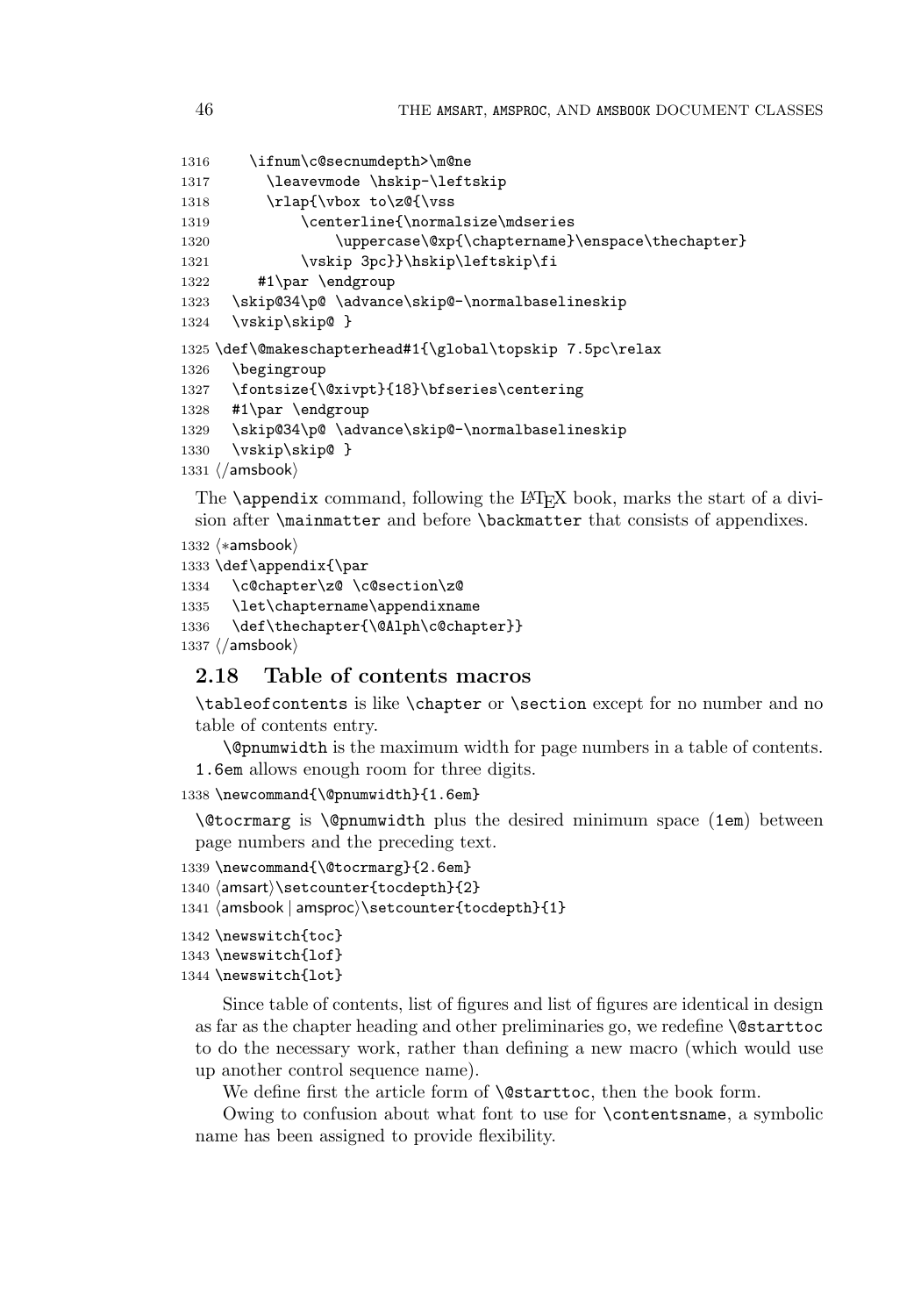```
1345 \langle *amsart | amsproc \rangle1346 \newcommand\contentsnamefont{\scshape}
```

```
1347 \def\@starttoc#1#2{\begingroup
1348 \setTrue{#1}%
```
Remove the skip after the abstract so that we can substitute another.

```
1349 \par\removelastskip\vskip\z@skip
```
The first two arguments of **\@startsection** here are special values that cause different internal branches to be taken.

```
Arguments: \{\} = name = empty
      \@M = no number should be used and no table of contents entry
      \zeta<sup>20</sup> = indent amount
      12pt + 12pt = vskip before
      6pt = vskip after
      \centering\contentsnamefont = format
1350 \@startsection{}\@M\z@{\linespacing\@plus\linespacing}%
```

```
1351 {.5\linespacing}{\centering\contentsnamefont}{#2}%
```
If we have a list of figures or list of tables we want to put them in the main table of contents, but we don't want to put an entry there for the main table of contents itself. So we check to see if argument 2 is \contentsname and if it is then we refrain from doing \addcontentsline.

```
1352 \ifx\contentsname#2%
1353 \else \addcontentsline{toc}{section}{#2}\fi
1354 \makeatletter
1355 \@input{\jobname.#1}%
1356 \if@filesw
1357 \@xp\newwrite\csname tf@#1\endcsname
1358 \immediate\@xp\openout\csname tf@#1\endcsname \jobname.#1\relax
1359 \fi
1360 \global\@nobreakfalse \endgroup
1361 \addvspace{32\p@\@plus14\p@}%
1362 \let\tableofcontents\relax
1363 }
1364 \; \langle / \textsf{amsart} \, | \, \textsf{amsproc} \rangle
```
And here is the book form of **\@starttoc**.

```
1365 \n\langle *amsbook \rangle1366 \def\@starttoc#1#2{%
1367 \begingroup
1368 \setTrue{#1}%
```
Inside this group we change \secdef so that we can call \chapter and only get the preliminary part of its definition that we need.

```
1369 \let\secdef\@gobbletwo \chapter
```
If we have a list of figures or list of tables we want to put them in the main table of contents, but we don't want to put an entry there for the main table of contents itself. So we check to see if argument 2 is \contentsname and if it is then we refrain from doing \addcontentsline.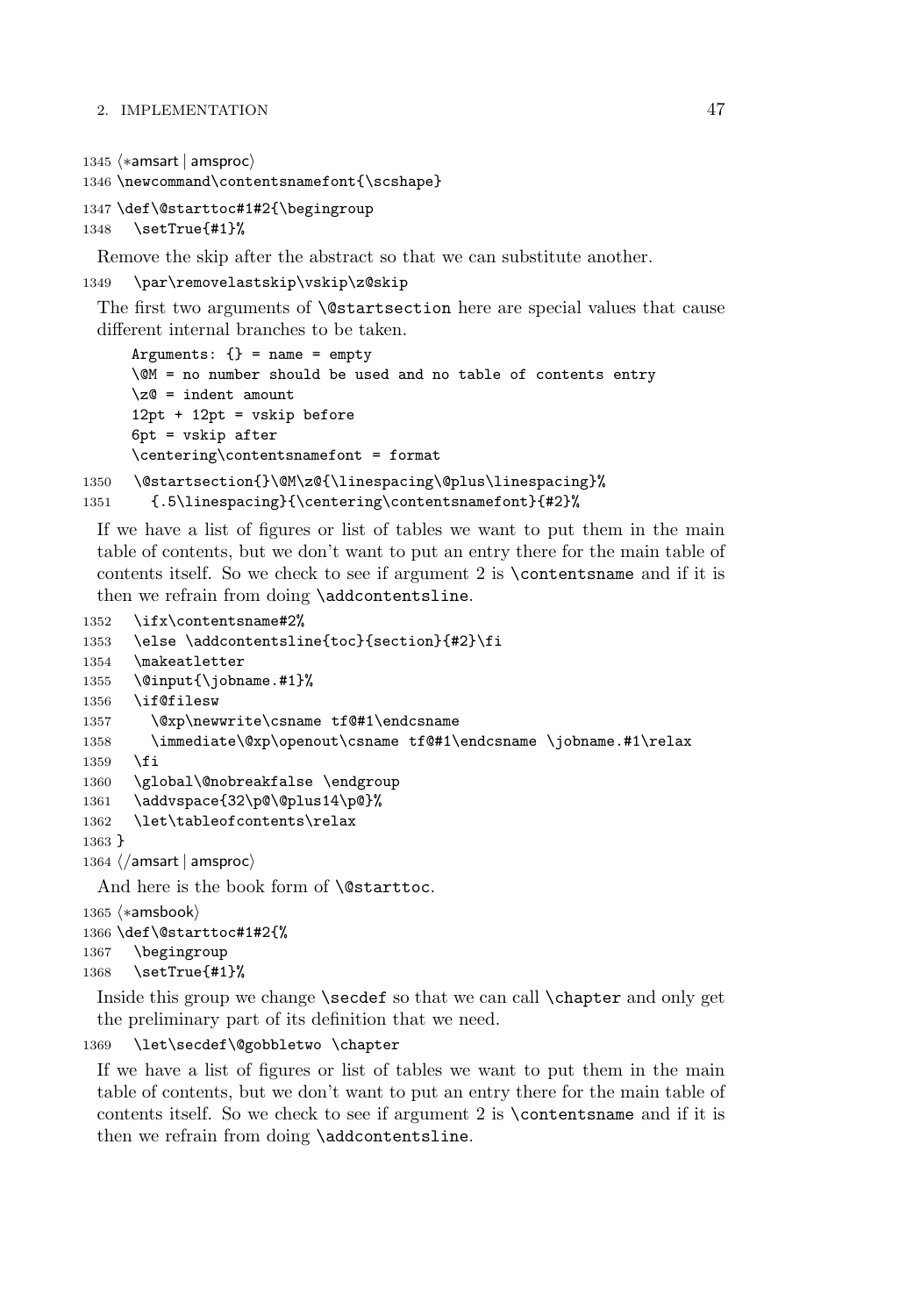```
1370 \let\@secnumber\@empty % for \@tocwrite and \chaptermark
```

```
1371 \ifx\contentsname#2%
```

```
1372 \else \@tocwrite{chapter}{#2}\fi
```
Now we do the equivalent of \@schapter. Expand #2 so that it will be easy to apply uppercasing to it. (For \@starttoc we assume that #2 is always a control such as \contentsname.)

```
1373 \typeout{#2}\@xp\chaptermark\@xp{#2}%
1374 \@makeschapterhead{#2}\@afterheading
```
Protect against document classes that have nonzero \parskip.

```
1375 \parskip\z@skip
```
And finally we read in the .toc (or whatever) file.

```
1376 \makeatletter
1377 \@input{\jobname.#1}%
1378 \if@filesw
1379 \@xp\newwrite\csname tf@#1\endcsname
1380 \immediate\@xp\openout\csname tf@#1\endcsname \jobname.#1\relax
1381 \fi
1382 \global\@nobreakfalse \endgroup
1383 \newpage
1384 }
1385 \ \langle / \text{amshook} \rangle
```
Now it is easy to define \tableofcontents and its relatives.

```
1386 \def\contentsname{Contents}
1387 \def\listfigurename{List of Figures}
1388 \def\listtablename{List of Tables}
1389 \def\tableofcontents{%
1390 \@starttoc{toc}\contentsname
1391 }
1392 \def\listoffigures{\@starttoc{lof}\listfigurename}
1393 \def\listoftables{\@starttoc{lot}\listtablename}
```
In order to automatically leave enough space for the 'number' part of toc entries, we compute the maximum width of the 'number' part for each sectioning level and pass that information to \@tocline through the .aux file.

Init the tocindents if they are not yet set (first run).

```
1394 \AtBeginDocument{%
1395 \@for\@tempa:=-1,0,1,2,3\do{%
1396 \@ifundefined{r@tocindent\@tempa}{%
1397 \@xp\gdef\csname r@tocindent\@tempa\endcsname{0pt}}{}%
1398 }%
1399 }
```
\@writetocindents This function writes out the max toc indents to the aux file.

\def\@writetocindents{%

```
1401 \begingroup
```

```
1402 \@for\@tempa:=-1,0,1,2,3\do{%
```

```
1403 \immediate\write\@auxout{%
```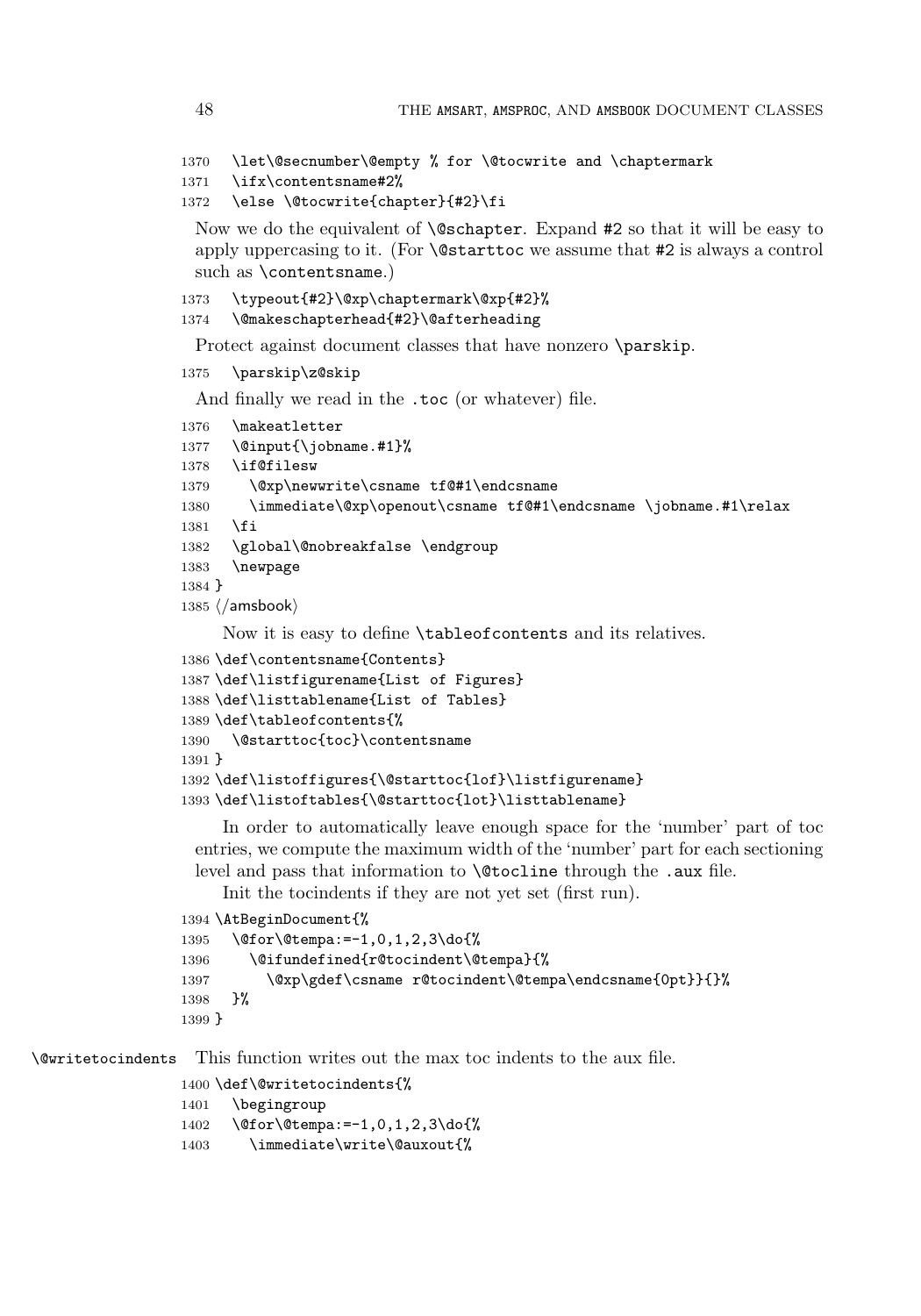1404 \string\newlabel{tocindent\@tempa}{% 1405 \csname r@tocindent\@tempa\endcsname}}% 1406 }% 1407 \endgroup} 1408 % 1409 \AtEndDocument{\@writetocindents}

ndentlabel This function is a no-op except in \@tocwrite where it is a pointer to \@tochangmeasure.

1410 \let\indentlabel\@empty

angmeasure This function measures the hangindent part of a toc entry and updates the current max for the given sectioning level, if necessary. The max's at the end of the document will be written in the form of a pseudo-label to the .aux file by \@writetocindents.

> We can assume that **\@tochangmeasure** is already inside a group when called.

```
1411 \def\@tochangmeasure#1{\sbox\z@{#1}%
1412 \ifdim\wd\z@>\csname r@tocindent\@toclevel\endcsname\relax
1413 \@xp\xdef\csname r@tocindent\@toclevel\endcsname{\the\wd\z@}%
1414 \fi
1415 }
```
\@toclevel Initialize, for the record.

1416 \def\@toclevel{0}

Since we don't have leader dots, we have \@tocline instead of \@dottedtocline.

```
1417 \def\@tocline#1#2#3#4#5#6#7{\relax
1418 \ifnum #1>\c@tocdepth % then omit
1419 \else
1420 \par \addpenalty\@secpenalty\addvspace{#2}%
1421 \begingroup \hyphenpenalty\@M
1422 \@ifempty{#4}{%
1423 \@tempdima\csname r@tocindent\number#1\endcsname\relax
1424 }\{%
1425 \@tempdima#4\relax
1426 }%
1427 \parindent\z@ \leftskip#3\relax \advance\leftskip\@tempdima\relax
1428 \rightskip\@pnumwidth plus4em \parfillskip-\@pnumwidth
1429 #5\leavevmode\hskip-\@tempdima #6\nobreak\relax
1430 \hfil\hbox to\@pnumwidth{\@tocpagenum{#7}}\par
1431 \nobreak
1432 \endgroup
1433 \fi}
```
### 1434 \def\@tocpagenum#1{\hss{\mdseries #1}}

The function **\@tocwrite** writes the information of a section heading to the .toc file in a standard form. It allows different functions to be substituted for \numberline, to get greater control of toc formatting.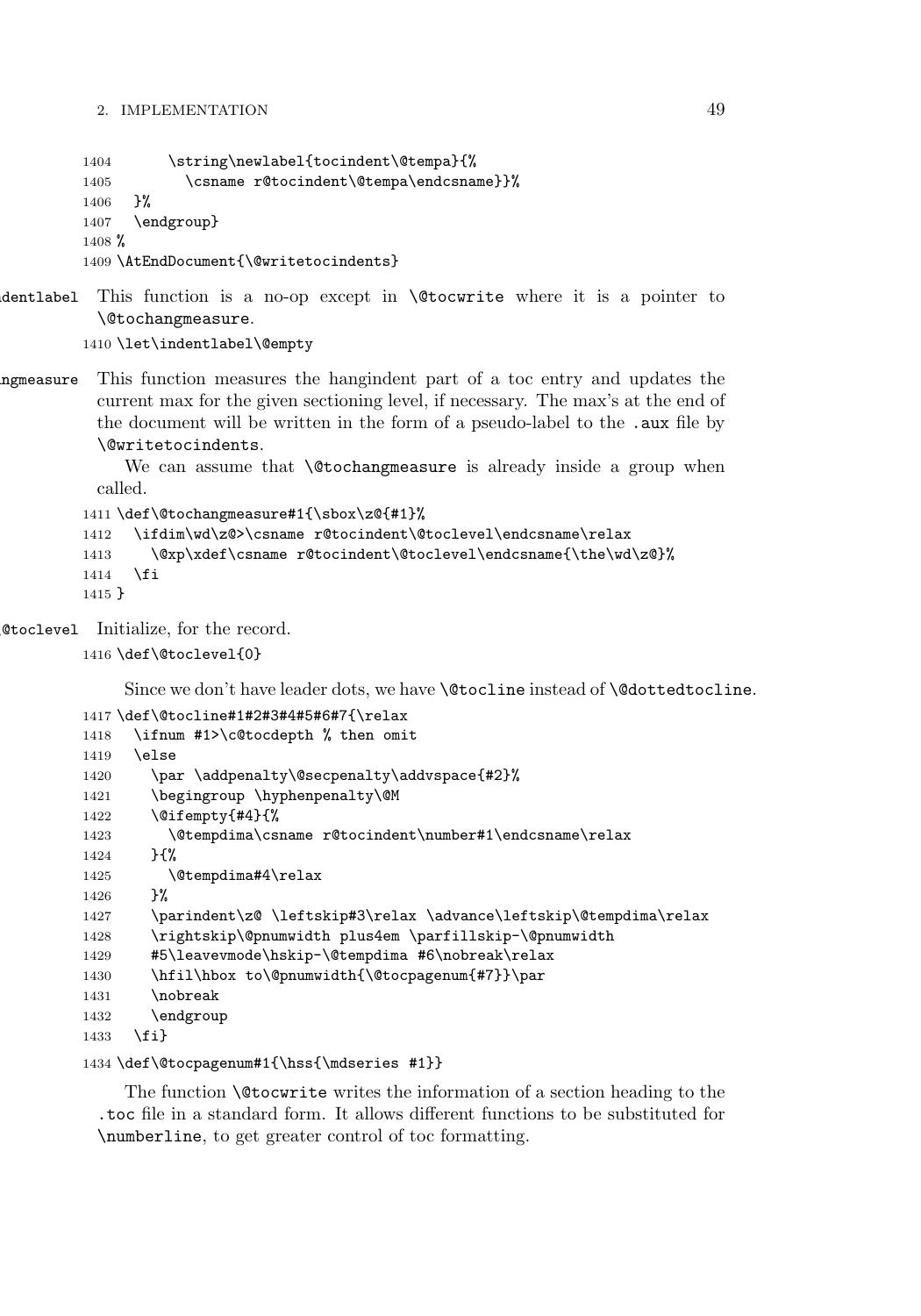1435 \def\@tocwrite#1{\@xp\@tocwriteb\csname toc#1\endcsname{#1}}

The \chapter command uses \@tocwriteb directly because of the need to write slightly different things to the toc file depending on the current value of \chaptername.

```
1436 \def\@tocwriteb#1#2#3{%
```

```
1437 \begingroup
1438 \def\@tocline##1##2##3##4##5##6{%
1439 \ifnum##1>\c@tocdepth
1440 \else \sbox\z@{##5\let\indentlabel\@tochangmeasure##6}\fi}%
1441 \csname l@#2\endcsname{#1{\csname#2name\endcsname}{\@secnumber}{}}%
1442 \endgroup
1443 \addcontentsline{toc}{#2}%
1444 {\protect#1{\csname#2name\endcsname}{\@secnumber}{#3}}}
```
Specs for monograph toc are as follows (tocdepth is 1, i.e., subsections and lower are not listed in toc).

```
Part: Space above 12pt plus2pt, indent 0pt, "Part" + wordspace +
number + "." + 1em + title (raggedright, no hangindent) + 1em +
page number in column 1.6em wide.
```

```
Chapter: Space above 8pt, hangindent on ("Chapter 0" + "." + 1em),
+ title (raggedright) + 1em + page number in column 1.6em wide.
```
Appendix: Same as Chapter except for epithet "Appendix M"

```
Section: Space above 0pt, hangindent on (1pc + "0.0" + "." + 1em),
+ title (raggedright) + 1em + page number in column 1.6em wide.
```
Specs for article toc are as follows (tocdepth 2):

Section: Same as for monograph.

```
Subsection: Space above 0pt, hangindent 6pc (number + "." + 1em),
+ title (raggedright) + 1em + page number in column 1.6em wide.
```
Subsubsection: Same as subsection but hangindent 8pc

Typical invocation of \l@chapter:

```
\contentsline{chapter}{%
 \tocchapter{Chapter}{3}{Some title stuff}}{103}
-->\l@chapter-->
        #1 #2 #3 #4 #5
\@tocline{0}{8pt}{0pt}{}{\bfseries}
  #6 6a 6b 6c #7
 {\tocchapter{Chapter}{3}{Some title stuff}}{103}
```
The \tocchapter is a slightly more useful form than \numberline that allows control for optionally omitting strings like 'Chapter' or changing fonts for subcomponents of the toc entry. Note that it is allowed to have appendix and chapter at the same toc level, with \tocappendix instead of \tocchapter written in the .toc file.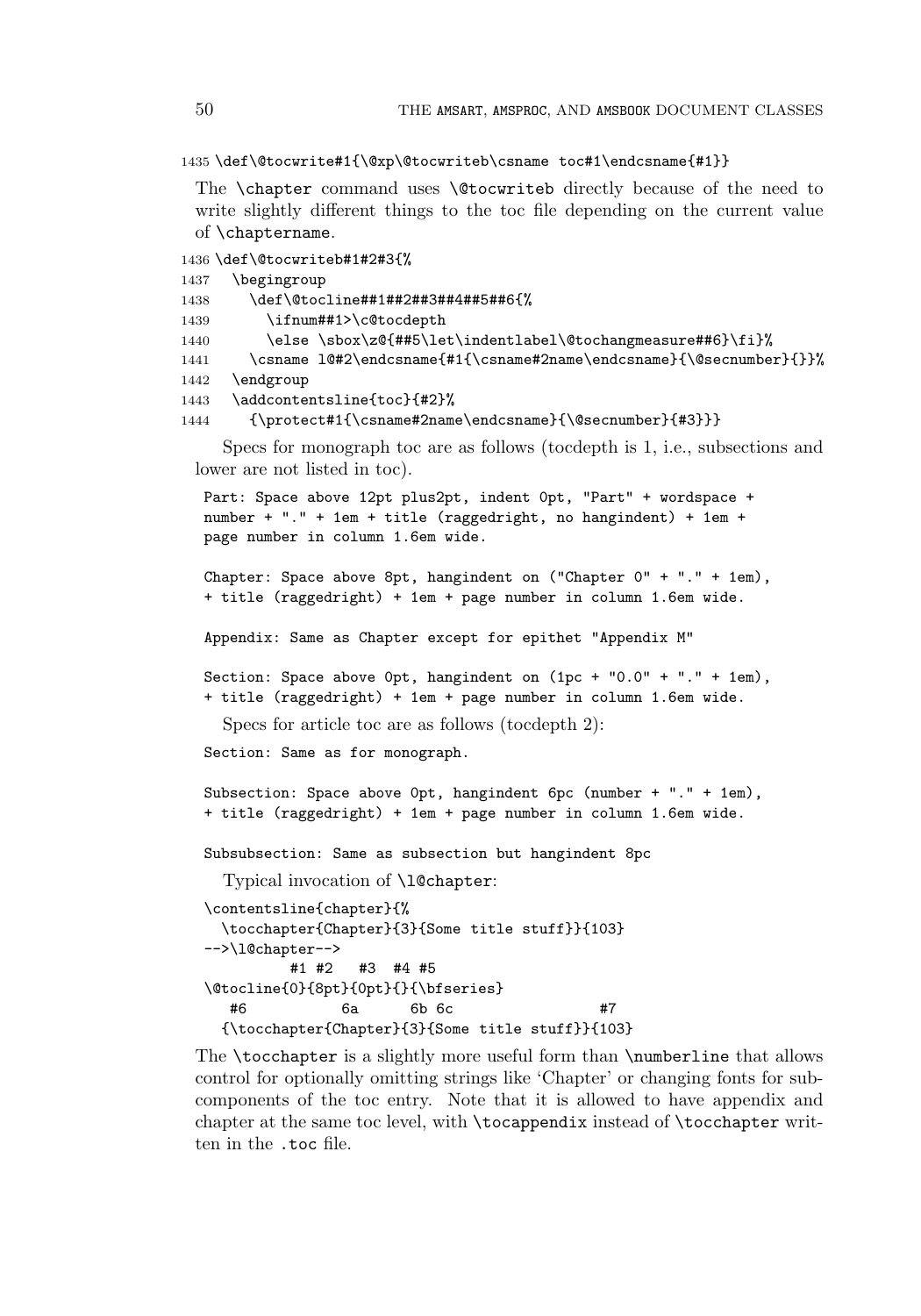The arguments of **\@tocline** are as follows:

## \@tocline{LEVEL}{VSPACE}{INDENT}{NUMBERWIDTH}{EXTRA}% {TEXT}{PAGENUM}

where 'numberwidth' is the width of the box allotted to contain the section number, including any preceding word like 'Chapter' or 'Part'. If this width arg is empty then an automatically computed width (max over TOC of the numberwidths for this level) is used. The 'extra' argument is formatting such as font changes. The 'text' argument contains a section-command specific function like \tocsection or \tocchapter which takes in turn three arguments: epithet, number, topic.

```
1445 \def\l@section{\@tocline{1}{0pt}{1pc}{}{}}
```
\*\*\* The indents do not agree between in-house and distributed \*\*\*

```
** versions; no changes; get specs before revising. ***
```
The use of  $\sigma$  ignorespaces in  $\text{tocsection}$  and its relatives means that if #1 is empty, the following space will be also removed.

```
1446 \newcommand{\tocsection}[3]{%
```

```
1447 \indentlabel{\@ifnotempty{#2}{\ignorespaces#1 #2.\quad}}#3}
1448 \def\l@subsection{\@tocline{2}{0pt}{1pc}{5pc}{}}
1449 \let\tocsubsection\tocsection
1450 \def\l@subsubsection{\@tocline{3}{0pt}{1pc}{7pc}{}}
1451 \let\tocsubsubsection\tocsection
1452 \let\l@paragraph\l@subsubsection
1453 \let\tocparagraph\tocsection
1454 \let\l@subparagraph\l@subsubsection
1455 \let\tocsubparagraph\tocsection
1456 %
1457 \def\l@part{\@tocline{-1}{12pt plus2pt}{0pt}{}{\bfseries}}
1458 \let\tocpart\tocsection
1459 \def\l@chapter{\@tocline{0}{8pt plus1pt}{0pt}{}{}}
1460 \let\tocchapter\tocsection
```
In this case we are pretty sure the word "Appendix" or similar is present, so only check if arg 2 is empty:

1461 \newcommand{\tocappendix}[3]{%

```
1462 \indentlabel{#1\@ifnotempty{#2}{ #2}.\quad}#3}
```

```
1463 \def\l@figure{\@tocline{0}{3pt plus2pt}{0pt}{1.5pc}{}}
1464 \let\l@table=\l@figure
```
# **2.19 Bibliography section or chapter**

Following the babel package, we use \refname in articles and \bibname in books.

```
1465 \def\refname{References}
1466 \def\bibname{Bibliography}
```
Restudy the following code; \bibsetup isn't used anywhere although it's defined for the three different bibstyles. Because some publications have different default label styles, separate that out for easy tailoring of packages.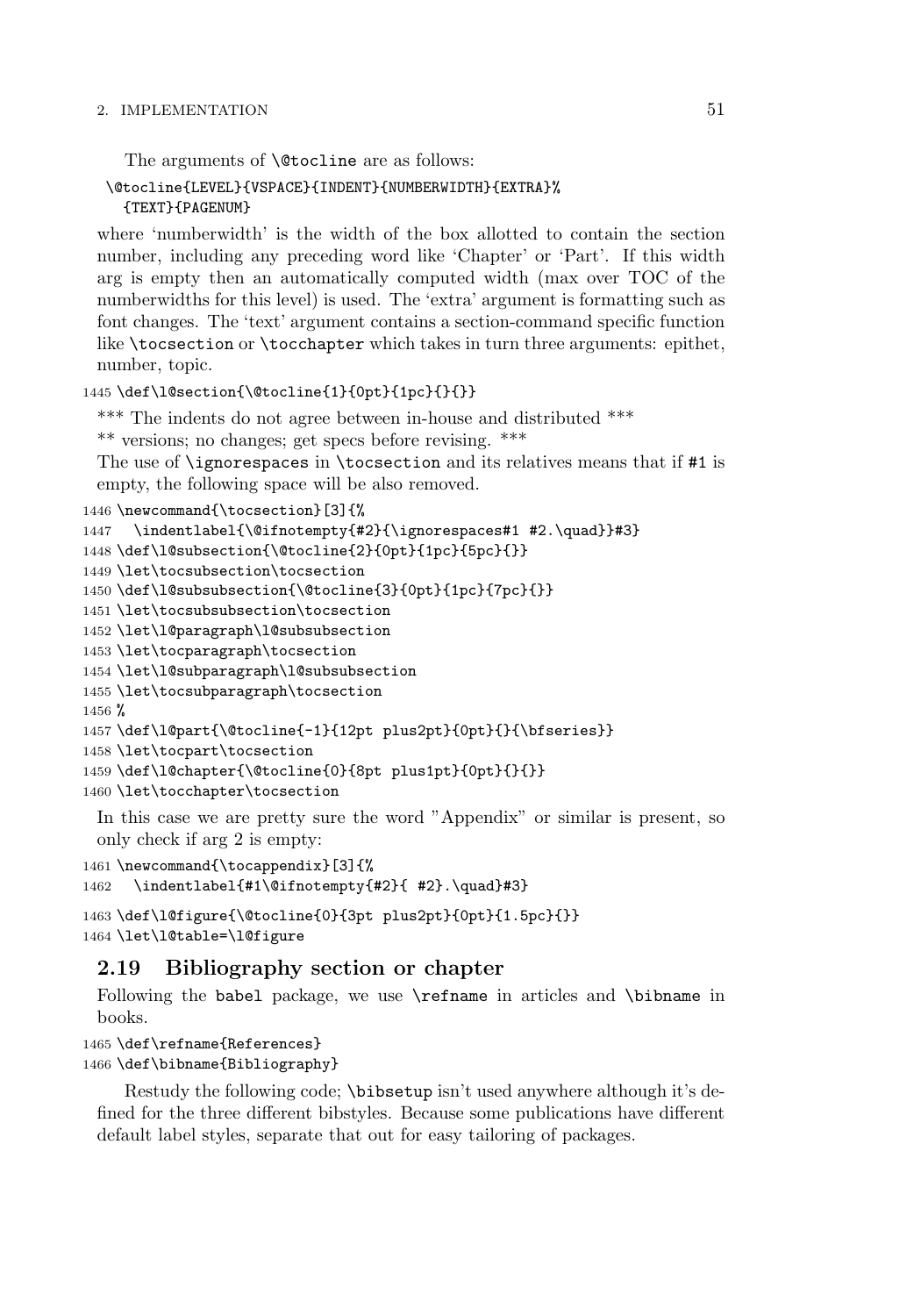```
1467 \def\@defaultbiblabelstyle#1{#1.}
1468 \def\bibliographystyle#1{%
1469 \if@filesw\immediate\write\@auxout{\string\bibstyle{#1}}\fi
1470 \def\@tempa{#1}%
1471 \def\@tempb{amsplain}%
1472 \def\@tempc{}%
1473 \ifx\@tempa\@tempb
1474 \def\@biblabel##1{\@defaultbiblabelstyle{##1}}%
1475 \def\bibsetup{}%
1476 \else
1477 \def\bibsetup{\labelsep6\p@}%
1478 \ifx\@tempa\@tempc
1479 \def\@biblabel##1{}%
1480 \def\bibsetup{\labelwidth\z@ \leftmargin24\p@
1481 \itemindent-\leftmargin
1482 \labelsep\z@ }%
1483 \fi
1484 \fi}
```
Permit easy change of font size for unusual purpose, e.g., for an author's "life list" in collected works. [bnb,  $2004/04/01$ ]

```
1485 \newcommand{\bibliofont}{\footnotesize}
```
thebibliography differs in some author packages only in the shape of the title; make this easy to change. [bnb, 2004/05/22]

```
1486 \newcommand{\@bibtitlestyle}{%
1487 \langle amsart | amsproc\rangle \@xp\section\@xp*\@xp{\refname}%
1488 (amsbook) \@xp\chapter\@xp*\@xp{\bibname}%
1489 }
1490 \newenvironment{thebibliography}[1]{%
1491 \@bibtitlestyle
1492 \normalfont\bibliofont\labelsep .5em\relax
1493 \renewcommand\theenumiv{\arabic{enumiv}}\let\p@enumiv\@empty
1494 \list{\@biblabel{\theenumiv}}{\settowidth\labelwidth{\@biblabel{#1}}%
1495 \leftmargin\labelwidth \advance\leftmargin\labelsep
1496 \usecounter{enumiv}}%
1497 \sloppy \clubpenalty\@M \widowpenalty\clubpenalty
1498 \sfcode'\.=\@m
1499 }{%
```
Change error for empty list (no items) to warning, to allow authors to leave their bibliography temporarily empty during writing:

```
1500 \def\@noitemerr{\@latex@warning{Empty 'thebibliography' environment}}%
1501 \endlist
```
1502 }

The \bysame command prints a horizontal dash indicating repetition of the author's name in consecutive bibliography entries.

1503\def\bysame{\leavevmode\hbox to3em{\hrulefill}\thinspace}

We define **\newblock** even though it's not needed for AMS publication style, just to avoid error messages when a non-AMS .bst file is used. This is a convenience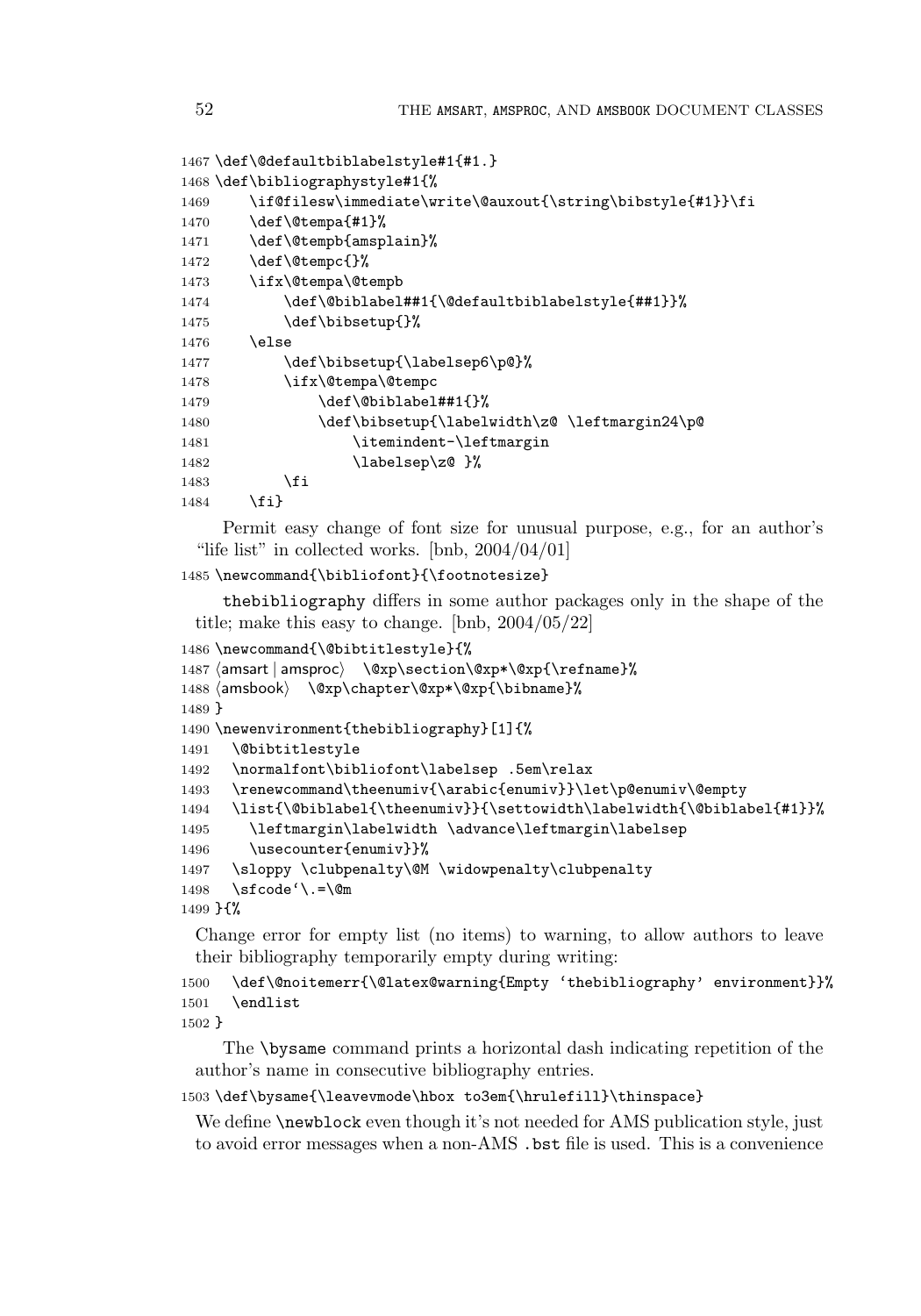for users; use of \newblock is not recommended for submissions to the AMS. 1504 \def\newblock{}

\MR Provide an MR number for a bibliography item. At the moment [mjd,1995/08/07]

\MRhref

this only prints the MR number, but later we expect to extend it to write an HTML \special to the .dvi file.

The presentation of the MR number has been simplified (from using a bold volume number) coincident with the change in the MathSciNet database to a 7-digit reference number from the volume:number form.

Ensure that an old-style MR number does not break across lines if it contains a space; editorial request. [bnb; 2004/04/01] Countermanded, to permit break between reference number and an old-style number following in parentheses. [bnb; 2004/06/11]

```
1505 \newcommand\MR[1]{\relax\ifhmode\unskip\spacefactor3000 \space\fi
1506 MR~\MRhref{#1}{#1}}
```
1507 \let\MRhref\@gobble

\URL \URLhref \@URL Allows sticking in an arbitrary URL in a bibliography. Leading "http" is not assumed. Call \verb to ensure that special characters in the URL don't cause trouble.

```
1508 \newcommand\URL{\begingroup
1509 \def\@sverb##1{%
1510 \def\@tempa####1##1{\@URL{####1}\egroup\endgroup}%
1511 \@tempa}%
1512 \verb}
1513 \let\URLhref\@gobble
1514 \def\@URL#1{\URLhref{#1}#1}
```
# **2.20 Index section or chapter**

Chapter or section heading for an index. Index is set up to be two columns.

```
1515 \newif\if@restonecol
```

```
1516 \; \langle *amsbook \rangle1517 \def\indexchap#1{\global\topskip 7.5pc\relax
1518 \twocolumn[{\fontsize{\@xivpt}{18}\bfseries\centering
1519 \vskip\topskip\hbox{}\vskip-\baselineskip% adjust top space
1520 #1\par
```
After \twocolumn finishes operating, the top material is left in an insert register, and topskip will now be applied above the following material. So we should set it to the normal after-chapter-title space  $(34pt)$ —cf. **\@makeschapterhead.** 

```
1521 \global\topskip 34\p@\relax
1522 \ifx\@empty\indexintro
1523 \else
1524 \begingroup \normalsize
1525 \skip@\topskip \advance\skip@ -\baselineskip
1526 \vskip\skip@
```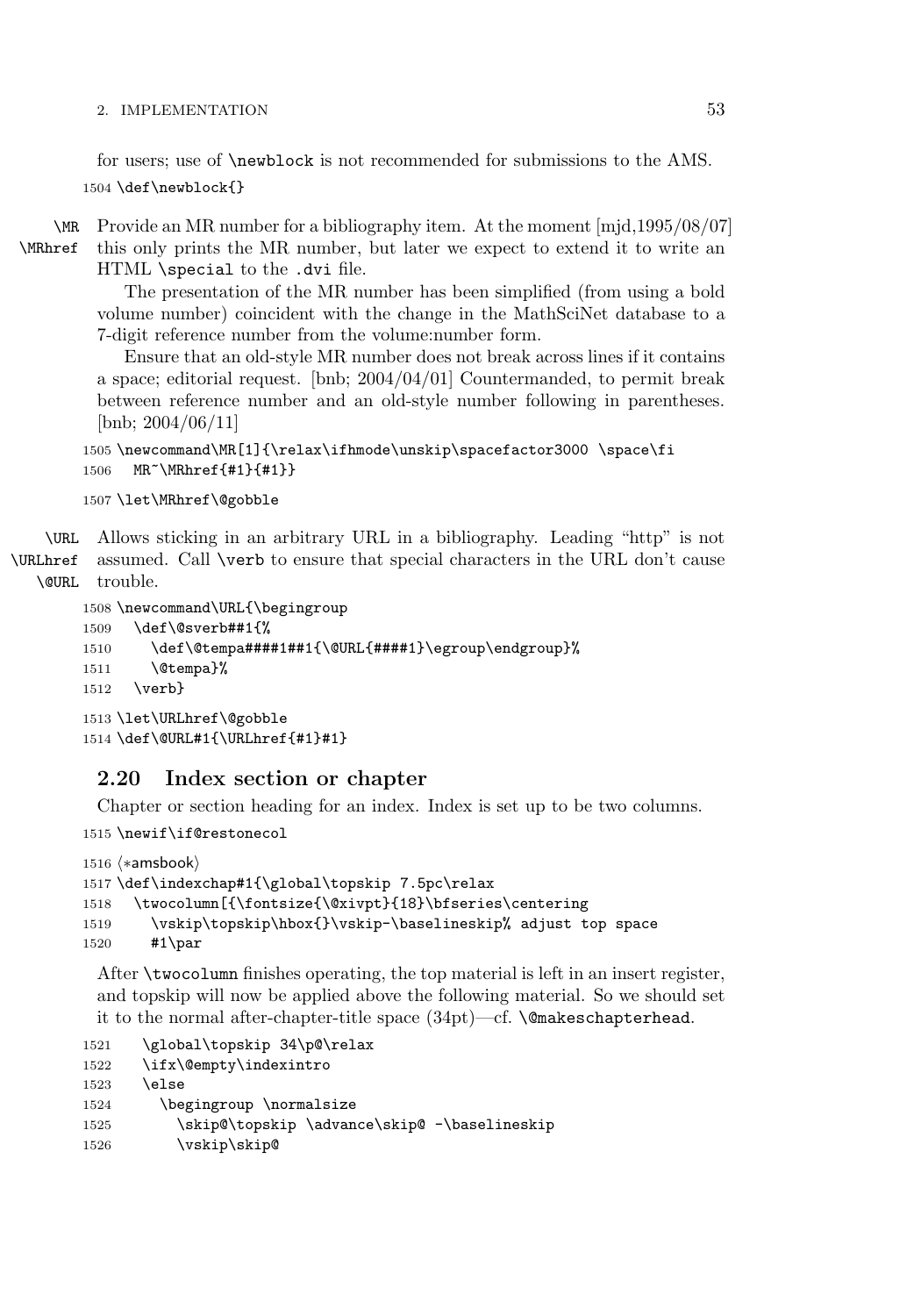```
1527 \parbox[t]{24pc}{\normalfont\indexintro\par}%
1528 \endgroup
1529 \global\topskip 24\p@\relax
1530 \fi
1531 }]%
1532 }
1533 \newcommand{\indexintro}{}
1534 \; \langle / \text{amshook} \rangletheindex differs in some author packages only in the shape of the title; make
 this easy to change. [bnb, 2004/05/22]
1535 \newcommand{\@indextitlestyle}{%
1536 \langle *amsbook \rangle1537 \let\@makeschapterhead\indexchap
1538 \@xp\chapter\@xp*\@xp{\indexname}%
1539 \; \langle / \text{amshook} \rangle1540 \langle amsart | amsproc\rangle \ \twoheadrightarrow\ \twocolumn[\@xp\section\@xp*\@xp{\indexname}] \1541 }
1542 \def\theindex{\@restonecoltrue\if@twocolumn\@restonecolfalse\fi
1543 \columnseprule\z@ \columnsep 35\p@
1544 \@indextitlestyle
1545 \thispagestyle{plain}%
1546 \let\item\@idxitem
1547 \parindent\z@ \parskip\z@\@plus.3\p@\relax
1548 \raggedright
1549 \hyphenpenalty\@M
1550 \footnotesize}
1551 \def\indexname{Index}
```

```
1552 \def\@idxitem{\par\hangindent 2em}
1553 \def\subitem{\par\hangindent 2em\hspace*{1em}}
1554 \def\subsubitem{\par\hangindent 3em\hspace*{2em}}
1555 \def\endtheindex{\if@restonecol\onecolumn\else\clearpage\fi}
1556 \def\indexspace{\par\bigskip}
```
## **2.21 Footnotes**

In books the footnote counter should reset to 0 at the beginning of each chapter:  $1557 \; \langle \textsf{andtoreset}\{\textsf{footnote}\} \{\textsf{chapter}\}$ 

Rule above footnotes is 5 picas wide.

```
1558 \def\footnoterule{\kern-.4\p@
1559 \hrule\@width 5pc\kern11\p@\kern-\footnotesep}
    A simple superscript doesn't work here; it fails on a minipage, where
 \itshape (which is invalid in math mode) is used for the footnote numbers.
 Cf. the definition of \textprime.
1560 \def\@makefnmark{%
1561 \leavevmode
1562 \raise.9ex\hbox{\fontsize\sf@size\z@\normalfont\@thefnmark}%
1563 }
```
%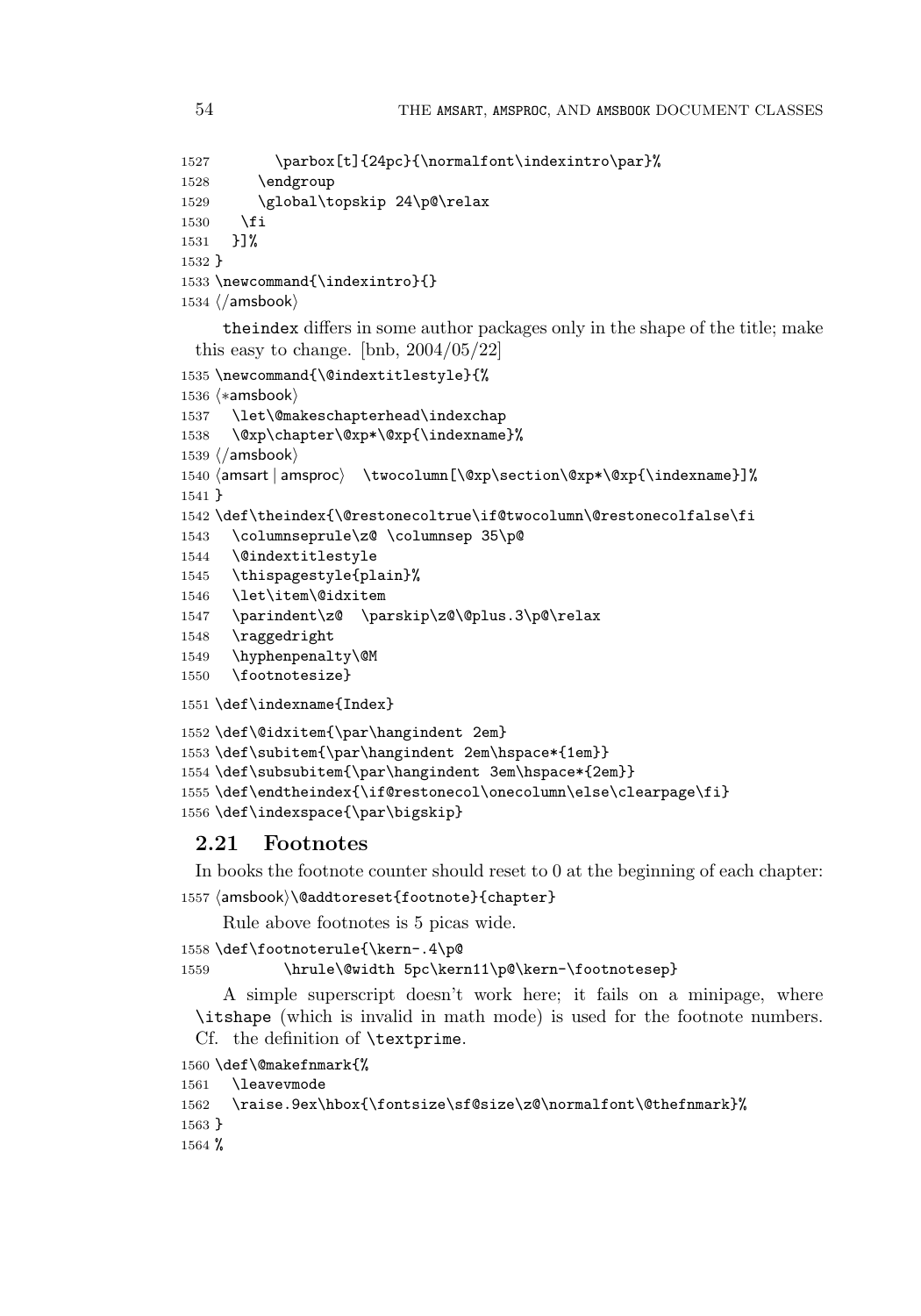1565 \def\@makefntext{\indent\@makefnmark}

Add \normalfont before \footnotesize so that fonts will come out properly using the new font selection scheme.

```
1566 \long\def\@footnotetext#1{%
1567 \insert\footins{%
1568 \normalfont\footnotesize
1569 \interlinepenalty\interfootnotelinepenalty
1570 \splittopskip\footnotesep \splitmaxdepth \dp\strutbox
1571 \floatingpenalty\@MM \hsize\columnwidth
```
Mostly \@parboxrestore does what we want; but not with respect to \parindent and \tolerance.

| 1572 | \@parboxrestore \parindent\normalparindent \sloppy      |
|------|---------------------------------------------------------|
| 1573 | \protected@edef\@currentlabel{%                         |
| 1574 | \csname p@footnote\endcsname\@thefnmark}%               |
| 1575 | \@makefntext{%                                          |
| 1576 | \rule\z@\footnotesep\ignorespaces#1\unskip\strut\par}}} |

We change \sloppy to keep it from overriding our normal value of 1pt for \hfuzz and \vfuzz with a LESS sloppy value (.5pt).

1577 \hfuzz=1pt \vfuzz=\hfuzz

1578 \def\sloppy{\tolerance9999 \emergencystretch 3em\relax}

## **2.22 Float placement parameters**

These control the placing of floating objects like tables and figures. We use much more tolerant values than the LAT<sub>EX</sub> defaults; the LAT<sub>EX</sub> defaults are geared to fussier page breaks, at a price of requiring more manual intervention to deal with difficult page breaking problems.

When using LAT<sub>EX</sub>'s two column option, 'page' really means 'column', for the parameters that don't have a dbl prefix: that is, topnumber is then the maximum number of top figures allowed in each column, and so forth.

**topnumber** maximum number of top figures allowed per page

**bottomnumber** maximum number of bottom figures allowed per page

**totalnumber** maximum number of figures (top and bottom) allowed per page

**dbltopnumber** same as topnumber, but for two-column wide figures, when double-column format is used

```
1579 \setcounter{topnumber}{4}
1580 \setcounter{bottomnumber}{4}
1581 \setcounter{totalnumber}{4}
1582 \setcounter{dbltopnumber}{4}
```
Float fraction parameters.

\topfraction maximum part of the page allowed for top figures, expressed as a decimal fraction. The value of .97 means roughly 'accept pages that have only two lines of text, and the rest figures'.

\bottomfraction same as \topfraction, but for bottom figures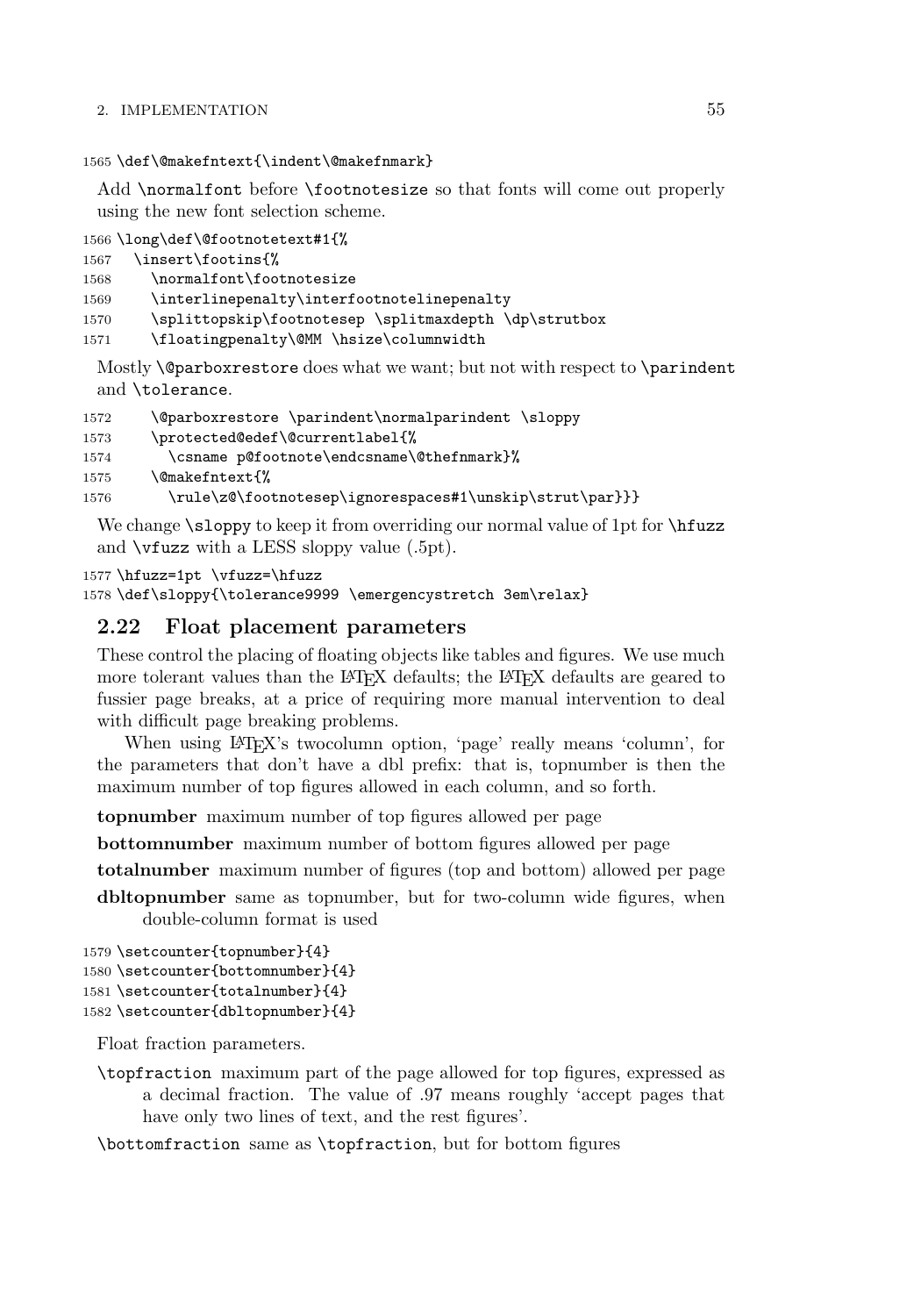- \textfraction minimum part of the page that must be occupied by text, if the page is to have any text at all. If this value cannot be achieved, LATEX will turn the current figure or figures into a "float page", i.e., a page of figures without any text.
- \floatpagefraction minimum amount (that is, total combined height) of figures needed before LAT<sub>EX</sub> will make a float page. This is expressed as a fraction of the normal page height.
- \dbltopfraction like \topfraction, but applies only to figures that are two columns wide, when double-column format is used.
- \dblfloatpagefraction minimum amount of double-column figure material needed before LAT<sub>EX</sub> will make a two-column wide "float page"

```
1583 \renewcommand{\topfraction}{.97}
1584 \renewcommand{\bottomfraction}{.97}
1585 \renewcommand{\textfraction}{.03}
1586 \renewcommand{\floatpagefraction}{.9}
1587 \renewcommand{\dbltopfraction}{.97}
```
1588 \renewcommand{\dblfloatpagefraction}{.9}

We also modify the default values for spacing around floating figures:  $(A)$ so that figures on a float page will not be vertically centered on the total page height but will be flush at the top of the page, and (B) so that there will be slightly more stretchability around figures, to help find better page breaks in difficult situations.

\floatsep Space between consecutive figures

\textfloatsep Space between text and top or bottom figures

- \intextsep Space above and below a figure in the middle of the text (i.e., placed with the [h] option)
- \dblfloatsep Space between consecutive figures that are two columns wide (when two-column format is used)
- \dbltextfloatsep Space between double-column figures and text
- \@fptop Space above the first figure on a float page

\@fpsep Space between figures on a float page

- \@fpbot Space below the last figure on a float page
- \@dblfptop Space above the first double-column figure on a two-column wide float page
- \@dblfptop Space between double-column figures on a two-column wide float page
- \@dblfptop Space below the last double-column figure on a two-column wide float page
- 1589 \setlength{\floatsep}{12pt plus 6pt minus 4pt}

```
1590 \setlength{\textfloatsep}{15pt plus 8pt minus 5pt}
```

```
1591 \setlength{\intextsep}{12pt plus 6pt minus 4pt}
```

```
1592 \setlength{\dblfloatsep}{12pt plus 6pt minus 4pt}
```

```
1593 \setlength{\dbltextfloatsep}{15pt plus 8pt minus 5pt}
```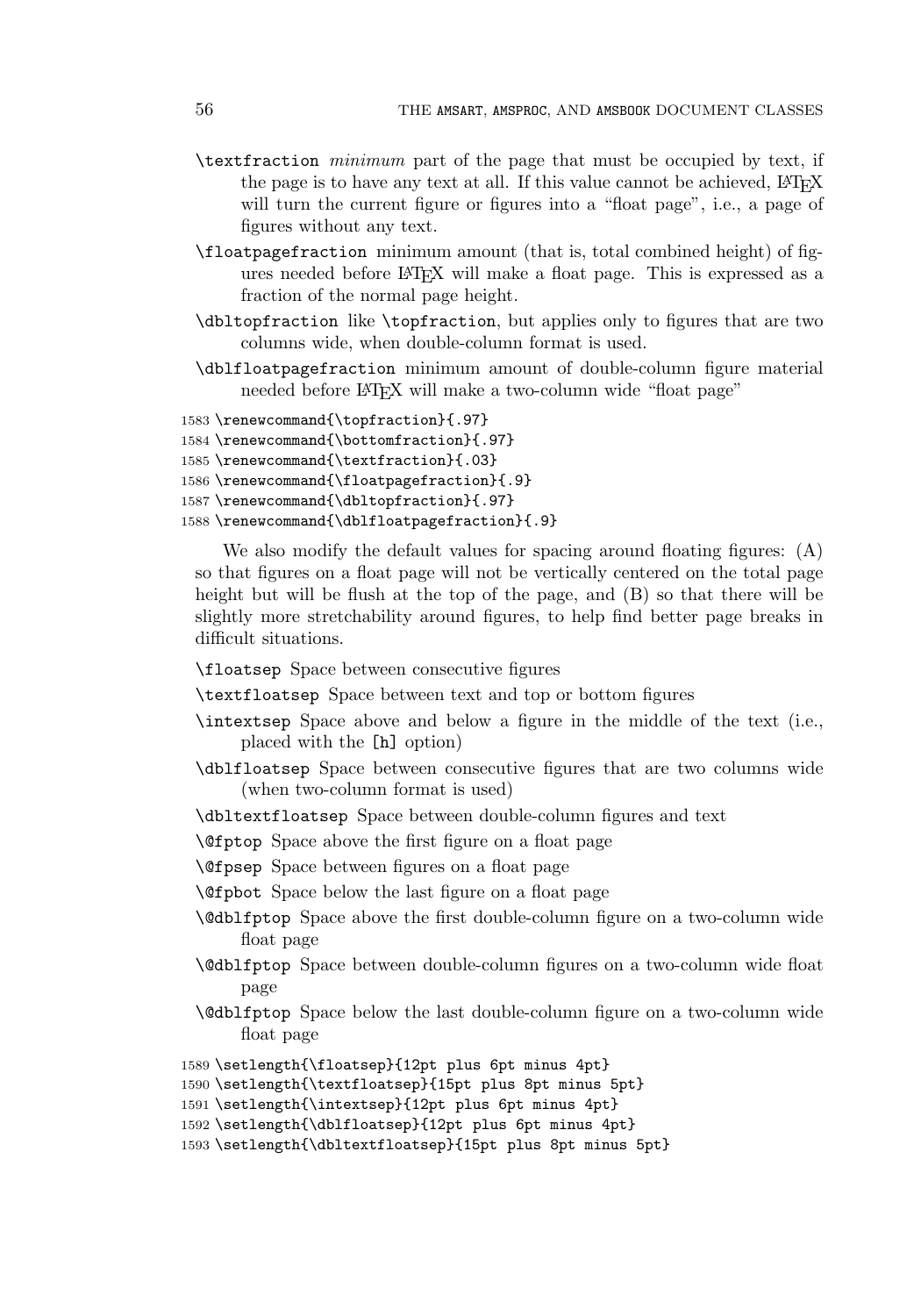```
1594 \setlength{\@fptop}{0pt}% removed "plus 1fil"
1595 \setlength{\@fpsep}{8pt}% removed "plus 2fil"
1596 \setlength{\@fpbot}{0pt plus 1fil}
1597 \setlength{\@dblfptop}{0pt}% removed "plus 1fil"
1598 \setlength{\@dblfpsep}{8pt}% removed "plus 2fil"
1599 \setlength{\@dblfpbot}{0pt plus 1fil}
```
\fps@figure, \fps@table: placement specifications for figure and table environments. 'tbp' means that a figure will be placed at the top or bottom of a page, or on a separate page with no text. This might be changed to 'tp', for example, if you never want figures to appear at the bottom of a page.

```
1600 \newcommand{\fps@figure}{tbp}
1601 \newcommand{\fps@table}{tbp}
```
Some more setup for figures.

```
1602 \langle amsart \vert amsproc\rangle\newcounter\{figure\}1603 \langleamsbook\rangle\newcounter\{figure\}[chapter]
1604 \def\@captionheadfont{\scshape}
1605 \def\@captionfont{\normalfont}
1606 \def\ftype@figure{1}
1607 \def\ext@figure{lof}
1608 \def\fnum@figure{\figurename\ \thefigure}
1609 \def\figurename{Figure}
1610 \newenvironment{figure}{%
1611 \@float{figure}%
1612 }{%
1613 \end@float
1614 }
1615 \newenvironment{figure*}{%
1616 \@dblfloat{figure}%
1617 }{%
1618 \end@dblfloat
1619 }
 And similar for tables.
1620 \text{ (amsart } amsproc) \neq \text{table}1621 \langle amsbook\rangle\newcounter\{table\}[chapter]
1622 \def\ftype@table{2}
1623 \def\ext@table{lot}
1624 \def\fnum@table{\tablename\ \thetable}
1625 \def\tablename{Table}
1626 \newenvironment{table}{%
1627 \@float{table}%
1628 }{%
1629 \end@float
1630 }
1631 \newenvironment{table*}{%
1632 \@dblfloat{table}%
1633 }{%
1634 \end@dblfloat
1635 }
```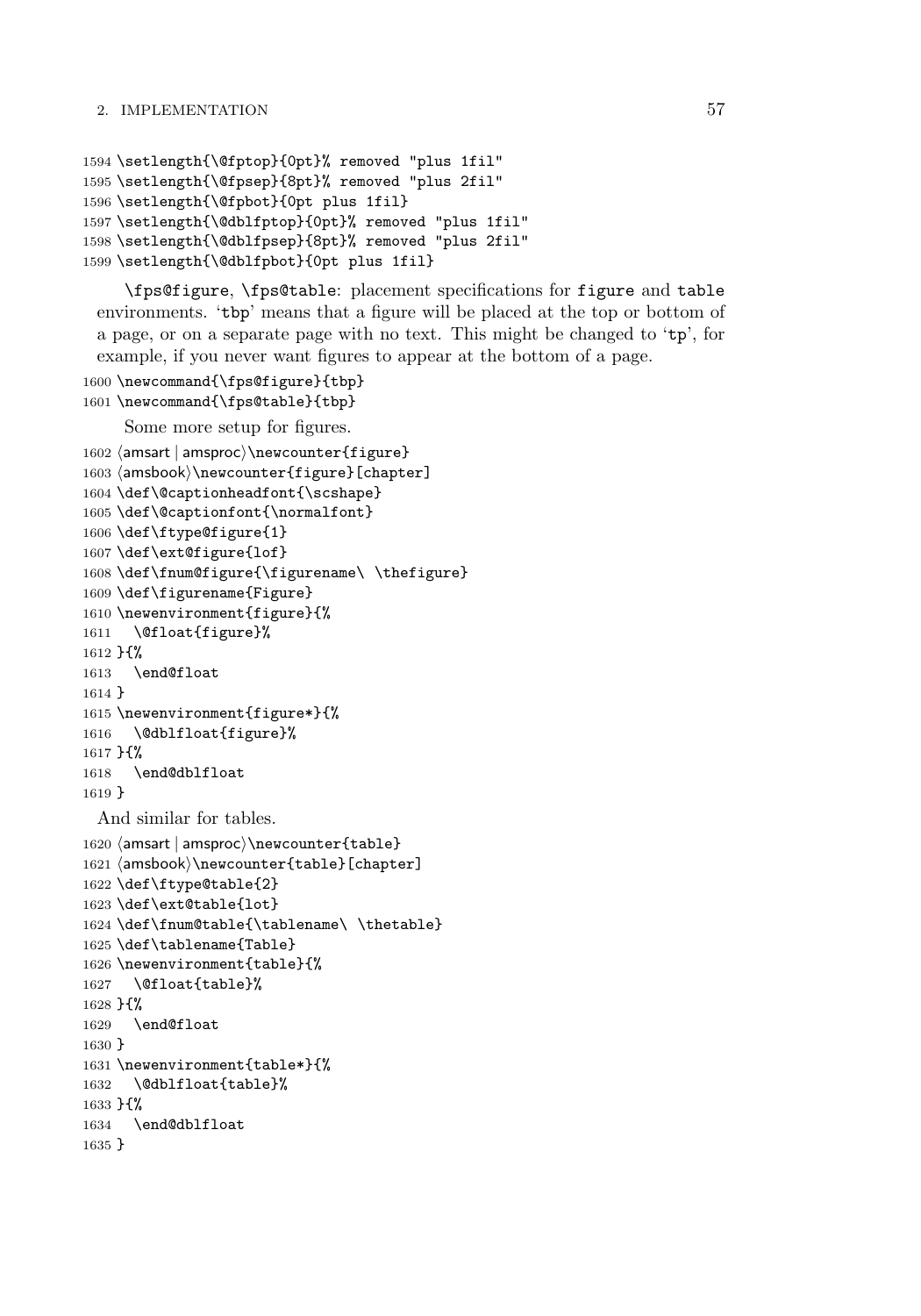Change \@floatboxreset to add \centering. Centering is always applied to tables and figures in AMS publications. It should not be necessary to throw in \begin{center} ... \end{center} in every instance to achieve this.

### 1636 \def\@floatboxreset{\global\@minipagefalse \centering}

This is what we want **\@makecaption** to do: If the total width is greater than normal columnwidth we want to break the caption into lines using a line width of  $W =$  (columnwidth  $-$  6pc), and center the resulting block between the margins. Otherwise we want to set the caption as a single line, centered between the margins.

To do this we set the caption as a vbox with line width  $W$ , except that we allow the last line (which may be the only line) to have width up to full columnwidth by adding a kern of -6pc. If the result is a single hbox (i.e., a single line) we need to unpack the hbox, remove rightskip, parfillskip, and the -6pc kern, and center the remaining material. If the caption is more than one line, then box 1 contains the last line, which we need to unpack in the same way, and run through the paragraphing process again (because this last line may be up to 6 picas wider than the desired width).

In practice this procedure tends to fail if there are any potential breakpoints near the end of the first line (in the window between short-width and fullwidth). Then T<sub>F</sub>X tends to choose a break (depending on spaceskip, tolerance, etc) at the last acceptable breakpoint before short-width is exceeded, without considering any later material—in particular, the negative kern. [This was pointed out by Donald Arseneau, May 2000.] Unfortunately, setting parfillskip to a negative value does not work either. I guess this is a special case of the existing limitation on parshape: you cannot specify a parshape in terms of number of lines from the bottom of the paragraph. (We would like to specify a parshape where the last line is 6 picas longer than the others.)

Finally, if the caption is for a figure, it will be set below the figure, so the separating space goes above the caption; otherwise the separating space goes below the caption.

### 1637 \long\def\@makecaption#1#2{%

Measure the contents of the caption. If #2 is not empty, then we must add a period and an en-space before typesetting it. The \@caption macro adds an extra \ignorespaces at the beginning of #2, so in order to find out if the user-typed portion is empty we use **\@cdr** to pull off the **\ignorespaces**.

```
1638 % Use color-safe commands
1639 \setbox\@tempboxa\vbox{\color@setgroup
1640 \advance\hsize-2\captionindent\noindent
1641 \@captionfont\@captionheadfont#1\@xp\@ifnotempty\@xp
1642 {\@cdr#2\@nil}{.\@captionfont\upshape\enspace#2}%
1643 \unskip\kern-2\captionindent\par
1644 \global\setbox\@ne\lastbox\color@endgroup}%
1645 \ifhbox\@ne % the normal case
1646 \setbox\@ne\hbox{\unhbox\@ne\unskip\unskip\unpenalty\unkern}%
1647 \fi
```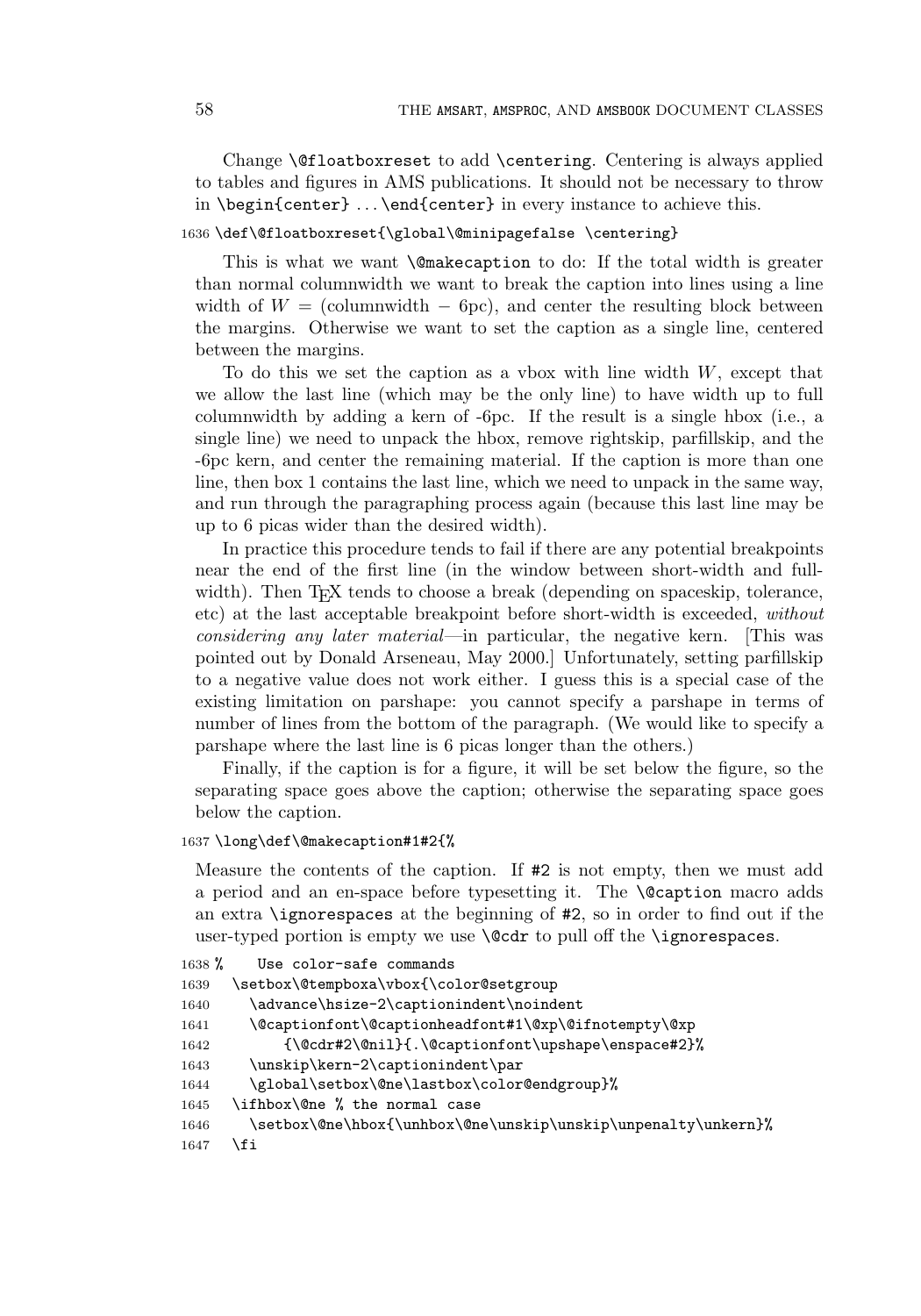If \@tempboxa is not empty at this point then the caption was more than one line long or there was extra vertical mode material, maybe a \write (from \index or something). Interestingly, we can't use \ifvoid to see if \@tempboxa is empty, because empty is not the same thing as void (as far as the \ifvoid test is concerned). So instead we measure the width of \@tempboxa to see if it's zero; this should suffice for non-bizarre cases.

```
1648 \ifdim\wd\@tempboxa=\z@ % this means caption will fit on one line
1649 \setbox\@ne\hbox to\columnwidth{\hss\kern-2\captionindent\box\@ne\hss}%
1650 \else % tempboxa contained more than one line
1651 \setbox\@ne\vbox{\unvbox\@tempboxa\parskip\z@skip
1652 \noindent\unhbox\@ne\advance\hsize-2\captionindent\par}%
1653 \fi
1654 \ifnum\@tempcnta<64 % if the float IS a figure...
1655 \addvspace\abovecaptionskip
1656 \hbox to\hsize{\kern\captionindent\box\@ne\hss}%
1657 \else % if the float IS NOT a figure...
1658 \hbox to\hsize{\kern\captionindent\box\@ne\hss}%
1659 \nobreak
1660 \vskip\belowcaptionskip
1661 \fi
1662 \relax
1663 }
```
Allocate the skip registers for above and below caption space.

1664 \newskip\abovecaptionskip \abovecaptionskip=12pt \relax 1665 \newskip\belowcaptionskip \belowcaptionskip=12pt \relax 1666 \newdimen\captionindent \captionindent=3pc

## **2.23 Miscellaneous**

```
kingspace Change \tilde{\phantom{a}} to be more forgiving of accidental adjacent spaces. Note that this
             means multiple \sim \sim... cannot be used to get multiple spaces in the output.
```

```
1667 \def\nonbreakingspace{\unskip\nobreak\ \ignorespaces}
1668 \def~{\protect\nonbreakingspace}
```
Redefine \@biblabel to do nothing if the argument is empty. We don't really care what the previous definition was so we don't check it.

```
1669 \def\@biblabel#1{\@ifnotempty{#1}{[#1]}}
```
Changed **\@cite** to always use roman/upright, nonbold font, even in italic or bold text (following AMS style). Turn off \mathsurround just in case there are subscripts in the cite numbers.

```
1670 \def\@citestyle{\m@th\upshape\mdseries}
1671 \mathrm{\text{on}}\text{-}1672 \text{ (amshook } amsproc)} \text{def} \text{corm#1}\{\text{bfseries#1}\}1673 \def\@cite#1#2{{%
1674 \@citestyle[\citeform{#1}\if@tempswa, #2\fi]}}
```
Make \cite robust if it isn't already. Too many unsuspecting users get problems from this in a figure or table caption.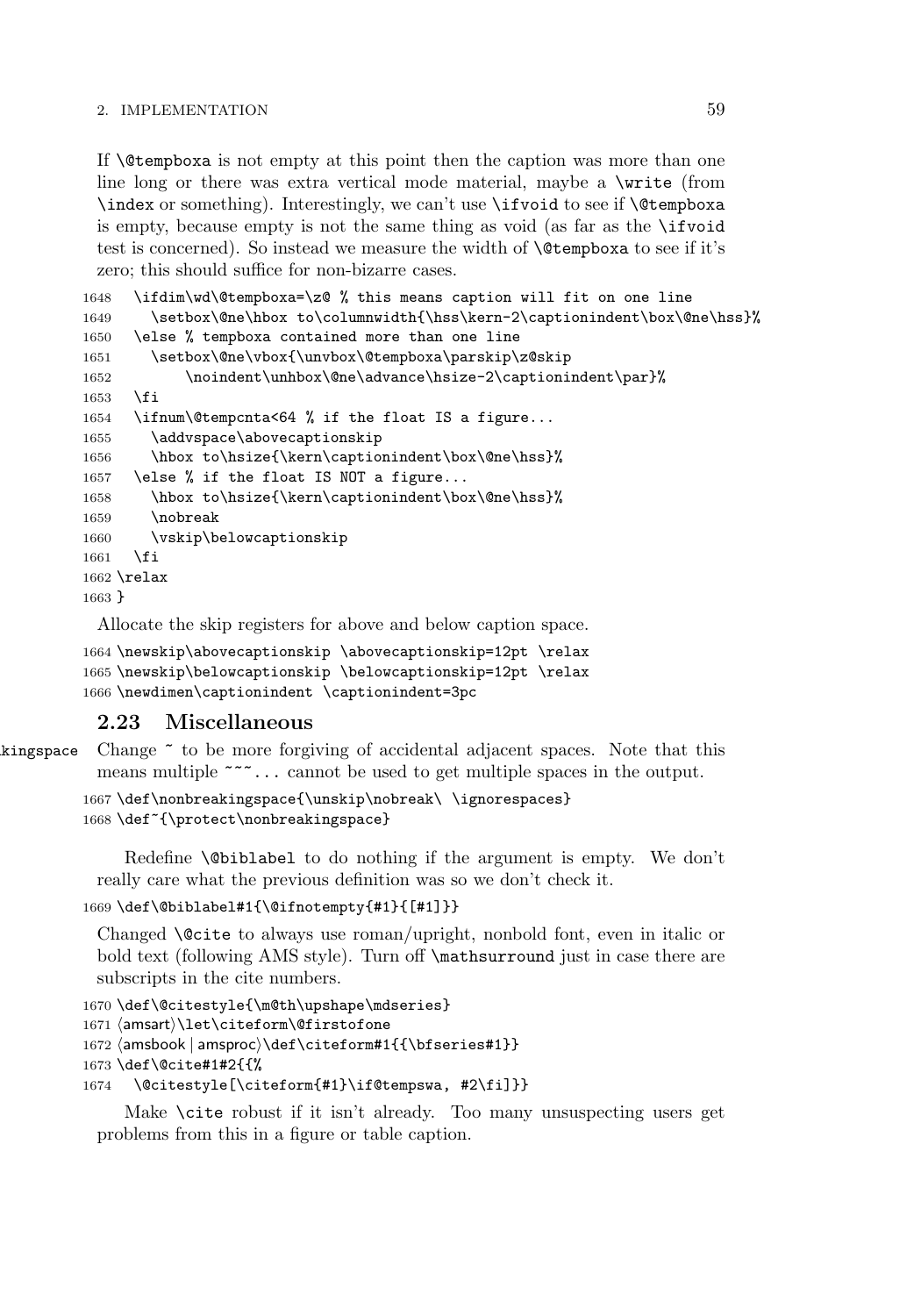```
1675 \@ifundefined{cite }{%
1676 \expandafter\let\csname cite \endcsname\cite
1677 \edef\cite{\@nx\protect\@xp\@nx\csname cite \endcsname}%
1678 }{}
```
\fullwidthdisplay The function \fullwidthdisplay makes a displayed equation take up the full column width even if the current context is an indented list.

1679 \def\fullwidthdisplay{\displayindent\z@ \displaywidth\columnwidth}

And we insert the \fullwidthdisplay function at the beginning of \everydisplay just in case any later code in \everydisplay needs to use the values of \displayindent or \displaywidth.

```
1680 \edef\@tempa{\noexpand\fullwidthdisplay\the\everydisplay}
1681 \everydisplay\expandafter{\@tempa}
```
A few odds and ends for indexes, based on makeindex. The definition of \see as "see also" is unfortunate, but of long standing, and cannot be changed without destroying backward compatibility, so an alternate command, \seeonly, is provided to cover the basic situation.

```
1682 \newcommand*\seeonlyname{see}
1683 \newcommand*\seename{see also}
1684 \newcommand*\alsoname{see also}
1685 \newcommand*\seeonly[2]{\emph{\seeonlyname} #1}
1686 \newcommand*\see[2]{\emph{\seename} #1}
1687 \newcommand*\seealso[2]{\emph{\alsoname} #1}
1688 \newcommand\printindex{\@input{\jobname.ind}}
```
# \textprime A text prime symbol, for applying primes to numbers such as list numbers or equation numbers that are not really math. Furthermore Cyrillic myagkii znak, or soft sign, is represented by a prime symbol in Russian names when they are transliterated into English.

\textprime uses the prime symbol from math, but because it's intended specifically for nonmath use, we avoid going through math mode with  $\mathfrak{F} \dots \mathfrak{F}$ . We must therefore call \check@mathfonts to ensure that scriptfont2 is actually defined. Otherwise, if \textprime were used in a document before the first math formula, there would be no adequate assignment yet for **\scriptfont2**.

The raise value of .8ex is just a reasonable guess at making the bottom of the prime symbol fall near the top of a preceding lowercase letter but still not fall too low on an uppercase letter. We could look up the \fontdimen values used in math mode for superscripts but I don't think it's worth the bother.

Cf. also the definition of \@makefnmark. The prime symbol here is not raised quite so high because I think that is desirable for the soft-sign usage.

1689 \DeclareRobustCommand\textprime{\leavevmode 1690 \raise.8ex\hbox{\check@mathfonts\the\scriptfont2 \char48 }}

### **2.24 Book style variations**

Here is the layout for a  $\text{th}$  and  $\text{th}$  in the amsbook class.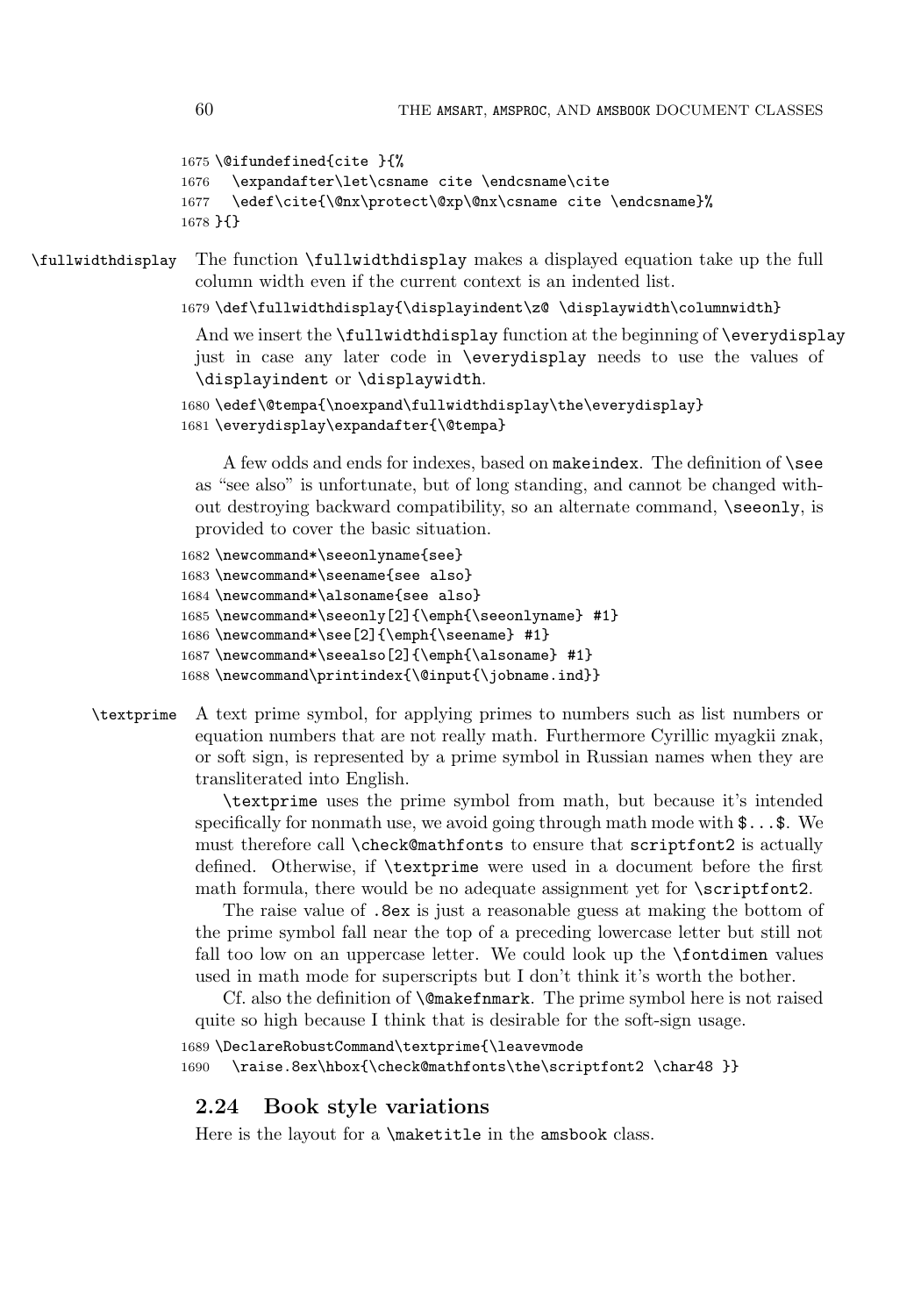```
1691 \n\left\langle \ast \text{amshook} \right\rangle1692 \def\maketitle{\par
1693 \@topnum\z@ % this prevents figures from falling at the top of page 1
1694 \begingroup
1695 \@maketitle
1696 \endgroup
1697 \c@footnote\z@
1698 \def\do##1{\let##1\relax}%
1699 \do\maketitle \do\@maketitle \do\title \do\@xtitle \do\@title
1700 \do\author \do\@xauthor \do\address \do\@xaddress
1701 \do\email \do\@xemail \do\curraddr \do\@xcurraddr
1702 \do\dedicatory \do\@dedicatory \do\thanks \do\thankses
1703 \do\keywords \do\@keywords \do\subjclass \do\@subjclass
1704 }
1705 \def\@maketitle{%
1706 \cleardoublepage \thispagestyle{empty}%
1707 \begingroup \topskip\z@skip
1708 \null\vfil
1709 \begingroup
1710 \LARGE\bfseries \centering
1711 \openup\medskipamount
1712 \@title\par\vspace{24pt}%
1713 \def\and{\par\medskip}\centering
1714 \mdseries\authors\par\bigskip
1715 \endgroup
1716 \vfil
1717 \ifx\@empty\addresses \else \@setaddresses \fi
1718 \vfil
1719 \ifx\@empty\@dedicatory
1720 \else \begingroup
1721 \centering{\footnotesize\itshape\@dedicatory\@@par}%
1722 \endgroup
1723 \fi
1724 \vfill
1725 \newpage\thispagestyle{empty}
1726 \begin{center}
1727 \ifx\@empty\@subjclass\else\@setsubjclass\fi
1728 \ifx\@empty\@keywords\else\@setkeywords\fi
1729 \ifx\@empty\@translators\else\vfil\@settranslators\fi
1730 \ifx\@empty\thankses\else\vfil\@setthanks\fi
1731 \end{center}
1732 \vfil
1733 \@setabstract
1734 \endgroup}
    Define the desired form for translator names.
```
\def\@settranslators{\par

```
1736 \begingroup
```

```
1737 \translname: \andify\@translators \uppercasenonmath\@translators
```

```
1738 \@translators \@@par
```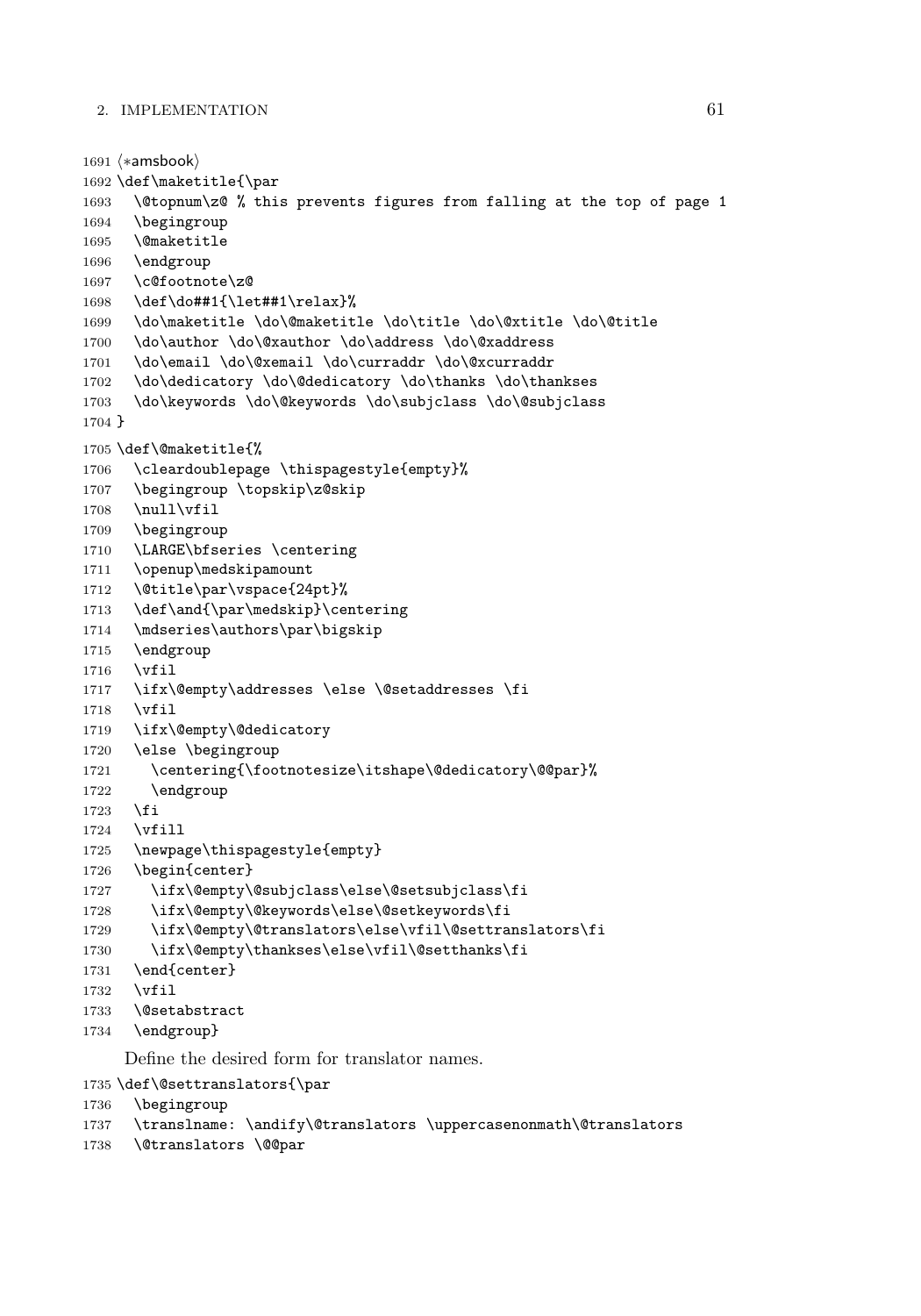```
1739 \endgroup}
1740 \def\@setdate{\par\smallskip\@date\par\smallskip}
1741 \def\@setsubjclass{\par\smallskip
1742 {\itshape\subjclassname.}\enspace\@subjclass\par\smallskip}
1743 \def\@setkeywords{\par\smallskip
1744 {\itshape \keywordsname.}\enspace \@keywords\par\smallskip}
1745 \langle / \text{amsbook} \rangle1746 \ \langle/classes\rangle
```
# **2.25 Setup for theorems, definitions, remarks, proofs Intended usage**

Here are some examples showing the kinds of theorem environment declarations that are possible.

```
\newtheorem{prop}{Proposition}
\newtheorem{thm}{Theorem}[section]
\newtheorem{lem}[thm]{Lemma}
\newtheorem*{Zorn}{Zorn's Lemma}
```

```
\theoremstyle{definition}
\newtheorem{dfn}{Definition}
```
### \theoremstyle{remark} \newtheorem\*{rmk}{Remark}

The first four statements all define environments using the default theorem style ('plain'), since there is no prefatory \theoremstyle declaration. The first statement defines an automatically numbered prop environment whose headings will look like this: Proposition 1, Proposition 2, and so forth. The second statement defines an environment thm with numbers subordinate to section numbers, so the headings will look like this: Theorem 1.1, Theorem 1.2, Theorem  $1.3, \ldots$ , (in section 2:) Theorem 2.1, Theorem 2.2, and so forth. The third statement defines a lem environment whose numbers will interleave in sequence with the theorem numbers: Theorem 1.3, Lemma 1.4, Lemma 1.5, Theorem 1.6, and so forth. The fourth statement defines a special unnumbered lemma named 'Zorn's Lemma'. The remaining two \newtheorem statements have no special features except for the \theoremstyle declarations that cause the dfn and rmk environments to have some differences in appearance.

There are three basic styles provided: The 'plain' style produces bold headings and italic body text; the 'definition' style produces bold headings and normal body text; the 'remark' style produces italic headings and normal body text.

A \swapnumbers command allows theorem numbers to be swapped to the front of the theorem headings. Putting \swapnumbers in your document preamble will cause all following **\newtheorem** statements to produce number-first headings. (To provide maximum control, \swapnumbers is designed so that it can be used more than once; each time it is used, theorem numbers will be swapped to the opposite side for all following \newtheorem statements. But rarely will it need to be invoked more than once per document.)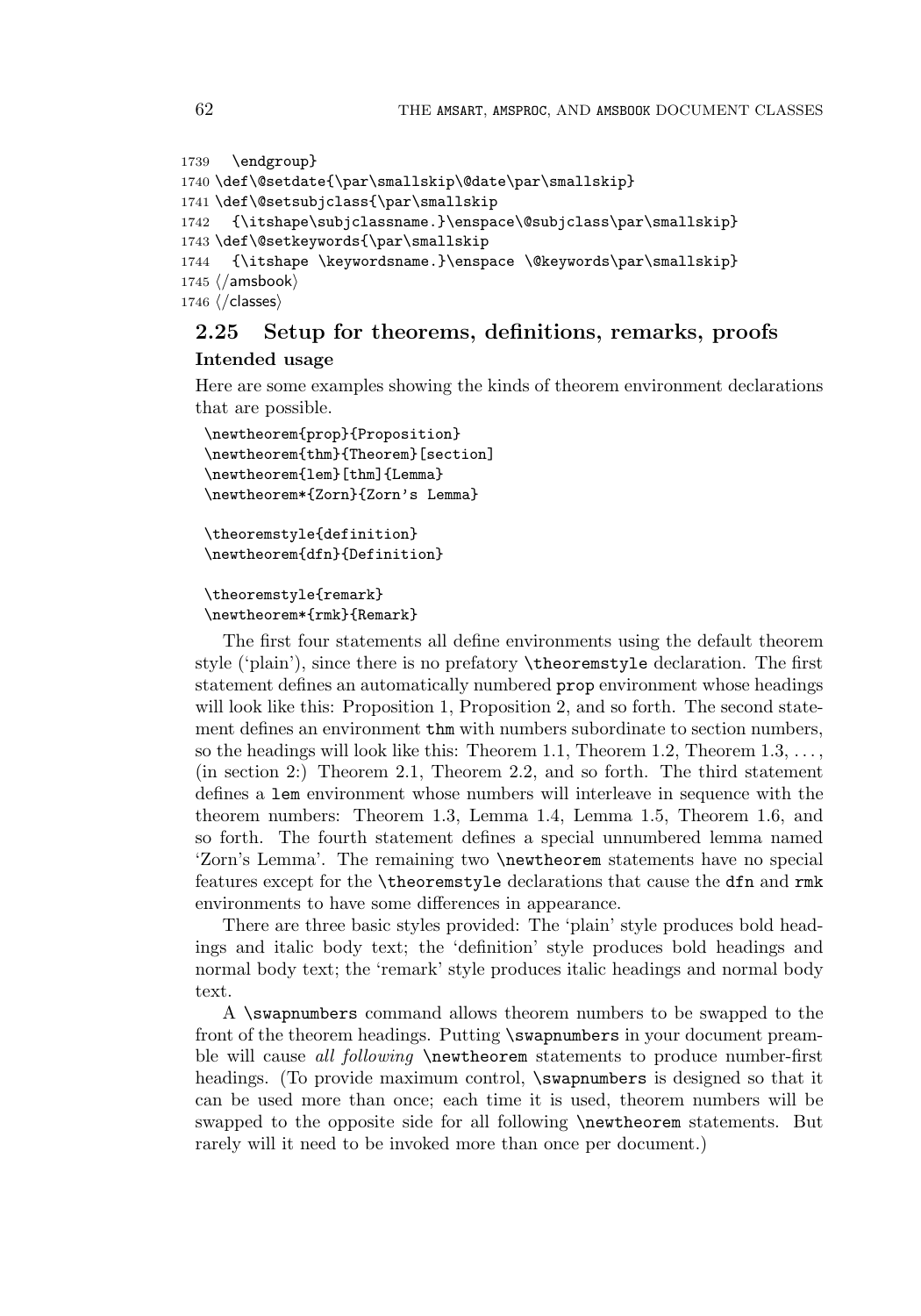### **Custom theorem styles**

There is a \newtheoremstyle command provided to make the creation of custom theoremstyles fairly easy.

Usage:

#1 \newtheoremstyle{NAME}% #2 #3 #4 {ABOVESPACE}{BELOWSPACE}{BODYFONT}% #5 #6 #7 #8 {INDENT}{HEADFONT}{HEADPUNCT}{HEADSPACE}% #9 {CUSTOM-HEAD-SPEC}

Leaving the 'indent' argument empty is equivalent to entering 0pt. The 'headpunct' and 'headspace' arguments are for the punctuation and horizontal space between the theorem head and the following text. There are two special values that may be used for 'headspace': a single space means that a normal interword space should be used; "\newline" means that there should be a line break after the head instead of horizontal space. The 'custom-head-spec' argument follows a special convention: it is interpreted as the replacement text for an internal three-argument function \thmhead, i.e., as if you were defining

\renewcommand{\thmhead}[3]{...#1...#2...#3...}

but omitting the initial \renewcommand{\thmhead}[3]. The three arguments that will be supplied to \thmhead are the name, number, and optional note components. Within the replacement text you can (and normally will want to) use other special functions \thmname, \thmnumber, and \thmnote. These will print their argument if and only if the corresponding argument of \thmhead is nonempty. For example

### ${\thmname{#1}\thmumber{ #2}\thmnote{ (#3)}\}$

This would cause the theorem note #3 to be printed with a preceding space and enclosing parentheses, if it is present, and if it is absent, the space and parentheses will be omitted because they are inside the argument of \thmnote.

Finally, if you have an extra bit of arbitrary code that you want to slip in somewhere, the best place to do it is in the 'body font' argument.

The \newtheoremstyle command is designed to provide, through a relatively simple interface, control over the style aspects that are most commonly changed. More complex requirements must be addressed through a separate LATEX package.

When you set up custom theorem styles with  $\newcommand{\mbox}{\mbox{a}x\mbox{b}y\mbox{b}}$  when you should not use \swapnumbers. You have full control of the ordering of elements in the theorem head, just place them where you want. Or, if you do use \swapnumbers, you must look at the definition of \swappedhead and change it appropriately.

### **Implementation**

The \theoremstyle command is very simple except for the need to warn about an unknown theoremstyle.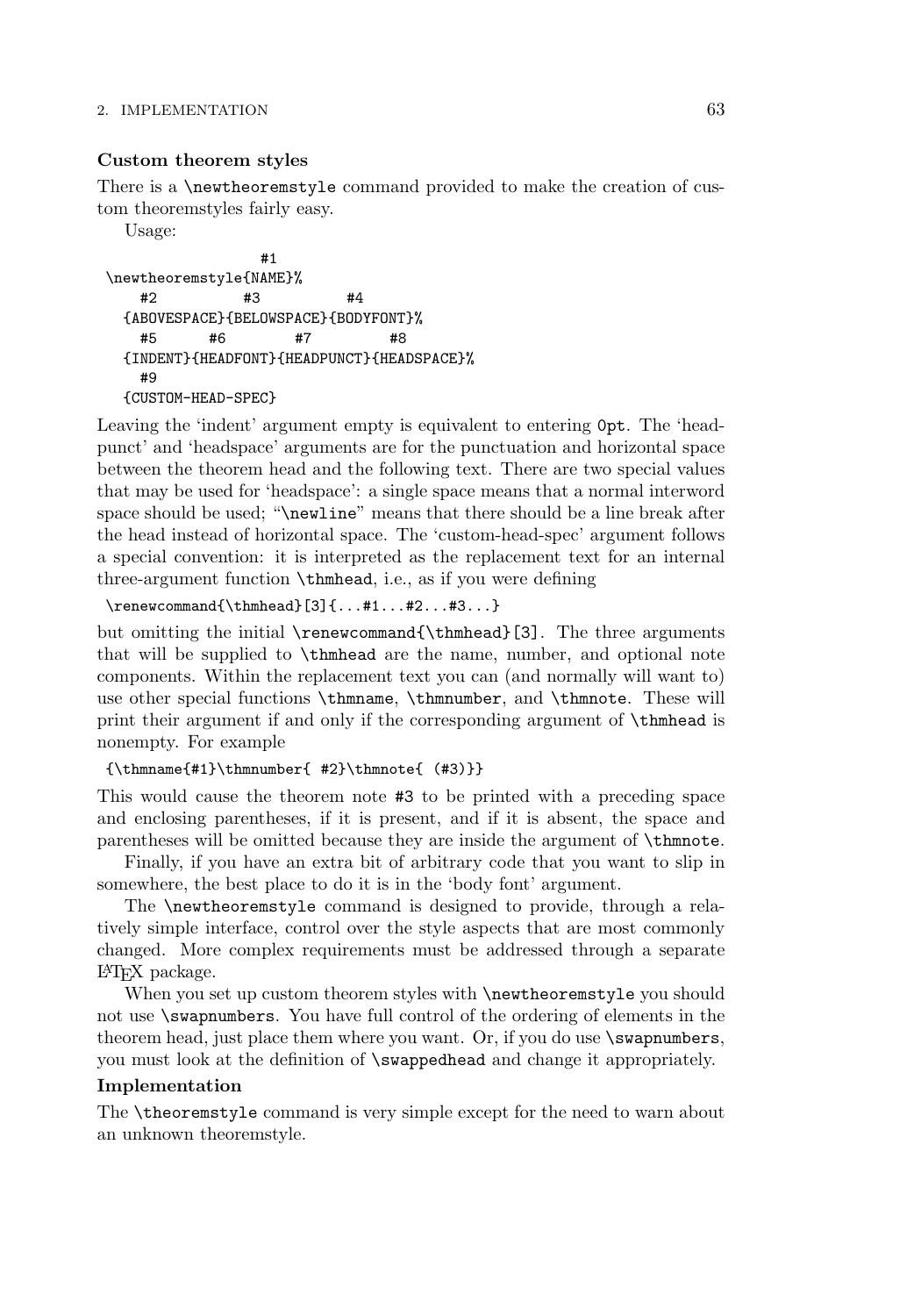```
1747 \langle *amsthm \mid classes \rangle1748 \newcommand{\theoremstyle}[1]{%
1749 \@ifundefined{th@#1}{%
1750 \PackageWarning{amsthm}{Unknown theoremstyle '#1'}%
1751 \thm@style{plain}%
1752 }{%
1753 \thm@style{#1}%
1754 }%
1755 }
1756 \newtoks\thm@style
1757 \thm@style{plain}
```
What's really needed is a full-fledged systematic approach for specifying the desired order and formatting of the three identified parts of a theorem head (name, number, note).

```
1758 \newtoks\thm@bodyfont \thm@bodyfont{\itshape}
1759 \newtoks\thm@headfont \thm@headfont{\bfseries}
1760 \newtoks\thm@notefont \thm@notefont{}
1761 \newtoks\thm@headpunct \thm@headpunct{.}
```
Vertical spacing: initialize to current value of \topsep. If a document class loads the amsthm package it should take care to set these variables explicitly, if current \topsep is not the desired value.

```
1762 \newskip\thm@preskip \newskip\thm@postskip
1763 \n\left\langle *\text{classes} \right\rangle1764 \def\thm@space@setup{%
1765 \thm@preskip=.5\baselineskip\@plus.2\baselineskip
1766 \@minus.2\baselineskip
1767 \thm@postskip=\thm@preskip
1768 }
1769 \; \langle / \textsf{classes} \rangle1770 \; \langle *amsthm \rangle1771 \def\thm@space@setup{%
1772 \thm@preskip=\topsep \thm@postskip=\thm@preskip
1773 }
1774 \langle/amsthm\rangle
```
Modify  $\neq$  to add \* option. If a \* is found, pass it on to  $\&$ xnthm as the first argument. (This information enables us to handle two different possibilities in a single function \@xnthm instead of needing two separate functions.)

### 1775\renewcommand{\newtheorem}{\@ifstar{\@xnthm \*}{\@xnthm \relax}}

Check to see if an optional arg is present after the first mandatory arg (which is #2 at the moment since the \* or non-\* is #1).

```
1776 \def\@xnthm#1#2{%
1777 \let\@tempa\relax
1778 \@xp\@ifdefinable\csname #2\endcsname{%
1779 \global\@xp\let\csname end#2\endcsname\@endtheorem
1780 \ifx *#1% unnumbered, need to get one more mandatory arg
1781 \edef\@tempa##1{%
```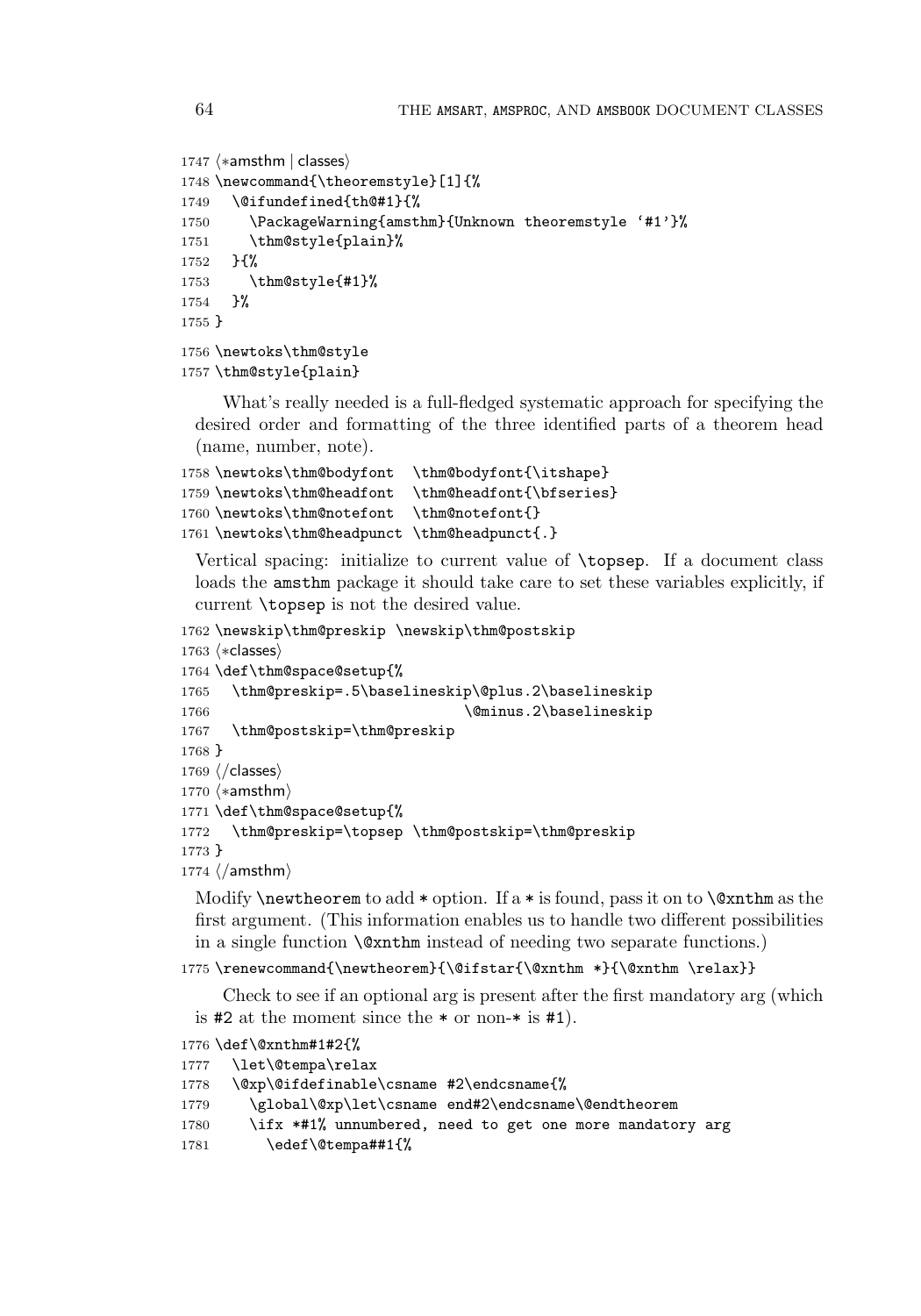| 1782   | \gdef\@xp\@nx\csname#2\endcsname{%                                   |
|--------|----------------------------------------------------------------------|
| 1783   | \@nx\@thm{\@xp\@nx\csname th@\the\thm@style\endcsname}%              |
| 1784   | ${ }$ {}{##1}}}%                                                     |
| 1785   | \else % numbered theorem, need to check for optional arg             |
| 1786   | \def\@tempa{\@oparg{\@ynthm{#2}}[]}%                                 |
| 1787   | \fi                                                                  |
| 1788   | ጉ%                                                                   |
| 1789   | <b>\@tempa</b>                                                       |
| 1790 } |                                                                      |
|        | Environment numbered together with a previously defined environment. |

Arg1: env name, e.g. 'thm'

Arg2: optional sibling counter

Arg3: heading text e.g. 'Theorem'

#### 1791 \def\@ynthm#1[#2]#3{%

If optional arg  $\#2$  is empty, call  $\&$ xthm to look for a possible optional arg in terminal position. Note that the two optional args are mutually exclusive. As #2 is a counter name and must be processed by \csname anyway, we can use a simpler test instead of **\@ifempty**.

```
1792 \ifx\relax#2\relax
1793 \def\@tempa{\@oparg{\@xthm{#1}{#3}}[]}%
1794 \else
1795 \@ifundefined{c@#2}{%
1796 \def\@tempa{\@nocounterr{#2}}%
1797 }{%
1798 \@xp\xdef\csname the#1\endcsname{\@xp\@nx\csname the#2\endcsname}%
1799 \toks@{#3}%
1800 \@xp\xdef\csname#1\endcsname{%
1801 \@nx\@thm{%
1802 \let\@nx\thm@swap
1803 \if S\thm@swap\@nx\@firstoftwo\else\@nx\@gobble\fi
1804 \@xp\@nx\csname th@\the\thm@style\endcsname}%
1805 {#2}{\the\toks@}}%
1806 \let\@tempa\relax
1807 }%
1808 \fi
1809 \@tempa
1810 }
```
Environment numbered relative to the counter given as #3. This function should really be named \@znthm but we're trying to save a bit of hash table and string pool by reusing one of the command names rendered obsolete by the amsthm package.

Arg1: env name e.g. 'thm'; Arg2: heading text e.g. 'Theorem'; Arg3: parent counter e.g. section.

1811 \def\@xthm#1#2[#3]{%

Set up the counter  $c@#1$  and optionally add it to the reset list of counter  $#3$ . As #3 is a counter name and must be processed by \csname anyway, we can use a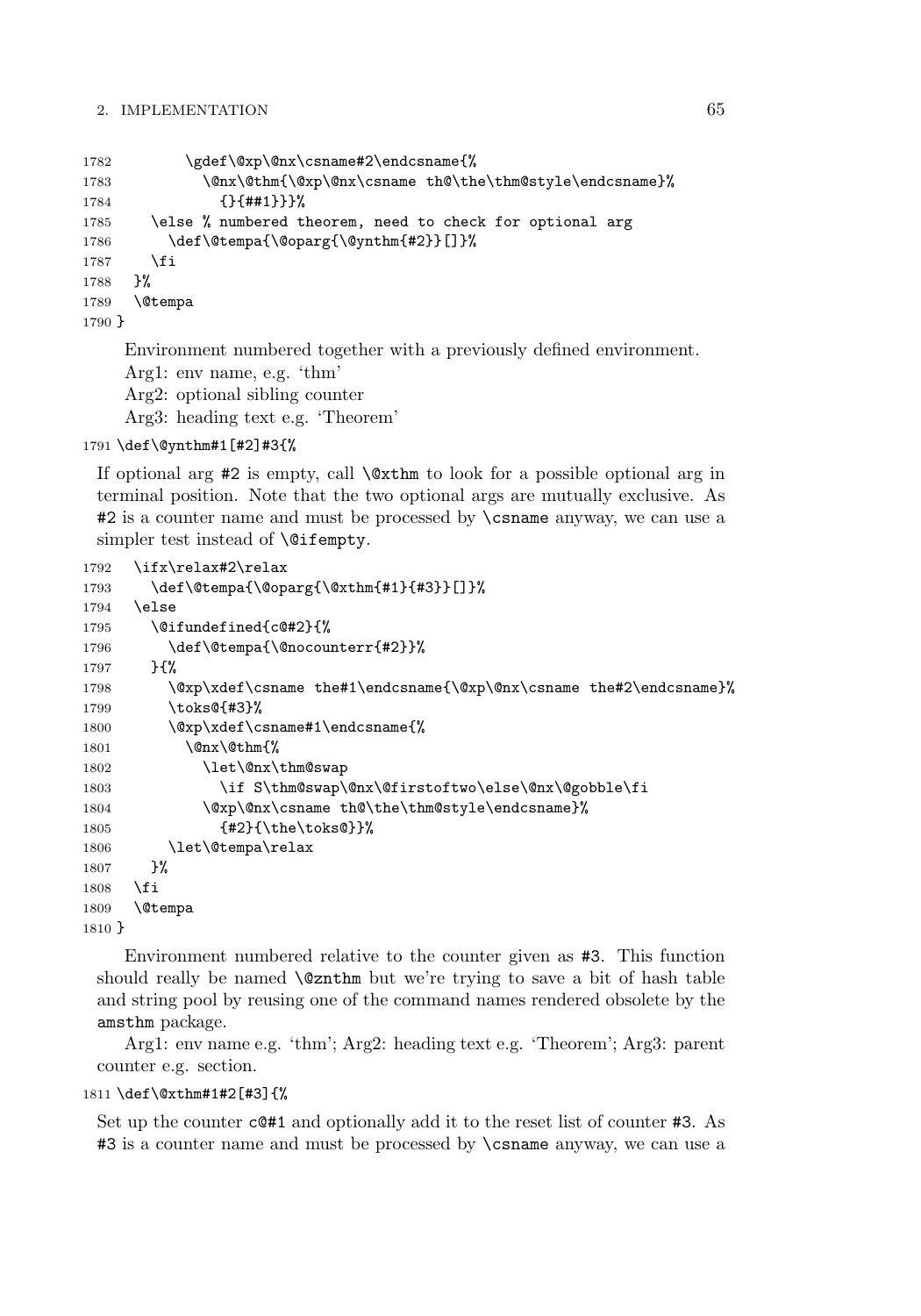simpler test instead of **\@ifempty**.

```
1812 \ifx\relax#3\relax
1813 \newcounter{#1}%
1814 \else
1815 \newcounter{#1}[#3]%
```
Define \thexxx to be \theyyy. \arabic{xxx} (assuming default values of punctuation and numbering style). The use of \xdef here is inherited from the old LATEX code, I'm not sure it's a good idea in general, but there should not be any problems unless someone changes the value of  $\&th$ ncountersep or \@thmcounter.

```
1816 \@xp\xdef\csname the#1\endcsname{\@xp\@nx\csname the#3\endcsname
1817 \@thmcountersep\@thmcounter{#1}}%
1818 \fi
1819 \toks@{#2}%
1820 \@xp\xdef\csname#1\endcsname{%
1821 \@nx\@thm{%
1822 \let\@nx\thm@swap
1823 \if S\thm@swap\@nx\@firstoftwo\else\@nx\@gobble\fi
1824 \@xp\@nx\csname th@\the\thm@style\endcsname}%
1825 {#1}{\the\toks@}}%
1826 }
```
[mjd,1999/10/13] The following code doesn't handle the case where an equation is immediately followed by a theorem with no intervening \par—then the spacefactor is 1000.

```
1827 % % \def\thm@check@break{%
1828 % % \ifhmode \unskip \unskip
1829 % % \edef\pre@thm@spacefactor{\the\spacefactor}\par
1830 % % \edef\thm@topbreak{%
1831 % % \ifnum\pre@thm@spacefactor<\sfcode'\!\relax
1832 % % % % % preceding text line did not end with end-of-sentence punctuation
1833 % % \ifnum\prevgraf=\@ne \penalty\widowpenalty
1834 % \text{le} \pquad \text{y9999}\text{relax}1835 % % \fi
1836 % % \else
1837 % % \@nx\addpenalty{\@beginparpenalty}%
1838 % % \fi
1839 % % }%
1840 % % \else
1841 % % \def\thm@topbreak{\addpenalty\@beginparpenalty}%
1842 % % \fi
1843 % % }
```
If arg #2 is empty, this is an unnumbered environment; otherwise #2 is the name of a counter. #3 is descriptive name such as "Theorem" or "Lemma". Arg #1 is the style function, for example \th@plain.

```
1844 \def\@thm#1#2#3{%
```
1845 \ifhmode\unskip\unskip\par\fi

1846 \normalfont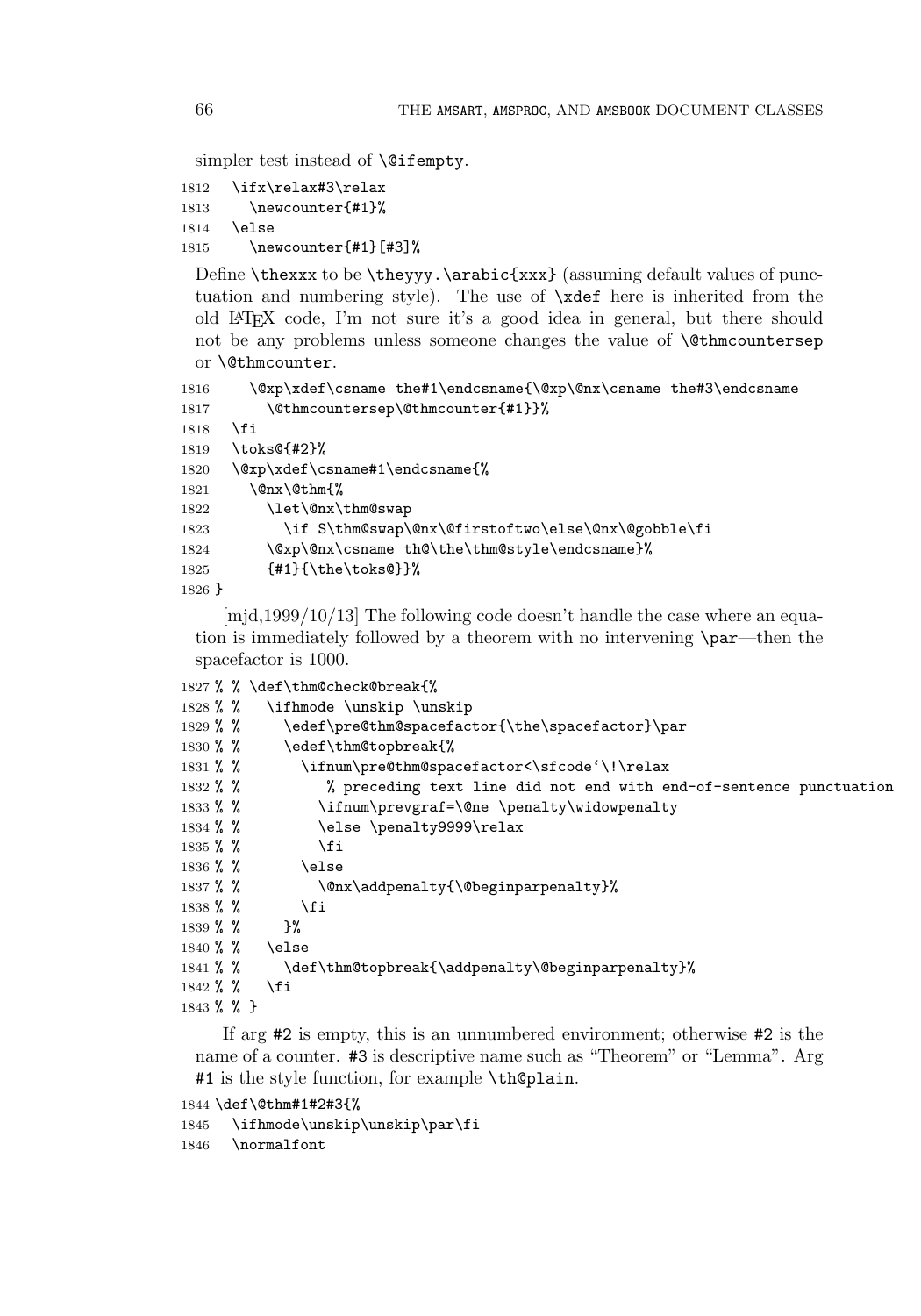1847 \trivlist

Explicitly set plain style here, then override parts as necessary in the function provided as #1.

```
1848 \let\thmheadnl\relax
1849 \let\thm@swap\@gobble
1850 \; \langleamsart\rangle\let\thm@indent\noindent % no indent
1851 \langle amsart\rangle \thm@headfont{\bf \bf series}, heading font bold
1852 \langleamsbook | amsproc\rangle\let\thm@indent\indent % indent
1853 \langle \text{amshook} | \text{amsproc} \rangle<br>1854 \thm@notefont{\f
                        \thm@headfont{\scshape}% heading font small caps
      \thm@notefont{\fontseries\mddefault\upshape}%
1855 \thm@headpunct{.}% add period after heading
1856 \thm@headsep 5\p@ plus\p@ minus\p@\relax
1857 \thm@space@setup
1858 #1% style overrides
1859 \@topsep \thm@preskip % used by thm head
1860 \@topsepadd \thm@postskip % used by \@endparenv
1861 \def\@tempa{#2}\ifx\@empty\@tempa
1862 \def\@tempa{\@oparg{\@begintheorem{#3}{}}[]}%
1863 \else
1864 \refstepcounter{#2}%
1865 \def\@tempa{\@oparg{\@begintheorem{#3}{\csname the#2\endcsname}}[]}%
1866 \fi
1867 \@tempa
1868 }
```
The internal function \@restorelabelsep starts out as a no-op. I don't think this is needed any more [mjd,2000/10/26].

```
1869 \def\@restorelabelsep{\relax}
```
This variation of the \@thm command is no longer needed. The variation \@xthm was commandeered for \newtheorem use.

```
1870 \let\@ythm\relax
```
Init \thmname etc.

```
1871 \let\thmname\@iden \let\thmnote\@iden \let\thmnumber\@iden
```
\@upn The function \@upn is used to force theorem numbers and similar elements to be upright even when the current font is italic. If a suitable italic font with upright numbers and punctuation is available, this function should be redefined to be a no-op.

```
1872 \providecommand\@upn{\textup}
```
Definitions for theorem heads.

```
1873 \def\thmhead@plain#1#2#3{%
```
To allow for the case where the thmname part is empty and the heading consists only of a number (don't laugh, we have examples from real mathematical manuscripts), we don't add the space at the beginning of thmnumber unless  $#1$ is nonempty.

```
1874 \thmname{#1}\thmnumber{\@ifnotempty{#1}{ }\@upn{#2}}%
```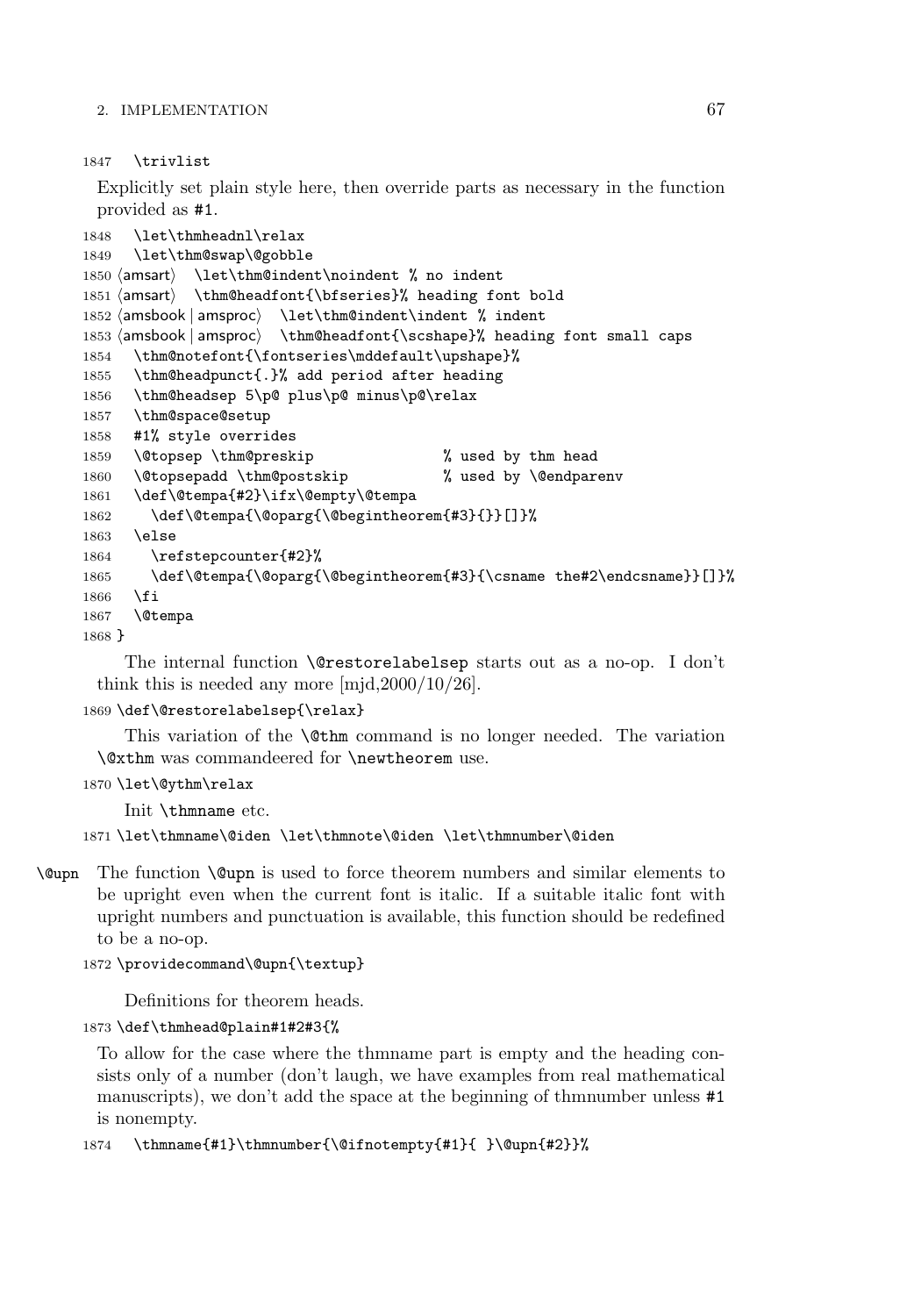In thmnote we always add a leading space, i.e., assuming that at least one of the preceding parts will always be present.

```
1875 \thmnote{ {\the\thm@notefont(#3)}}}
1876 \let\thmhead\thmhead@plain
```
Swappedhead is for the case where the number precedes the word "Theorem". When the numbers fall on the left, like section numbers, AMS journal style calls for them to be lightface. We get this by invoking **\@secnumfont**.

In handling the punctuation after the number we have to step delicately if we want to successfully handle cases where the theorem name is empty (this is very rare, yet it sometimes arises in practice).

```
1877 \def\swappedhead#1#2#3{%
```

```
1878 \; \langle \mathsf{amsthm} \rangle\thmnumber{#2}%
1879 \; \langle \mathsf{amsthm} \rangleamsthm \thmname{\@ifnotempty{#2}{~}#1}%
1880 \langle \text{classes} \rangle\thmnumber{\@upn{\@secnumfont#2\@ifnotempty{#1}{.~}}}%
1881 \langle classes\rangle<br>1882 \angle thmno
                    classes \thmname{#1}%
         \thmnote{ {\the\thm@notefont(#3)}}}
```
A customized definition of \th@plain written for version 1.x of the amsthm package might refer to \swappedhead@plain; this gives it a definition for backward compatibility.

## 1883 \let\swappedhead@plain=\swappedhead

In \@begintheorem \thmheadnl is called after the theorem head: maybe a newline, otherwise a no-op.

```
1884 \let\thmheadnl\relax
1885 \let\thm@indent\noindent
1886 \let\thm@swap\@gobble
```
If argument #2 is empty, then this is an unnumbered environment. Otherwise #2 is a numbering command such as \thexyz. We use \deferred@thm@head instead of \item in order to allow line breaking in the optional note argument.

```
1887 \def\@begintheorem#1#2[#3]{%
1888 \deferred@thm@head{\the\thm@headfont \thm@indent
```
Changes to \thmnumber and \thmnote are local to the containing box.

```
1889 \@ifempty{#1}{\let\thmname\@gobble}{\let\thmname\@iden}%
```

```
1890 \@ifempty{#2}{\let\thmnumber\@gobble}{\let\thmnumber\@iden}%
```

```
1891 \@ifempty{#3}{\let\thmnote\@gobble}{\let\thmnote\@iden}%
```
The \thm@swap function selects either \swappedhead or \thmhead.

1892 \thm@swap\swappedhead\thmhead{#1}{#2}{#3}%

I can't think of any example where the after-head punctuation should be omitted so it seems correct not to use **\@addpunct** here.

### 1893 \the\thm@headpunct

If this is a newline (from a  $\newcommand{\mbox}{\mbox{a}}$  \newtheoremstyle), it gets lost if there isn't any text following the heading, since \deferred@thm@head packs the heading into an hbox with \sbox\@labels. Attempting to move the \thmheadnl outside the scope of \deferred@thm@head (just outside the ending brace below) results in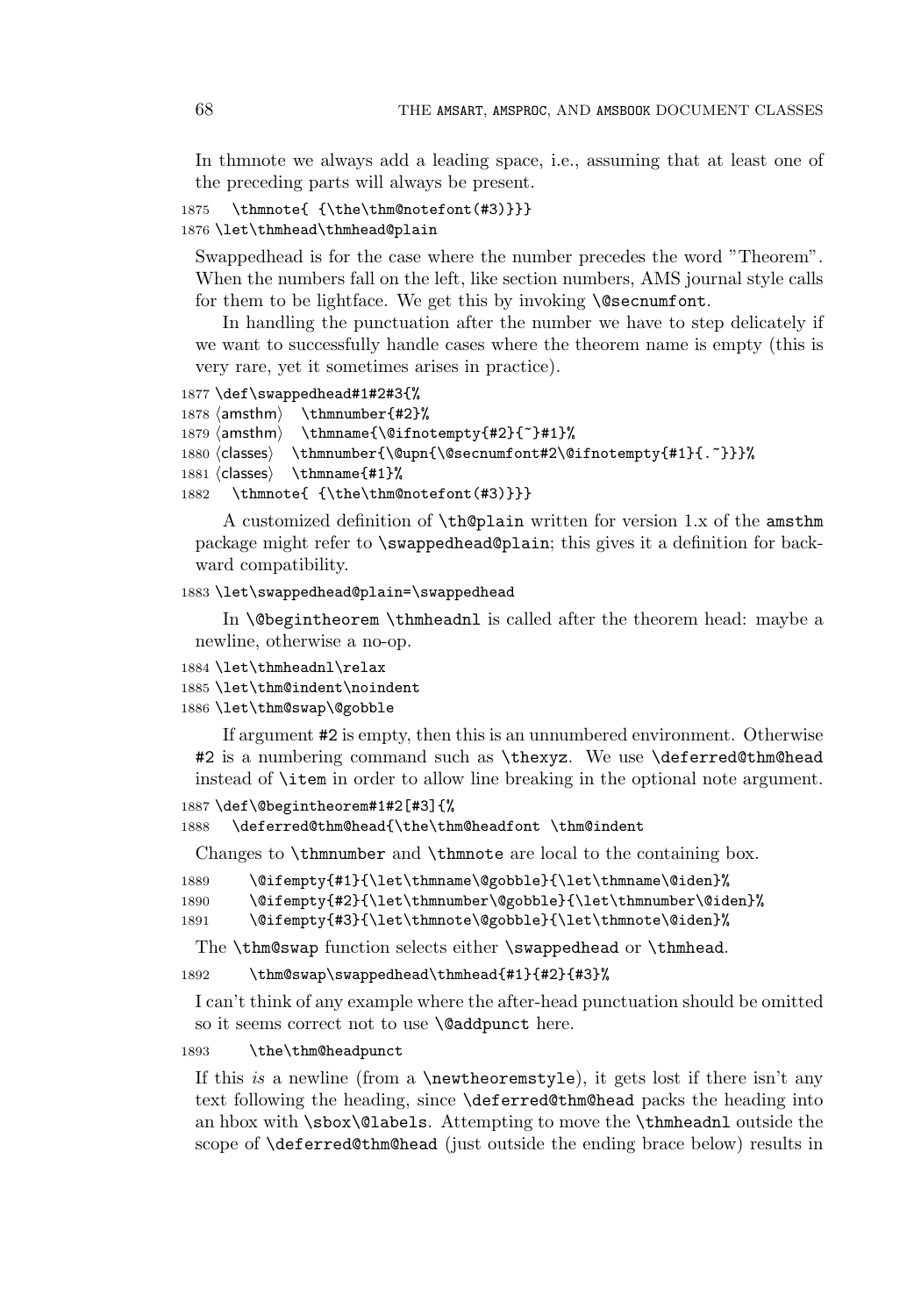no improvement if no text follows the heading, and where there is text, runs it in. Inserting a space following such a heading results in an extra blank line. [bnb, 2004/06/30]

```
1894 \thmheadnl % possibly a newline.
1895 \hskip\thm@headsep
1896 }%
1897 \ignorespaces}
1898 \newskip\thm@headsep
1899 \thm@headsep=5pt plus1pt minus1pt\relax
1900 \let\adjust@parskip@nobreak=\@nbitem
1901 \newtoks\dth@everypar
1902 \dth@everypar={%
1903 \@minipagefalse \global\@newlistfalse
1904 \@noparitemfalse
1905 \if@inlabel
1906 \global\@inlabelfalse
1907 \begingroup \setbox\z@\lastbox
1908 \ifvoid\z@ \kern-\itemindent \fi
1909 \endgroup
1910 \unhbox\@labels
1911 \fi
1912 \if@nobreak \@nobreakfalse \clubpenalty\@M
1913 \else \clubpenalty\@clubpenalty \everypar{}%
1914 \fi
1915 }%
1916 \def\deferred@thm@head#1{%
1917 \if@inlabel \indent \par \fi % eject a section head if one is pending
1918 \if@nobreak
```
This case normally arises when a theorem follows immediately after a section head. Then we leave the below-section-head space instead of adding abovetheorem space; but some adjustment of parskip is needed.

```
1919 \adjust@parskip@nobreak
1920 \else
1921 \addpenalty\@beginparpenalty
1922 \addvspace\@topsep
1923 \addvspace{-\parskip}%
1924 \fi
1925 \global\@inlabeltrue
1926 \everypar\dth@everypar
1927 \sbox\@labels{\normalfont#1}%
1928 \ignorespaces
1929 }
```
nonslanted The \nonslanted command changes the current font to \upshape if it is \itshape or \slshape. This is used for document structure numbers that should be consistently upright in all contexts.

```
1930 \def\nonslanted{\relax
```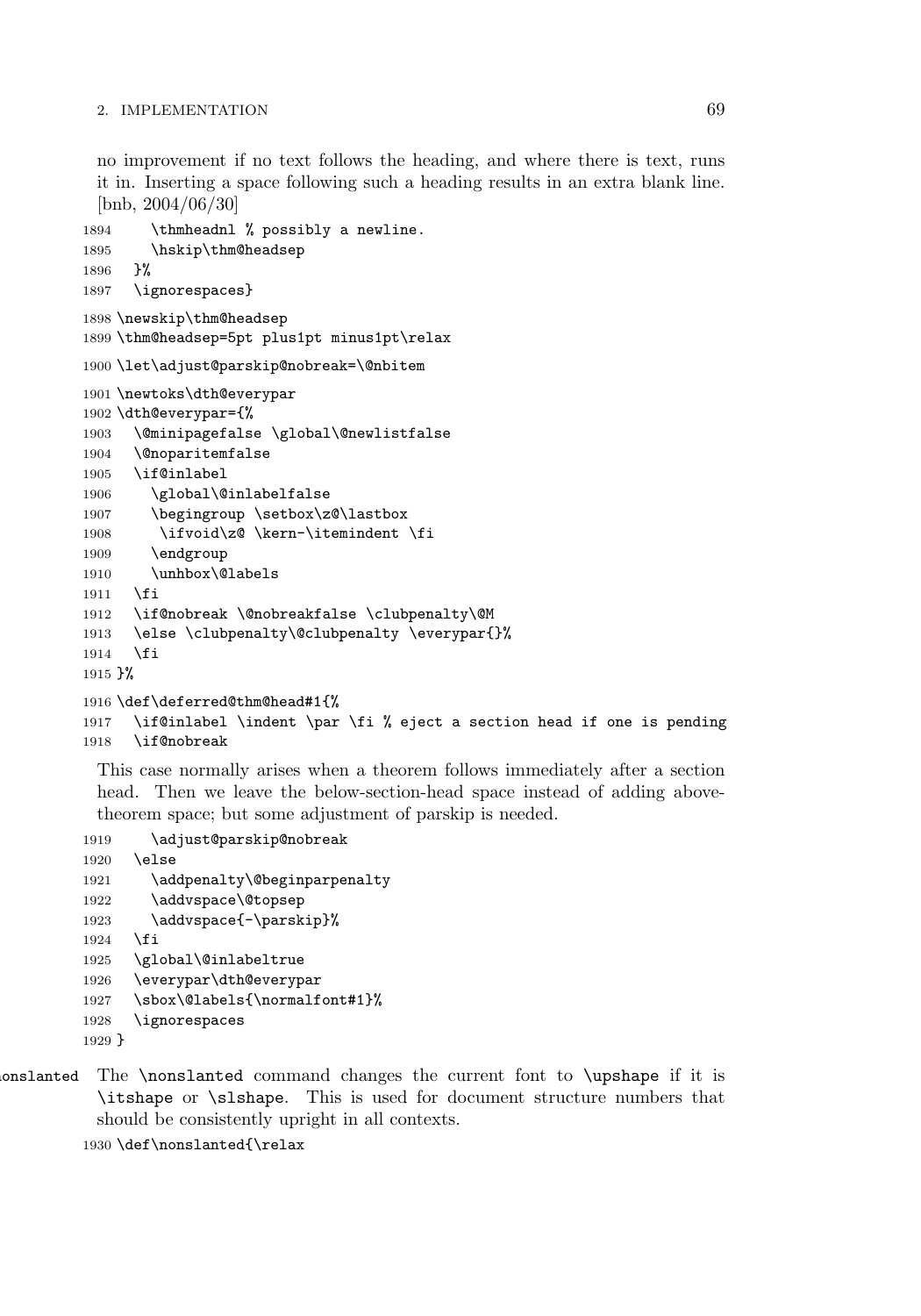Can't do a direct \ifx between \f@shape and \itdefault because the latter is \long (grumble grumble).

```
1931 \@xp\let\@xp\@tempa\csname\f@shape shape\endcsname
```

```
1932 \ifx\@tempa\itshape\upshape
```

```
1933 \else\ifx\@tempa\slshape\upshape\fi\fi}
```

```
\swapnumbers The \swapnumbers command sets a switch \thm@swap that is used by \newtheorem.
              To conserve hash table we load \thm@swap with two uses; the first one is needed
              only in \newtheorem declarations and the second one is needed only in typeset-
              ting theorem environments.
```

```
1934 \def\swapnumbers{\edef\thm@swap{\if S\thm@swap N\else S\fi}}
1935 \def\thm@swap{N}%
```
\@opargbegintheorem not needed, \@oparg utility serves instead.

```
1936 \let\@opargbegintheorem\relax
```
Except for the body font, default values are built into **\@thm.** 

```
1937 \def\th@plain{%
1938 %% \let\thm@indent\noindent % no indent
1939 %% \thm@headfont{\bfseries}% heading font is bold
1940 %% \thm@notefont{}% same as heading font
1941 %% \thm@headpunct{.}% add period after heading
1942 %% \let\thm@swap\@gobble
1943%% \thm@preskip\topsep
1944 %% \thm@postskip\theorempreskipamount
1945 \itshape % body font
1946 }
```
Theorem style 'definition' is the same as 'plain' except for the body font.

```
1947 \def\th@definition{%
1948 \normalfont % body font
1949 }
```
Theorem style 'remark' differs from 'plain' in head font and body font. Also smaller spacing above and below for AMS classes only.

```
1950 \def\th@remark{%
1951 \{\ansart | amsthm\} \thm@headfont{\itshape}%
1952 \normalfont % body font
1953 \langle *amsthm \rangle1954 \thm@preskip\topsep \divide\thm@preskip\tw@
1955 \thm@postskip\thm@preskip
1956 \langle/amsthm\rangle1957 }
```
The standard definition of **\@endtheorem** is just **\endtrivlist**, but that doesn't automatically start a new paragraph, so we add **\@endpefalse** in order to ensure a new paragraph. This differs from the basic LAT<sub>EX</sub> behavior.

```
1958 \def\@endtheorem{\endtrivlist\@endpefalse }
```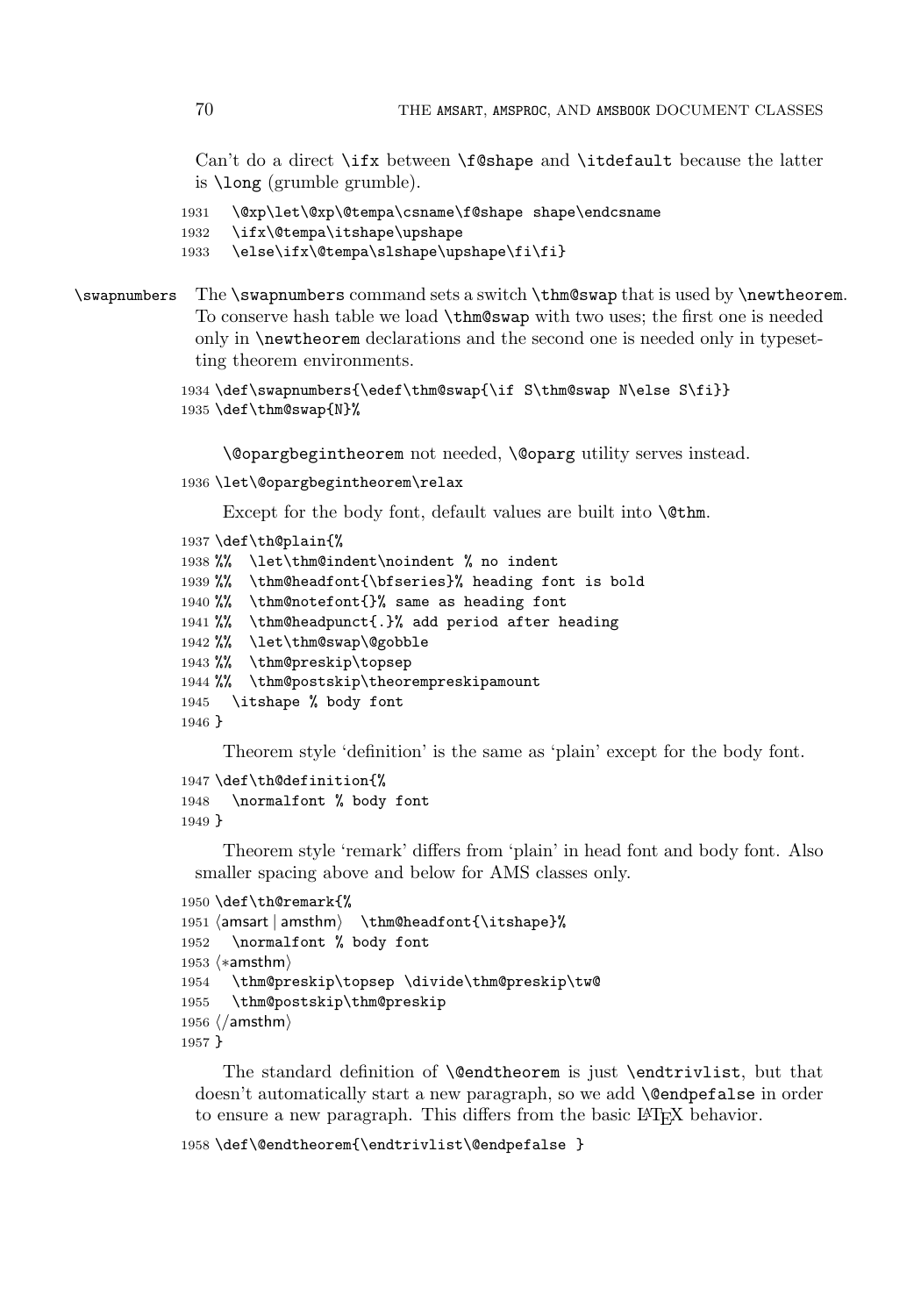eoremstyle An easy way to make a not too complicated variant theorem style. Usage:

```
#1
\newtheoremstyle{NAME}%
   #2 #3 #4
 {ABOVESPACE}{BELOWSPACE}{BODYFONT}%
   #5 #6 #7 #8
 {INDENT}{HEADFONT}{HEADPUNCT}{HEADSPACE}%
   #9
 {CUSTOM-HEAD-SPEC}
```

```
1959 \newcommand{\newtheoremstyle}[9]{%
```
Empty or 0pt for #5 is translated to \noindent.

```
1960 \@ifempty{#5}{\dimen@\z@skip}{\dimen@#5\relax}%
1961 \ifdim\dimen@=\z@
```
#4 is body font. Extra code could be included there if necessary.

```
1962 \toks@{#4\let\thm@indent\noindent}%
1963 \else
1964 \toks@{#4\def\thm@indent{\noindent\hbox to#5{}}}%
1965 \fi
```
Arg #8 is a glue spec for the space after the head. As a proper glue spec for 'normal interword space' is rather hard to write, we recognize an argument of { } as a special case and translate internally to the necessary fontdimen equivalent. Furthermore, if #8 consists entirely of \newline, then we will perform a line break after the theorem head instead of adding horizontal space. At the moment [1995/01/23] this is not perfectly well implemented because of complications with the way  $\mathbb{E}T_F X$ 's  $\text{item adds a heading to the vertical list; for best results}$ there should not be anything (not even a blank line) after the  $\begin{array}{c} \begin{array}{c} \text{begin} x \end{array} \end{array}$ command.

```
1966 \def\@tempa{#8}\ifx\space\@tempa
```
Notice that we disregard stretch and shrink for labelsep = interwordspace.

```
1967 \toks@\@xp{\the\toks@ \thm@headsep\fontdimen\tw@\font\relax}%
1968 \else
1969 \def\@tempb{\newline}%
1970 \ifx\@tempb\@tempa
1971 \toks@\@xp{\the\toks@ \thm@headsep\z@skip
1972 \def\thmheadnl{\newline}}%
1973 \else
1974 \toks@\@xp{\the\toks@ \thm@headsep#8\relax}%
1975 \fi
1976 \fi
1977 \begingroup
1978 \thm@space@setup
1979 \@defaultunits\@tempskipa#2\thm@preskip\relax\@nnil
1980 \@defaultunits\@tempskipb#3\thm@postskip\relax\@nnil
1981 \xdef\@gtempa{\thm@preskip\the\@tempskipa
1982 \thm@postskip\the\@tempskipb\relax}%
```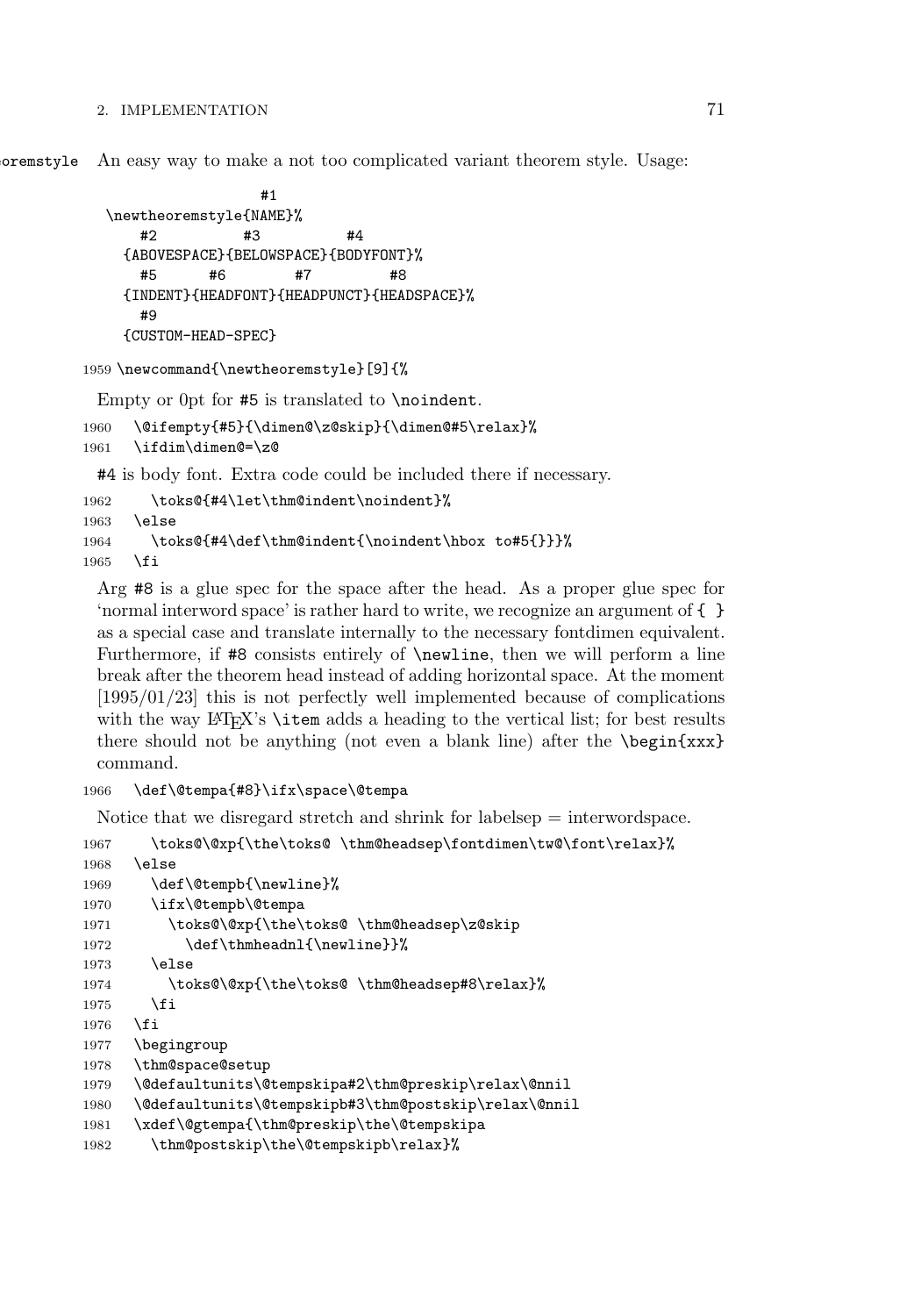```
1983 \endgroup
1984 \@temptokena\@xp{\@gtempa
1985 \thm@headfont{#6}\thm@headpunct{#7}%
1986 }%
1987 \@ifempty{#9}{%
1988 \let\thmhead\thmhead@plain
1989 }{%
1990 \@namedef{thmhead@#1}##1##2##3{#9}%
1991 \@temptokena\@xp{\the\@temptokena
1992 \@xp\let\@xp\thmhead\csname thmhead@#1\endcsname}%
1993 }%
1994 \@xp\xdef\csname th@#1\endcsname{\the\toks@ \the\@temptokena}%
1995 }
```
\qed Define \qed for end of proof. This command might occur in math mode, in a displayed equation, but it should never occur in inner math mode in ordinary paragraph text.

```
1996 \DeclareRobustCommand{\qed}{%
1997 \ifmmode \mathqed
1998 \else
1999 \leavevmode\unskip\penalty9999 \hbox{}\nobreak\hfill
```
The hbox is to prevent a line break within the \qedsymbol if it is defined to be something composite— e.g., things like (Corollary 1.2) \openbox as are occasionally done.

```
2000 \quad\hbox{\qedsymbol}%
2001 \fi
2002 }
```
Setup for QED stack. We use a dedicated iterator macro \qed@elt instead of the generic \@elt because the LATEX output routine is not safe against changes in **\@elt**. Therefore it is not safe to use **\@elt** for any processing that might trigger the output routine. Although this does not seem very likely when adding a QED symbol to a horizontal list, we did in fact get a bug report for this kind of failure.

```
2003 \let\QED@stack\@empty
2004 \let\qed@elt\relax
```
Puts a QED symbol on the stack:

```
2005 \newcommand{\pushQED}[1]{%
2006 \toks@{\qed@elt{#1}}\@temptokena\expandafter{\QED@stack}%
2007 \xdef\QED@stack{\the\toks@\the\@temptokena}%
2008 }
```
Pops the QED stack and prints the result.

```
2009 \newcommand{\popQED}{%
```

```
2010 \begingroup\let\qed@elt\popQED@elt \QED@stack\relax\relax\endgroup
2011 }
```

```
2012 \def\popQED@elt#1#2\relax{#1\gdef\QED@stack{#2}}
```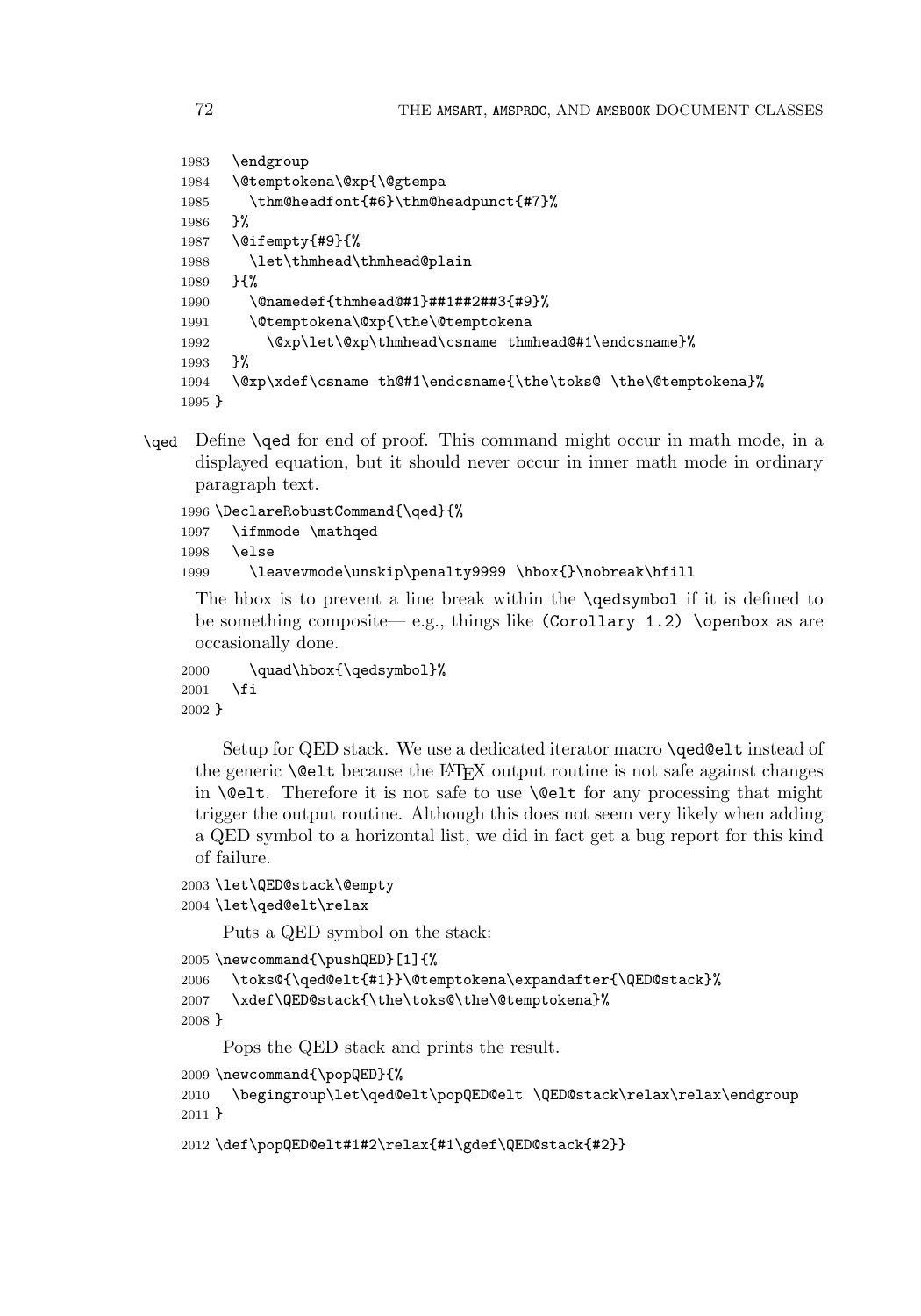Prints the current QED symbol and replaces the top entry on the stack with a null entry.

```
2013 \newcommand{\qedhere}{%
2014 \begingroup \let\mathqed\math@qedhere
2015 \let\qed@elt\setQED@elt \QED@stack\relax\relax \endgroup
2016 }
```
In case the amsmath or amstext packages are loaded, we need the following two tests. (Redundantly declaring them is harmless.)

```
2017 \newif\ifmeasuring@
2018 \newif\iffirstchoice@ \firstchoice@true
2019 \def\setQED@elt#1#2\relax{%
2020 \ifmeasuring@
2021 \else \iffirstchoice@ \gdef\QED@stack{\qed@elt{}#2}\fi
2022 \fi
2023 #1%
2024 }
```
\mathqed When a QED occurs inside a math formula, well, it is presumably a displayed equation. In order to find out where to place the QED symbol, we need to check what kind of equation structure we are in.

```
2025 \def\qed@warning{%
2026 \PackageWarning{amsthm}{The \@nx\qedhere command may not work
2027 correctly here}%
2028 }
```

```
2029 \newcommand{\mathqed}{\quad\hbox{\qedsymbol}}
```
The **\linebox@qed** function comes into play with the fleqn option.

```
2030 \def\linebox@qed{\hfil\hbox{\qedsymbol}\hfilneg}
```
Two large sections of code follow. One for amsmath 2.0 and one for plain LATEX.

```
2031 \@ifpackageloaded{amsmath}{%
```

```
2032 \def\math@qedhere{%
2033 \@ifundefined{\@currenvir @qed}{%
2034 \qed@warning\quad\hbox{\qedsymbol}%
2035 }{%
2036 \@xp\aftergroup\csname\@currenvir @qed\endcsname
2037 }%
2038 }
2039 \def\displaymath@qed{%
2040 \relax
2041 \ifmmode
2042 \ifinner \aftergroup\linebox@qed
2043 \else
2044 \eqno
2045 \let\eqno\relax \let\leqno\relax \let\veqno\relax
```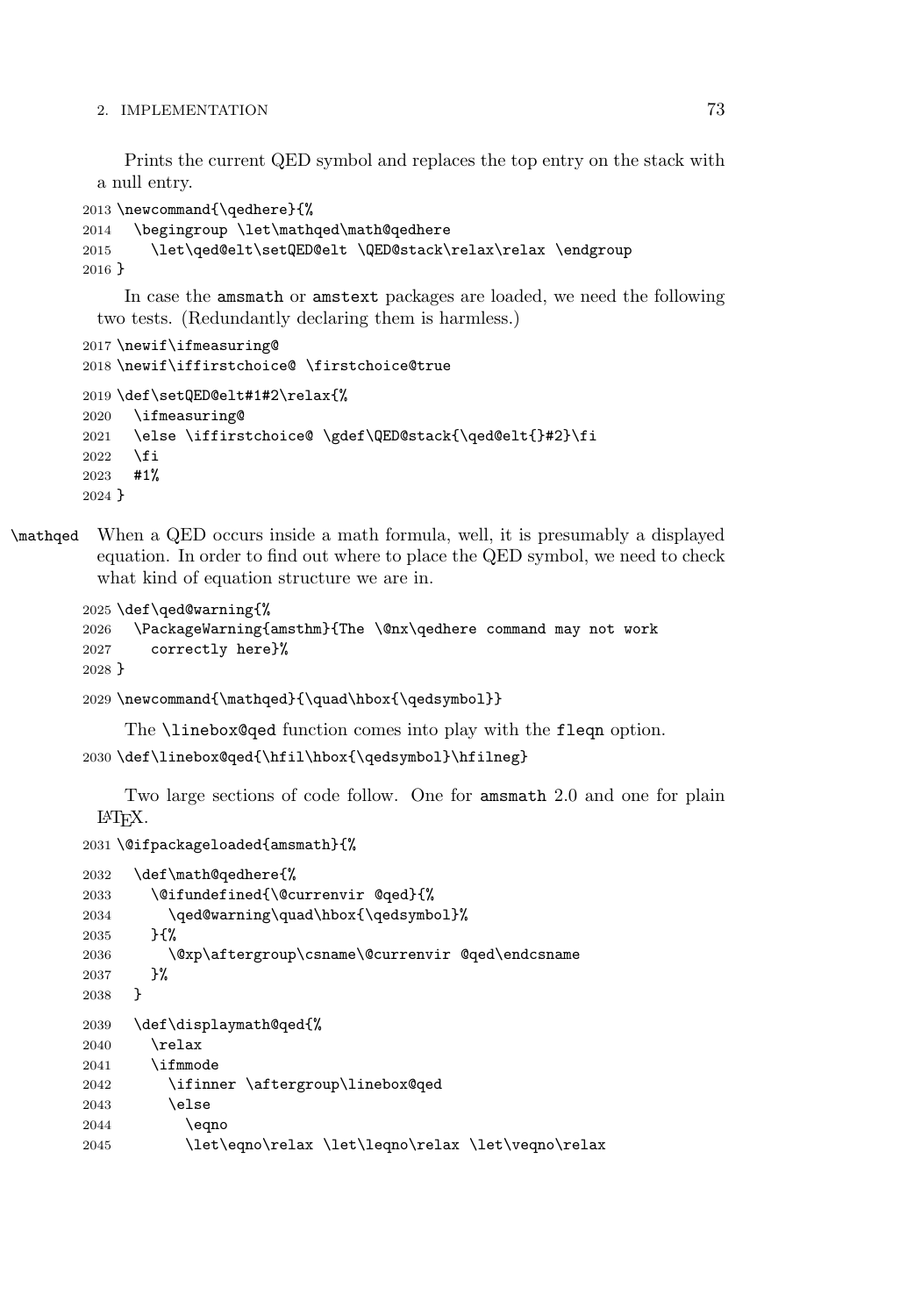```
2046 \hbox{\qedsymbol}%
2047 \fi
2048 \else
2049 \aftergroup\linebox@qed
2050 \fi<br>2051 }
2051 }
2052 \@xp\let\csname equation*@qed\endcsname\displaymath@qed
```
If the equation has both an equation number and a qed, we've got trouble, but we can provide half-way decent for the simple cases.

```
2053 \def\equation@qed{%
2054 \iftagsleft@
2055 \hbox{\phantom{\quad\qedsymbol}}%
2056 \gdef\alt@tag{%
2057 \rlap{\hbox to\displaywidth{\hfil\qedsymbol}}%
2058 \global\let\alt@tag\@empty
2059 }%
2060 \else
2061 \gdef\alt@tag{%
2062 \global\let\alt@tag\@empty
2063 \vtop{\ialign{\hfil####\cr
2064 \tagform@\theequation\cr
2065 \qedsymbol\cr}}%
2066 \setbox\z@
2067 }%
2068 \fi
2069 }
2070 \def\qed@tag{%
2071 \global\tag@true \nonumber
2072 &\omit\setboxz@h {\strut@ \qedsymbol}\tagsleft@false
2073 \place@tag@gather
2074 \kern-\tabskip
2075 \ifst@rred \else \global\@eqnswtrue \fi \global\advance\row@\@ne \cr
2076 }
2077 \def\split@qed{%
2078 \def\endsplit{\crcr\egroup \egroup \ctagsplit@false \rendsplit@
2079 \aftergroup\align@qed
2080 }%
2081
2082 \def\align@qed{%
2083 \ifmeasuring@ \tag*{\qedsymbol}%
2084 \else \let\math@cr@@@\qed@tag<br>2085 \fi
2085
2086 }
2087 \@xp\let\csname align*@qed\endcsname\align@qed
2088 \@xp\let\csname gather*@qed\endcsname\align@qed
2089 %% Needs some patching up for amsmath 1.2
2090 }{% end of amsmath branch, start plain LaTeX branch
```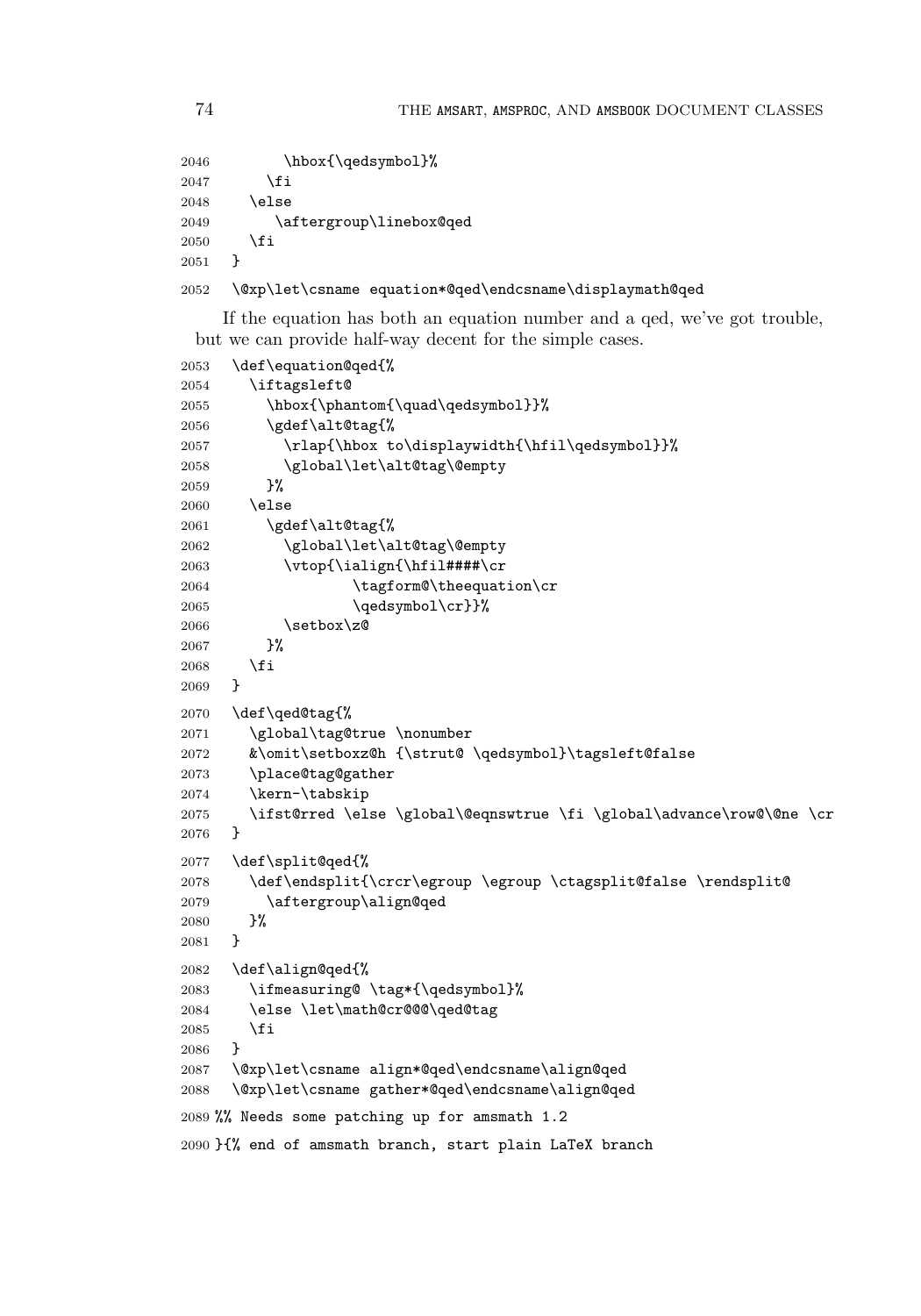#### 2. IMPLEMENTATION 75

The **\qedhere** handling for generic LAT<sub>EX</sub> classes (article, book) with the amsthm package (without amsmath) is fairly sketchy. When a qed symbol and an equation number are both applied to a single display, the results may not be entirely satisfactory, particularly when the fleqn and/or leqno options are used. [mjd,2000/01/17]

As for \math@qedhere, it is expected to occur only via \qedhere, where the \aftergroup makes sense.

```
2091 \def\math@qedhere{%
2092 \@ifundefined{\@currenvir @qed}{%
2093 \qed@warning \aftergroup\displaymath@qed
2094 }{%
2095 \@xp\aftergroup\csname\@currenvir @qed\endcsname
2096 }%
2097 }
```
The \ifmmode \ifinner case is expected to happen with the fleqn option, where we have something like:

```
\hbox to\linewidth{\hbox{$...$}\hfil}
```
In order to counteract the **\hist** we must jump out two grouping levels.

```
2098 \def\displaymath@qed{%
2099 \relax
2100 \ifmmode
2101 \ifinner \aftergroup\aftergroup\aftergroup\linebox@qed
2102 \else
2103 \eqno \def\@badmath{$$}%
2104 \let\eqno\relax \let\leqno\relax \let\veqno\relax
2105 \hbox{\qedsymbol}%
2106 \fi
2107 \else
2108 \aftergroup\linebox@qed
2109 \fi
2110 }
```
This definition is a fallback definition that places the qed and then the equation number, on the right-hand side. For leqno, not so good; but then

```
2111 \@ifundefined{ver@leqno.clo}{%
2112 \def\equation@qed{\displaymath@qed \quad}%
2113 }{%
2114 \def\equation@qed{\displaymath@qed}%
2115 }
```
If amsmath is not loaded, then we need to do some surgery on the  $\setminus$ [ macro. Normally it looks like this:

```
\[=macro:
->\relax \ifmmode \@badmath \else
\ifvmode \nointerlineskip \makebox [.6\linewidth ]\fi $$\fi
```
If arg 2 is \m@th when we make this test it indicates that the fleqn option is in effect. Perhaps try to do something there.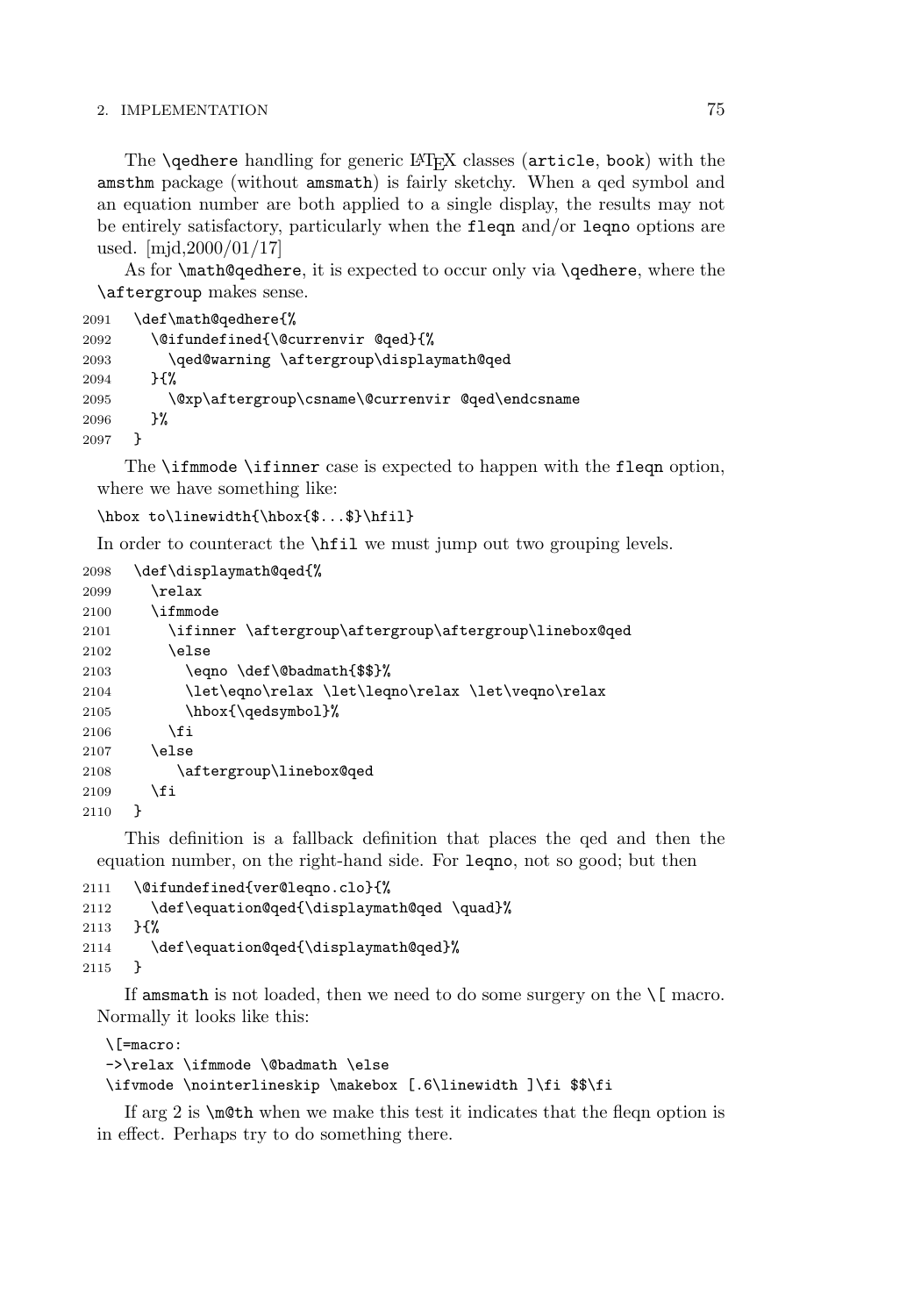```
2116 \def\@tempa#1$#2#3\@nil#4{%
2117 \def#4{#1$#2\def\@currenvir{displaymath}#3}%
```
}%

If  $\lceil \cdot \rceil$  has already been made robust (by fixltx2e or a LATEX format from 2015 or later), patch the internal macro  $\{\text{~sea}\}$  instead.

```
2119 \expandafter\ifx\csname[ \endcsname\relax
2120 \expandafter\@tempa\[\@nil\[%
2121 \else
2122 \expandafter\expandafter\expandafter\@tempa\csname[
2123 \expandafter\endcsname\expandafter\@nil
2124 \csname[ \endcsname
2125 \fi
2126 }
```
If an older version of amsmath is in use, we need to fall back to a simpler definition of \math@qedhere.

```
2127 \@ifpackageloaded{amstex}{%
2128 \def\@tempa{TT}%
2129 }{%
2130 \@ifpackageloaded{amsmath}{%
2131 \def\@tempb#1 v#2.#3\@nil{#2}%
2132 \ifnum\@xp\@xp\@xp\@tempb\csname ver@amsmath.sty\endcsname v0.0\@nil
2133 <\tw@
2134 \def\@tempa{TT}%
2135 \else
2136 \def\@tempa{TF}%
2137 \fi
2138 }{%
2139 \def\@tempa{TF}
2140 }%
2141 }
2142 \if\@tempa
2143 \renewcommand{\math@qedhere}{\quad\hbox{\qedsymbol}}%
2144 \fi
```
The reason that we do not simply use the \square symbol from msam for the open-box qed symbol is that we want to avoid requiring users to have the AMSFonts font package. And the lasy \Box is too large.

```
2145 \newcommand{\openbox}{\leavevmode
```
I think I got these numbers from measuring msam's \square but I forgot to make notes at the time. [mjd,1995/01/25]

```
2146 \hbox to.77778em{%
2147 \hfil\vrule
2148 \vbox to.675em{\hrule width.6em\vfil\hrule}%
2149 \vrule\hfil}}
2150 \DeclareRobustCommand{\textsquare}{%
2151 \begingroup \usefont{U}{msa}{m}{n}\thr@@\endgroup
2152 }
```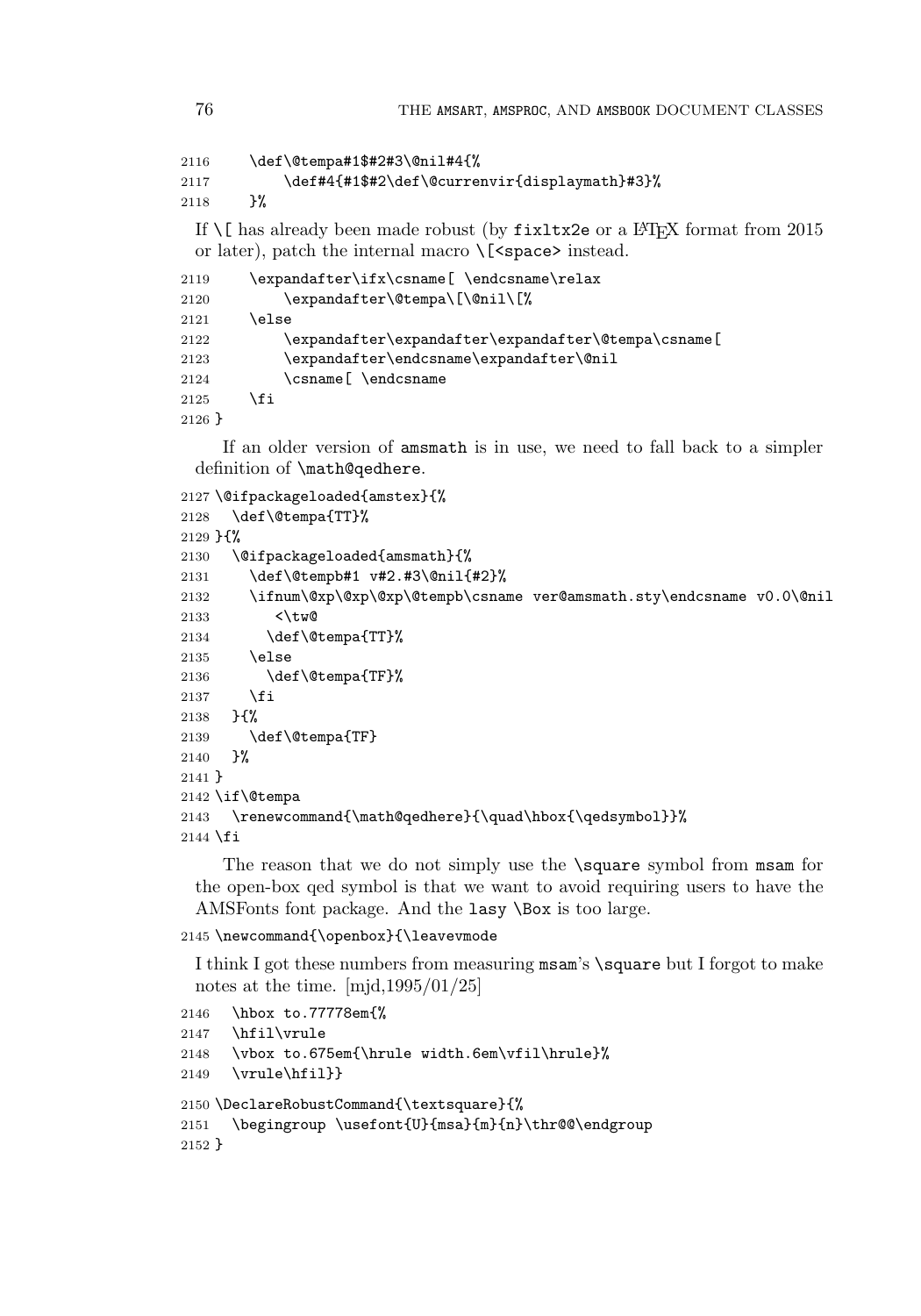### 2. IMPLEMENTATION 77

```
2153 \n\left\langle *\text{classes}\right\rangle2154 \@ifclasswith{\@classname}{noamsfonts}{%
2155 \providecommand{\qedsymbol}{\openbox}%
2156 }{}
2157 \providecommand{\qedsymbol}{\textsquare}
2158 \; \langle \text{/classes} \rangle2159 \text{ (amsthm)} \text{2159}
```
The proof environment is never numbered, and has a **\qed** at the end, which makes it inconvenient to use **\newtheorem** for defining it. Also authors frequently need to substitute an alternative heading text (e.g. 'Proof of Lemma 4.3') instead of the default 'Proof'. For all these reasons we define the proof environment here instead of leaving it for authors to define. Text after the end of a proof, like that after the end of a theorem, begins a new paragraph. This differs from basic LAT<sub>EX</sub> behavior. [bnb,  $1999/09/27$ ]

```
2160 \newenvironment{proof}[1][\proofname]{\par
```

```
2161 \pushQED{\qed}%
2162 \normalfont \topsep6\p@\@plus6\p@\relax
2163 \trivlist
2164 (amsbook | amsproc) \itemindent\normalparindent
2165 \item[\hskip\labelsep
2166 \langle \mathsf{amshook} \mid \mathsf{amsproc} \rangle \scshape
2167 \langleamsart | amsthm\rangle \itshape
2168 #1\@addpunct{.}]\ignorespaces
2169 }{%
2170 \popQED\endtrivlist\@endpefalse
2171 }
 Default for \proofname:
```
2172 \providecommand{\proofname}{Proof}

For reference:

From: tycchow@math.mit.edu (Timothy Y. Chow) Subject: Suppressing theorem numbering in LaTeX Message-ID: <1994Aug11.234754.22523@galois.mit.edu> Date: Thu, 11 Aug 94 23:47:54 GMT To: tex-news@SHSU.EDU

A friend of mine wants numbering of theorems, conjectures, and so on suppressed if there is only one of them in his article. In other words he wants "Conjecture 1" to appear as simply "Conjecture" if there is no Conjecture 2. What is the best way to go about doing this? ...

Maybe something clever can be done to make the desired behavior happen automatically. Note that this would seem to be a general numbering problem rather than a theorem-specific one, because similar behavior would be desirable for appendixes: according to standard publishing practice, if there's only one it is titled just 'Appendix', and if there are more than one they are titled 'Appendix A', 'Appendix B', and so on.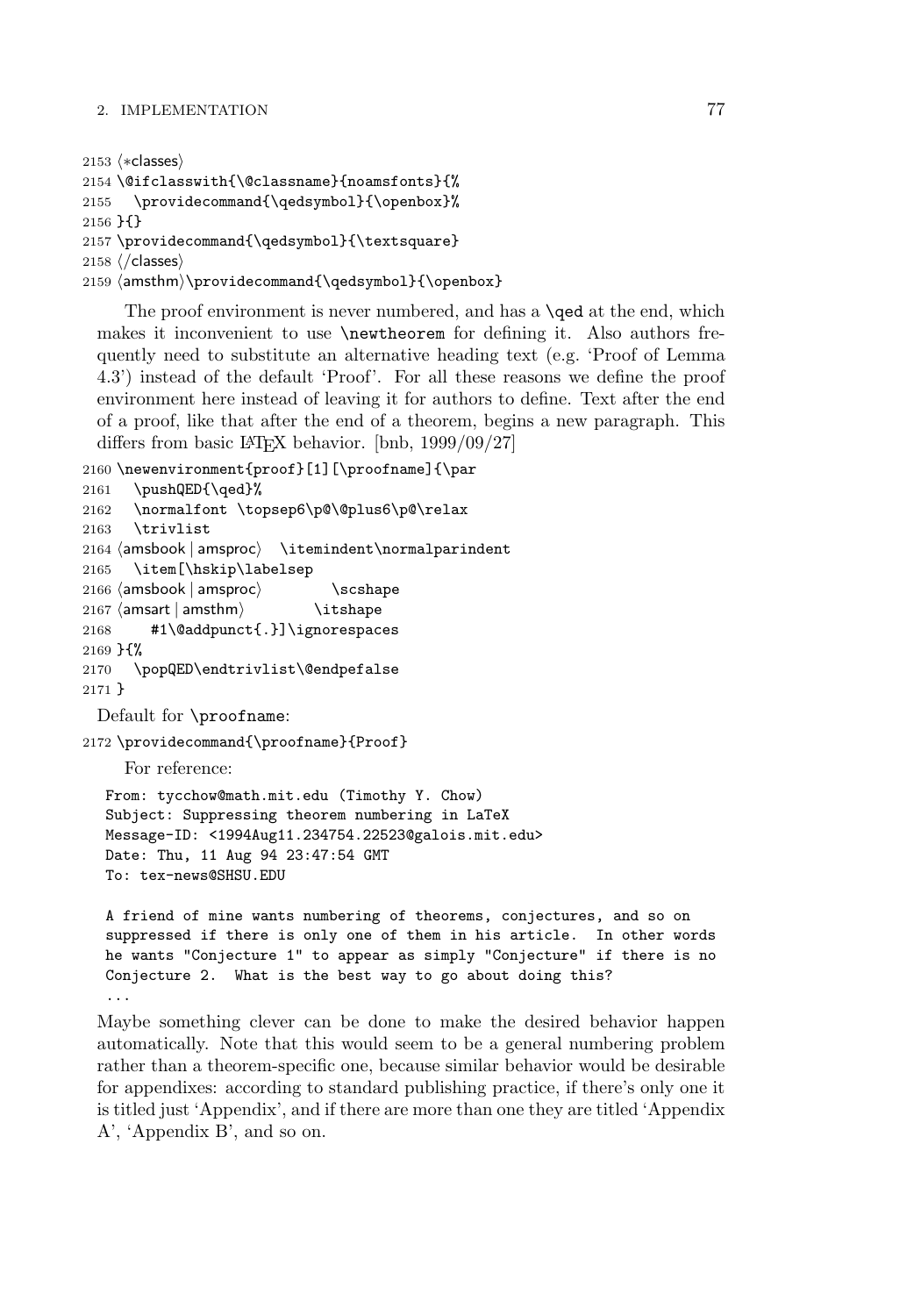```
\left| \begin{array}{c} 2173 \end{array} \right\langle / \textsf{amsthm} \mid \textsf{classes} \rangle2174 \langle * \text{classes} \rangle
```
# **2.26 Utility commands used with AMS author packages**

```
\bb@skip Skip to result in base-to-base distance from previous to next box.
```

```
2175 \def\bb@skip#1{%
2176 \skip@#1\relax \advance\skip@-\prevdepth \advance\skip@-\baselineskip
2177 \vskip\skip@}
```
\markleft Basic LATEX has \markright and \markboth, but sometimes it's necessary to change just the left running head. This macro completes the set. From the altxext.sty module of Klaus Lagally's arabtex. [bnb, 2004/03/25]

```
2178 \def\markleft#1{{\let\protect\noexpand
2179 \let\label\relax \let\index\relax \let\glossary\relax
2180 \expandafter\@markleft\@themark{#1}%
2181 \mark{\@themark}}%
2182 \if@nobreak\ifvmode\nobreak\fi\fi}
2183 \def\@markleft#1#2#3{\gdef\@themark{{#3}{#2}}}
```
- \DH The Icelandic thorn and eth and the Croatian barred D are part of the T1 font \dh encoding, but aren't available in OT1. However, they are needed (rarely) in the
- \DJ author names or bibliographies. Provide emulations, using the thorn in msbm
- \dj or D's barred with a macron. The lowercase eth requires an \edef to access msbm properly. Define it separately to permit checking for small caps. [bnb, 2004/04/05]

```
2184 \@ifundefined{symAMSb}{%
2185 \def\@dh{dh}%
2186 \ClassWarning{\@classname}{\string\dh\space unavailable without amsfonts;
2187 replaced by 'dh'}%
2188 }{%
2189 \edef\@dh{\noexpand\mathhexbox{\hexnumber@\symAMSb}67}%
2190 }
2191 \DeclareTextCommand{\dh}{OT1}{%
2192 \edef\@tempb{\scdefault}%
2193 \ifx\f@shape\@tempb
2194 \leavevmode
2195 \raisebox{-.8ex}{\makebox[\z@][l]{\hskip-.08em\accent"16\hss}}d%
2196 \else
2197 \@dh
2198 \fi
2199 }
2200 \DeclareTextCommand{\DH}{OT1}{%
2201 \leavevmode\raisebox{-.5ex}{\makebox[\z@][l]{\hskip-.07em\accent"16\hss}}D}
2202 \DeclareTextCommand{\DJ}{OT1}{%
2203 \leavevmode\raisebox{-.5ex}{\makebox[\z@][l]{\hskip-.07em\accent"16\hss}}D}
2204 \DeclareTextCommand{\dj}{OT1}{%
2205 \edef\@tempa{\f@shape}\edef\@tempb{\scdefault}%
2206 \ifx\@tempa\@tempb
2207 \leavevmode
```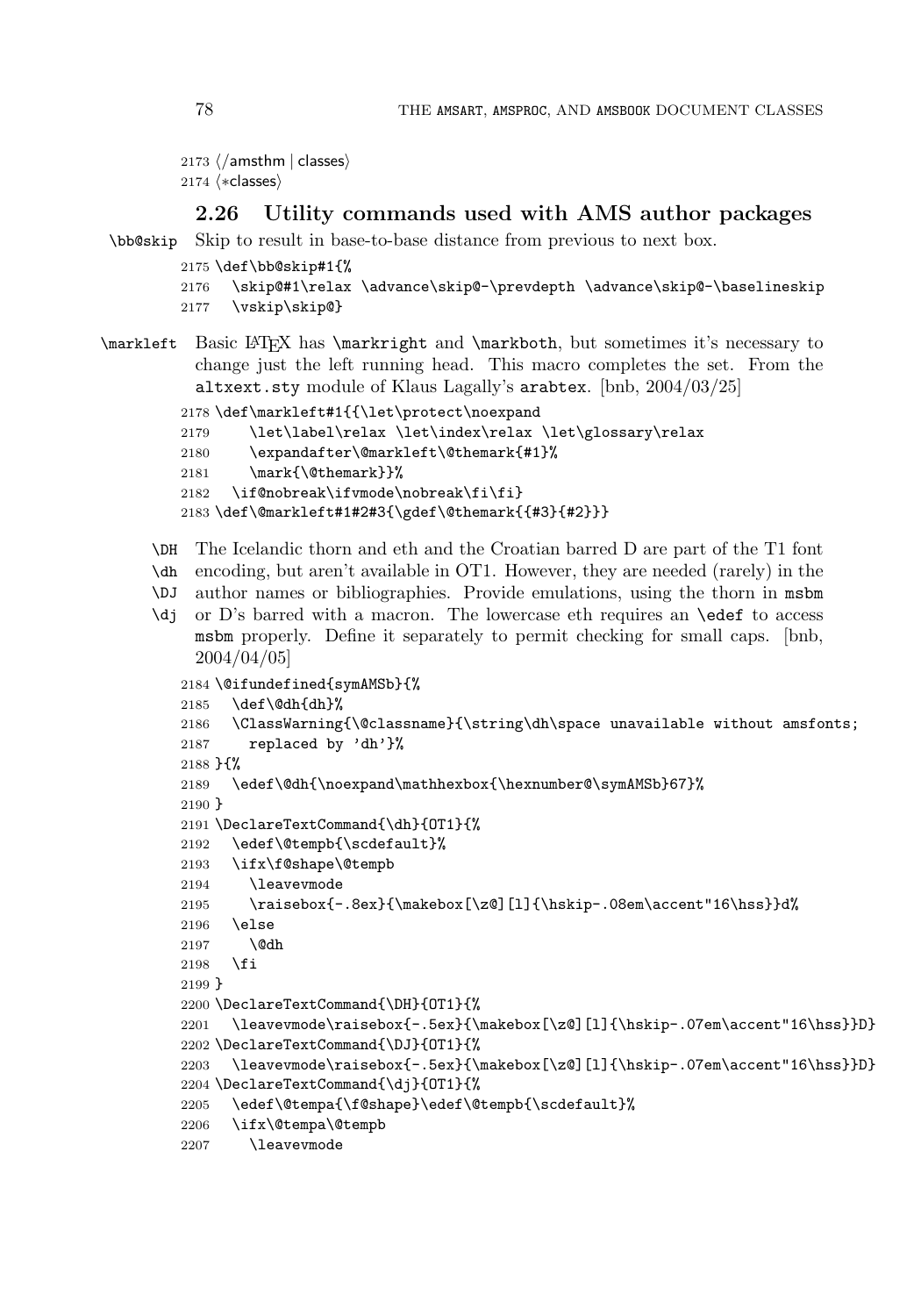```
2208 \raisebox{-.75ex}{\makebox[\z@][l]{\hskip-.08em\accent"16\hss}}d%
2209 \else
2210 \leavevmode\raisebox{.02ex}{\makebox[\z@][l]{\hskip.1em\accent"16\hss}}d%
2211 \fi}
```
# **2.27 Hyphenation exceptions**

Some common hyphenation exceptions, based on the listing in TUGboat vol 10, no 3, November 1989, pp. 336–341. Many words from the TUGboat list that seemed less likely to occur in mathematical text have been omitted because hyphenation exceptions use up memory (most versions of T<sub>E</sub>X currently have a limit of 307 on hyphenation exceptions; each added hyphenation exception uses up something like 2 extra words of main memory as well). The list of hyphenations for proper names could be expanded forever if room permitted; we restrict ourselves to a rather short, extremely arbitrary list. Note that the hyphenation rules of British English differ in some particulars from the US rules, so some of the hyphenations given below may need to be overridden for proper UK hyphenation.

 \hyphenation{acad-e-my acad-e-mies af-ter-thought anom-aly anom-alies an-ti-deriv-a-tive an-tin-o-my an-tin-o-mies apoth-e-o-ses apoth-e-o-sis ap-pen-dix ar-che-typ-al as-sign-a-ble as-sist-ant-ship as-ymp-tot-ic asyn-chro-nous at-trib-uted at-trib-ut-able bank-rupt bank-rupt-cy bi-dif-fer-en-tial blue-print busier busiest cat-a-stroph-ic cat-a-stroph-i-cally con-gress cross-hatched data-base de-fin-i-tive de-riv-a-tive dis-trib-ute dri-ver dri-vers eco-nom-ics econ-o-mist elit-ist equi-vari-ant ex-quis-ite ex-tra-or-di-nary flow-chart for-mi-da-ble forth-right friv-o-lous ge-o-des-ic ge-o-det-ic geo-met-ric griev-ance griev-ous griev-ous-ly hexa-dec-i-mal ho-lo-no-my ho-mo-thetic ideals idio-syn-crasy in-fin-ite-ly in-fin-i-tes-i-mal ir-rev-o-ca-ble key-stroke lam-en-ta-ble light-weight mal-a-prop-ism man-u-script mar-gin-al meta-bol-ic me-tab-o-lism meta-lan-guage me-trop-o-lis met-ro-pol-i-tan mi-nut-est mol-e-cule mono-chrome mono-pole mo-nop-oly mono-spline mo-not-o-nous mul-ti-fac-eted mul-ti-plic-able non-euclid-ean non-iso-mor-phic non-smooth par-a-digm par-a-bol-ic pa-rab-o-loid pa-ram-e-trize para-mount pen-ta-gon phe-nom-e-non post-script pre-am-ble pro-ce-dur-al pro-hib-i-tive pro-hib-i-tive-ly pseu-do-dif-fer-en-tial pseu-do-fi-nite pseu-do-nym qua-drat-ic quad-ra-ture qua-si-smooth qua-si-sta-tion-ary qua-si-tri-an-gu-lar quin-tes-sence quin-tes-sen-tial re-arrange-ment rec-tan-gle ret-ri-bu-tion retro-fit retro-fit-ted right-eous right-eous-ness ro-bot ro-bot-ics sched-ul-ing se-mes-ter semi-def-i-nite semi-ho-mo-thet-ic set-up se-vere-ly side-step sov-er-eign spe-cious spher-oid spher-oid-al star-tling star-tling-ly sta-tis-tics sto-chas-tic straight-est strange-ness strat-a-gem strong-hold sum-ma-ble symp-to-matic syn-chro-nous topo-graph-i-cal tra-vers-a-ble tra-ver-sal tra-ver-sals treach-ery turn-around un-at-tached un-err-ing-ly white-space wide-spread wing-spread wretch-ed wretch-ed-ly Eng-lish Euler-ian Feb-ru-ary Gauss-ian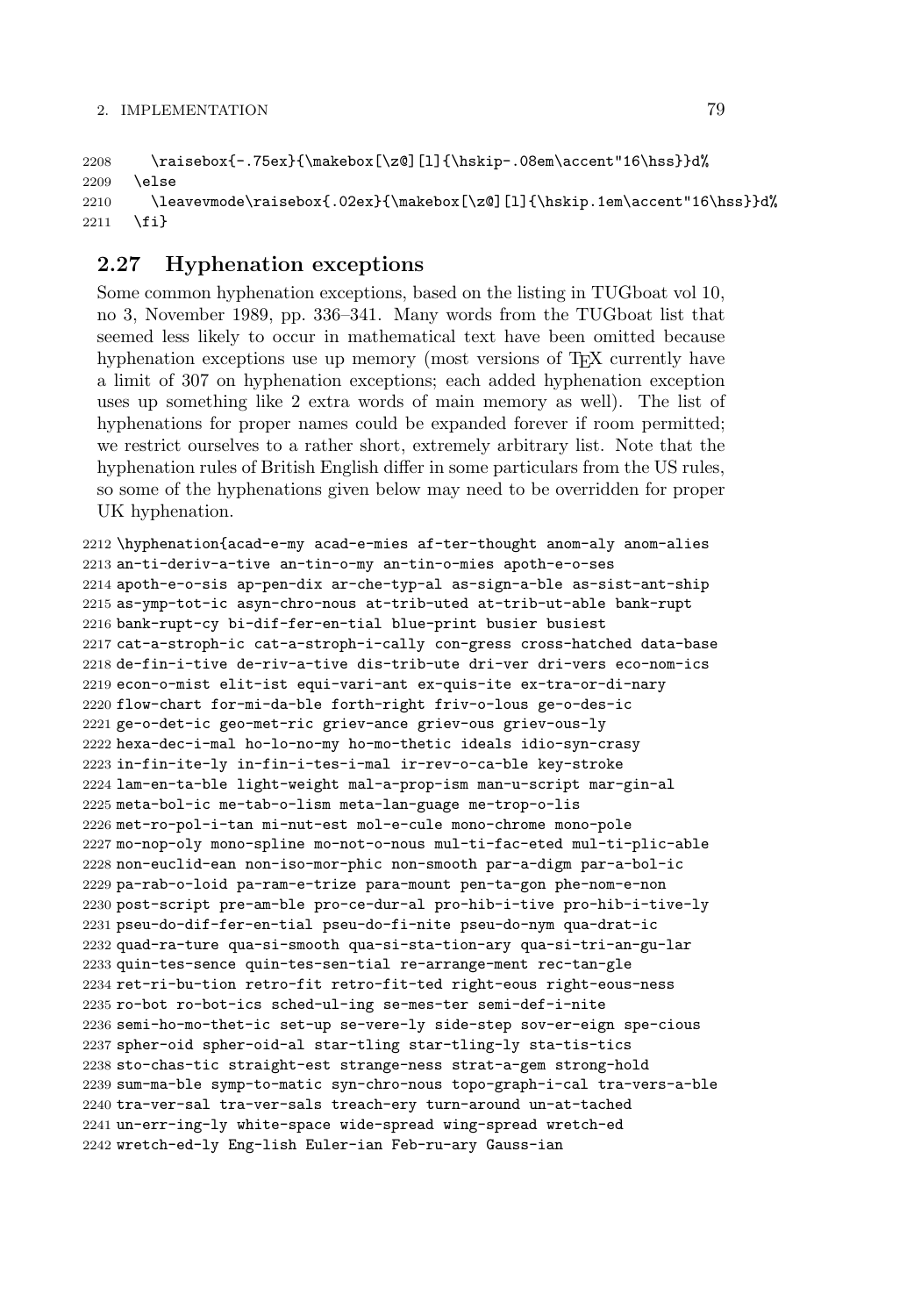2243 Hamil-ton-ian Her-mit-ian Jan-u-ary Japan-ese Kor-te-weg 2244 Le-gendre Mar-kov-ian Noe-ther-ian No-vem-ber Rie-mann-ian Sep-tem-ber}

# **2.28 Initialization**

We define a function to do the normal calculations that we want for \textheight and \textwidth

\calclayout Subtract the height of the running heads:

```
2245 \def\calclayout{\advance\textheight -\headheight
2246 \advance\textheight -\headsep
```
We set \oddsidemargin and \evensidemargin to center the text on the page.

```
2247 \oddsidemargin\paperwidth
```

```
2248 \advance\oddsidemargin -\textwidth
```
2249 \divide\oddsidemargin\tw@

Now we subtract the default margin provided by standard DVI drivers. But first we make sure that the final margin will be at least .5 inch.

```
2250 \ifdim\oddsidemargin<.5truein \oddsidemargin.5truein \fi
```

```
2251 \advance\oddsidemargin -1truein
```

```
2252 \evensidemargin\oddsidemargin
```
And we set \topmargin to get vertical centering as well.

2253 \topmargin\paperheight \advance\topmargin -\textheight

```
2254 \advance\topmargin -\headheight \advance\topmargin -\headsep
```
Height of running foot ignored: not present.

```
2255 \divide\topmargin\tw@
```
We provide a minimum of .5in (after compensating for the default margin—see next step).

```
2256 \ifdim\topmargin<.5truein \topmargin.5truein \fi
```
Now subtract the default margin provided by standard DVI drivers.

```
2257 \advance\topmargin -1truein\relax
2258 }
```
Initialize the dimensions, page numbering, etc. For inhouse use, administrative stuff is isolated in separate files.

```
2259 \langleamsart\rangle\InputIfFileExists{amsart.cfg}{}{%
2260 \langleamsproc\rangle\langleInputIfFileExists{amsproc.cfg}{}{%
2261 \langleamsbook\rangle\backslashInputIfFileExists\{amsbook.cfg\}{\}{\langle2262 \calclayout % initialize
2263 \pagenumbering{arabic}%
2264 \pagestyle{headings}%
2265 \thispagestyle{plain}%
2266 }
```
If we are in compatibility mode, add some backward compatibility stuff below. Otherwise quit here.

```
2267 \if@compatibility \else\endinput\fi
```